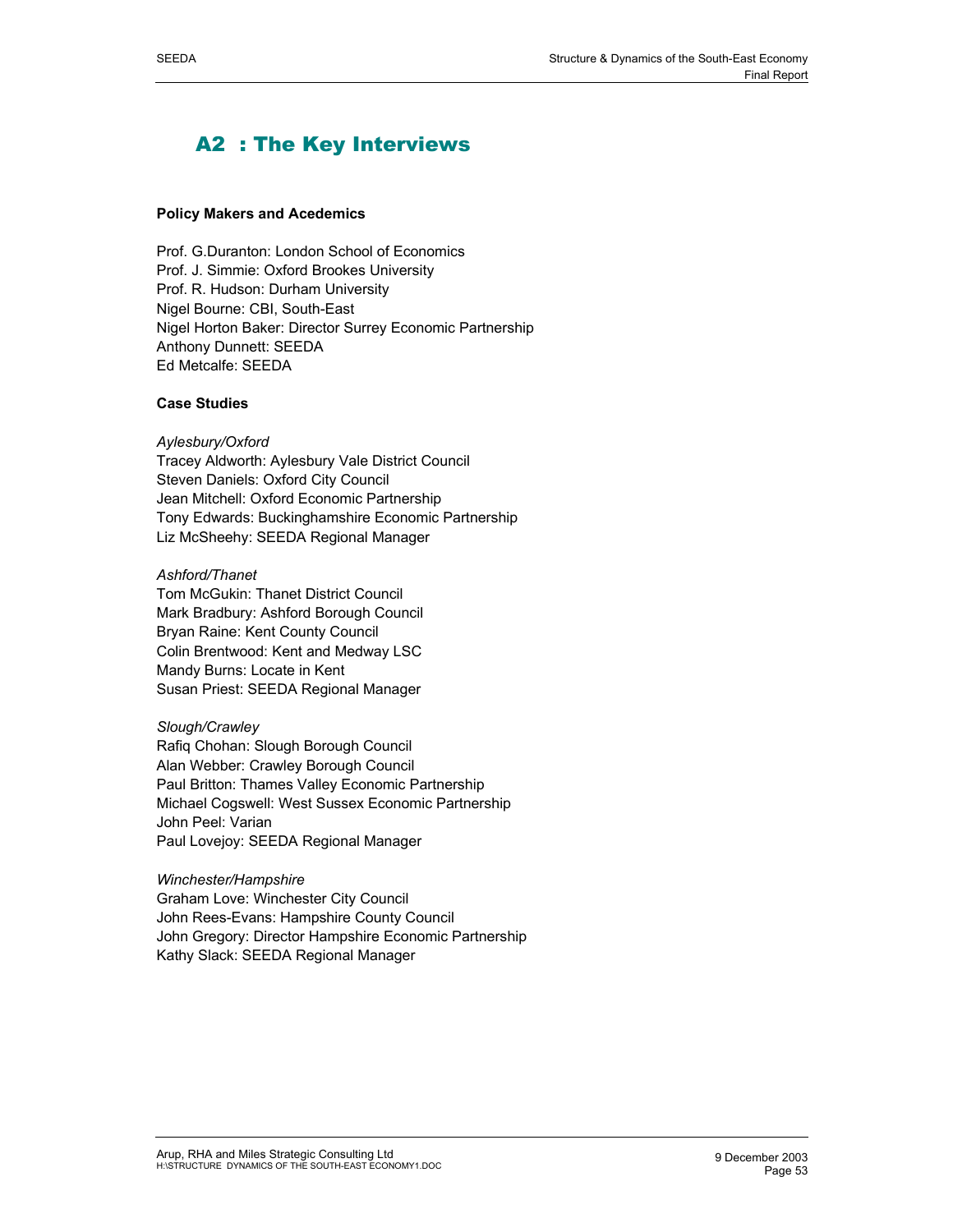# A3 : RHA Regional Growth Model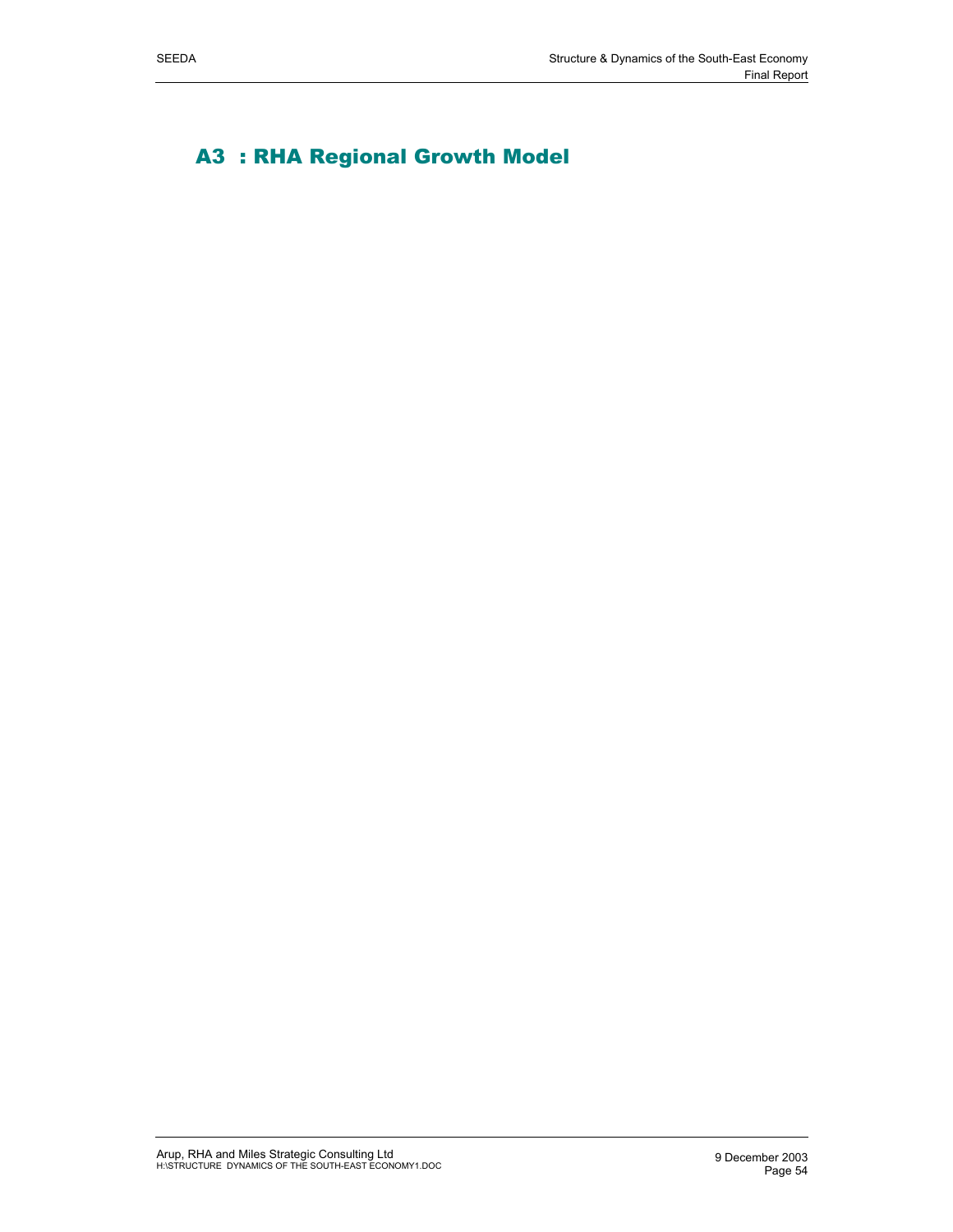## **1. Developing a Regional Growth Model for the South East of England**

RHA devised a regional growth model that analyses how changes in various socio-economic factors have affected overall economic growth within the South East region. In order to ensure that the model encompassed issues relevant to the various geographic elements of the South East of England we have analysed changes within the NUTS 3 sub-regions of the South East. These regions have been chosen for a number of reasons. Firstly, the data is robust and readily available. Secondly the size of unit of study means that we are less likely to encounter anomalies of data, which can often occur with very small study areas. The time period of study of analysis is between 1994 and 2000 – the purpose again being to enable a robust, yet recent, analysis of movements within the South East economy.

Whilst the South East as a whole performs above average in the UK context of output per capita there remains considerable variation in performance within the region itself. Table 1 below highlights the relatively wide dispersion of output per capita within the South East's economy. Apart from London, where the figures are distorted by the exceptional performance of Inner London West, South East England has the largest variation in sub-regional output per capita. By reducing the output gap within South East England we can significantly increase output for the region.

|                          | Standard Deviation of Sub-Regional GDP |  |
|--------------------------|----------------------------------------|--|
| North East               | 3.014                                  |  |
| North West               | 6,510                                  |  |
| Yorkshire and the Humber | 3.194                                  |  |
| East Midlands            | 2.541                                  |  |
| West Midlands            | 4.040                                  |  |
| East                     | 6.442                                  |  |

London 23,715 *South East* **7,651**  South West 2,387  $W$ ales  $1,662$ Scotland 3,360 Northern Ireland 1,250

#### **Table 1: Variation in Sub-Regional GDP 2000**

Source: Eurostat

The regional growth model is split into a number of separate, distinct processes. Initially we look at the drivers of GDP growth within an area. GDP growth in a region can be derived from a number of specific factors, namely:

- Labour Productivity
- Employment Rate
- **Economic Activity Rate**
- Working Age Ratio

The first element of the model looks at understanding the main contributors to the GDP differentials between the South East and the rest of Great Britain. The model also looks at the differentials that exist within the South East of England as well as adjacent areas. Once the main contributors to growth are analysed, the second stage of the model is operationalised. This involves identifying the specific drivers disparities amongst the sub-regions of South East England, via the use of Factor Analysis. Once these drivers have been identified a growth model for each driver is developed using regression analysis. Figure 1 below represents diagrammatically the processes used in formulating the model.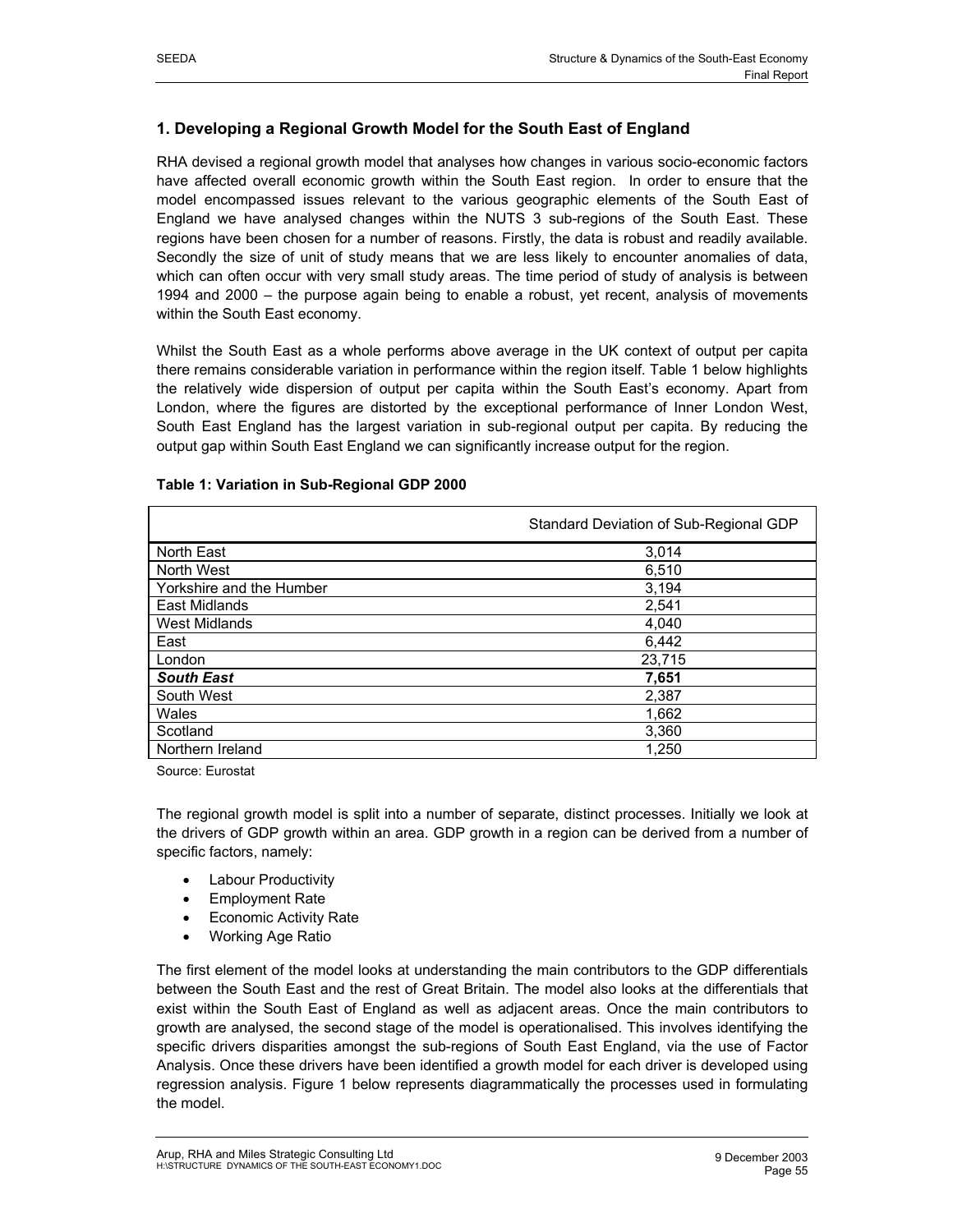

## **Figure 1. -Diagrammatic Representation of the Regional Growth Model**

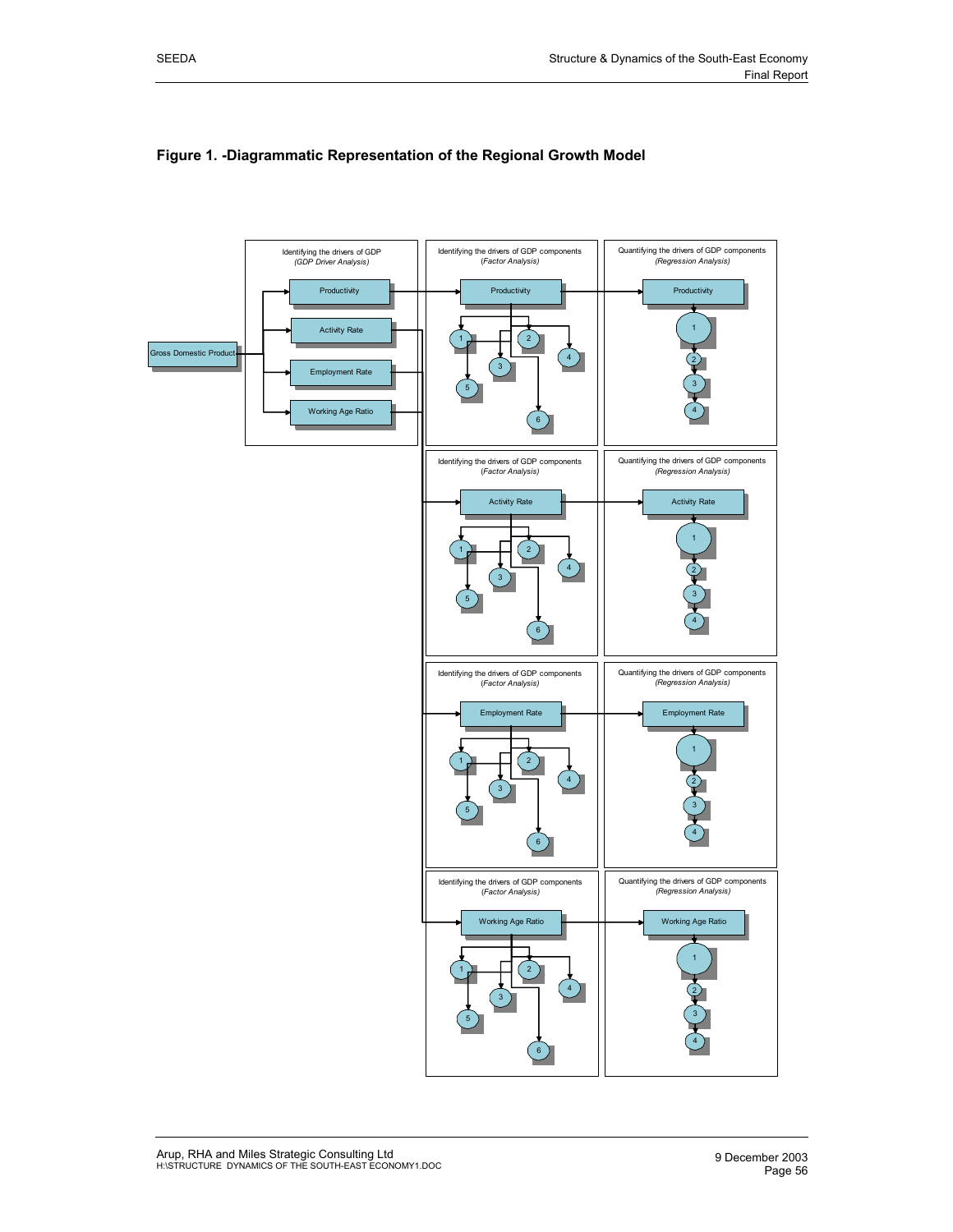## **2. Analysis of GDP Drivers in South East England and surrounding NUTS 3 Regions**

GDP per capita in the South East as a whole has improved from 103.3% of the Great Britain average in 1994 to 109.2% in 2000 as shown in figure 2 below. However, large disparities exist within the region which can be seen by analysing GDP at NUTS 3 level. For the purposes of this analysis we have also studied the NUTS 3 regions surrounding South East England, due to the level of interaction that exists between these regions.

In 2000, 9 of the 14 NUTS 3 areas in the South East had a GDP greater than the Great Britain average - the highest being Berkshire with 151% - and 5 were below it - the lowest being East Sussex with 62.1%. Comparing these two regions directly shows the degree of variation that exists within the South East. In 2000, East Sussex had a GDP per capita approximately 60% lower than that of Berkshire. In terms of improved performance, only Hampshire grew from having a GDP below the Great Britain average in 1994 (93.0%) to having a higher value in 2000 (104.6%). In order to understand these variations, we analyse the underlying drivers of economic growth.

## **Figure 2 - Relative GDP per capita – South East Regions & Surrounding NUTS 3 Areas 1994 & 2000.**



GB average = 100

Source: Eurostat, National Statistics

## *Decomposition of GDP gap by component 1994-2000*

GDP per capita can be expressed as the product of four contributing factors:

• Labour productivity, or the ratio between real GDP and total employment (average output per person employed).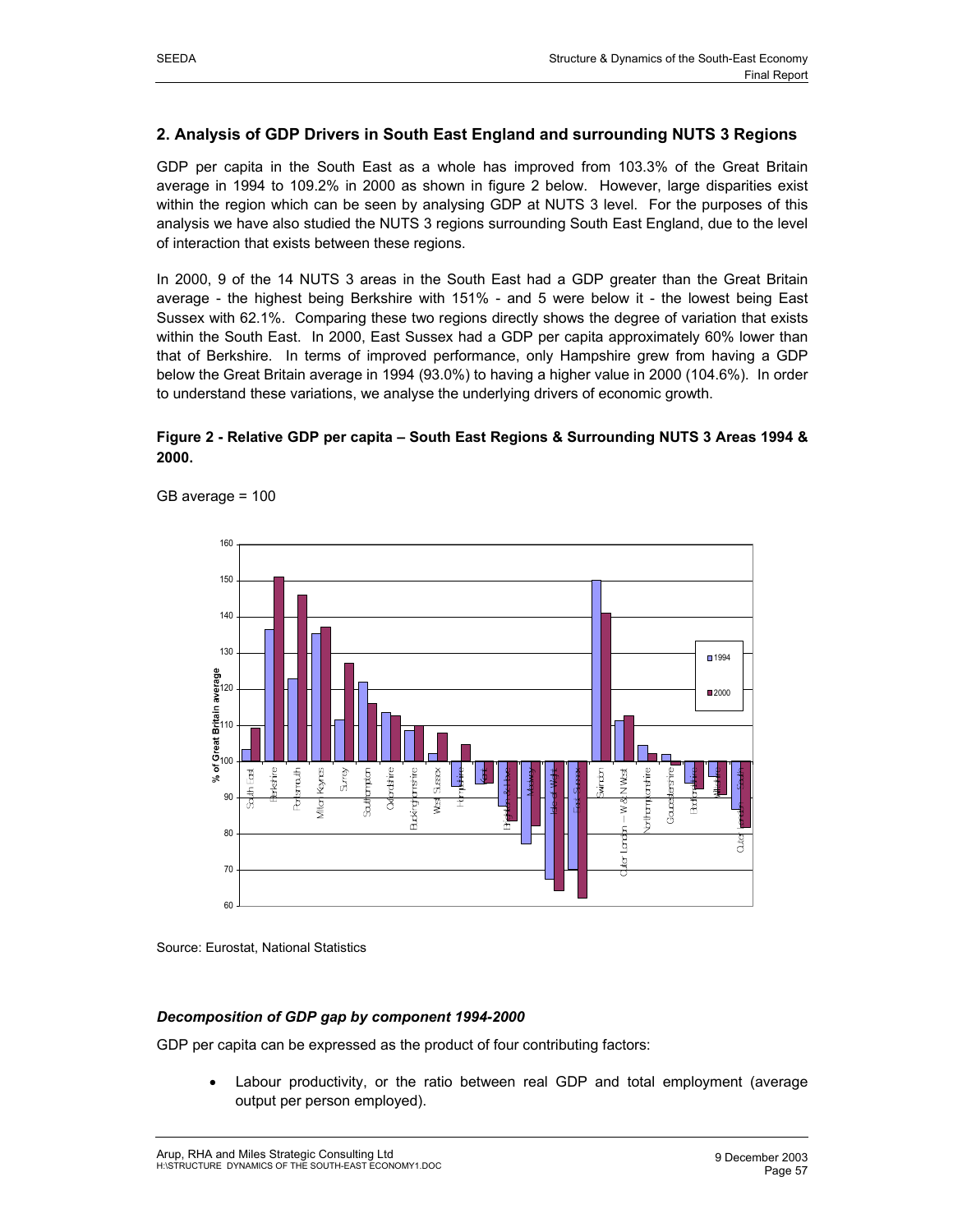- The employment rate, or the percentage of the labour force which is actually employed. The ratio is the exact complement of the unemployment rate (i.e. the percentage which
- wants a job, but does not have one). For example, if the employment rate is 91%, the unemployment rate is 9%. • The economic activity rate, or the percentage of the population aged 16 –59/64 which is
- part of the labour force (i.e. the sum of the employed, the unemployed and those on training schemes).
- The working-age ratio, or the percentage of the total population that is of working age (aged 16-59/64).

GDP per capita can be expressed by the following equation:



Table 2 below shows that, in 2000, the South East outperformed the Great Britain average in terms of productivity, employment and participation (activity), but had a slightly below average working age ratio. The main change since 1994 is that productivity in the South East has outgrown the national figure, going from 96.8% to 101.8% of the Great Britain average by 2000. Therefore, from this broad overview we can deduce that productivity was an important driver of growth in the South East between 1994 and 2000.

To analyse this further and quantify the contribution made by each of the components to the GDP gap, it is possible to equalise each of the components in turn to the Great Britain average and measure the impact of each on the revised GDP gap. The accompanying tables showing the effect of equalising each of the four GDP drivers in turn for each of the South East's NUTS 3 regions and the surrounding NUTS 3 comparator areas can be found within the appendix.

| <b>Area</b>        | <b>Working</b><br>age Ratio | <b>Activity</b><br>Rate | <b>Employment</b><br>Rate | <b>Productivity</b> | <b>GDP</b><br>per<br>capita | $%$ of GB<br><b>GDP</b> per<br>capita |
|--------------------|-----------------------------|-------------------------|---------------------------|---------------------|-----------------------------|---------------------------------------|
| Great Britain 2000 | 0.624                       | 0.79                    | 0.95                      | 35138               | 16303                       | 100.0                                 |
| South East 2000    | 0.620                       | 0.83                    | 0.97                      | 35762               | 17797                       | 109.2                                 |
| Great Britain 1994 | 0.612                       | 0.79                    | 0.93                      | 26104               | 11716                       | 100.0                                 |
| South East 1994    | 0.608                       | 0.82                    | 0.96                      | 25272               | 12097                       | 103.3                                 |

## **Table 2– GDP Drivers in the South East 1994, 2000.**

2Figures 4 and 5 show more clearly the proportional contribution made by each of the components to the GDP gap in 1994 and 2000. Negative values indicate that the component is lower than the national average in the area, thus contributing negatively to the GDP gap, while positive values show that the area outperforms the Great Britain average. The total length of columns shows the total GDP gap compared with the GB average. For example, for the South East in 1994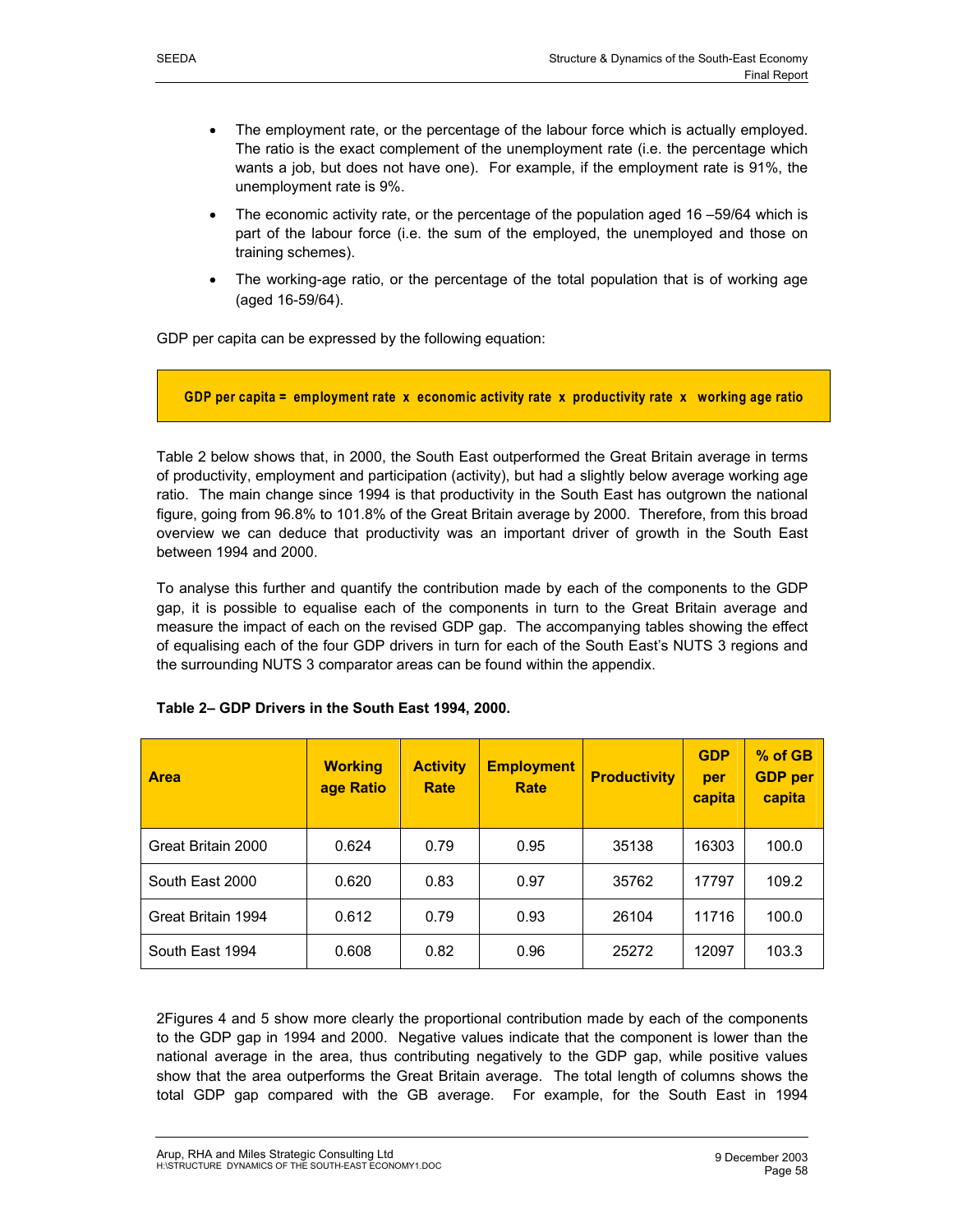## **Figure 4: Decomposition of GDP gap 1994**



Source: Labour Force Survey, National Statistics, Eurostat.





**Decomposition of GDP per capita gap 2000: South East NUTS 3 Areas** GB average = 0; Total length of columns represents gap size.

Source: Labour Force Survey, National Statistics, Eurostat.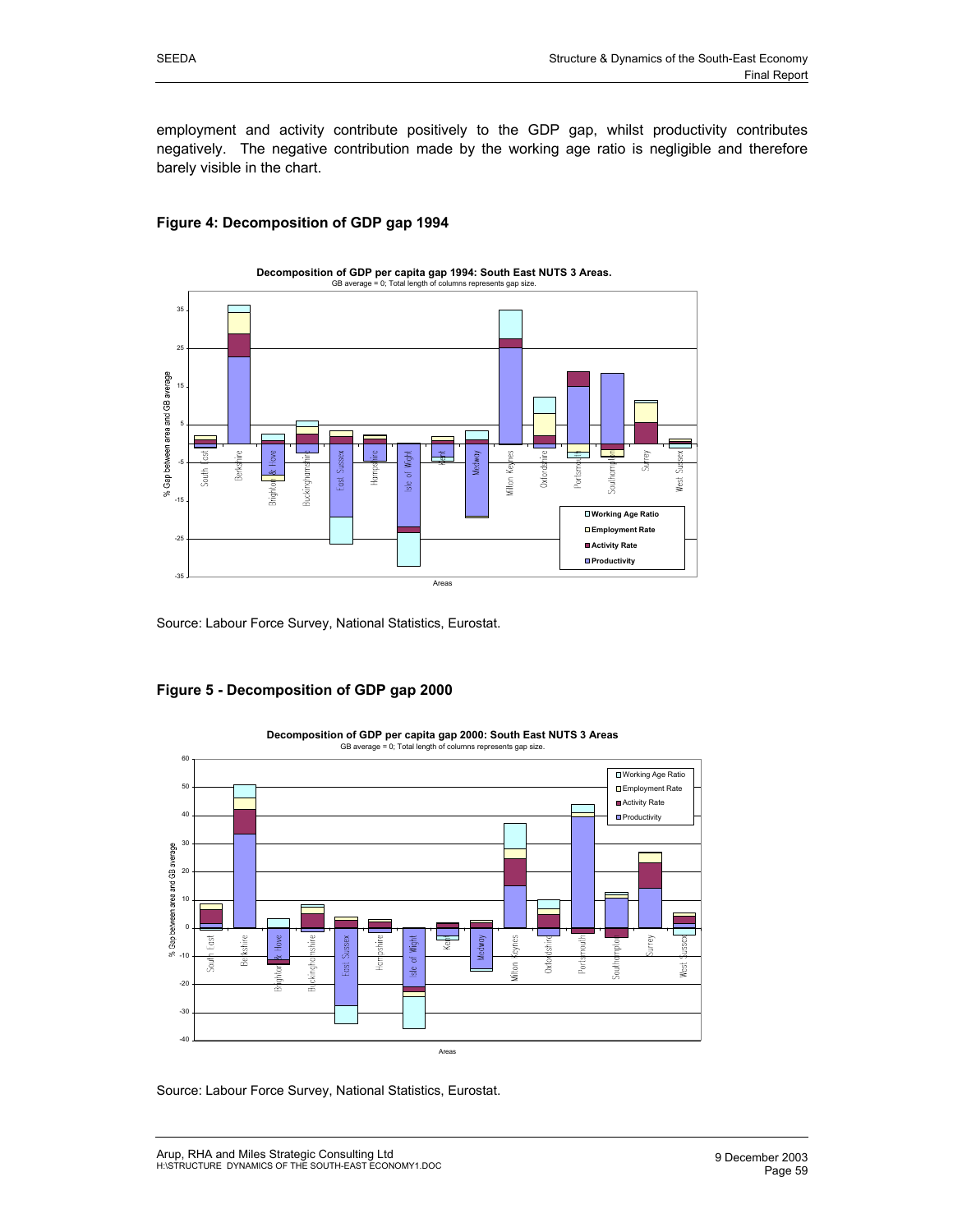It is clear that differences in productivity levels are the largest contributors to the GDP gap between the South East sub-regions and the Great Britain average. This analysis reveals that they account for around 52% of the GDP differentials across the regions studied in 1994 and 2000. This is particularly apparent in those areas where growth lags behind the GB average.

In each of the five NUTS 3 areas in South East that have a GDP per capita lower than the GB average in 2000, closing the productivity gap would subsequently close the GDP gap by a minimum of 51%. In three of those – Medway, Kent and Brighton & Hove - equalising productivity would bring the areas above the Great Britain average GDP, and in East Sussex it would close the GDP gap by 90%. In Hampshire - the only area in the South East to go from below to above the Great Britain average GDP – closing the gap in productivity was the largest contributing factor to outperforming average national GDP growth between 1994 and 2000.

The analysis shows that activity rates are the next largest contributing component to the GDP gap across the regions studied, on average accounting for around 24% of the GDP gap in 2000. This is higher than the equivalent figure for 1994 (18%) and seems to indicate an increase in the importance of activity rates to the GDP gap compared to the other labour market indicators. Meanwhile, the contribution made by employment rates has fallen from 13% to 8%. The fact that employment and participation rates and working age ratios account for almost half of the GDP gap shows the importance of labour market components as contributors to GDP differentials.

## *Productivity differentials*

As with GDP per capita, significant intra-regional disparities exist in productivity levels within the South East. As has been illustrated, lowering these variations in productivity has the potential to impact significantly on the GDP gap in the region. The low levels of productivity seen in some of the NUTS 3 areas indicate that they are not achieving their potential. Figure 6 below shows the intraregional disparities that exist in productivity rates.

As can be clearly seen, more of the NUTS 3 regions in the South East fall below the Great Britain average in terms of productivity than GDP per capita. Eight out of fourteen of the NUTS 3 areas under-performed the GB productivity average in 2000. A significant rise in output for the regions could be achieved if productivity in the sub-regions that perform below the GB average could be raised to the national level. There is also a great disparity between areas, with productivity in East Sussex (the lowest) at just 45% of the level in Portsmouth (the highest). The variance of productivity within the South East is amongst the highest of all UK regions. Understanding the reasons for this disparity and minimising it are of paramount importance to those lagging parts of the South East in closing the GDP gap as outlined earlier.

Figure 6 also highlights the changes in productivity within the South East between 1994 and 2000. What is immediately apparent is that there has been a significant improvement in productivity levels of the sub-regions of the South East in comparison with Great Britain as a whole between the years 1994 and 2000.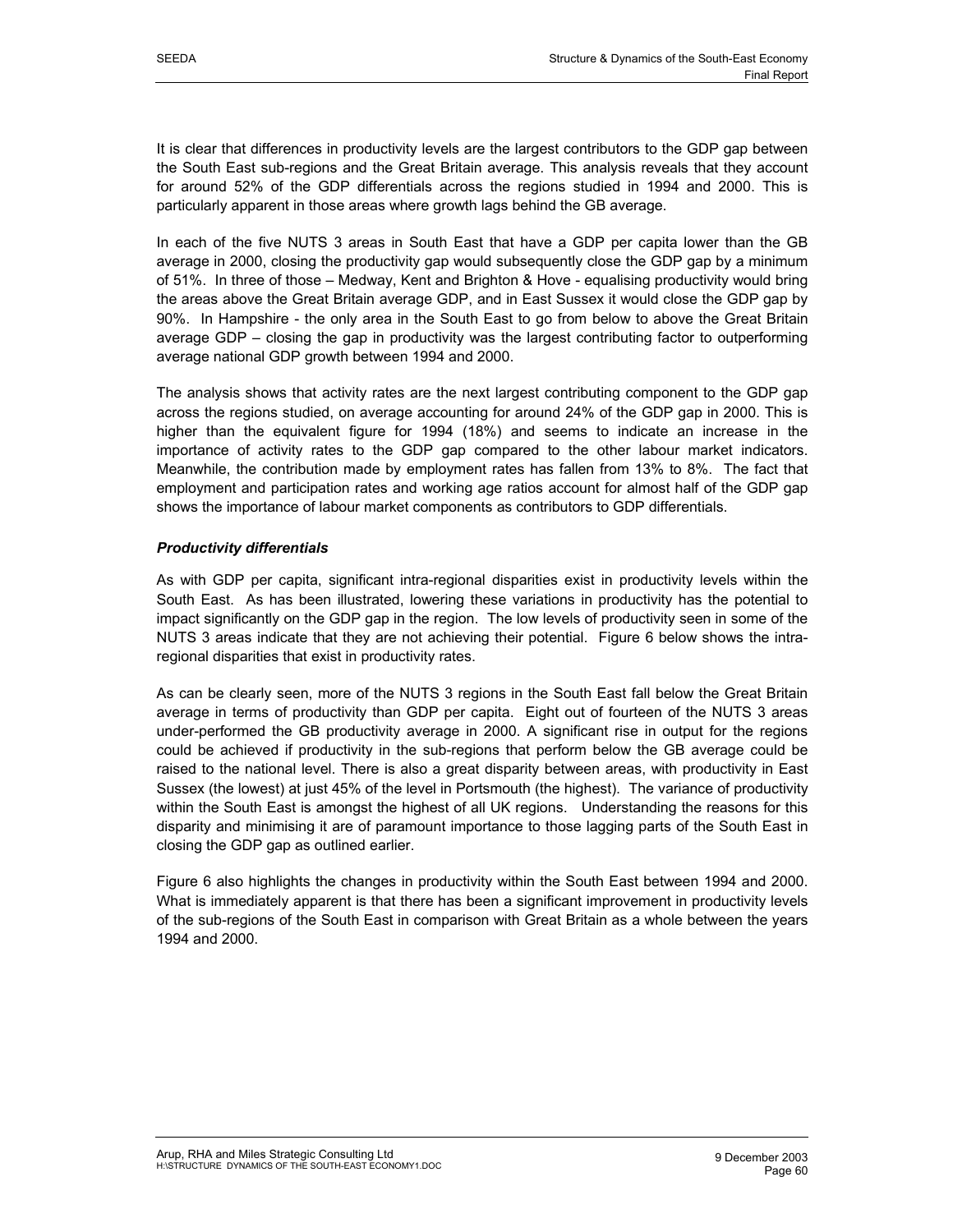

Great Britain = 0



Source: Eurostat, National Statistics.

## *Summary*

GDP in the South East grew by 47.1% over the period 1994 to 2000 (an average of 6.6% per year), significantly outpacing national average GDP growth (Great Britain) which grew 39.1% over the same period (an average of 5.6%). GDP per capita in the South East has improved from being 3.3% above the Great Britain average in 1994, to 9.2% above this average by 2000. What factors are behind this growth?

In order to break down this growth to its component parts we analysed the individual effect of the following four GDP 'components' over this time period.

- **Productivity**
- **Activity Rate**
- Employment Rate
- Working Age Ratio

By taking the value of each component in 1994, changing each individually to its 2000 value and analysing the resulting effect on GDP per capita, it is possible to isolate the contribution made by the individual component to GDP growth. By comparing the proportional effect of each isolated component on the total change in GDP over the time period it is possible to 'decompose' total GDP growth.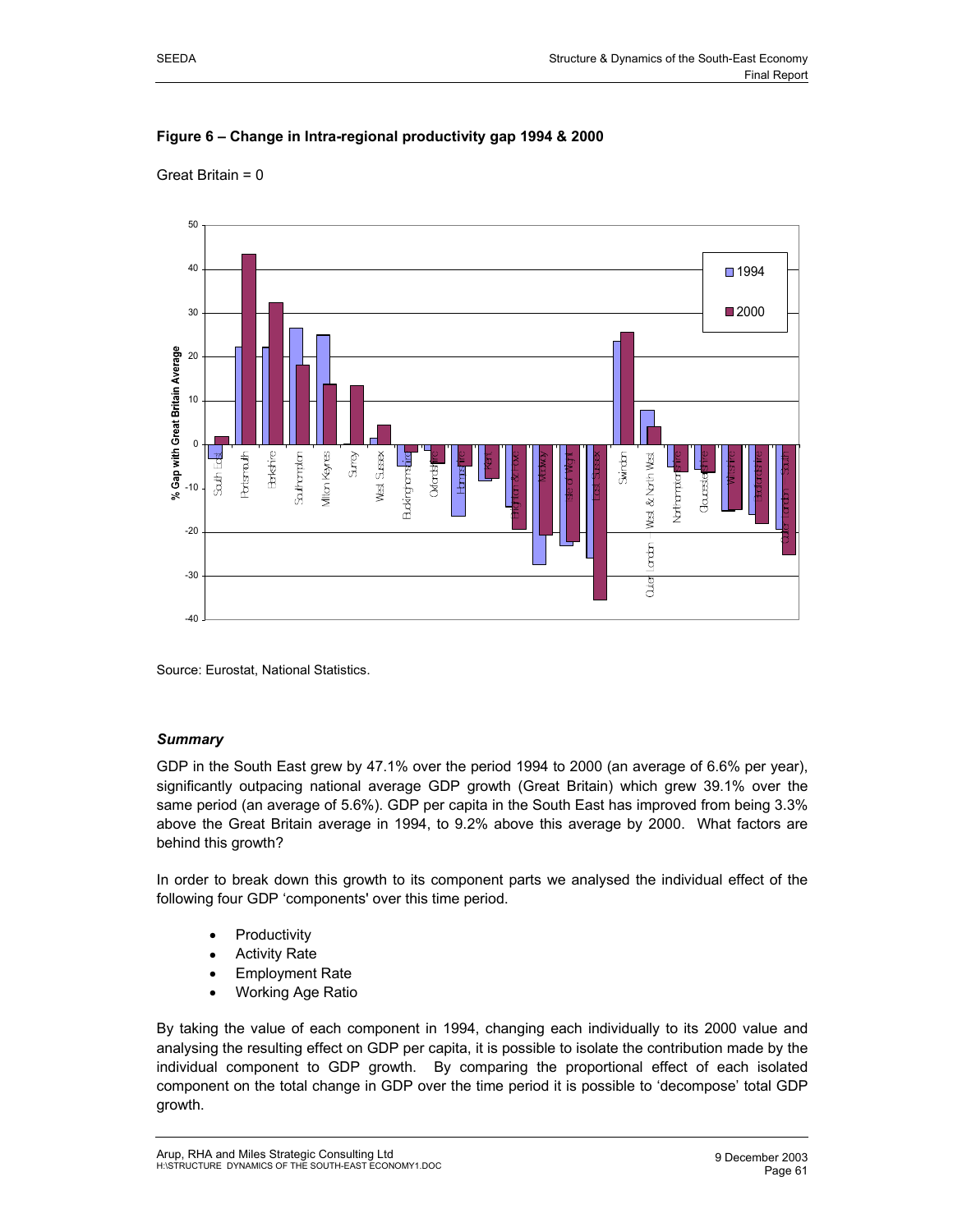## **Figure 7 – GDP Growth 1994-2000 Decomposed**

2000 values are broken down to its growth components plus 1994 value. Values Expressed in £



#### **GDP Growth Decomposition 1994-2000**

Source: Eurostat/National Statistics

The chart above shows clearly that **productivity** played by far the largest role in GDP growth in both the South East and Great Britain between 1994 and 2000. For both it accounted for around 91% of the overall GDP growth, with labour market components contributing the remaining 9%.

In terms of the labour market components, the working age ratio was the largest contributor to GDP growth in the South East accounting for 4.1% of total growth, followed by the activity rate (3.3%) and the employment rate 1.2%. In Great Britain as a whole, the working age ratio accounted for 4.8% of growth while the employment rate accounted for 4.5%. Activity rates fell and therefore had a negative effect on GDP at the national level over this time period and therefore did not contribute to growth.

The relationship between average productivity and GDP growth from 1994 to 2000 is shown clearly above and below. It is also notable, from the chart below, that areas with high productivity per head tend to have grown at a faster rate in terms of GDP and productivity growth over the period. For example, four of the six most productive sectors in the South East are in the top six when average productivity and GDP growth are combined i.e. in the top right of the graph below. This suggests a widening gap between areas with high GDP and productivity and areas with lower output.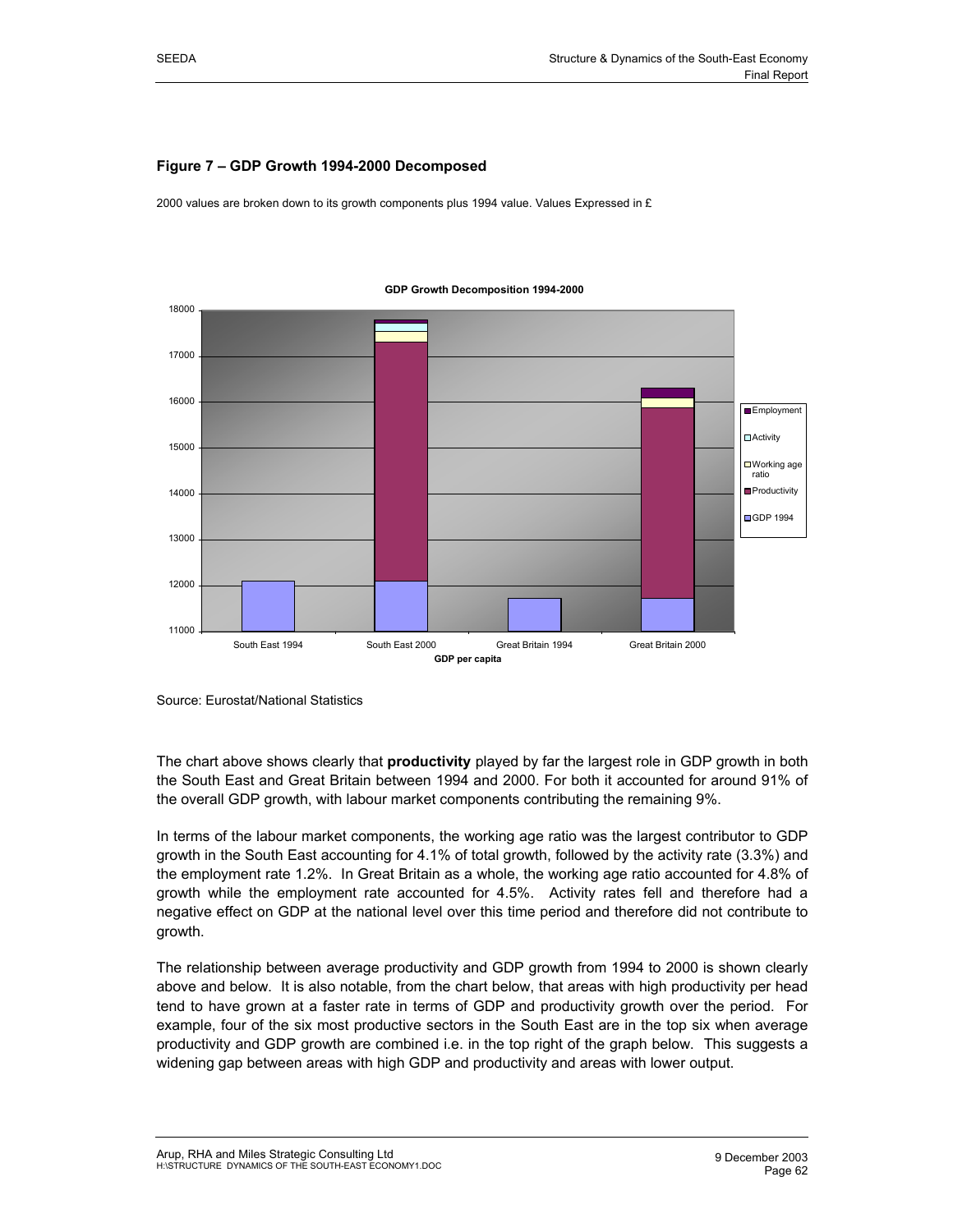

#### **Figure 8 - Relationship between Productivity 2000 and average GDP/Productivity Growth 1994-2000.**

Source: Labour Force Survey, National Statistics, Eurostat.

## *3. Sub-Regional GDP Driver Profiles*

Whilst productivity is clearly the main driver behind output growth in South East England not all subregions can attribute the same proportion of their growth to productivity. Our analysis also encompasses sub-regional profiles to describe more fully the performance of South East England's sub-regions. The sub-regions of study within South East England are:

- Berkshire
- Brighton and Hove
- **Buckinghamshire**
- East Sussex
- **Hampshire**
- **Isle of Wight**
- Kent
- **Medway**
- **Milton Keynes**
- **Oxfordshire**
- **Portsmouth**
- Southampton
- **Surrey**
- West Sussex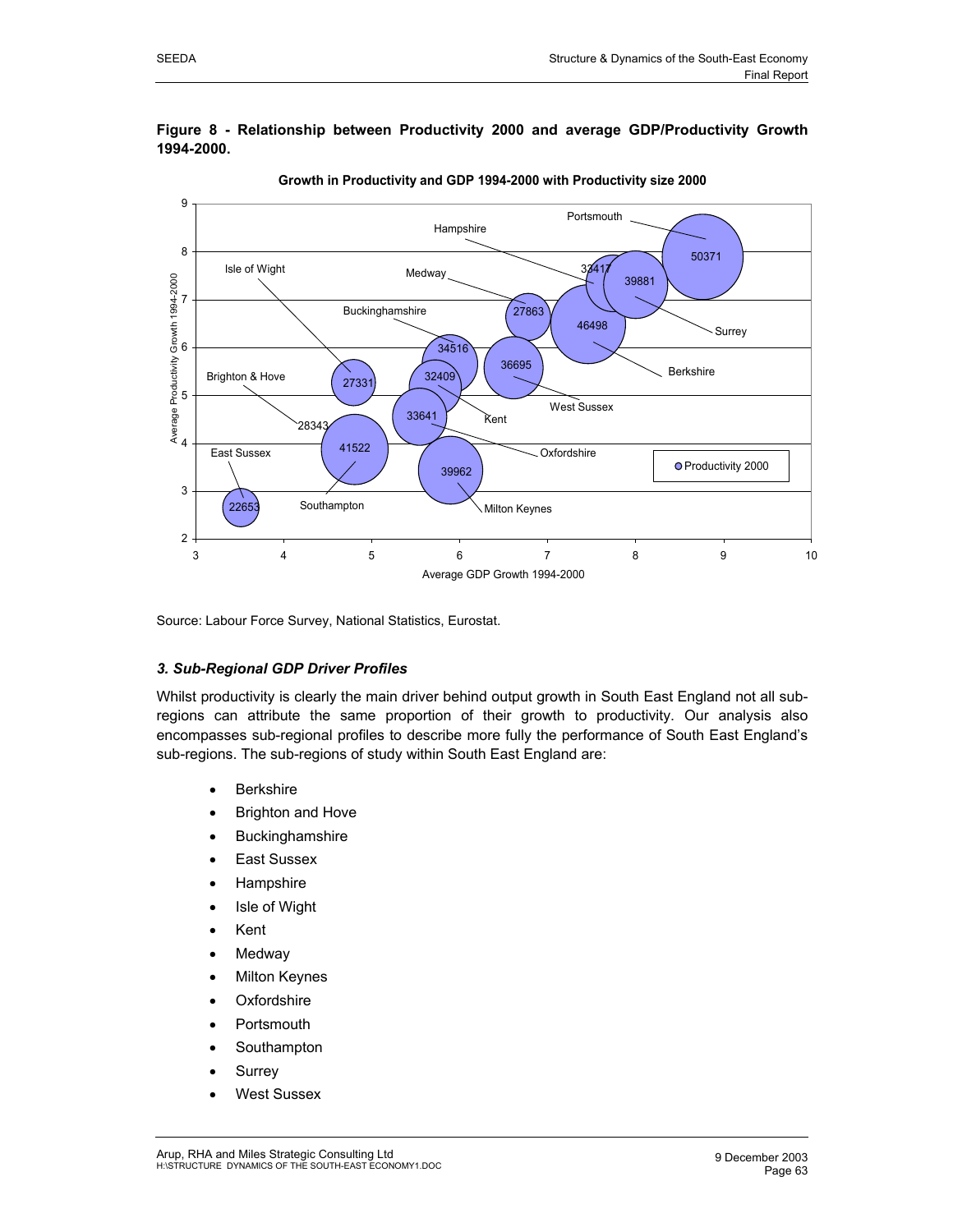#### *Berkshire*

In 1994 and 2000 GDP per capita in Berkshire was well above the level of both South East England and Great Britain as a whole. In both years, Berkshire had the highest GDP per capita within the South East, fuelled by outperforming the Great Britain average in terms of each of the components that made up GDP per capita – productivity, working age ratio, economic activity and employment.

The largest driver of growth within Berkshire over this period was productivity growth. This high productivity rate combined with the fact that the region also had a high working age ratio, activity rate and employment rate combined to give Berkshire the largest positive GDP gap over Great Britain in the South East region. The smallest of these GDP growth drivers in Berkshire was the working age ratio.

The period between 1994 and 2000 saw Berkshire increase its GDP growth at a higher rate than the South East region and saw GDP per capita rise to over 150 percent of Great Britain's. Berkshire's productivity grew over the period to become the second largest in the region (from fourth) and each of the drivers continued to perform at a higher than national average rate. By 2000 the employment rate was the driver with the smallest affect on growth in the region. The positive GDP gap between 1994 and 2000 over the Great Britain average increased from 34.6% to 51%.

## **Figure 9. Effect on GDP of equalising growth drivers to Great Britain average for Berkshire Sub Region**

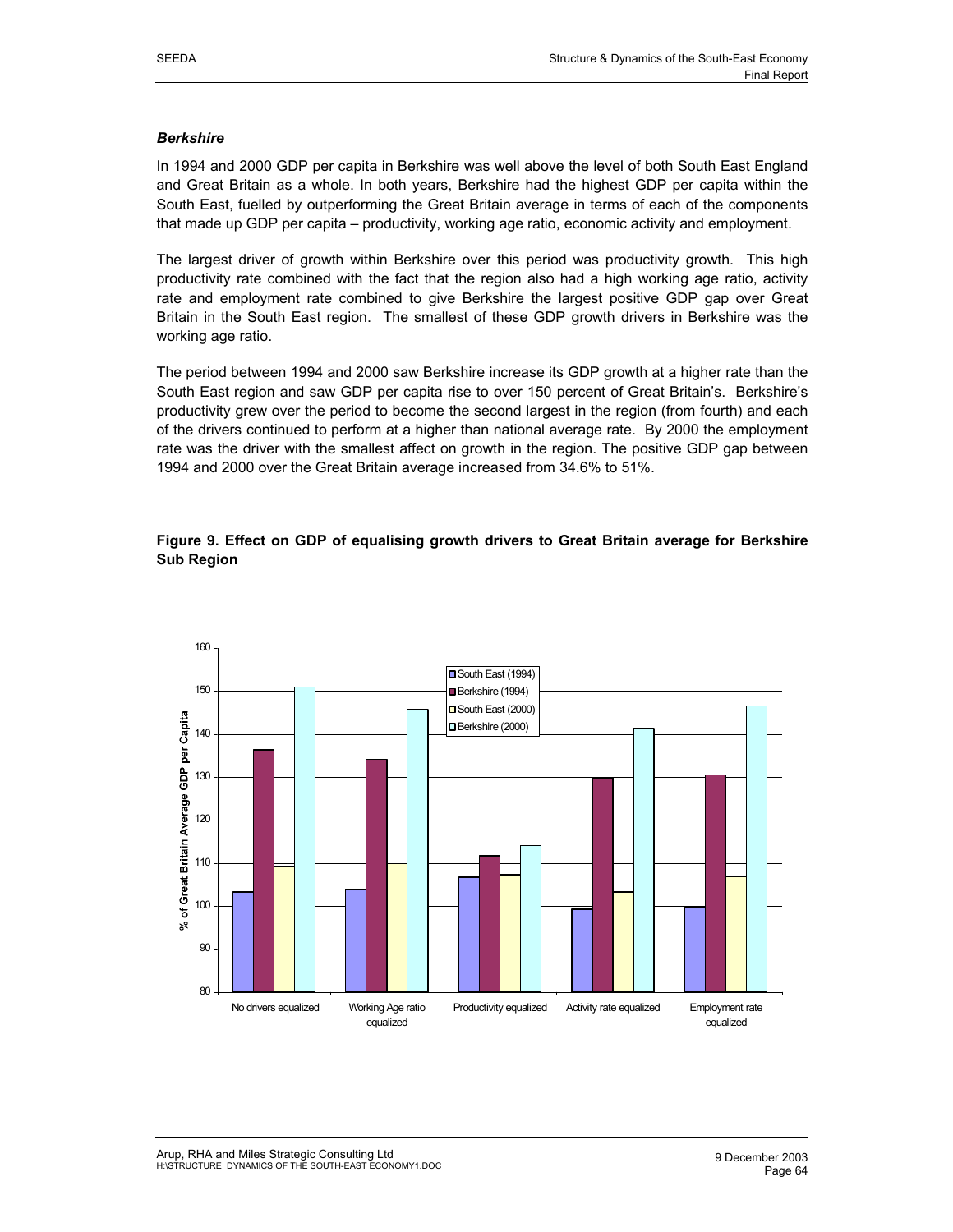#### *Brighton and Hove*

Brighton and Hove in 1994 under performed the Great Britain average with respect to GDP per capita. Both the productivity and employment rates were lower than the Great Britain average, while the working age ratio and activity rate were above the Great Britain average. The largest contributor to the negative GDP gap between Brighton and Great Britain was productivity, which was significantly below the national average (almost 15%).

By the year 2000 Brighton and Hove had fallen further below the Great Britain average for GDP per Capita, mainly as a result of lagging further behind the Great Britain average in terms of productivity. Productivity, employment rate and activity rate drivers each fell below the Great Britain mean with only the working age ratio being above it.

In terms of GDP per capita ranking in 1994 Brighton and Hove lay in eleventh position in the South East region and this is a position in which it remained by the year 2000.

## **Figure 10. Effect on GDP of equalising growth drivers to Great Britain average for Brighton & Hove Sub Region**

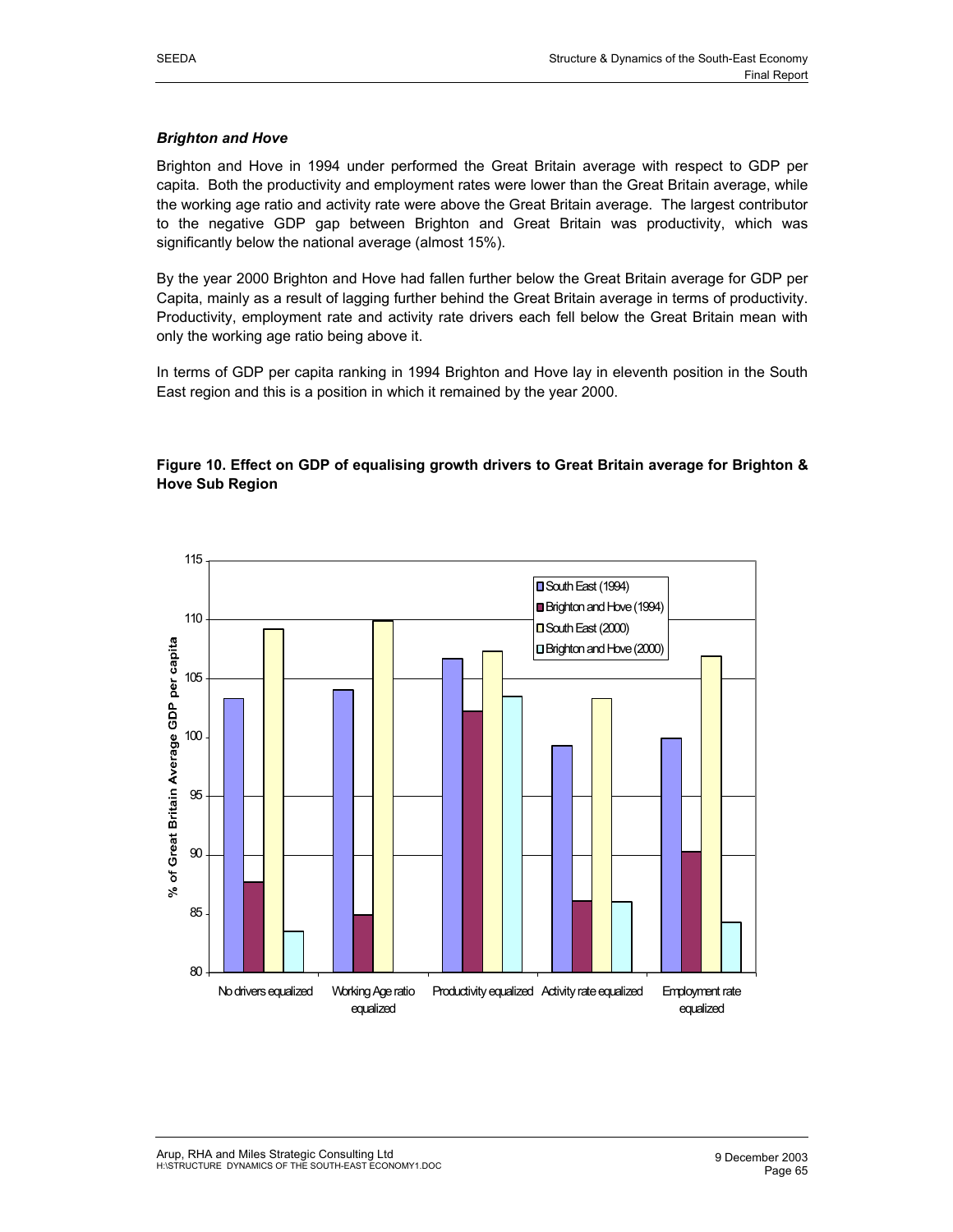#### *Buckinghamshire*

In 1994 Buckinghamshire was performing above the above the GDP per capita average for Great Britain. At this time productivity was the only one of its drivers that was below the Great Britain average. The activity rate of the region was the largest contributor to its positive GDP gap in 1994 with the working age driver being the lowest.

In 2000 Buckinghamshire continued to outperform the Great Britain average for GDP per capita. The region was the seventh best performing area within the South East and continued to perform above the South east as a whole. Buckinghamshire continued to outperform the Great Britain average in each of the labour market drivers by 2000 although it remained below the national average productivity rate.

Between 1994 and 2000 Buckinghamshire increased the positive GDP gap over the Great Britain average from 8.4% to 9.8%. This was mainly due to the Sub-region significantly closing its negative productivity gap with the Great Britain average. Even so, the GDP gap between Buckinghamshire and the South East has fallen in these years, reflecting faster growth within other Sub-regions of the South East.



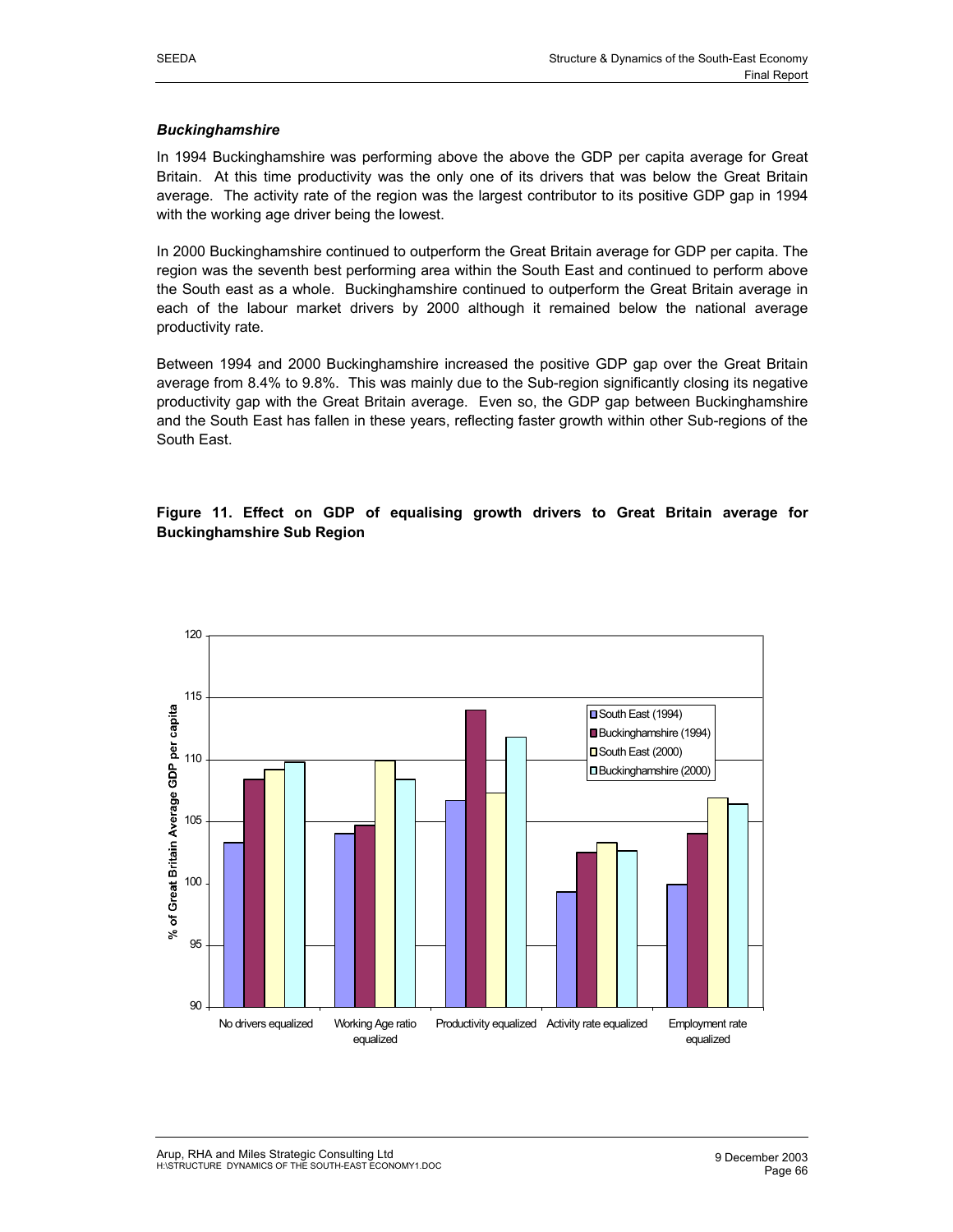#### *East Sussex*

In 1994 East Sussex was performing well below both the Great Britain and the South East average GDP per capita. In fact out of the 14 regions in the South East, East Sussex ranked  $13<sup>th</sup>$  in relative GDP per capita with only the Isle of Wight being ranked below it. Low productivity was the main contributor to this negative gap in 1994, whilst the activity rate and employment rate were above the Great Britain average.

In 2000 the region remained significantly below the Great Britain and South East average GDP per capita. Since 1994 the region has dropped in ranking to having the lowest relative GDP per capita in the whole of the South East. Productivity has remained the largest reason for this and, significantly, the productivity rate fell sharply relative to the Great Britain average over this period.

Between 1994 and 2000 the percentage gap between GDP in East Sussex and Great Britain increased from –29.7% to –37.9%. The negative productivity gap of over 35% in 2000 was the largest contributing factor to this decline

## **Figure 12. Effect on GDP of equalising growth drivers to Great Britain average for East Sussex Sub Region.**

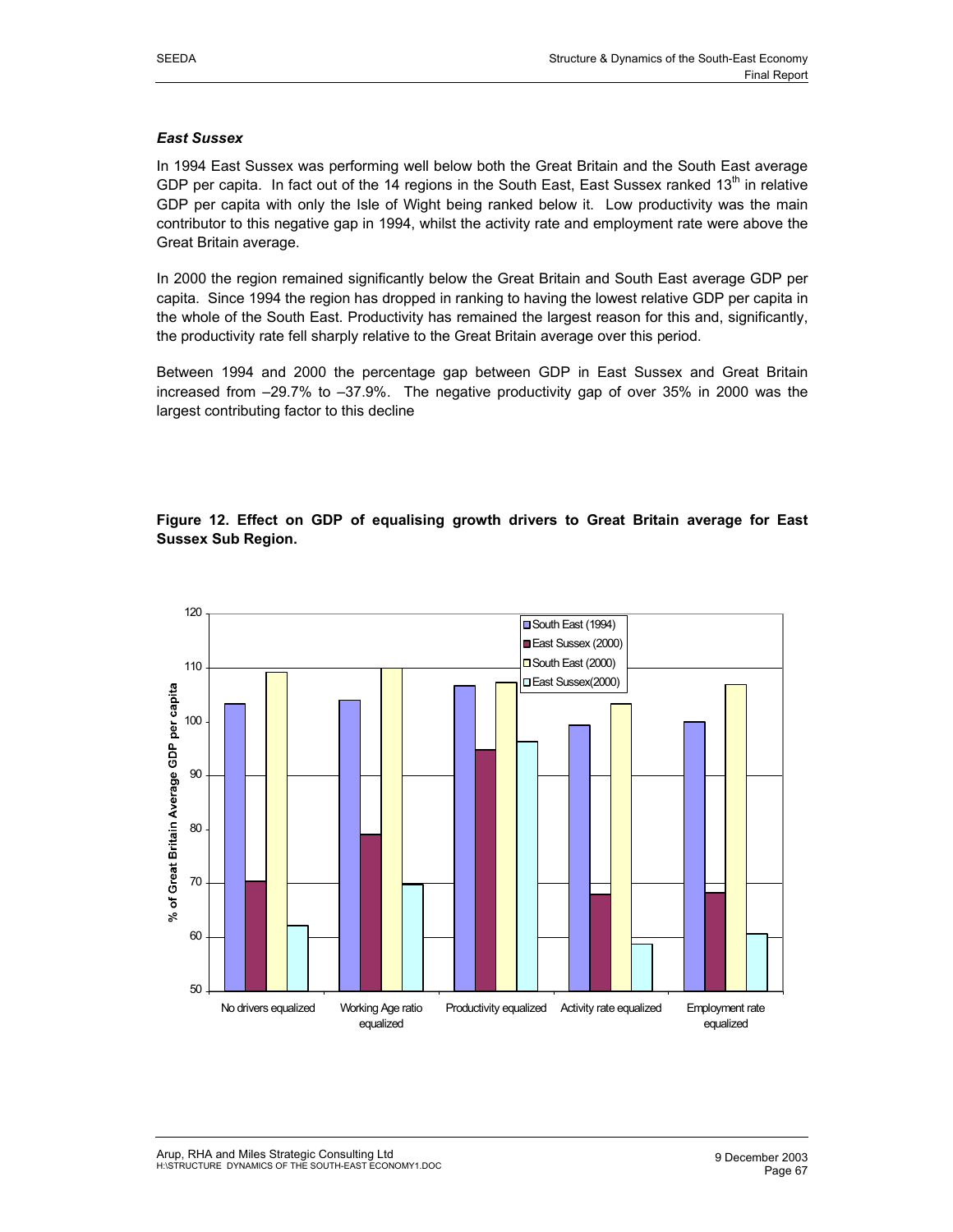#### *Hampshire*

In 1994 Hampshire's relative GDP per capita was below the Great Britain and the South East average In 1994 the main contributor to the negative GDP gap between the Sub region and Great Britain was productivity whilst the working age ratio, activity rate and employment contributed positively to relative GDP by being above the national average.

By 2000 Hampshire had managed to outperform the Great Britain average in terms of relative GDP per capita, however it was still below the average for the South East region as a whole. The main driver of growth over this period was the fact that the negative productivity gap between Hampshire and Great Britain had closed significantly. Between 1994 and 2000, the negative productivity gap had closed by over two-thirds.

Hampshire managed to increase it's percentage of national GDP per capita by 11.6% between 1994 and 2000. Hampshire moved from the 10<sup>th</sup> rank in the South East region in 1994 to 9<sup>th</sup> in the year 2000.

## **Figure 13. Effect on GDP of equalising growth drivers to Great Britain average for Hampshire Sub Region**

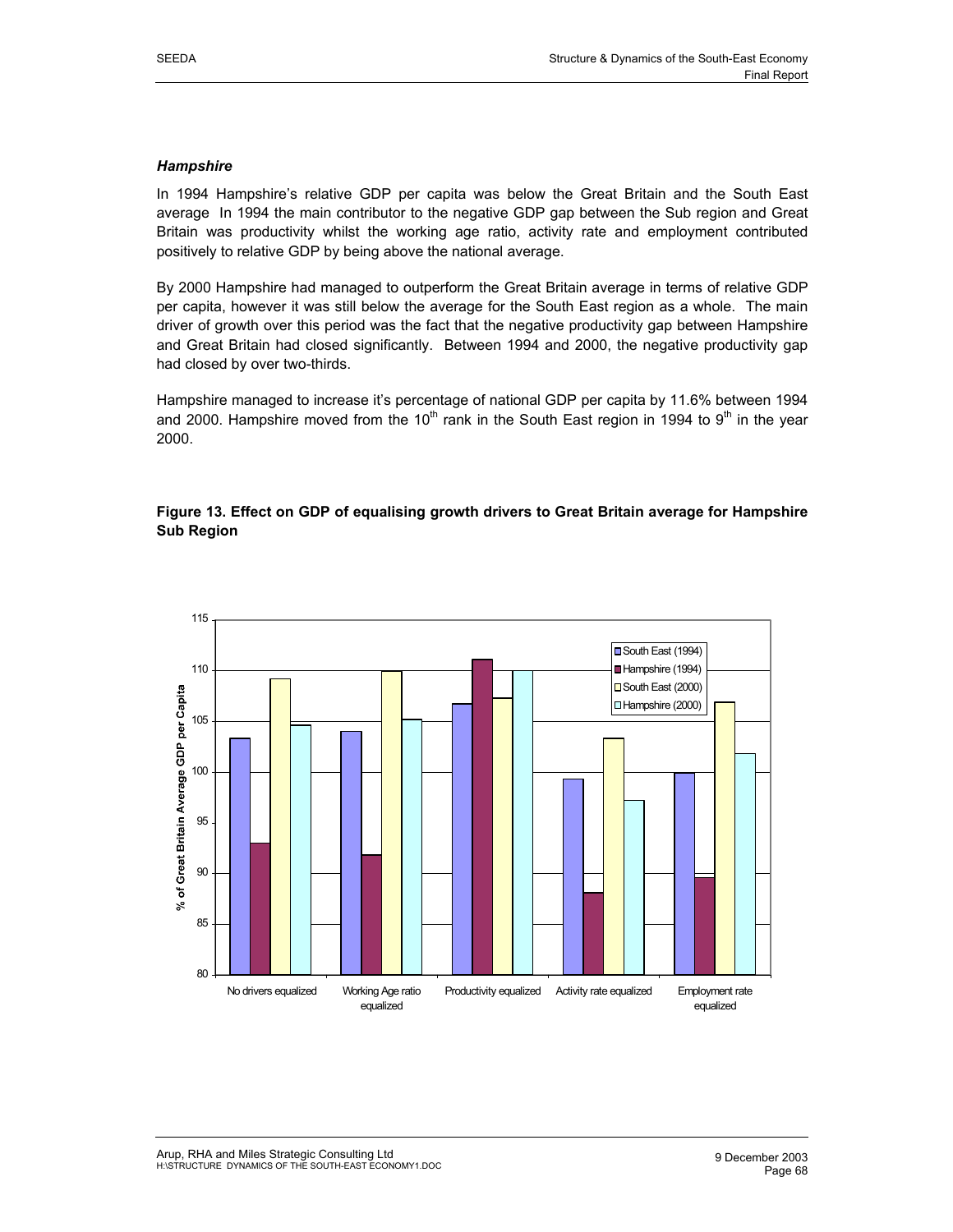#### *Isle of Wight*

In 1994 the Isle of Wight's relative GDP per capita was well below the Great Britain average as well as below the average for the whole of the South East. The Isle of Wight in fact had the lowest relative GDP per capita in the whole of the South East region. The main contributor to the negative GDP gap for the region was productivity. The working age ratio was the only variable that was above the Great Britain average in 1994.

In 2000 the Isle of Wight continued to perform under the Great Britain average of relative GDP per capita. Out of the fourteen regions at this time it had the  $13<sup>th</sup>$  highest relative GDP per capita with only East Sussex being lower. Despite this improvement in ranking, by 2000 all of the GDP components were below the national average.

The Isle of Wight between 1994 and 2000 fell further behind the GB average in terms of the GDP gap, with it increasing from –32.5% to –35.7%.

## **Figure 14. Effect on GDP of equalising growth drivers to Great Britain average for Isle of Wight Sub Region**

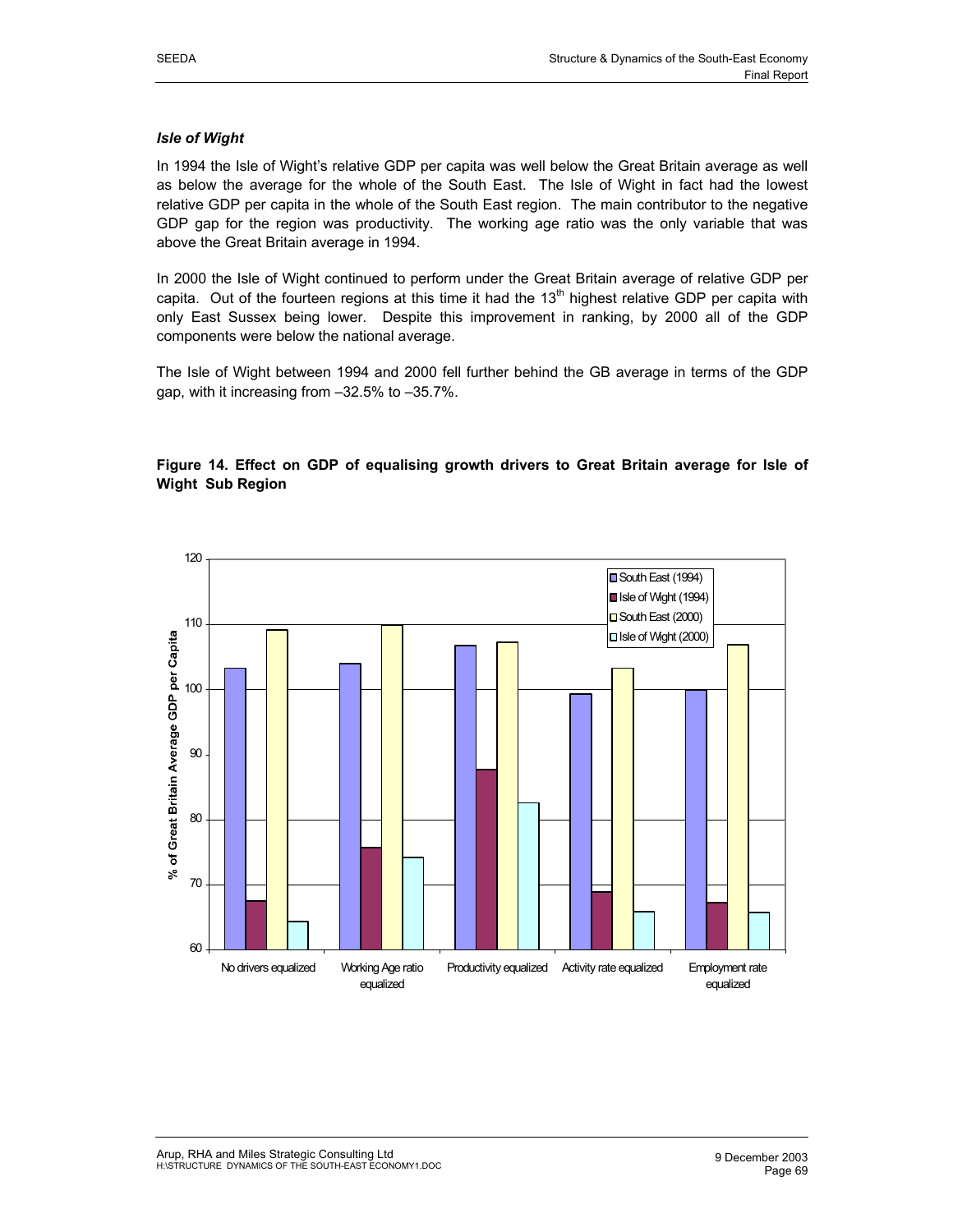## *Kent*

The relative GDP per capita for Kent in 1994 was below the average for Great Britain and below the average for the South East Region as a whole. Kent had the 9<sup>th</sup> highest relative GDP per capita out of the 14 regions in the South East. In this year the main contributor to the negative GDP per capita gap was productivity. However, employment and the activity rate were higher than the Great Britain average.

Kent continued to perform under the Great Britain average of relative GDP per capita by 2000 and stayed in  $9<sup>th</sup>$  position out of the 14 South East regions. Productivity continued to be the main contributor to the negative gap for the region with only marginal relative improvement in the productivity gap.

Between 1994 and 2000 Kent closed the negative GDP gap slightly between itself and Great Britain from –6.3% to -6.0%.



## **Figure 15. Effect on GDP of equalising growth drivers to Great Britain average for Kent Sub Region**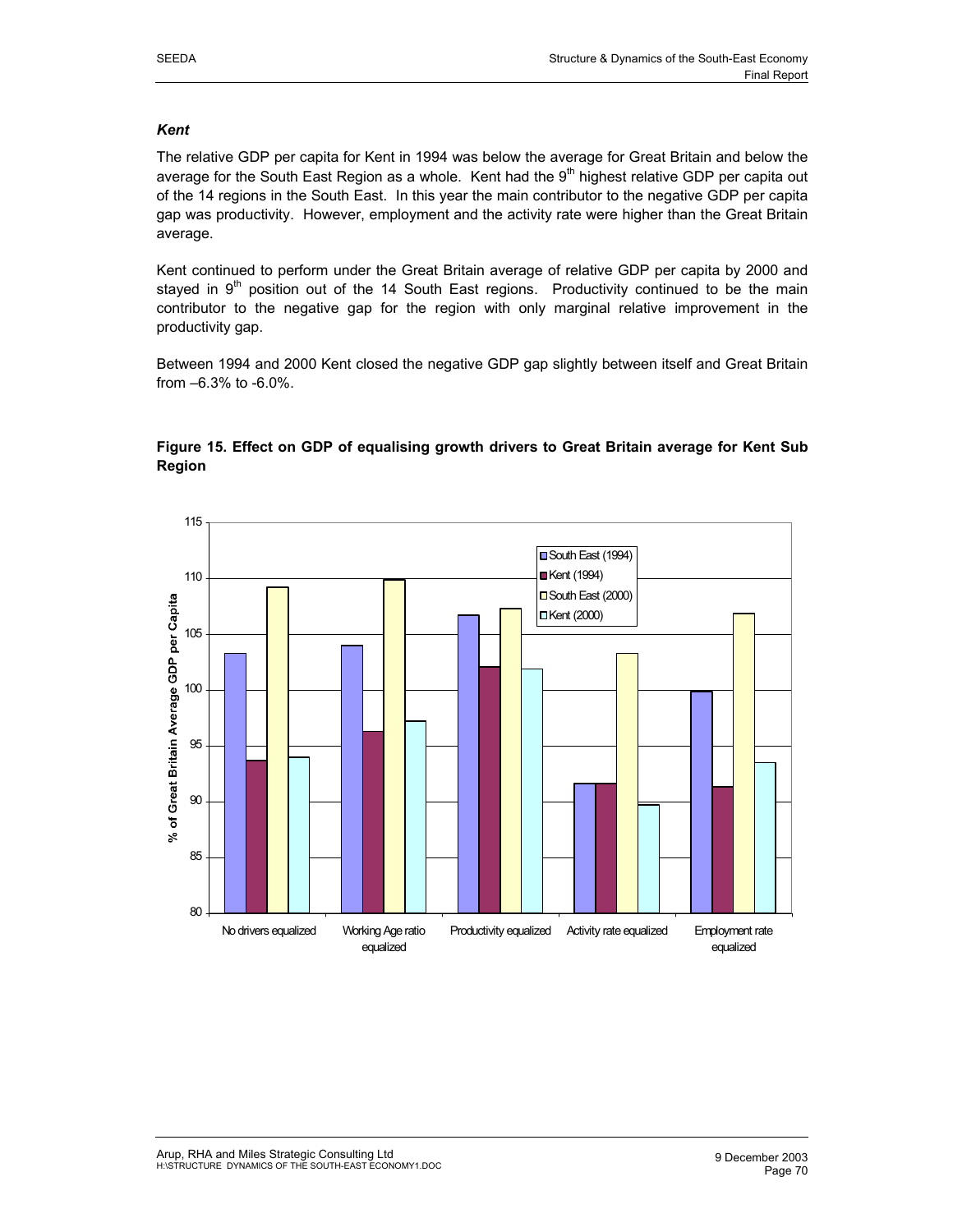#### *Medway*

In 1994, Medway's relative GDP per capita was below the Great Britain and below the average for the South East region. Out of the 14 South East regions Medway had the  $12<sup>th</sup>$  highest relative GDP per capita. The main reason for this low ranking was low productivity. Both Productivity and the employment rate were below the Great Britain average but the working age rate and the activity rate were above the Great Britain average.

In 2000, once again the relative GDP per capita for Medway was below the Great Britain and South East average and Medway continued to have the  $12<sup>th</sup>$  highest relative GDP per capita in the South East. Despite closing the productivity and GDP gap with Great Britain, GDP remained significantly below the Great Britain average by 2000.Medway experienced and increase in the GDP gap between itself and Great Britain between 1994 and 2000 from –17.9% to –22.9%.

## **Figure 16. Effect on GDP of equalising growth drivers to Great Britain average for Medway Sub Region**

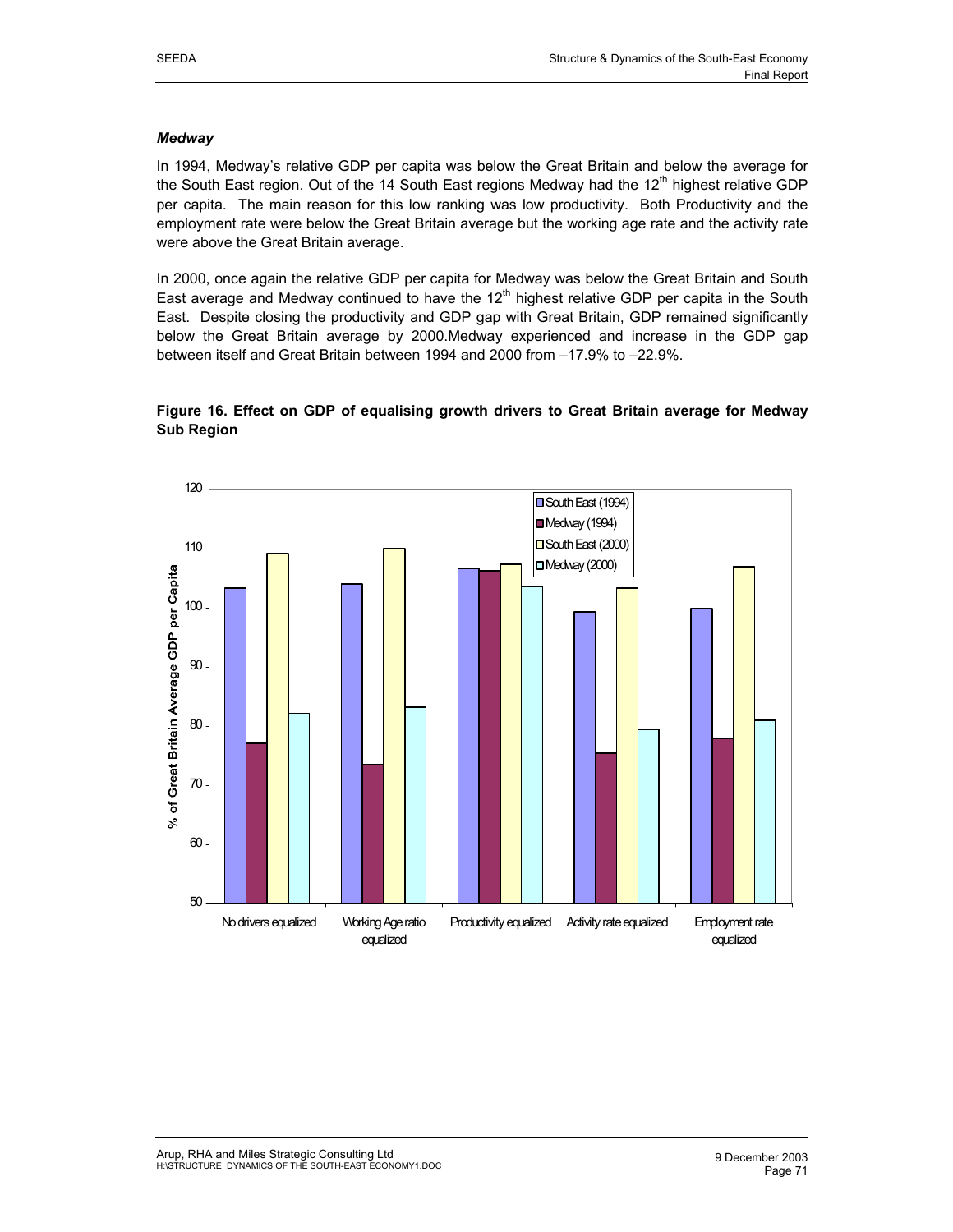#### *Milton Keynes*

In 1994, Milton Keynes relative GDP per capita was above both the Great Britain and the South East average. Out of the 14 regions in the South East, Milton Keynes had the second largest relative GDP per capita. The main driver for Milton Keynes at this time was productivity, whilst the smallest driver was the employment rate. The employment rate was the only variable under the Great Britain average in 1994.

In 2000, Milton Keynes once again had a relative GDP per capita that was greater than the Great Britain and South East average. However in this year it was the third highest in the South East region, despite slight growth relative to Great Britain. In 2000 each variable was above the average for Great Britain with productivity remaining as the main driver for Milton Keynes, despite falling relative to the Great Britain average over this period.

The positive GDP gap between Milton Keynes and Great Britain between 1994 and 2000 actually increased from 35.2% to 37.1%, although had the positive productivity gap remained, then GDP would have been even higher.

## **Figure 17. Effect on GDP of equalising growth drivers to Great Britain average for Milton Keynes Sub Region**

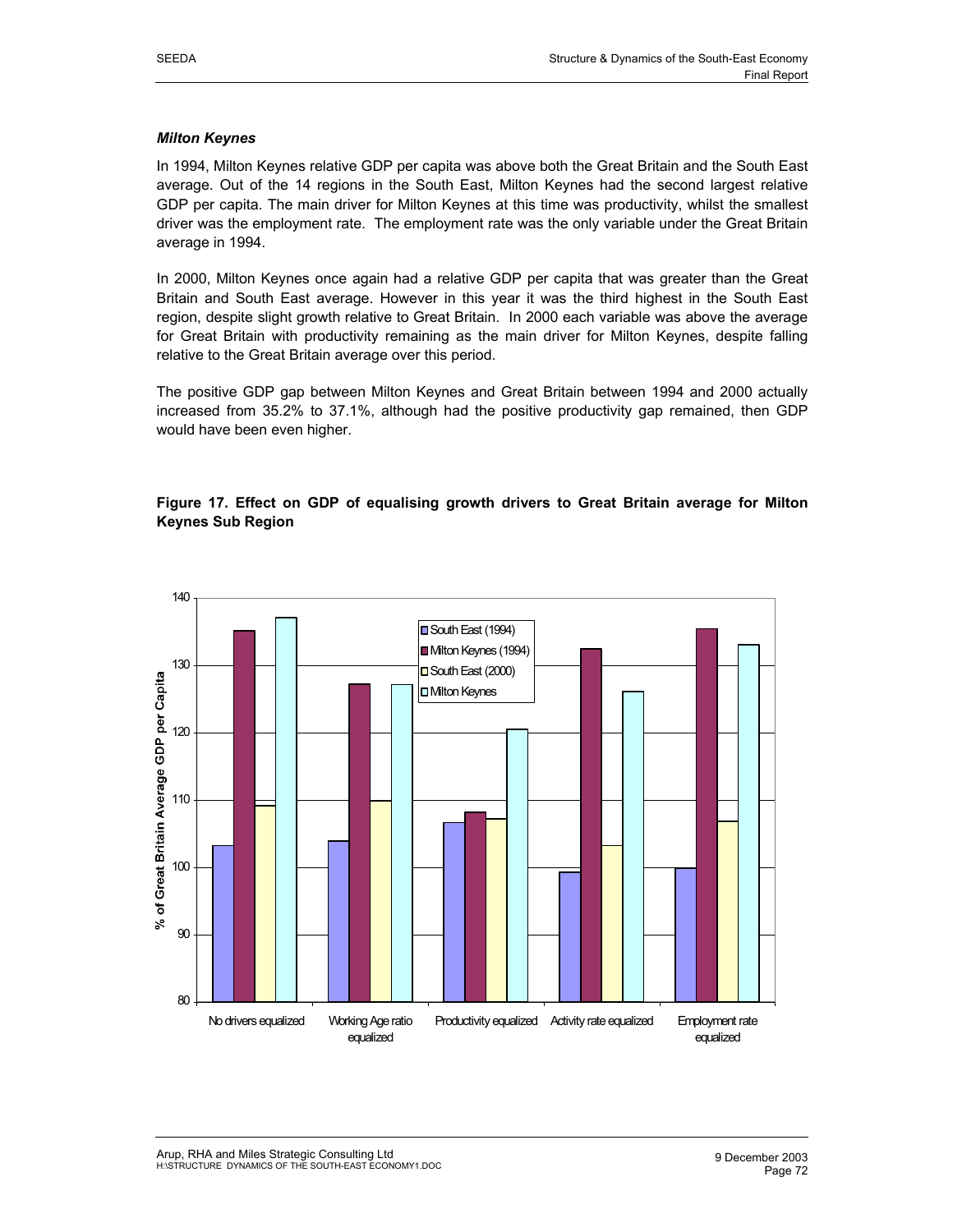## *Oxfordshire*

In 1994,the relative GDP per capita in Oxfordshire was above the Great Britain and south east average. The area had the 5<sup>th</sup> highest GDP per capita out of the 14 South East regions. The largest contributor to the positive GDP gap for the area was the employment rate. The smallest driver was productivity, which was the only variable that was below the Great Britain average.

In 2000, Oxfordshire had slipped to be the  $6<sup>th</sup>$  highest area in the South East in terms of relative GDP per capita but was still performing above the Great Britain average. As in 1994 the only variable that was below the Great Britain average was productivity. The negative productivity gap had increased over this period, contributing to a fall in the positive GDP gap.

The positive GDP gap between Oxfordshire and between Great Britain 1994 and 2000 decreased from 13.4% to 12.7%.

## **Figure 18. Effect on GDP of equalising growth drivers to Great Britain average for Oxfordshire Sub Region**

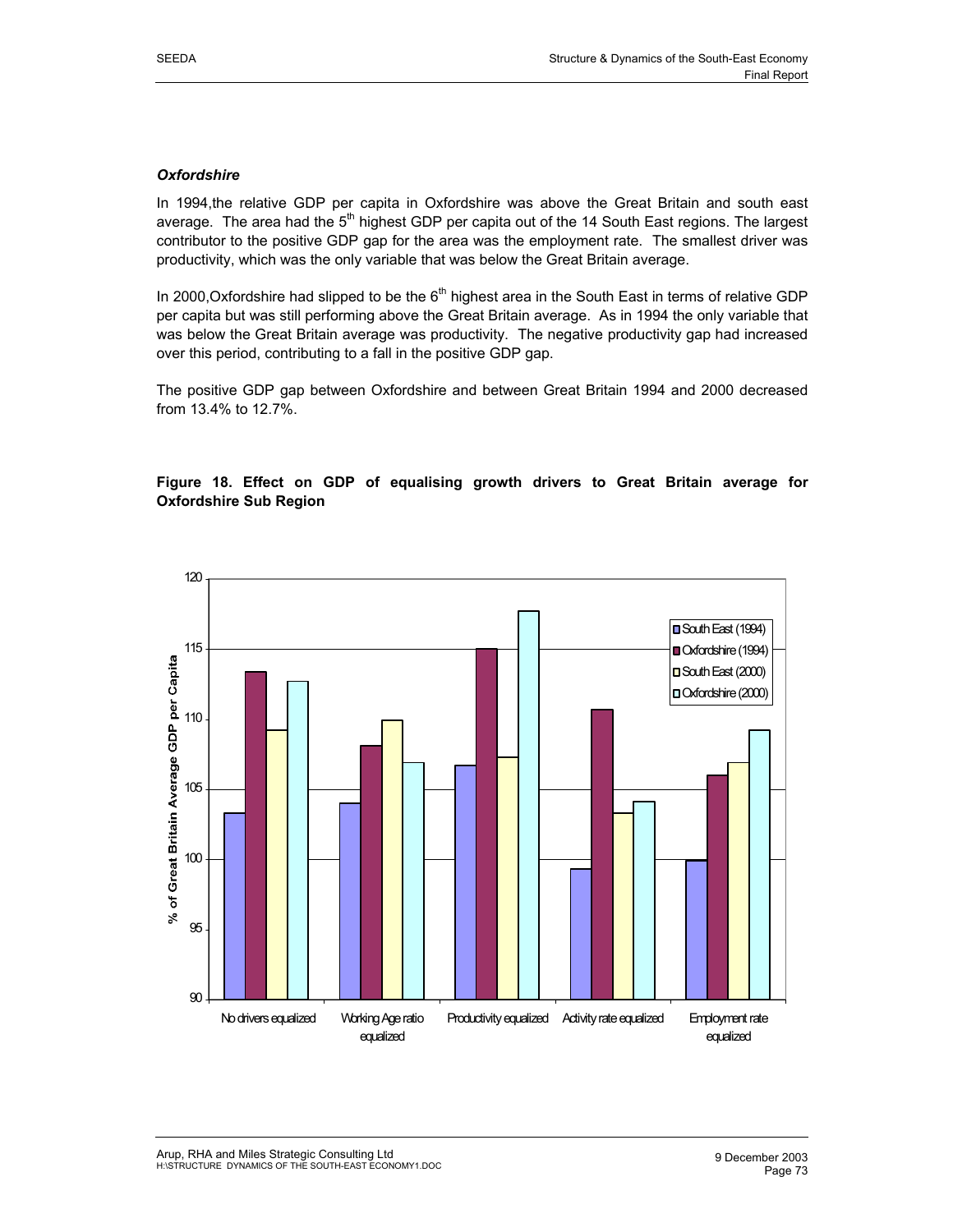#### *Portsmouth*

In 1994, Portsmouth's relative GDP per capita was greater than the averages for Great Britain and the South East. Out of the 14 South East regions, Portsmouth had the  $3<sup>rd</sup>$  highest relative GDP per capita. The main driver for the region at this time was productivity with the lowest driver being the working age ratio. Both productivity and the activity rate for the area were above the Great Britain average whilst the employment rate and the working age ratio were below the Great Britain average.

Again in 2000, Portsmouth's relative GDP per capita was greater than the Great Britain average and was in fact the second highest in the South East region. Once again productivity was the main driver while the employment rate was the smallest driver. The activity rate was the only variable that was below the Great Britain average.

The positive GDP gap between Great Britain and Portsmouth increased from 22.7% in 1994 to 46% in 2000, fuelled by increased productivity over this period.



## **Figure 19. Effect on GDP of equalising growth drivers to Great Britain average for Portsmouth Sub Region**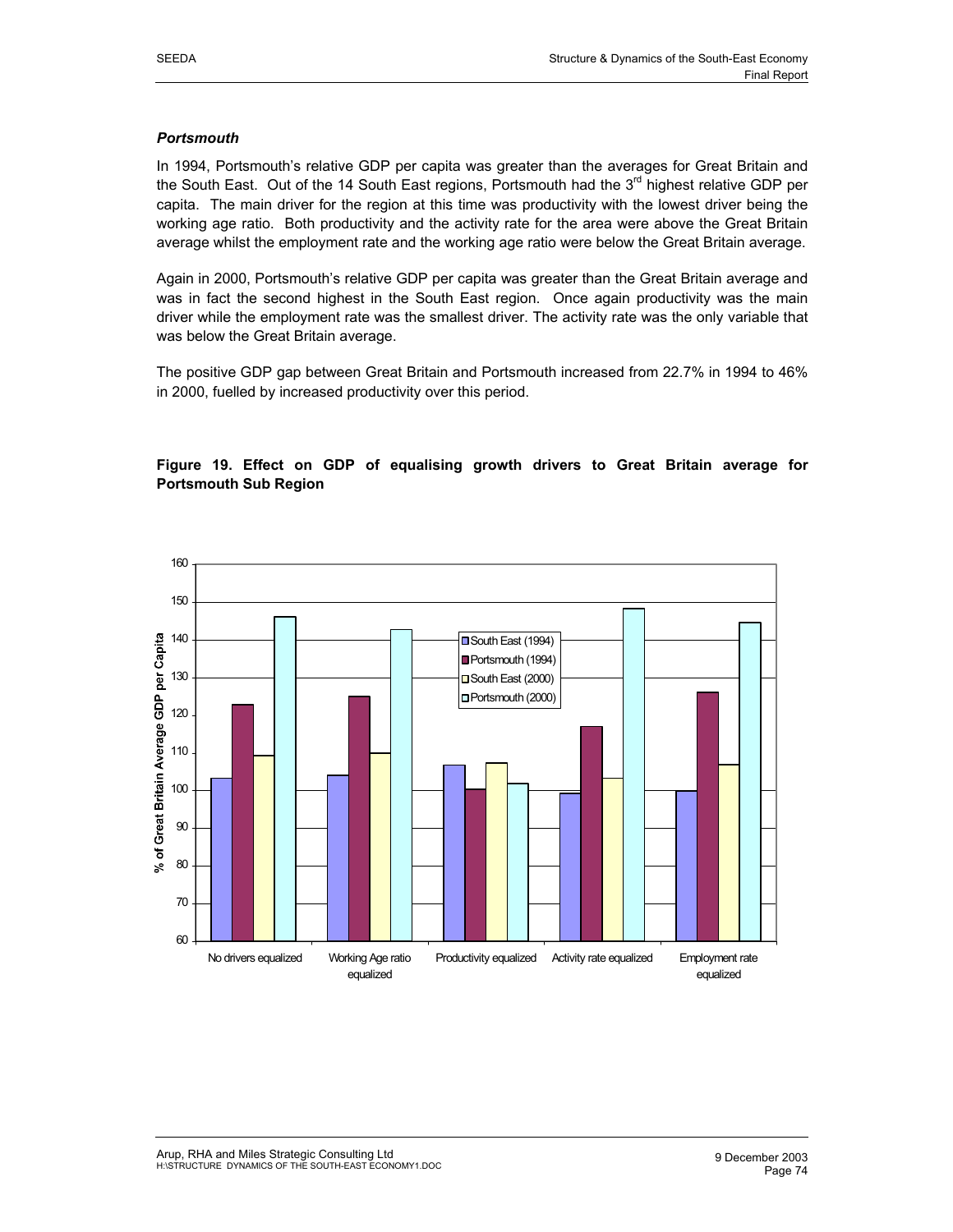#### *Southampton*

In 1994, Southampton had the  $4<sup>th</sup>$  highest relative GDP per capita out of the 14 South East regions and was above the Great Britain average. Productivity was the main driver for the region and was the only variable to be over the Great Britain average.

In 2000, Southampton had the  $5<sup>th</sup>$  highest relative GDP per capita out of the 14 South East regions and remained above the Great Britain average. As in 1994 productivity was the main driver for the region, although the gap between the Sub-region and GB had fallen. Unlike 1994, in the year 2000 the only variable that was lower than the Great Britain average was the activity rate.

The positive GDP gap between Southampton and Britain decreased between 1994 and 2000 from 21.9% to 17.1%, mainly as a result of the fall in the positive productivity gap.

## **Figure 20. Effect on GDP of equalising growth drivers to Great Britain average for Southampton Sub Region**

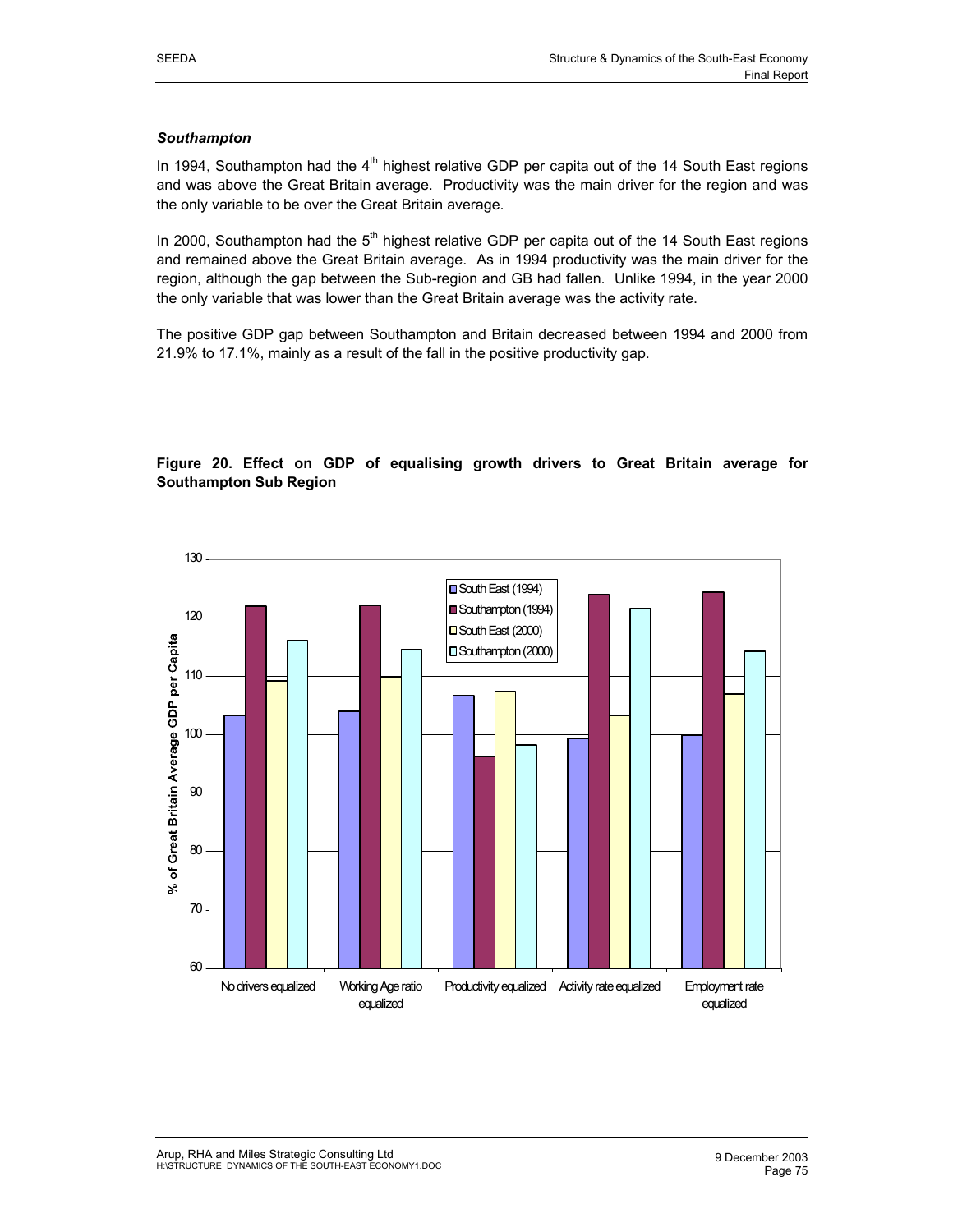## *Surrey*

In 1994, Surrey's relative GDP per capita was above the Great Britain average as well as above the relative GDP per capita for the South East region. Out of the fourteen regions the relative GDP per capita for surrey was the  $6<sup>th</sup>$  highest. All the GDP Drivers were greater than the Great Britain average.

In 2000, Surrey continued to perform above the Great Britain and South East average relative GDP per capita and was the 4<sup>th</sup> highest area out of the 14 South East regions. The main driver for Surrey's relative GDP per capita at this time was productivity and once again all variables were above the Great Britain average.

The GDP gap between Great Britain and Surrey between 1994 and 2000 increased from 11.4% to 27.1% mainly as a result of high productivity growth relative to Great Britain.

## **Figure 21. Effect on GDP of equalising growth drivers to Great Britain average for Surrey Sub Region**

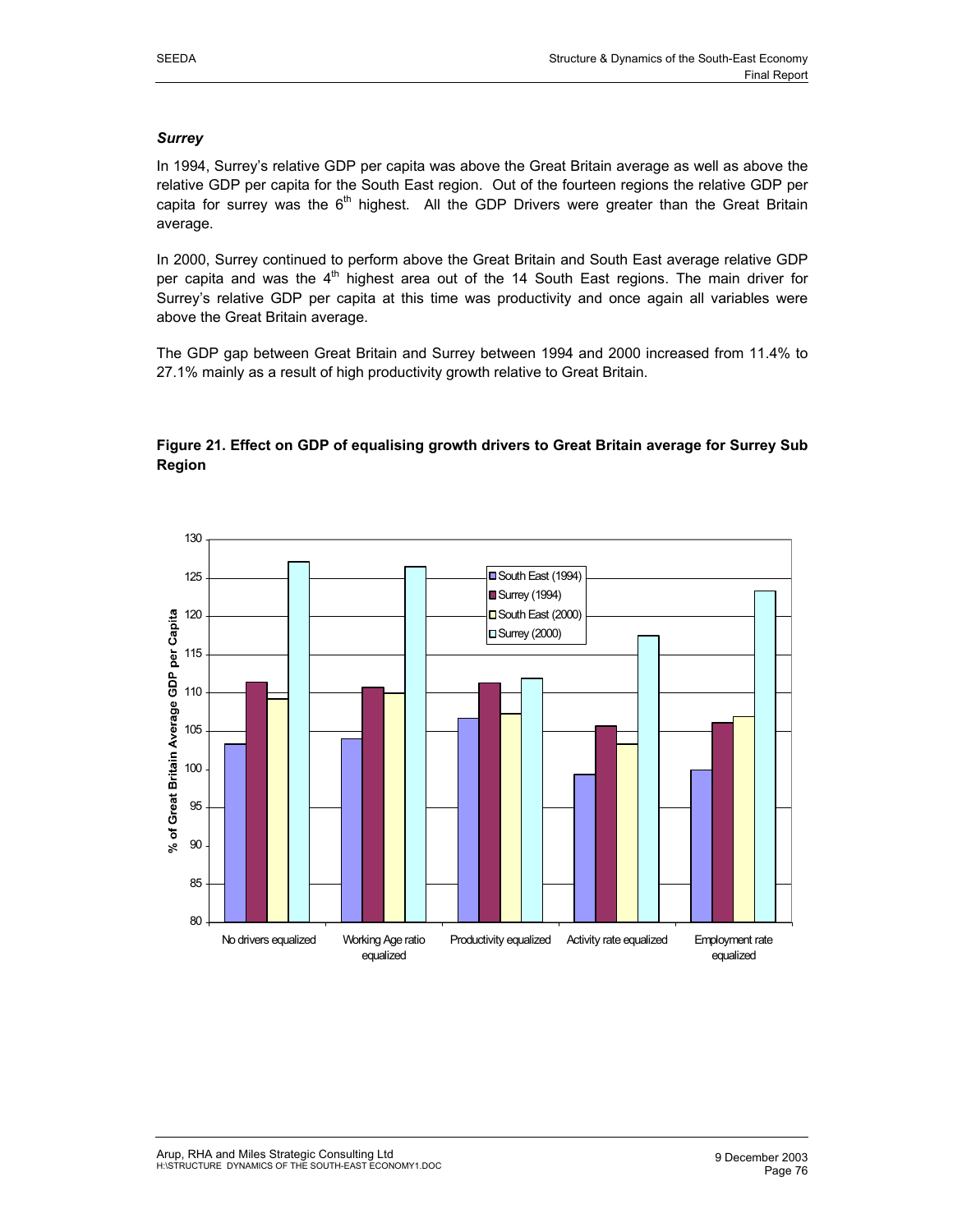#### *West Sussex*

In 1994, West Sussex was above the Great Britain relative GDP per capita but below the average for the whole of the South East. Out of the 14 regions in the South East, West Sussex had the  $8<sup>m</sup>$ highest relative GDP per capita. The only variables that were above the Great Britain average at this time were the activity rate and the employment rate.

In 2000, West Sussex was still above the relative GDP per capita average for Great Britain but was below the average level for the South East region as a whole. West Sussex had the  $8<sup>th</sup>$  highest relative GDP per capita in the South east region again in 2000 as it did in 1994.

The positive GDP gap between Great Britain and West Sussex between 1994 and 2000 has increased from 2.2% to 7.8% mainly as a result of high productivity growth relative to the national average.

**Figure 22. Effect on GDP of equalising growth drivers to Great Britain average for West Sussex Sub Region** 

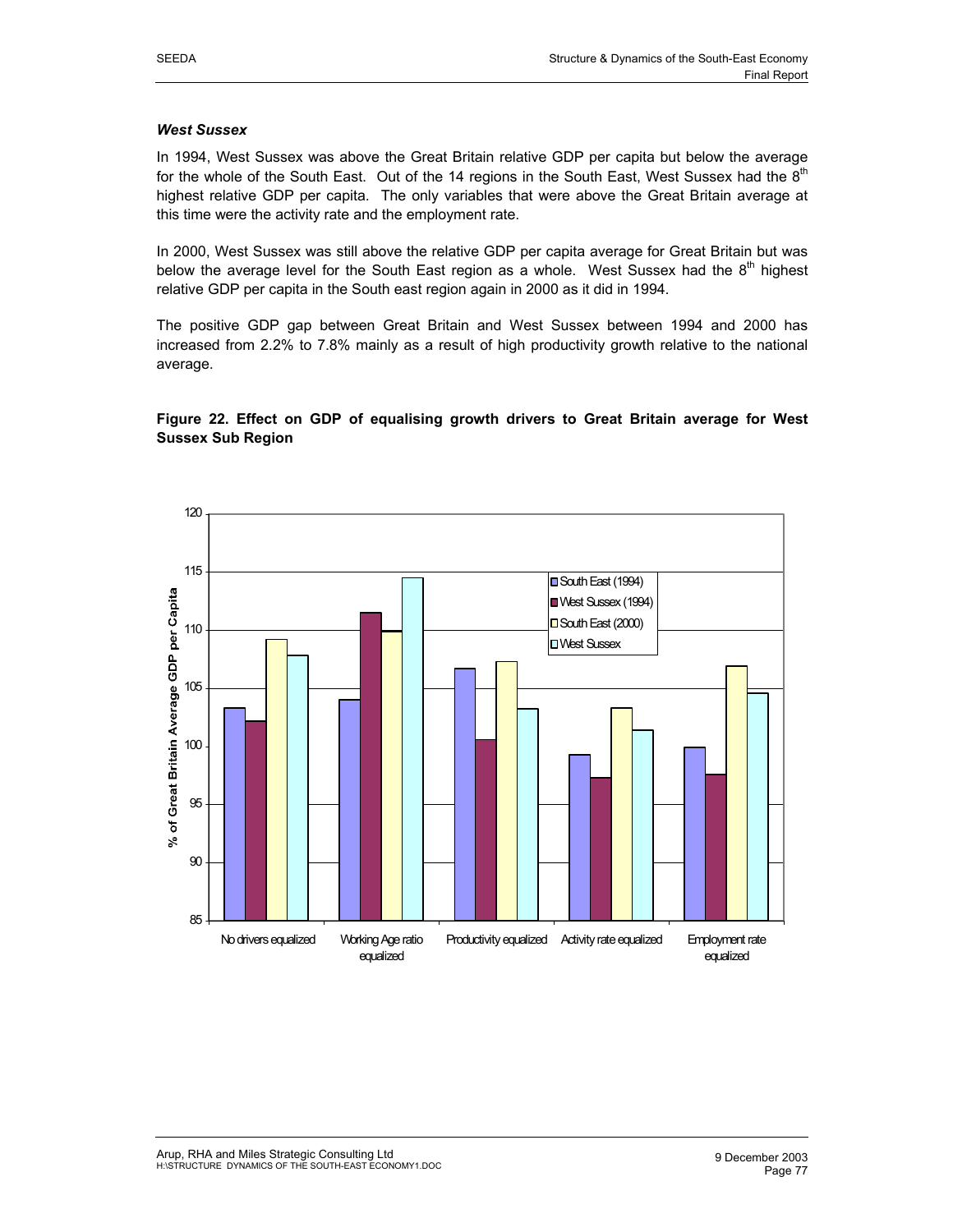## **4. What Differentiates the South East's Sub-Regional Economies?**

Following our analysis of the drivers of economic growth within the South East and its sub-regions, it has been found that productivity was the main driver of economic growth within the region between the years 1994 and 2000. This suggests that further analysis is needed in order to understand what has actually been driving productivity growth across large parts of South East of England.

The next stage of the growth model is to analyse the differentiation across a whole range of variables between the sub-regions of South East England, and how these disparities affect growth. In order to study how disparities amongst the South East England economy are associated a process called factor analysis is applied. Factor analysis is used to simplify complex and diverse relationships that exist among a set of observed variables by uncovering common dimensions or factors that link them together, and provide insight into the underlying structure of the data.

The common dimensions identified by the factor analysis will highlight what specifically differentiates South East England's sub-regional economies. By uncovering these common dimensions we can form hypothesis about what drives the economies of South East England.

Where change has been analysed, the years 1994 and 2000 have been chosen as the period of study. This choice of years is for the following reasons:

- It enables comparison of a number of datasets
- It is long enough a time period in order to eradicate short-term affects having a large influence on the data
- It is short enough a time period to enable recent growth trends to be studied.

All the data used within the model was calculated as compound annual growth. Where the year of availability of the data did not match exactly the 1994-2000 period the nearest equivalent was chosen. The factor analysis is undertaken in order to derive:

- Links between productivity growth and growth in other economic and social factors (the drivers of productivity growth)
- Links between the drivers of productivity growth and other economic and social factors

The analysis was undertaken at a sub-regional level in order to understand the local drivers of growth within the South East region. Initially, those drivers most closely correlated with productivity growth are determined. Once these drivers are identified, the study extrapolates what pushes forward the drivers themselves, by again looking at those variables showing the greatest correlations with their drivers. Our study looked at, where data was available, some of the drivers identified in the 2001 HM Treasury report 'Productivity in the UK – The Regional Dimension'. The drivers were identified as:

- **Skills**
- **Investment**
- **Innovation**
- **Enterprise**
- Competition

However, within each of these drivers of productivity growth there are a number of different subsectors, each with their own indicator. For example, skills can be looked at from a number of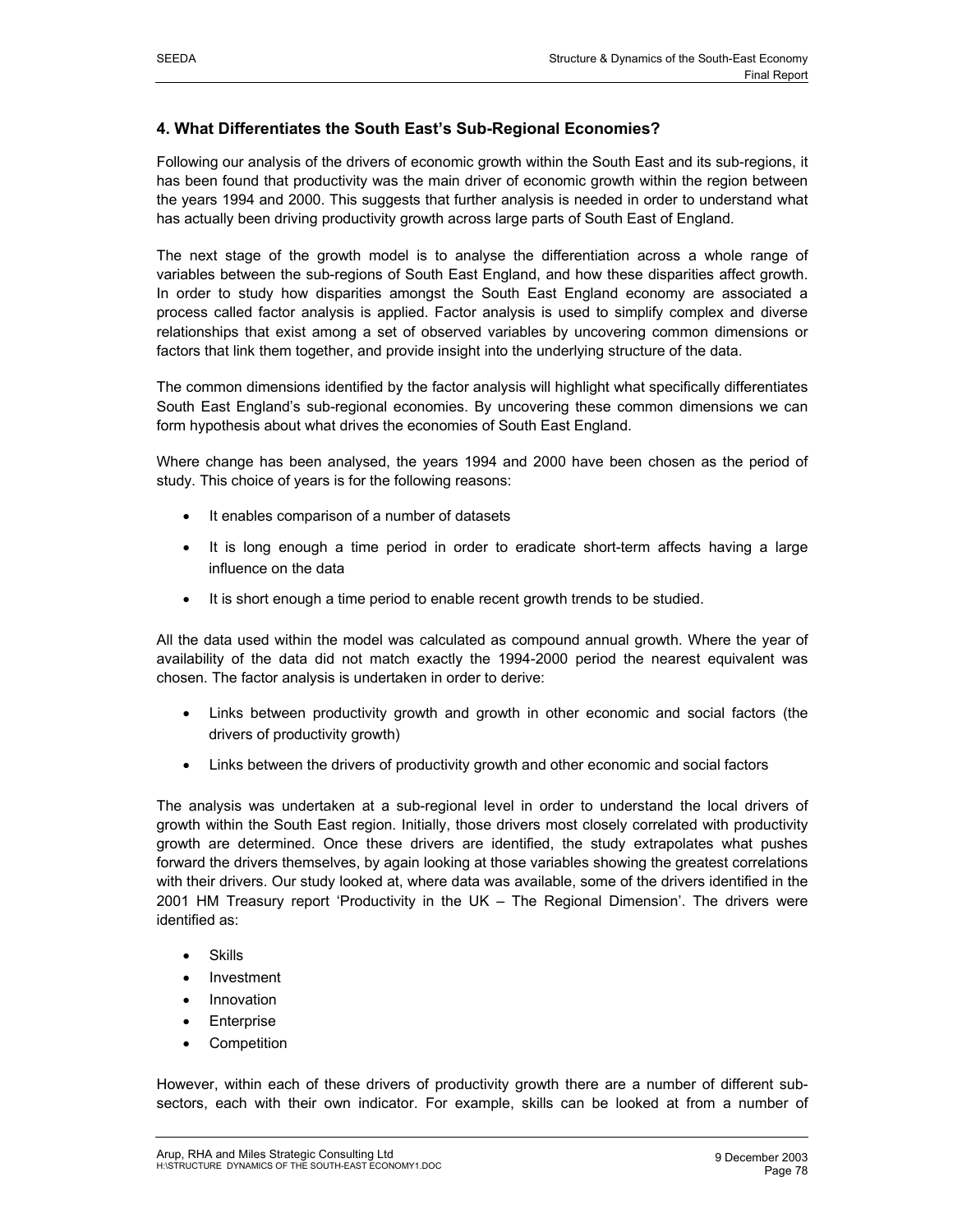different angles. For example, there are often substantial differences between resident's skills and the performance of schoolchildren in the local area – as illustrated in figure 23 below. Whilst we may expect areas with comparatively better performing schools to have a greater proportion of residents with high-level qualifications this is not necessarily the case. For example, London has significantly more residents with degree level qualifications or better than any other region of the UK, but performs relatively poorly in terms of school performance. The migrational issues that determine these results are fairly obvious – but at the same time highlight the need to understand that for drivers of productivity, such as skills, there is more than one indicator that we can include within our analysis. For this reason we have included a comprehensive list of indicators in order to determine the drivers of growth within the sub-regional economies of South East England.



## **Figure 23: Differential between schools and residents performance.**

The aim of this analysis is to provide a comprehensive set of indicators that determine growth within the sub-regional economies of South East England, and hence suggest areas of policy intervention in order to aid further economic growth for the sub-regional economies and the South East England economy as a whole.

Analysis is undertaken in two strands – Static Factor Analysis and Dynamic Factor Analysis document the results gain from the analysis – and highlights those factors driving South East England's sub-regional economies.

## *Static Factor Analysis*

The full list of variables studied in the static factor analysis is as follows: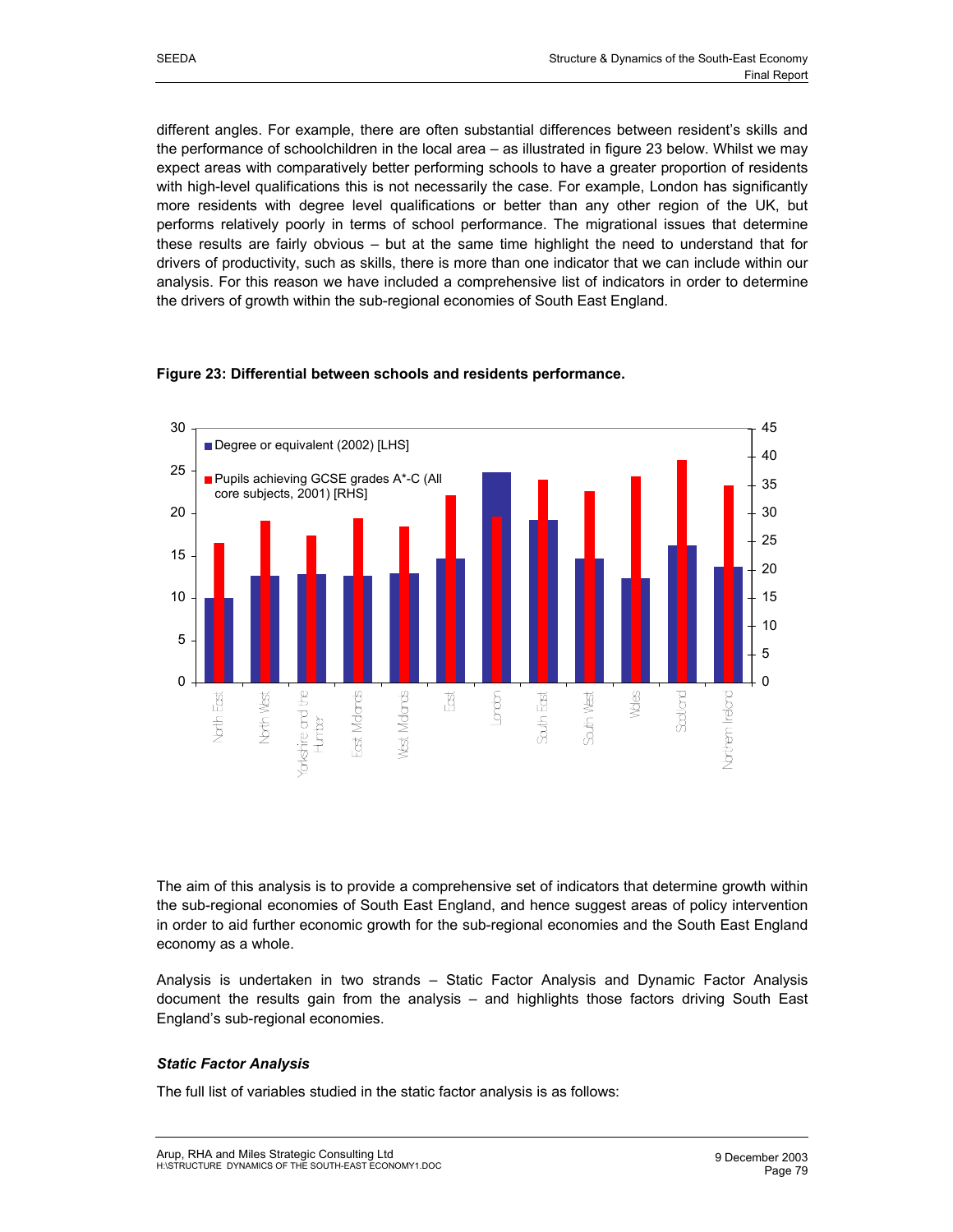- Labour Productivity
- Proportion of Working Age with NVQ3+
- **Economic Activity Rate**
- **Employment in Higher Education**
- Employment in Research and Development
- Employment in Electronics and Optical Equipment
- Employment in Finance and Business
- Proportion of High Tech Manufacturing Businesses
- Proportion of High Tech Service Businesses
- Proportion of Knowledge Based Businesses
- Average House Price
- Working Age Population
- Output per Capita
- Proportion of Ethnic Minorities within Resident Population
- Proportion of Working Age with NVQ4+
- Proportion of Working Age with No Qualifications
- Business Registration per Capita
- Business Stocks per Capita
- Inward Migration per Capita
- Outward Migration per Capita
- Proportion of Population with Good health (2001)
- Proportion of Population Fairly good health (2001)
- Proportion of Population Not good health (2001)
- Proportion of Population With a limiting long-term illness (2001)
- Proportion of Population Without a limiting long-term illness (2001)
- Proportion of Workforce who work mainly at or from home (2001)
- Proportion of Workforce who travel by Underground; metro; light rail; Tram (2001)
- Proportion of Workforce who travel by Train (2001)
- Proportion of Workforce who travel by Bus; Mini Bus or coach (2001)
- Proportion of Workforce who travel by Motorcycle; Scooter; moped (2001)
- Proportion of Workforce who travel by Driving a car or van (2001)
- Proportion of Workforce who travel by Passenger in a car or van (2001)
- Proportion of Workforce who travel by Taxi or minicab (2001)
- Proportion of Workforce who travel by bicycle (2001)
- Proportion of Workforce who travel by on foot (2001)
- Public transport users in households with car or van (2001)
- Public transport users in households without car or van (2001)
- Managers/Administrators Gross Weekly Pay
- Patent Applications per Capita
- High-Technology Patent Applications per Capita
- Net Migration per Capita
- Average Key Stage 2 Scores (1998)
- University Applications per Capita (1998)
- Violent crimes per Capita (2001)
- Sexual crimes per Capita (2001)
- Robbery per Capita (2001)
- Burglary per Capita (2001)
- Motor theft per Capita (2001)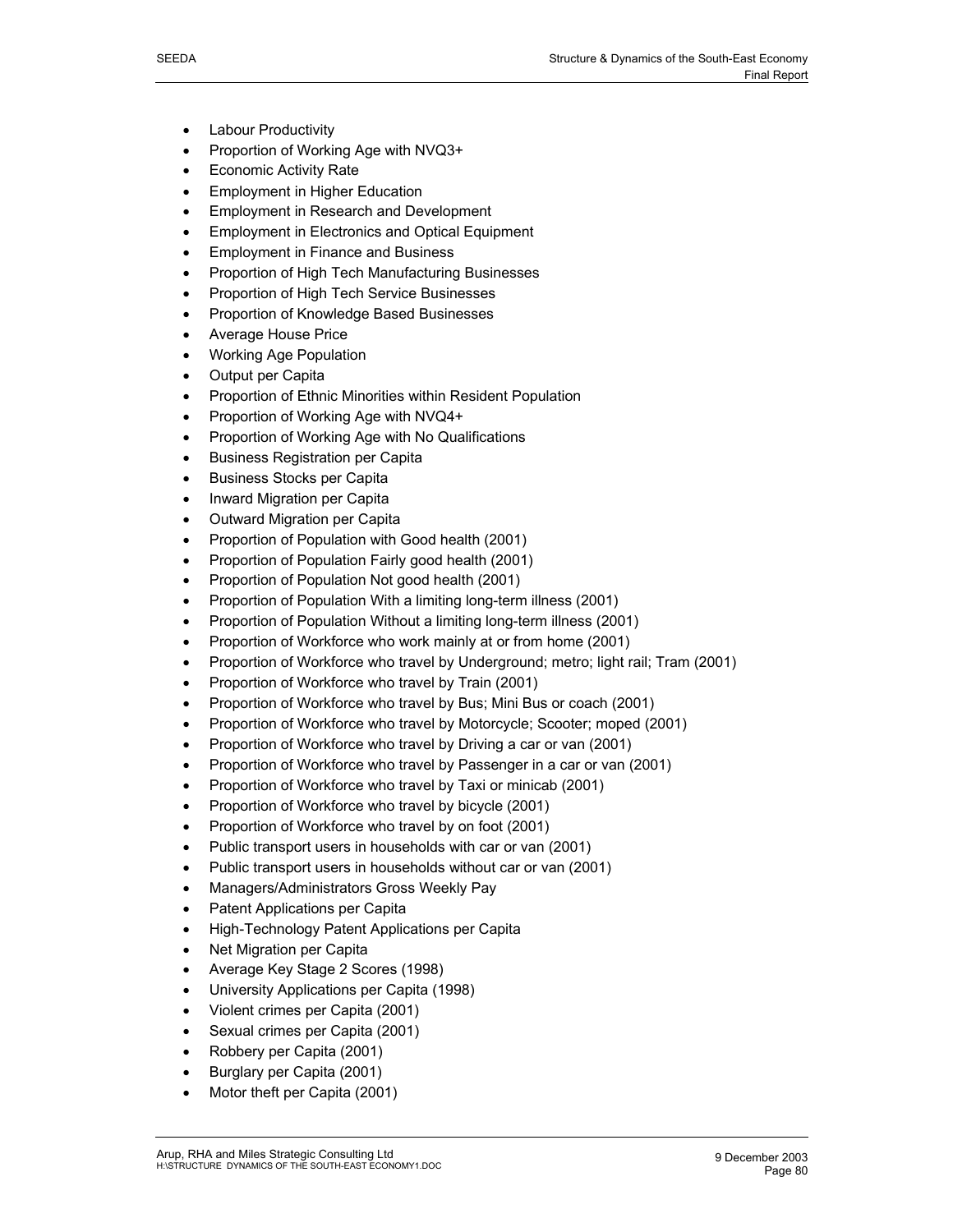- Retail rateable value
- All bulk accommodation rateable value
- Proportion of Large employers and higher managerial occupations
- Proportion of Higher professional occupations
- Proportion of Lower managerial and professional occupations
- Proportion of Intermediate occupations
- Proportion of Small employers and own account workers
- Proportion of Lower supervisory and technical occupations
- Proportion of Semi-routine occupations
- Proportion of Routine occupations
- Proportion of Workforce Working more than 45 hours per week
- Proportion of those in work receivibg job related training within the last 4 weeks
- Population Density
- Unemployment rates (Reversed)
- Recycling within the Public Sector
- Average Drive Time to London
- Total Poor Literacy
- Total Poor Numeracy

The factor analysis provided some interesting results. Two relevant factor components were extracted – economic inputs and urbanism. These factors represent the inputs with which we can derive economic output, and also the marketplace and supply side factors that drive the sub-regional economies. Factor scores, represented as an average of 100 for the South East are presented in the table below. The factor scores have been calculated using the results from the first and second components of the factor analysis on the variables identified above. The overall index is a straight average of these two factors. The main constituents of each factor are described below. Statistical details on the factor analysis can be found within the appendix.

|                          | <b>ECONOMIC</b><br><b>INPUTS</b> | <b>URBANSIM</b> | <b>OVERALL INDEX</b> |
|--------------------------|----------------------------------|-----------------|----------------------|
| <b>Berkshire</b>         | 128.3                            | 107.6           | 117.9                |
| Surrey                   | 130.6                            | 98.3            | 114.5                |
| Oxfordshire              | 120.1                            | 101.8           | 111                  |
| Buckinghamshire          | 127.7                            | 94.1            | 110.9                |
| <b>Brighton and Hove</b> | 95.3                             | 124.3           | 109.8                |
| <b>Milton Keynes</b>     | 107.3                            | 105.3           | 106.3                |
| Southampton              | 80.3                             | 118.9           | 99.6                 |
| Hampshire                | 110.7                            | 87.7            | 99.2                 |
| <b>West Sussex</b>       | 99.4                             | 92              | 95.7                 |
| Portsmouth               | 75.3                             | 112.6           | 93.9                 |
| Kent                     | 93.9                             | 93.4            | 93.7                 |
| Medway                   | 84.8                             | 97.2            | 91                   |
| East Sussex              | 86.7                             | 92.6            | 89.6                 |
| Isle of Wight            | 59.5                             | 74.4            | 67                   |

## **Table 3: Factor Scores for South East Sub-Regional Economies (South East Average = 100)**

Source: Robert Huggins Associates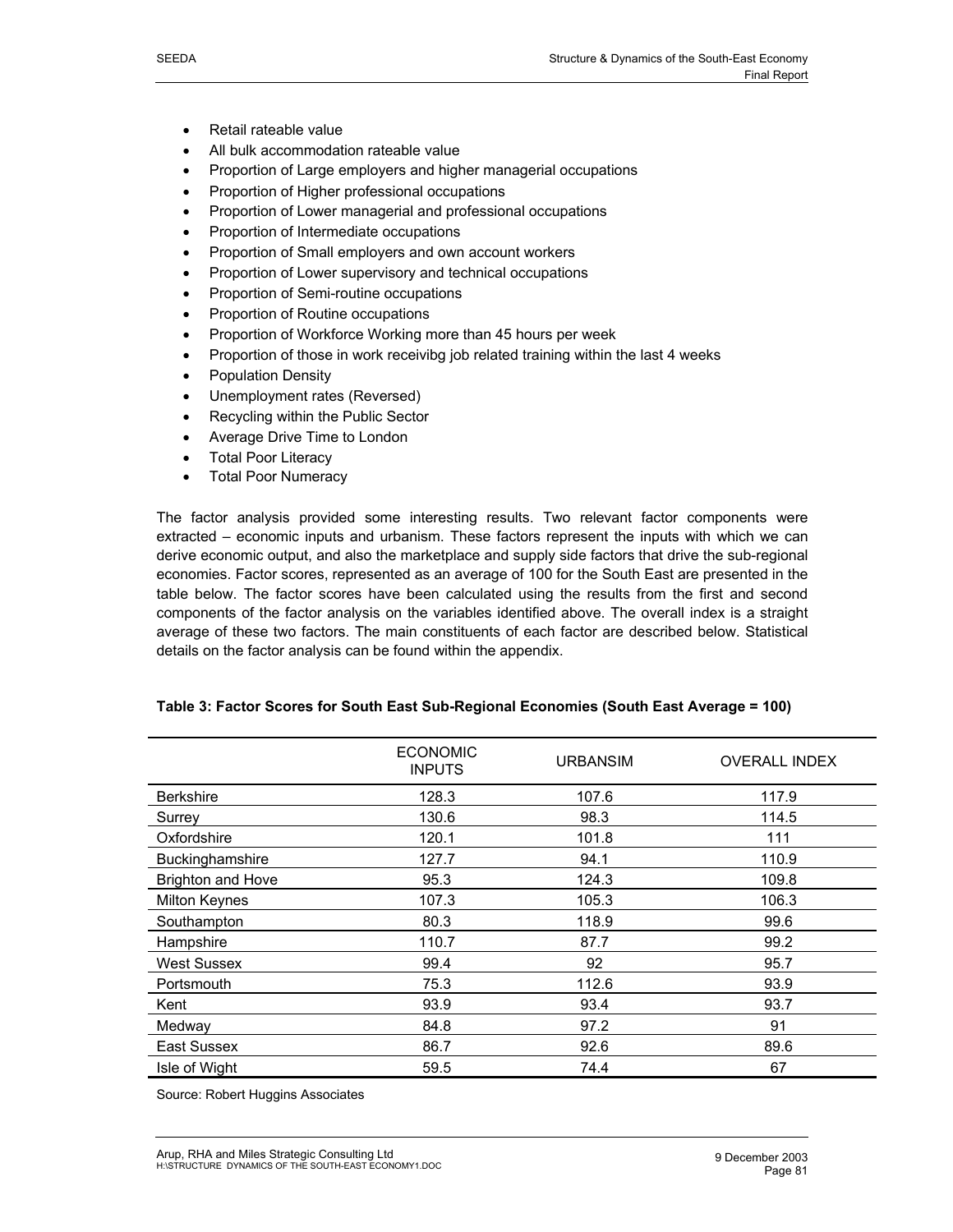The first factor included a large number of economic inputs – from skills to sector composition. These factors identified explained much of the variation (around 40%) amongst the sub-regions of South East England. In particular the economic input factor is characterised by the following indicators:

- Proportion of Working Age with NVQ3+
- **Economic Activity Rate**
- Managers/Administrators Gross Weekly Pay
- Patent Applications per Capita
- High-Technology Patent Applicatuions per Capita
- Proportion of High Tech Service Businesses
- Proportion of Knowledge Based Businesses
- Average House Price
- Average Key Stage 2 Scores
- Aniversity Applications per Capita
- Proportion of Ethnic Minorities within Resident Population
- Proportion of Working Age with NVQ4+
- Business Registration per Capita
- Business Stocks per Capita
- Outward Migration per Capita
- Proportion of Population with Good health
- Proportion of Workforce Working more than 45 hours per week
- Proportion of Workforce who travel by Driving a car or van
- **Total Poor Literacy**
- Total Poor Numeracy.

The variable highlighted above explains much of the variation within South East England's subregional economies.

Qualifications and educational performance are an important contributor towards the sub-regional economies of South East England. More skilled, more highly qualified workers are able to employ more efficient production techniques, are faster in adopting new technologies and are also more prone to further skills development.

High-technology and knowledge based sectors are high value added sectors that will logically contribute more towards an economy than lower value added sectors. Knowledge-based businesses often employ more skilled workers – and hence create a link with resident qualifications. It is fairly safe to assume that a more skilled workforce is a more qualified workforce. Similarly, we can assume that these higher value added sectors often pay higher wages.

Business enterprise (measured in this instance by registration rates and business density) aid competition and hence contributes towards productivity differentials.

Innovation is also an important element of the knowledge economy, and is measured in our model as patent applications. Patenting enables businesses to exploit the knowledge embedded within any invention or process.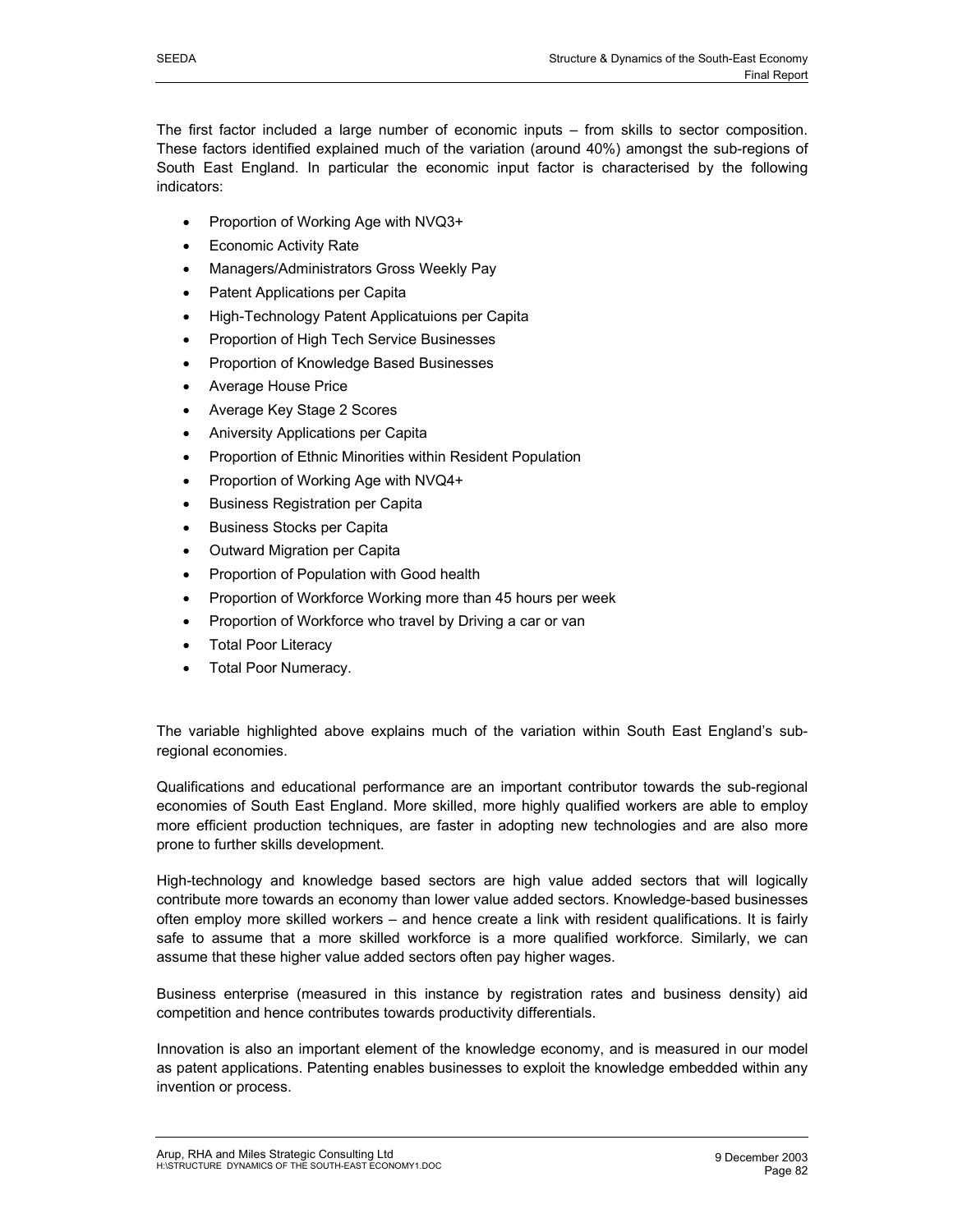Economic activity and health are inextricably linked. However, economic activity is often more than just a function of resident's health. Economic activity measures the availability of human inputs for the production of knowledge. High levels of economic participation are also an indicator of high levels of quality of life within a region or sub-region.

If we look at the factor scores for each sub-region we can see that Surrey is the highest performing South East region, closely followed by Berkshire and Buckinghamshire. These areas all perform above average in most of the indicators mentioned above, and are also some of the most knowledge-intensive sub-regional economies within the UK and Europe.



**Figure 24: How the Sub-Regions Scored – Economic Inputs (SE =100)** 

#### Source: Robert Huggins Associates

If we unpack into the constituents of the factor scores we can see (unsurprisingly) similar trends. The proportion of residents with NVQ level 4 or higher for example is particularly high in the areas of Brighton and Hove, Surrey, Oxfordshire, Buckinghamshire and Berkshire, as highlighted in table 4 below. Four out of these five comprise of the top four sub-regions in terms of the economic input factor.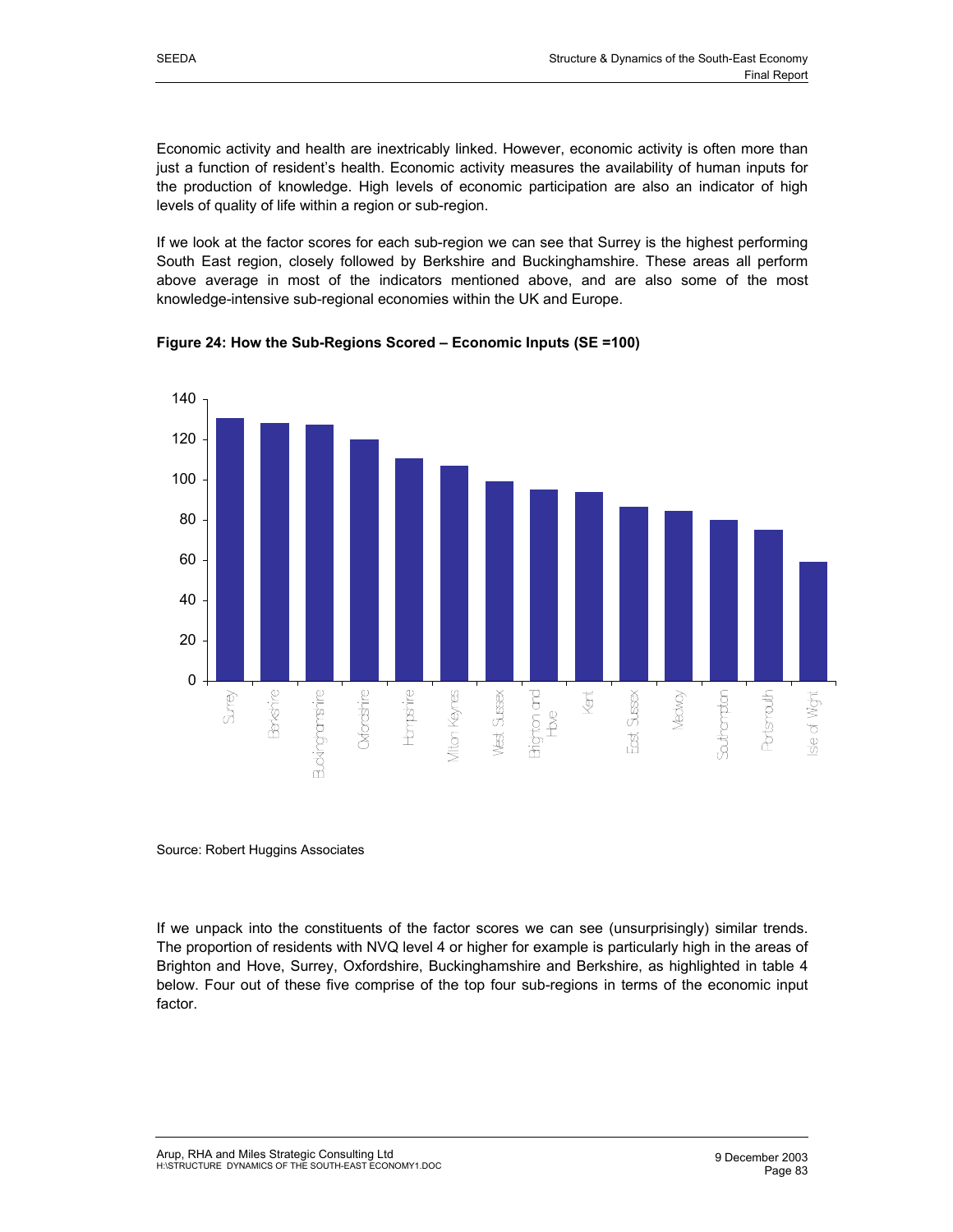|                          | % with NVQ4+ - working age population |
|--------------------------|---------------------------------------|
| <b>Brighton and Hove</b> | 135.0                                 |
| Surrey                   | 130.8                                 |
| Oxfordshire              | 122.7                                 |
| Buckinghamshire          | 116.9                                 |
| <b>Berkshire</b>         | 113.1                                 |
| East Sussex              | 93.5                                  |
| Hampshire                | 93.1                                  |
| <b>Milton Keynes</b>     | 90.8                                  |
| <b>West Sussex</b>       | 85.4                                  |
| Portsmouth               | 83.1                                  |
| Southampton              | 80.0                                  |
| Kent                     | 79.2                                  |
| Isle of Wight            | 60.4                                  |
| Medway                   | 48.1                                  |

## **Table 4: Index of Resident Qualifications – NVQ Level 4 or Higher 2000**

Source: Labour Force Survey

Similar trends can be seen if we look at literacy and numeracy in sub-regional economies of South East England. Table 5 illustrates that Berkshire, Buckinghamshire, Oxfordshire and Surrey have relatively high literacy and numeracy rates.

|                          | <b>Total Poor Literacy</b> | <b>Total Poor Numeracy</b> |
|--------------------------|----------------------------|----------------------------|
| Kent                     | 34.6%                      | 24.6%                      |
| Hampshire                | 30.4%                      | 21.8%                      |
| Isle of Wight            | 26.1%                      | 24.8%                      |
| Southampton              | 25.6%                      | 26.7%                      |
| Portsmouth               | 25.3%                      | 26.6%                      |
| South East               | 24.9%                      | 21.5%                      |
| East Sussex              | 24.1%                      | 22.1%                      |
| Medway                   | 23.5%                      | 24.1%                      |
| Milton Keynes            | 23.4%                      | 23.5%                      |
| <b>Brighton and Hove</b> | 23.0%                      | 22.7%                      |
| <b>West Sussex</b>       | 22.6%                      | 21.3%                      |
| <b>Berkshire</b>         | 20.9%                      | 20.2%                      |
| Oxfordshire              | 20.6%                      | 20.0%                      |
| Buckinghamshire          | 19.5%                      | 18.4%                      |
| Surrey                   | 18.9%                      | 17.5%                      |

#### **Table 5: Proportion of Working Age Population with Poor Literacy and Numeracy 2000**

Source: Basic Skills Agency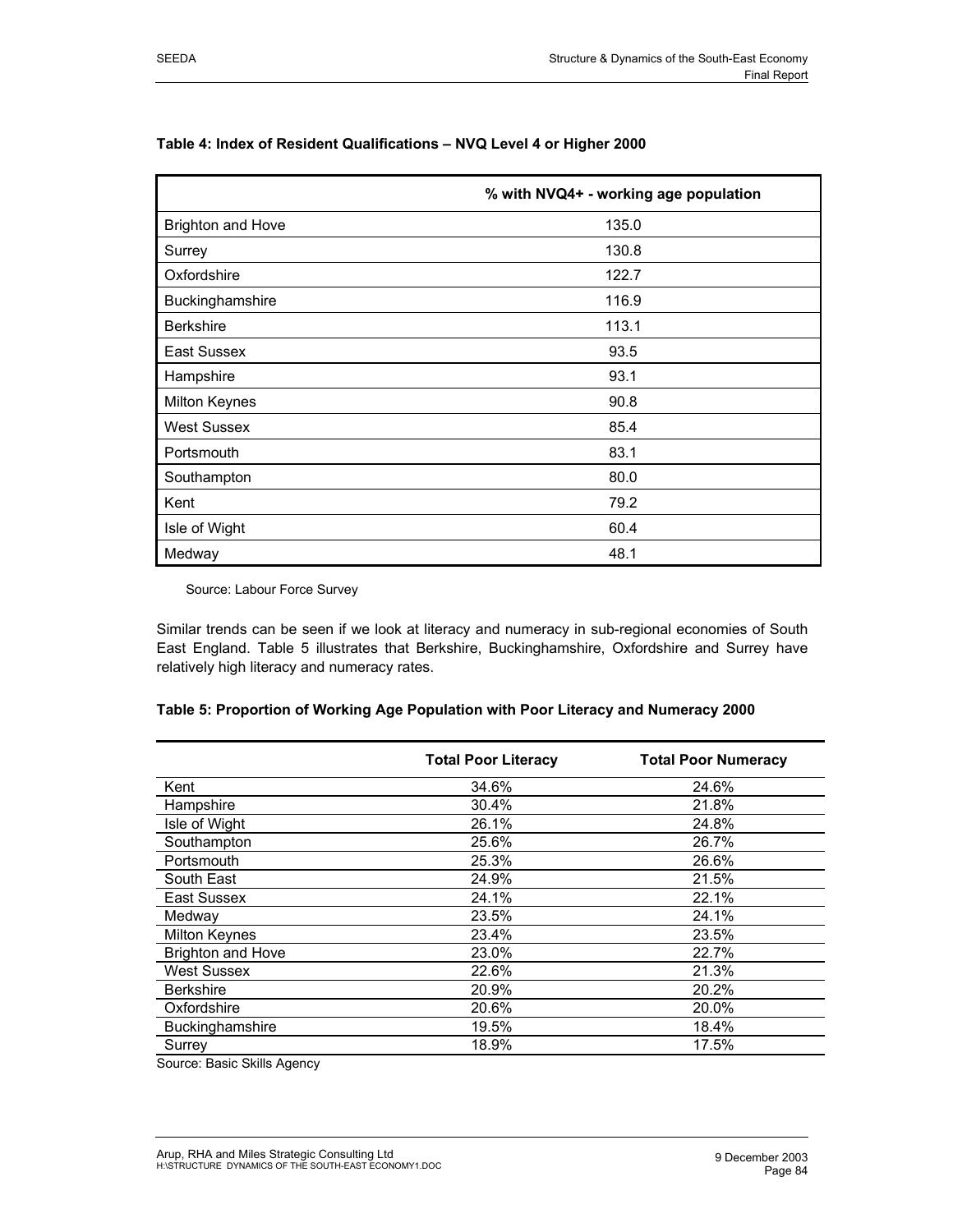Similar themes continue if we look at the proportions of knowledge-based businesses within South East England. Berkshire has the highest proportion of high-technology businesses. The sub-region is noted for its high-technology concentrations – particularly in and around the Thames Valley area.

The second factor that we have analysed we have termed urbanism. Urban areas often display significant polarities within themselves, often characterised by poor inner city areas contrasting against richer suburbs. Urbanity reflects marketplace and density of the markets – the more people that live in an area the more opportunities there are to sell, buy and to create networks. The main constituents of our urbanity factor were characterised by the following indicators:

- Public transport users in households with car or van
- Public transport users in households without car or van
- Employment in Higher Education
- Employment in Finance and Business
- Proportion of High Tech Service Businesses
- Proportion of Knowledge Based Businesses
- Working Age Population
- Violent crimes per Capita
- Sexual crimes per Capita
- Robbery per Capita
- Burglary per Capita
- Inward Migration per Capita
- Outward Migration per Capita
- Population Density
- Proportion of Workforce who travel by Bus; Mini Bus or coach

The business and employment characteristic identified represent those particular sectors that are prone to locating in geographic groupings – and also need a density of businesses with which to serve.





Source: Annual Business Inquiry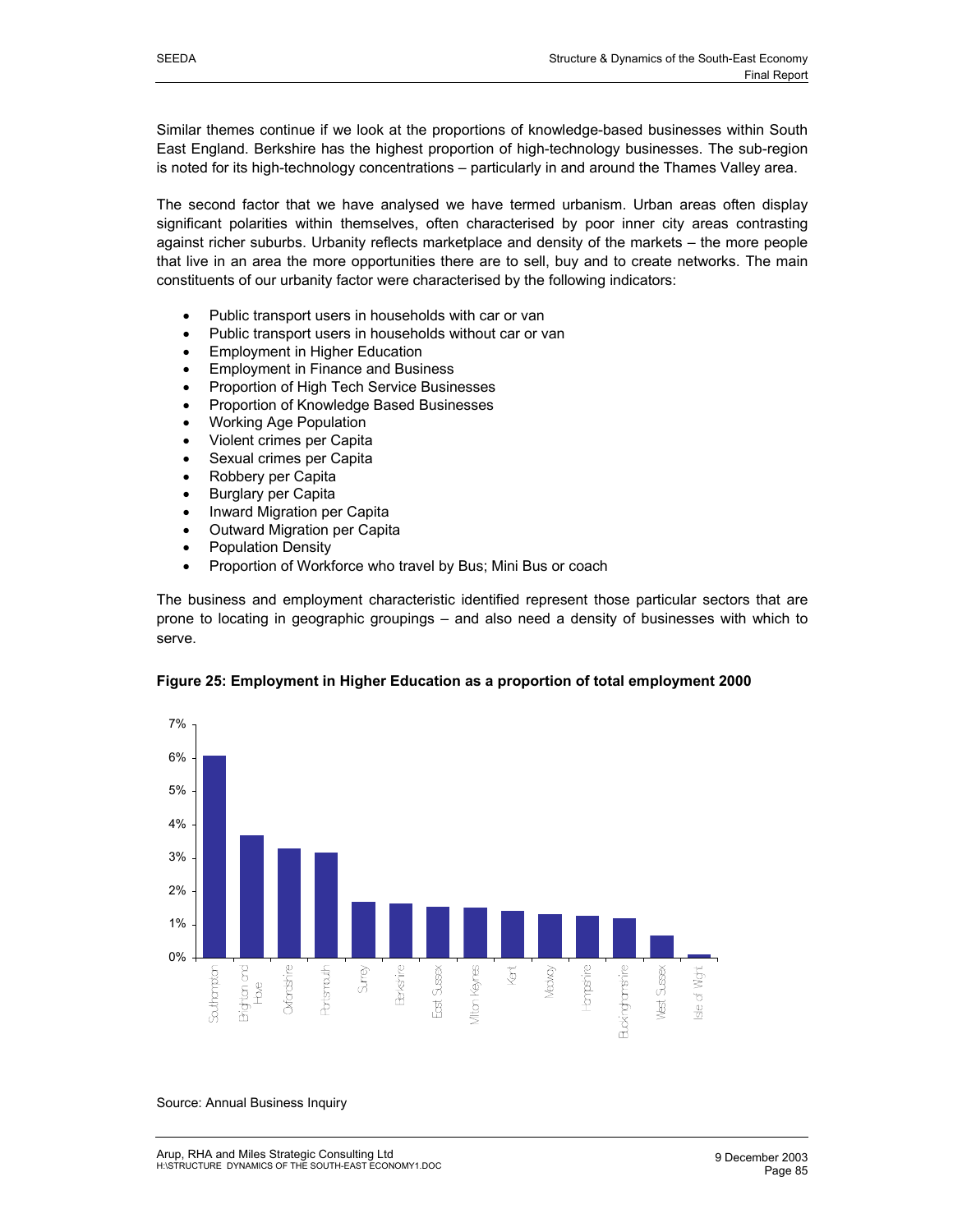High levels of both inward and outward migration characterised the second factor. High levels of labour mobility is needed if an area wants to attract the right type of labour and the right type of skills to serve the sectors that are based within the sub-region. As illustrated in table 6 below there is a high degree of correlation between inward and outward migration.

|                          | <b>Inward Migration</b> | <b>Outward Migration</b> |
|--------------------------|-------------------------|--------------------------|
| Oxfordshire              | 116                     | 123                      |
| <b>Brighton and Hove</b> | 120                     | 118                      |
| Surrey                   | 115                     | 121                      |
| Southampton              | 111                     | 117                      |
| <b>Berkshire</b>         | 106                     | 120                      |
| East Sussex              | 108                     | 93                       |
| Hampshire                | 100                     | 101                      |
| Buckinghamshire          | 95                      | 105                      |
| Portsmouth               | 93                      | 100                      |
| <b>West Sussex</b>       | 97                      | 92                       |
| Kent                     | 96                      | 92                       |
| <b>Milton Keynes</b>     | 96                      | 86                       |
| Medway                   | 72                      | 75                       |
| Isle of Wight            | 76                      | 57                       |

**Table 6: Index of Inward and Outward Migration per Capita (South East =100) (2000-2001)** 

Source: National Statistics

The more 'urban' a place is the more crime is committed – in this case we found that a broad range of crimes were prevalent in the Urbanism factor. Figure 26 documents the prevalence of violent crime in the sub-regions of South East England.

## **Figure 26: Index of Violent Crime per Capita (South East = 100) 2000**



Source: Home Office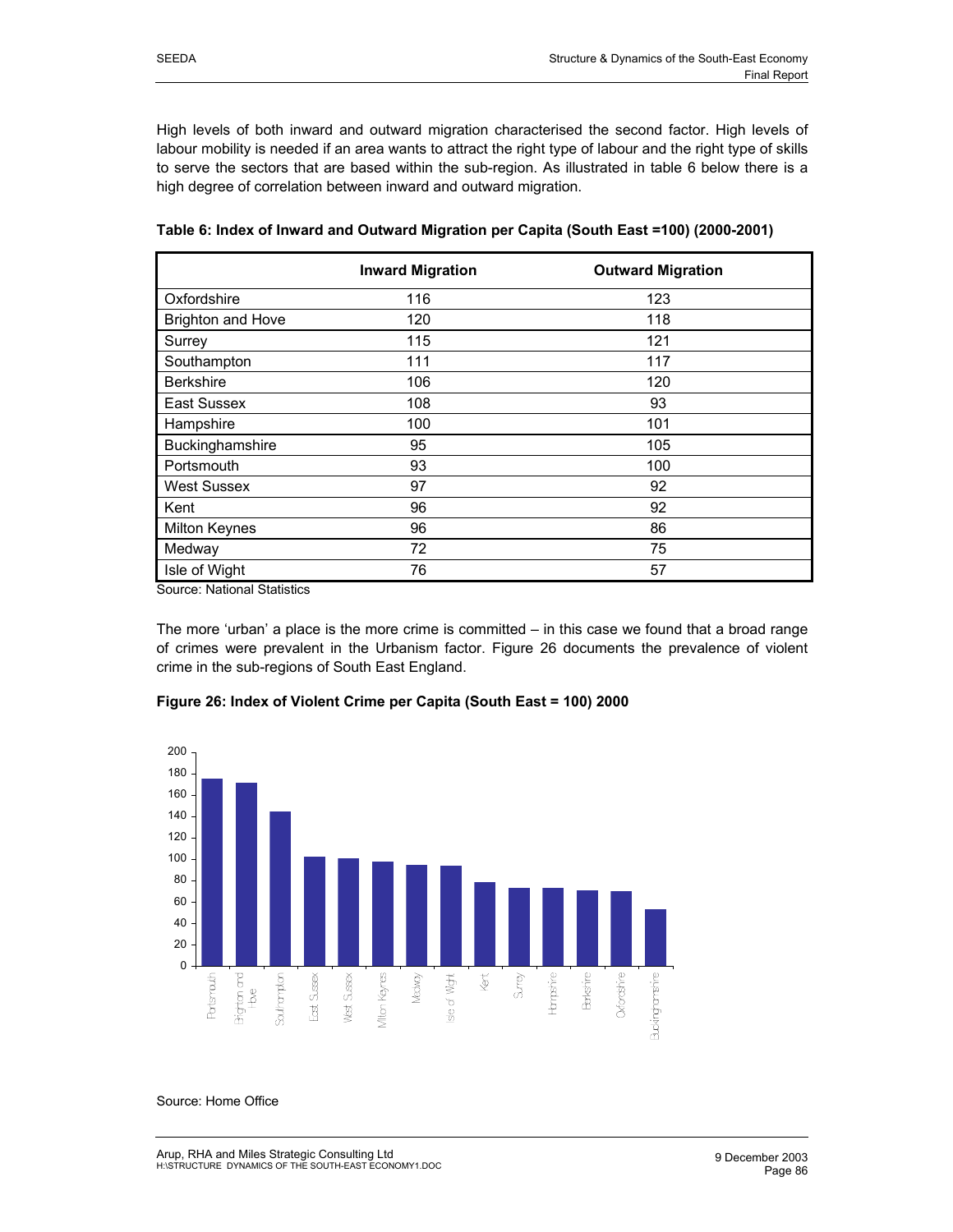Public transport is also a key constituent of an urban environment. Lower average car speeds, higher average travel costs and greater difficulty in parking private vehicles means that those working in more densely populated areas have a greater incidence of public transport use – as illustrated in figure 27 below.





Source: Census 2001

#### *Summary of Static Factor Analysis*

We have identified in the static factor analysis that the following themes are drive disparity amongst the sub-regional economies of South East England.

- Resident Qualification Levels
- Educational Achievement
- Number of High-Technology and Knowledge Based Businesses
- Employment in High Tech Sectors
- Ethnicity
- Business Enterprise
- **Economic Activity**
- Health
- Innovation
- University Employment
- Finance and Business Employment
- High Proportion of Working Age Population
- High levels of both inward and outward migration
- High levels of crime
- High levels of public transport usage
- High levels of population density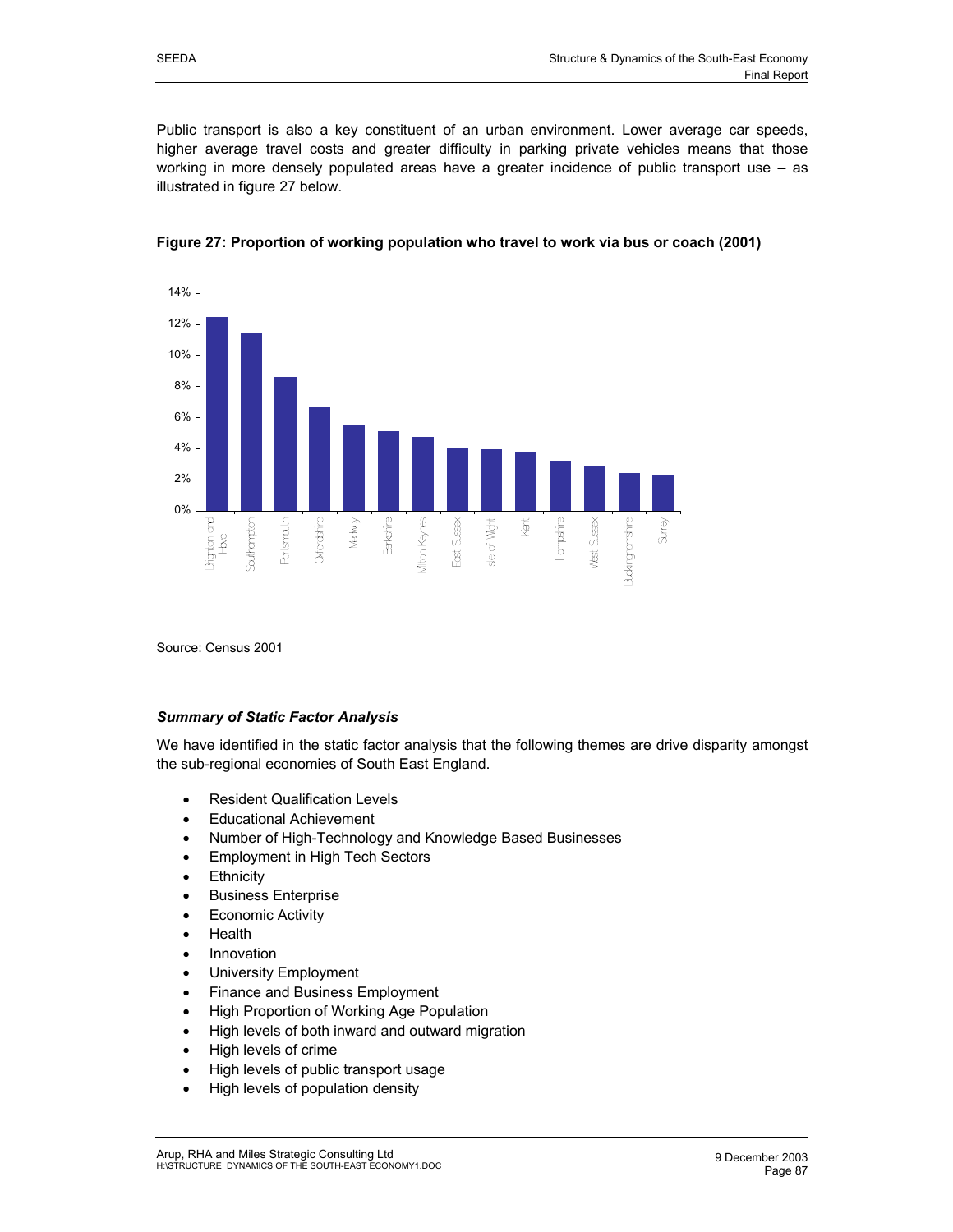## *Dynamic Factor Analysis*

The dynamic factor analysis seeks to understand the differences in growth of a number of variables within the South East England sub-regional economies, but uses growth data as opposed to the static measures used in the first factor analysis strand.

The initial analysis used data based around the year 2000. The dynamic analysis looks at growth rates as opposed to static measures.

The analysis has been undertaken for the change between the years 1994 to 2000. These variables consist of:

- Economically active population
- Working Age Population
- Gross Domestic Product per capita
- **Mid year Population Estimate**
- **Total Employment**
- **Productivity**
- Total Businesses
- Knowledge Based Businesses
- Employment in Higher Education
- Employment in R&D
- Employment in Manufacture of Electrical & Optical Equipment
- Employment in manufacture of Optical Instriments
- Employment in manufacture of electrical equipment
- Employment in Hi-tech manufacturing
- Employment in Finance & Business
- Patent Applications
- Business registrations
- Business deregistrations
- Business stocks at start of year
- Average House Prices
- % all work age receiv. job rel. train.(NOTE: Berkshire average excludes Slough and Bracknell Forest)
- Claimants under 18 years
- Working Age NVQ 4+ (1996 2000)

Two factor components were identified from the analysis – the first being Knowledge Economy variables and the second being People & Skills. The factor weights have been used to calculate factor scores which are presented in table 7 below. The overall index is a simple average of the two scores.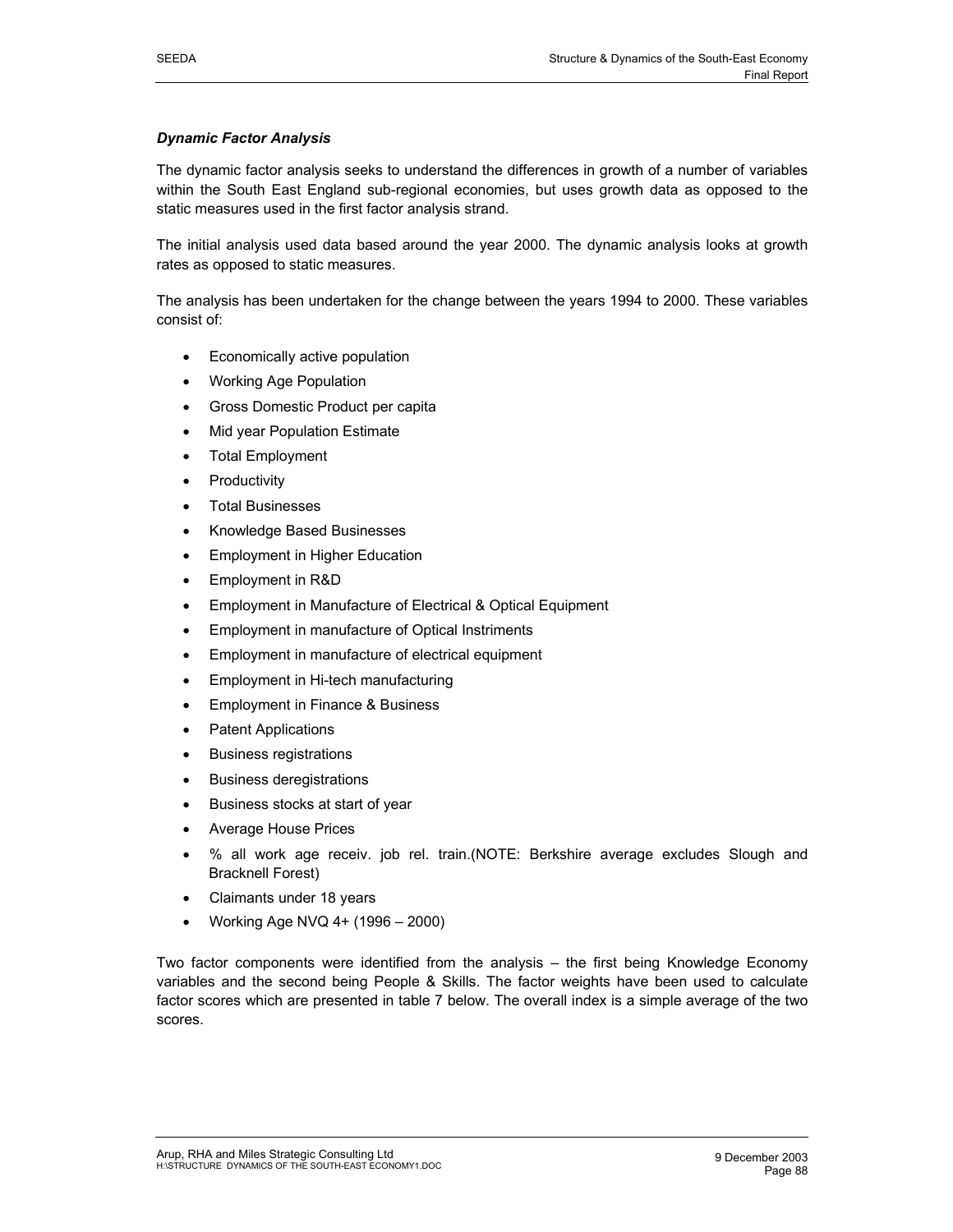| Area                 | <b>ECONOMY</b> | <b>LABOUR MARKET</b> | <b>OVERALL INDEX</b> |
|----------------------|----------------|----------------------|----------------------|
| <b>Berkshire</b>     | 118.0          | 86.6                 | 102.3                |
| Brighton & Hove      | 123.4          | 108.3                | 115.8                |
| Buckinghamshire      | 115.0          | 102.2                | 108.6                |
| East Sussex          | 113.4          | 97.6                 | 105.5                |
| Hampshire            | 112.8          | 87.9                 | 100.3                |
| Isle of Wight        | 84.5           | 102.1                | 93.3                 |
| Kent                 | 103.8          | 95.4                 | 99.6                 |
| Medway               | 102.6          | 87.5                 | 95.0                 |
| <b>Milton Keynes</b> | 132.6          | 101.6                | 117.1                |
| Oxfordshire          | 103.2          | 86.3                 | 94.7                 |
| Portsmouth           | 156.3          | 76.6                 | 116.4                |
| Southampton          | 87.9           | 120.2                | 104.0                |
| Surrey               | 124.4          | 95.3                 | 109.8                |
| <b>West Sussex</b>   | 113.7          | 92.1                 | 102.9                |

#### **Table 7 – Factor Scores Dynamic Model. 1994 – 2000 (SE = 100)**

The first Factor included compound annual growth rates from 1994-2000 for several inputs and outputs of the Economy and accounted for around 27% of the variation amongst the sub-regions of South East England. These variables included:

- Gross Domestic Product per capita
- Total Employment
- Total Number of Businesses
- Number of Knowledge Based Businesses
- Employment in Higher Education
- Employment in Finance & Business
- Business stocks at start of year
- Average House Prices
- Percentage of working age population receiving job related training.

It is widely acknowledged that successful economies have a high proportion of knowledge based, high-value added activities, and that regions specialising in such sectors tend to be highly competitive – characterised by high levels of growth in business. As with the static model, many of these factors may be considered as intuitively associated with variations in the economic subregions.

Growth in total employment, total number of businesses, knowledge based businesses and business stocks are indicators of levels of competition in the model. High levels of competition and business enterprise contribute positively toward productivity levels. Another indicator of levels of competition is given by growth in average house prices.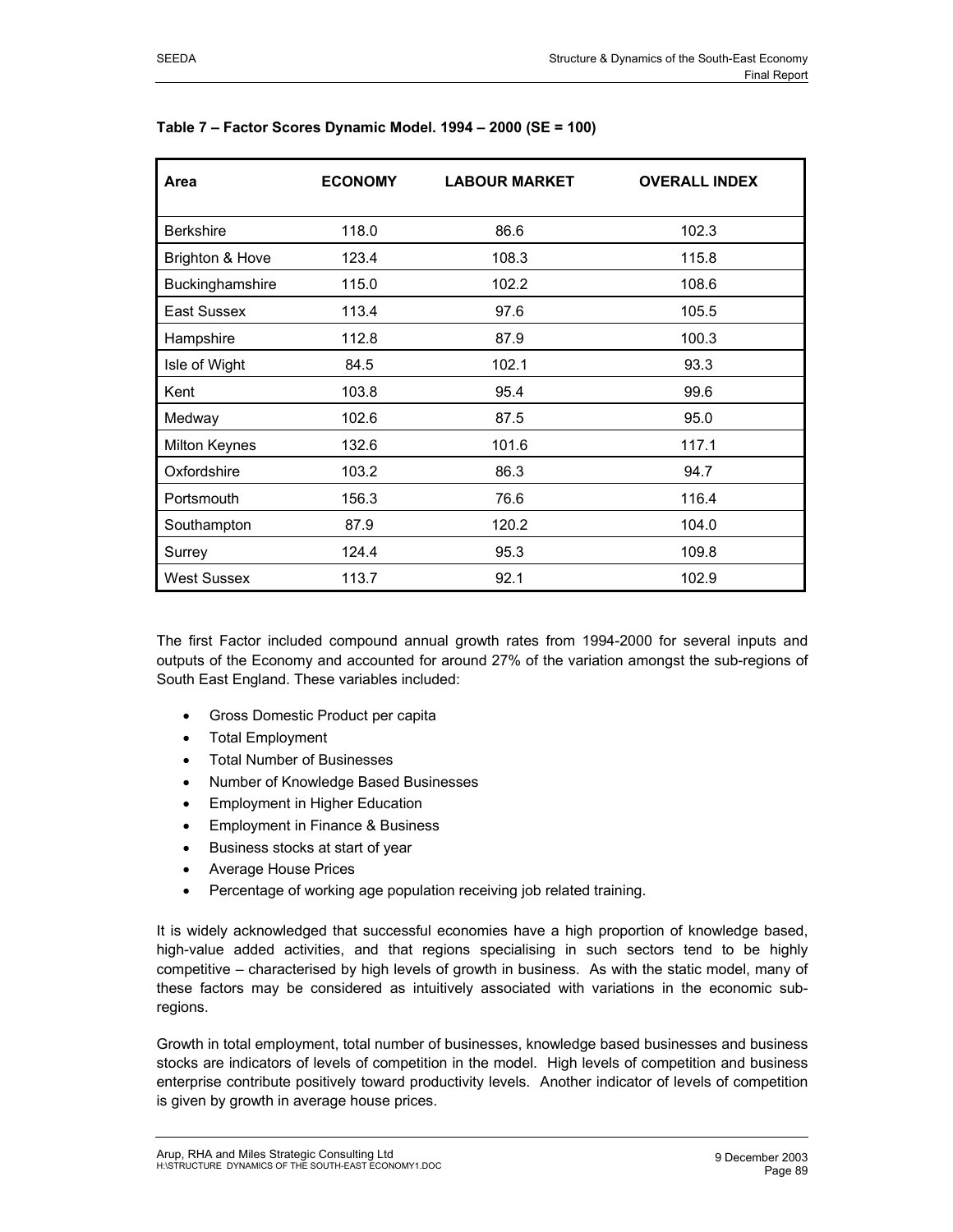Growth of employment in higher education, finance & business and the number of knowledge based businesses give a measure of the vibrancy of higher value added sectors within the economy. As already mentioned, higher levels of employment and businesses in these sectors indicate high levels of skills within the economy and are associated with higher levels of earnings than lower skilled sectors. Workforce skill levels are also captured in the model by the proportion of working age people receiving job related training.



# **Figure 28: How the sub-regions scored – Economy**

Source: Robert Huggins Associates

We can see that Portsmouth, Milton Keynes and Surrey lead the way in terms of dynamic factor scores for the knowledge economy, followed by Brighton and Berkshire. It is immediately apparent that the top four regions in terms of GDP per capita are in the top five here. It is also worth noting that Portsmouth has also seen the greatest rise in output per capita over the period of study.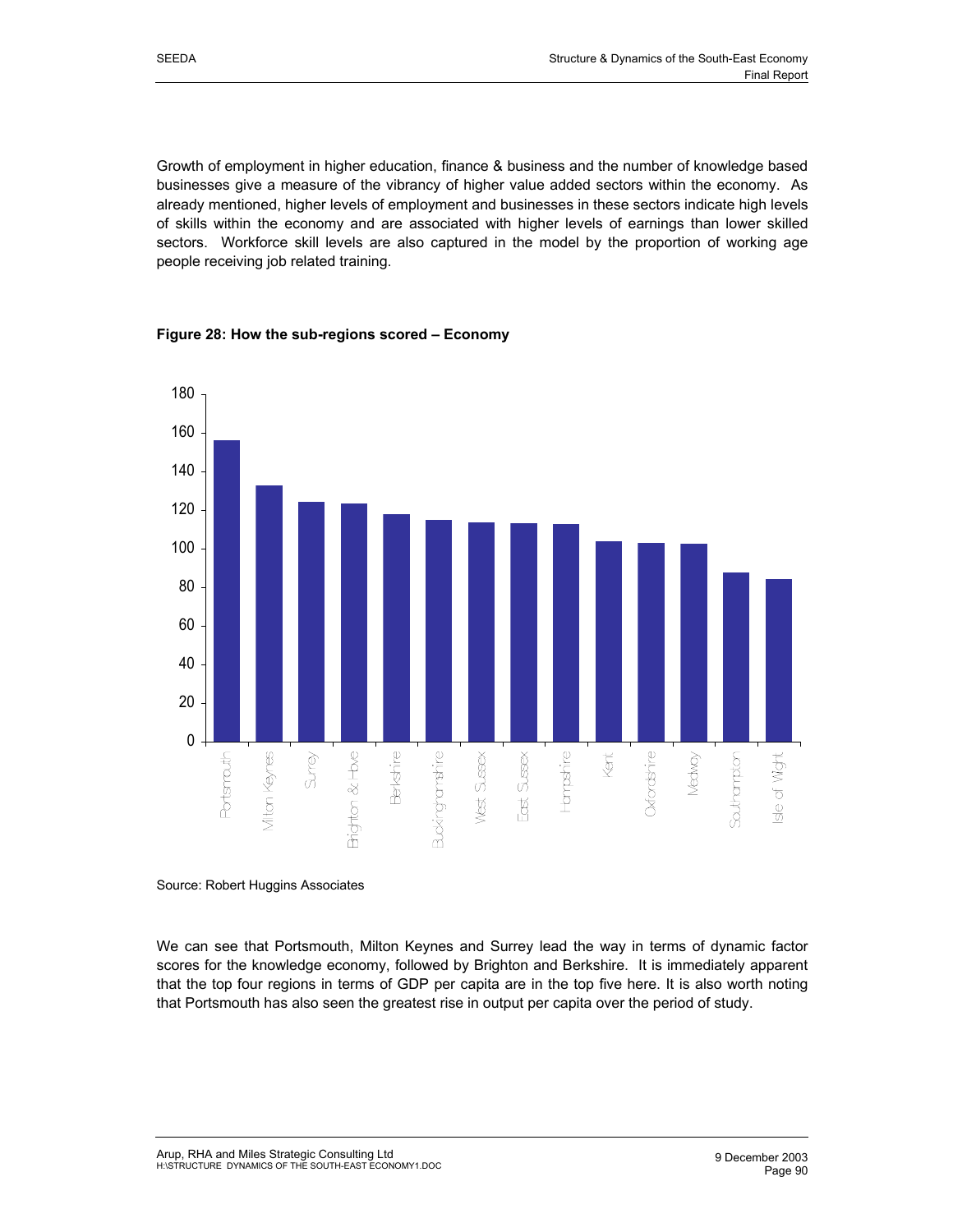





Source: Annual Business Inquiry

Analysing the component parts of the factor scores allows us to see where variances between subregions are largest. Above, indicators of competition and competition within a high-value added sector are shown. Again Portsmouth leads the way, although Hampshire performs particularly well, and is ranked second in both variables - reflecting it's vastly improved position in terms of GDP per capita since 1994.

With the exception of Hampshire, the top 6 in terms of total business growth are the top 6 in terms of the knowledge economy factor. However, in terms of the number of knowledge based businesses, growth in Berkshire ( $6<sup>th</sup>$ ) and Oxfordshire (11<sup>th</sup>) are perhaps surprisingly ranked lower than many of the other sub-regions.

Interestingly, Portsmouth performs relatively poorly in terms of house price growth – although each of the sub-regions saw compound annual growth of over 10%. Whilst five of the aforementioned 'top 6' saw relatively high levels of house price growth between 1994-2000, Portsmouth was ranked second lowest.

On the other hand Medway had the fifth highest house price growth, above areas such as Surrey, Oxfordshire and Berkshire. Hampshire and Brighton & Hove again are ranked relatively highly in this indicator.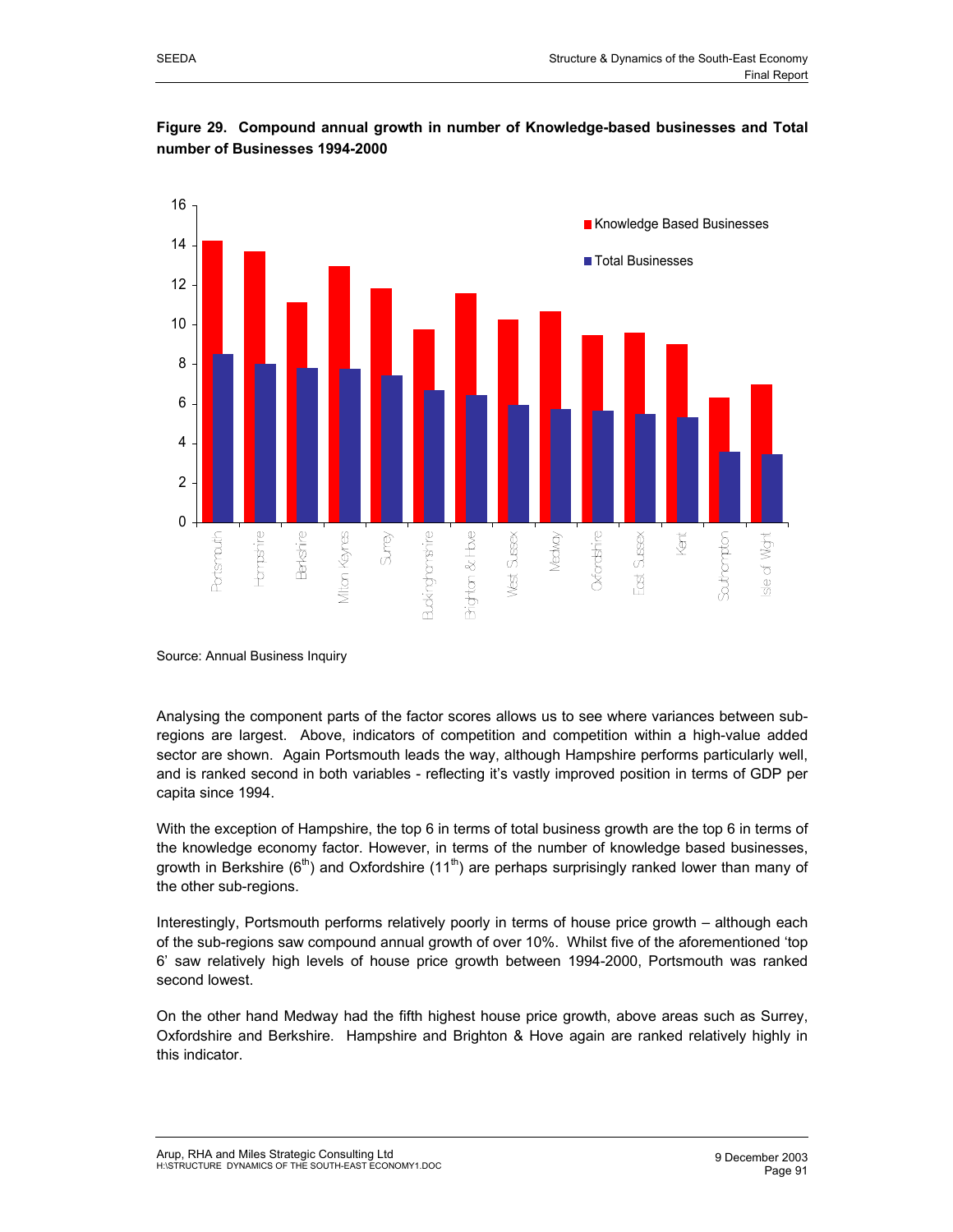

**Figure 29. Compound annual growth in average house prices by sub-region 1994-2000** 

Source: Land Registry

The leading sub-regions within the Economy Factor again perform well in terms of growth in employment within the financial & business sector. Aside, from Portsmouth – which again has the second lowest annual average growth rate – the other leading sub-regions in this factor were all within the top 7 (and occupied each of the top 4 places).

Disparities within the sub-region are evident here, with the five sub-regions with the lowest growth rates growing by less than 1.5% - over five times slower than the leading sub-region – Milton Keynes.

The labour market factor identified encompasses a number of variables associated with the changes in the size and skill levels of the available workforce in each sub-region. As mentioned earlier, more skilled and highly qualified workers are more able to improve productivity levels. The success of economies in attracting employment in high-value added and knowledge based sectors depends upon the supply of people that are adequately equipped with the required skills.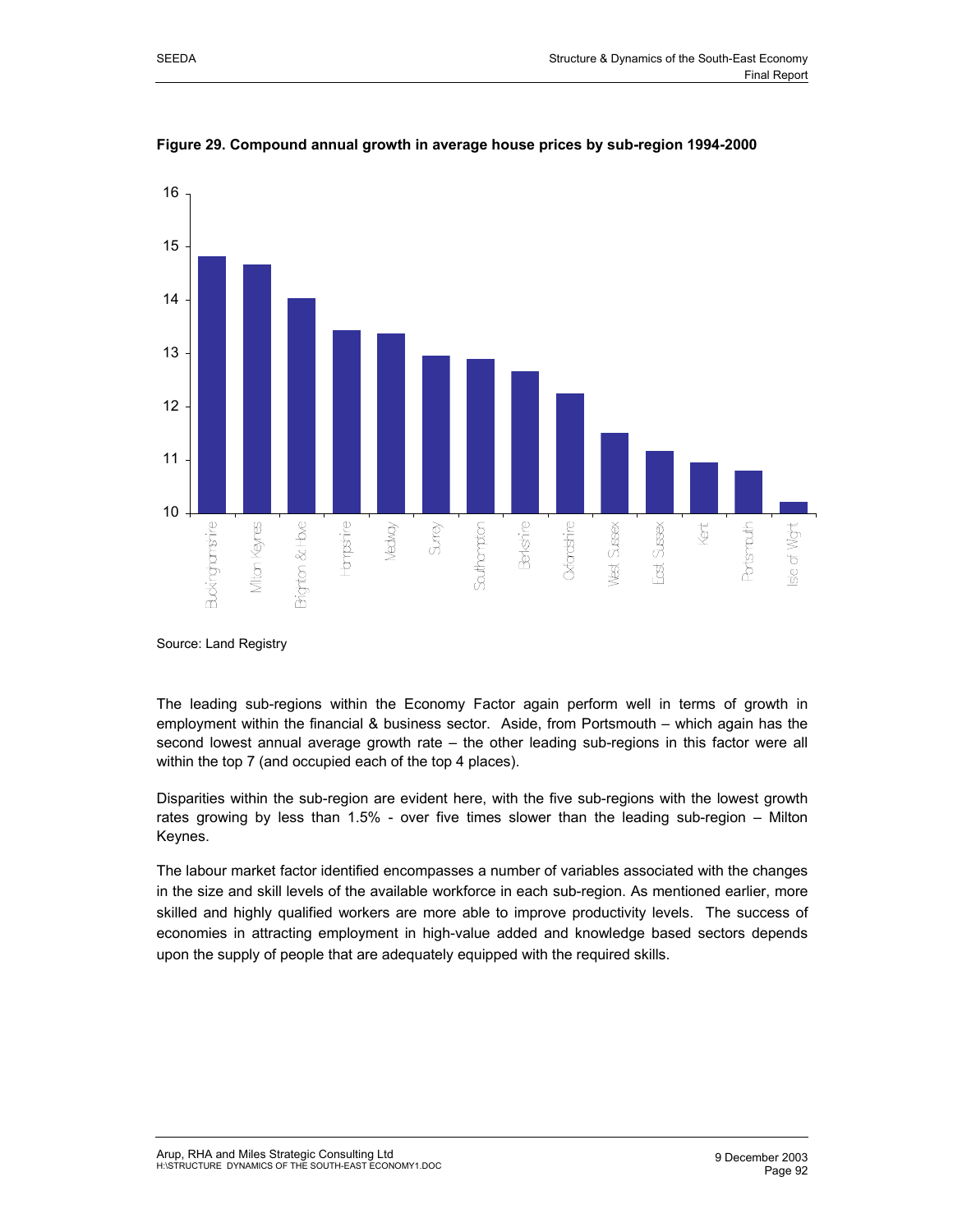

**Figure 30. Compound annual Growth in employment in Financial & Business sectors** 

Source: Annual Business Inquiry

The People & Skills factor captures the following factors which explain around 20% of the variations between sub-regions of the South East.

- Changes in Resident Qualification levels
- Changes in the size of the workforce
- Vibrancy of the labour market
- Changes in knowledge intensive sector employment.

Compound annual growth rates for the following variables were the main contributors towards this factor:

- Economically Active Population
- Working Age Population
- **Total Population**
- Total Employment
- Employment in Research & Development
- Number of people with NVQ 4 or above.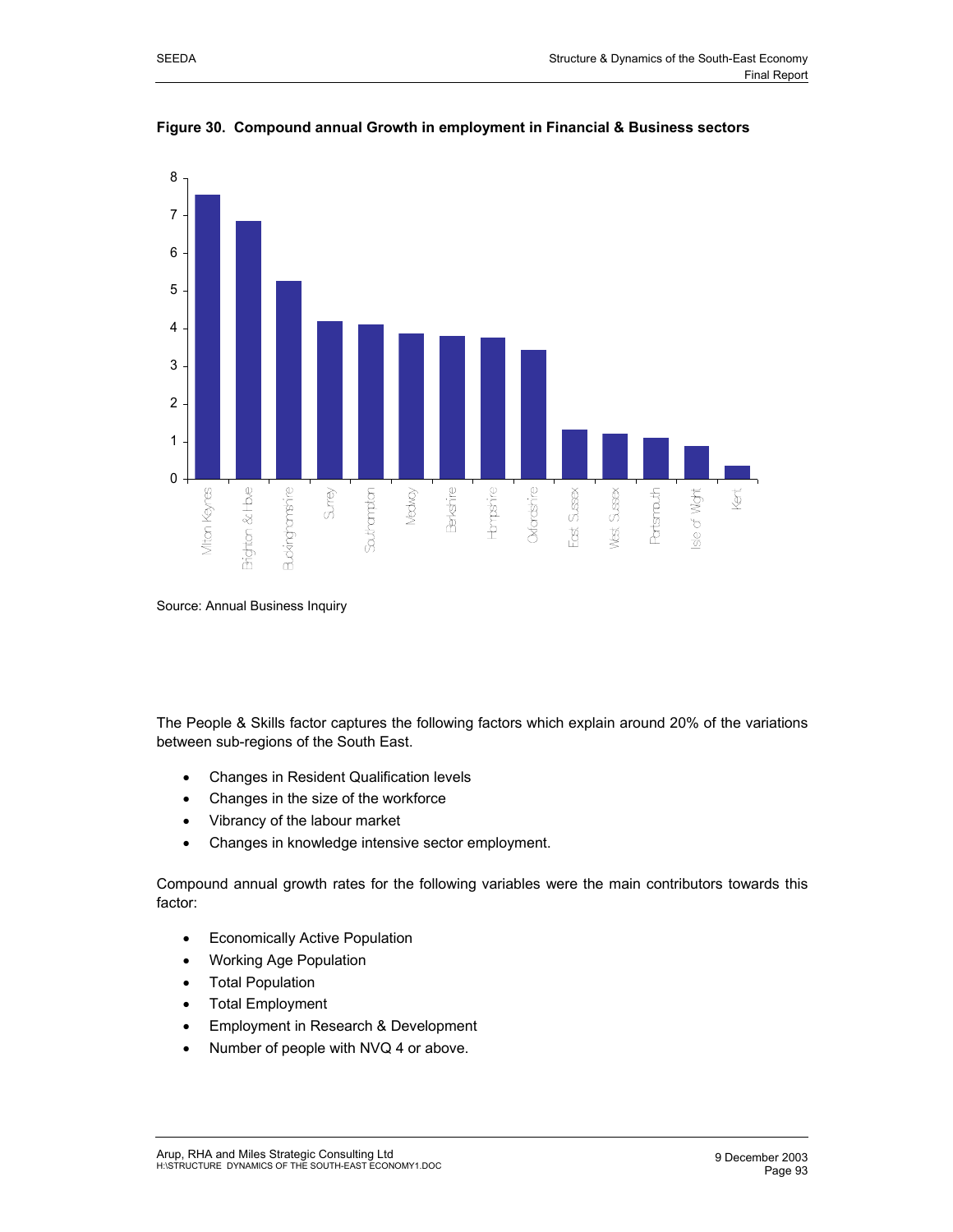Changes in resident qualification levels are measured here by looking at changes in the number of people with NVQ level 4 or above. As previously outlined, this captures changes in the skill levels of the workforce and the potentially beneficial consequences of a higher skilled workforce. It could also measure the success of a sub-region in attracting highly skilled workers.

The size of the workforce and vibrancy of the labour market are measure d by looking at trends in economic activity, employment, population and the working age population. This enables comparisons to be made in the demography of the workforce and the possible effects on the economy.

Finally, trends in knowledge intensive sector employment are captured by looking at employment in the research and development sector. This is a particularly knowledge intensive activity associated with high value added activities and competitive areas.



# **Figure 31. How the regions scored – Labour Market**

Source: Robert Huggins Associates

The chart above shows that some of the sub-regions with comparatively poorer GDP and general economic performance have performed well in the people & skills factor. The Isle of Wight and East Sussex in particular are both ranked above areas such as Berkshire, Portsmouth, Surrey and Oxfordshire.

Looking further at the components of the Labour Market Factor – we can begin to unravel some of the trends in the variables affecting these factor scores.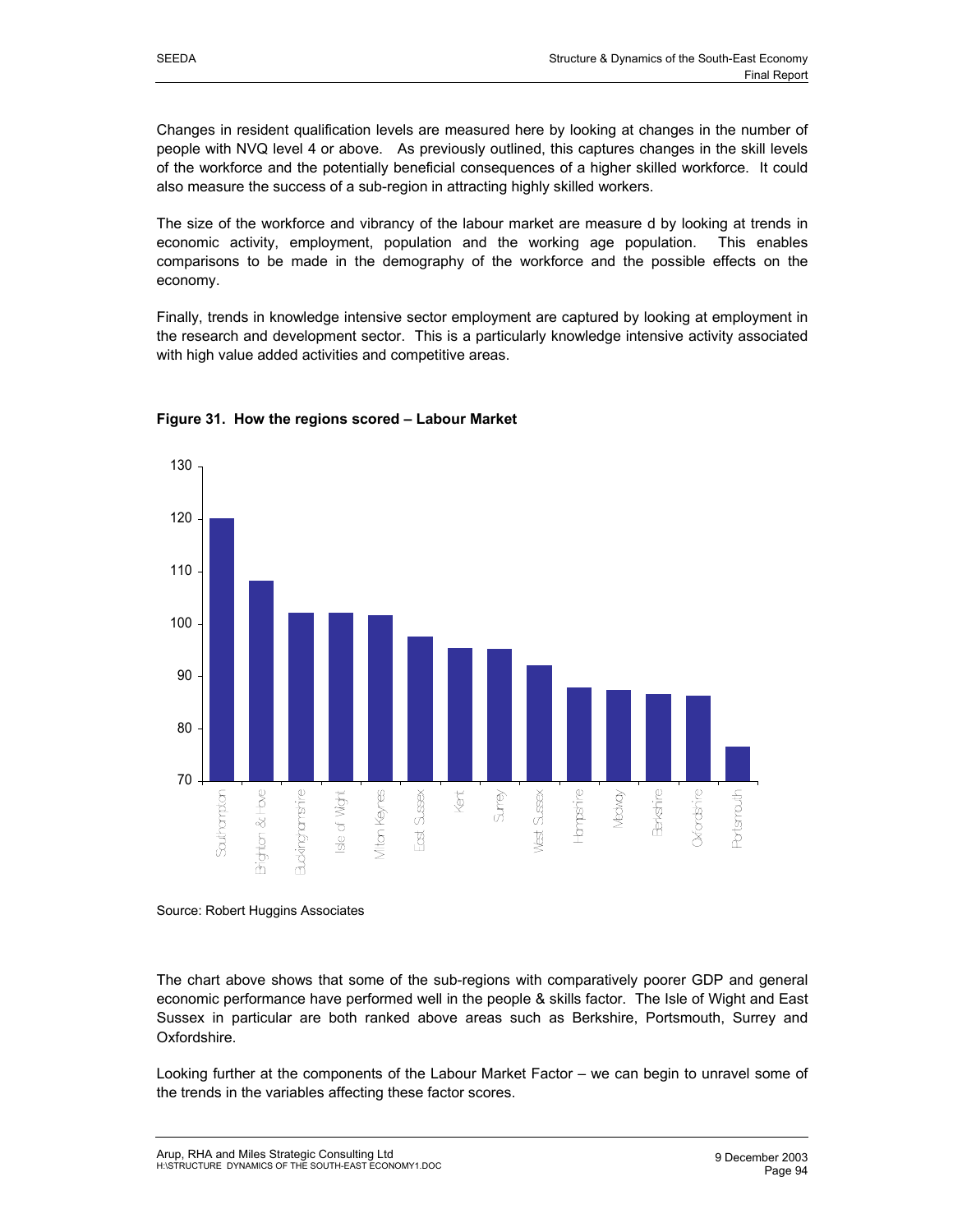

**Figure 32. Compound annual growth rates of population and working age population 1994- 2000.** 

Source: Labour Force Survey

Analysing the comparative growth trends in the working age population and the population as a whole gives us an opportunity to gauge the relative competitiveness of each sub-region in attracting new workers. Intuitively, a higher growth rate in the working age population in an area suggests a net inward migration of workers. In turn, this points to an area with increasing employment opportunities and a vibrant labour market which attracts people.

The competitiveness of each sub-region in attracting (or retaining) highly qualified workers has obvious implications for attracting employers.

In terms of changes in the skill levels of the resident population, the sub-regions with high relative GDP and productivity perform well. Aside from Berkshire, the five sub-regions with the highest GDP in 2000 are in the top 5 here. Brighton & Hove leads the way with compound annual growth approaching 10%, whilst Milton Keynes again performs well with over 8% average growth. Medway, on the other hand, performs particularly badly with a fall of over 4.5% a year on average.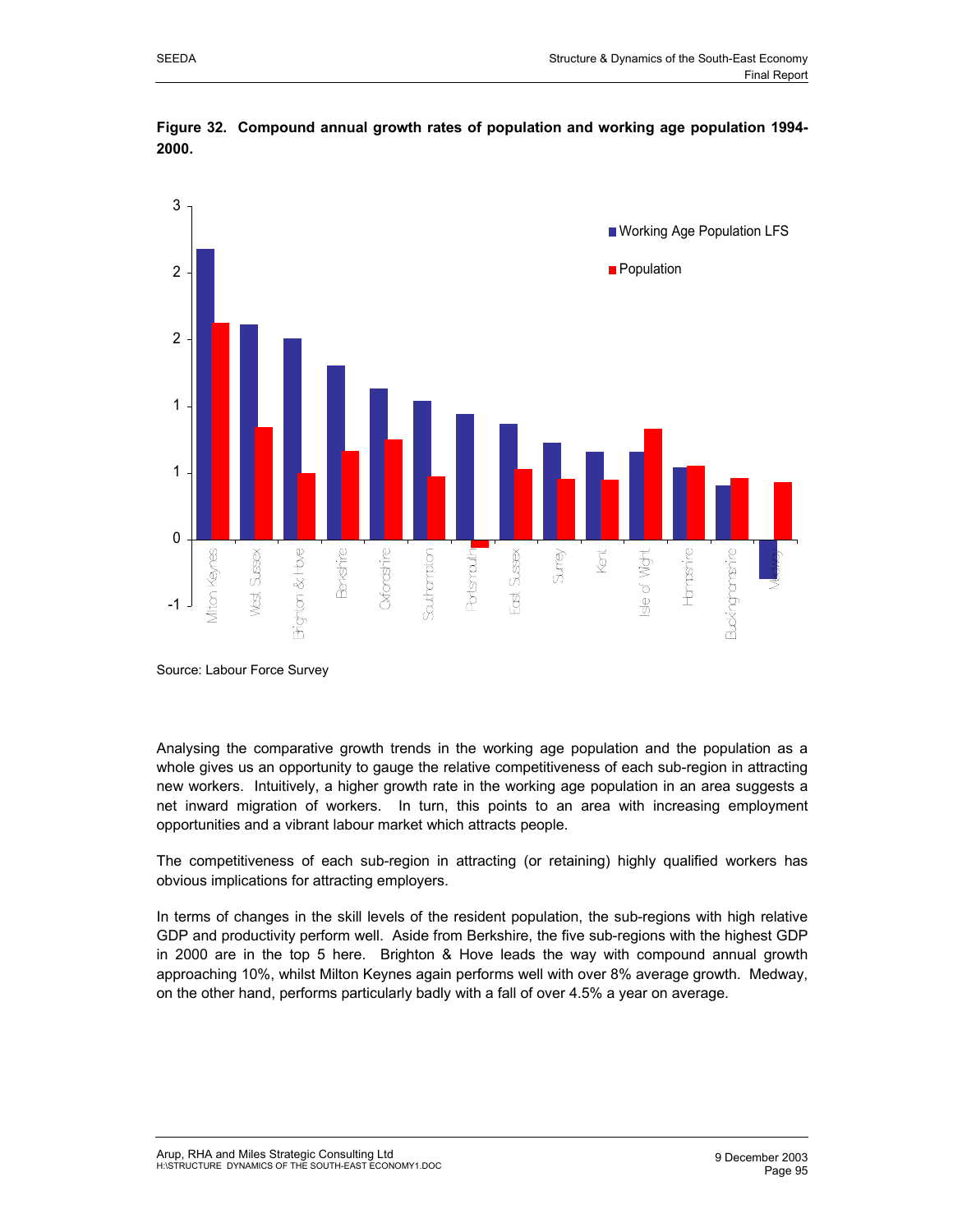



**Figure 33. Compound annual growth rate in proportion of residents with NVQ level 4 or above 1996-2000** 

Source: Labour Force Survey

Southampton, Oxfordshire and Buckinghamshire, respectively, are the best performing regions in terms of growth in this sector, with the former growing by over 46%. However, East Sussex and Kent have both experienced relatively high levels of growth within the sector (7.3% and 9.5% respectively).

Over one half of the sub-regions in the South East have seen a decline in R&D sector employment with Portsmouth the largest faller at almost 40%. However, it is important to note that Portsmouth and Southampton have relatively low numbers of employment in R&D, therefore small increases/decreases in terms of numbers lead to large proportional increases.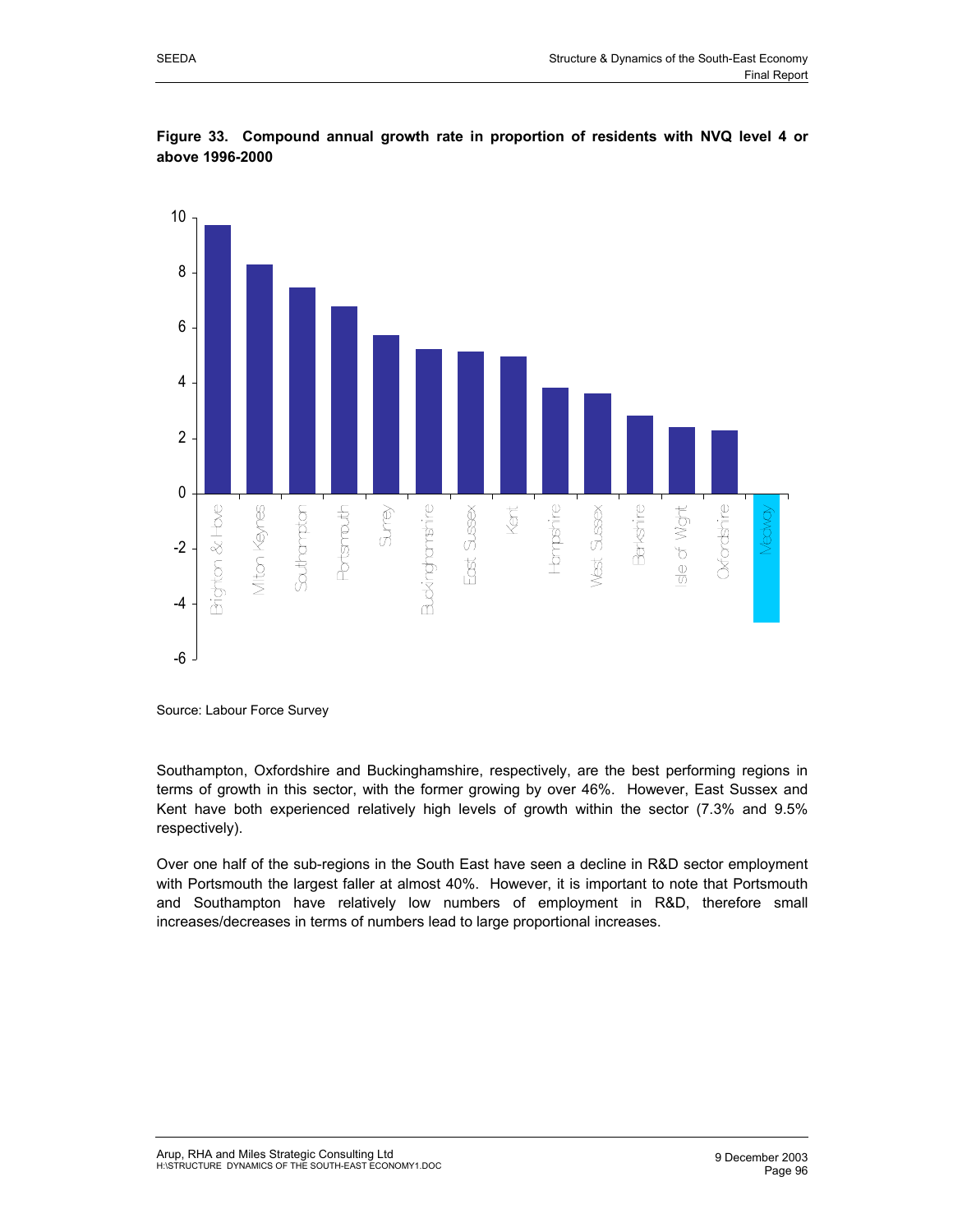

**Figure 34. Compound annual growth rate in employment in Research and Development.** 

Source: Annual Business Inquiry

#### *Overall Dynamic Model Factor Scores.*

The overall dynamic factor score is an average of the two component factor scores – Economy and Labour Market.

Milton Keynes heads the list for the overall factor scores followed by Portsmouth, Brighton & Hove and Surrey. East Sussex has performed relatively well in terms of growth in the selected components, whilst Medway, Kent and the Isle of Wight continue to lag behind in terms of the relative dynamics of their economies.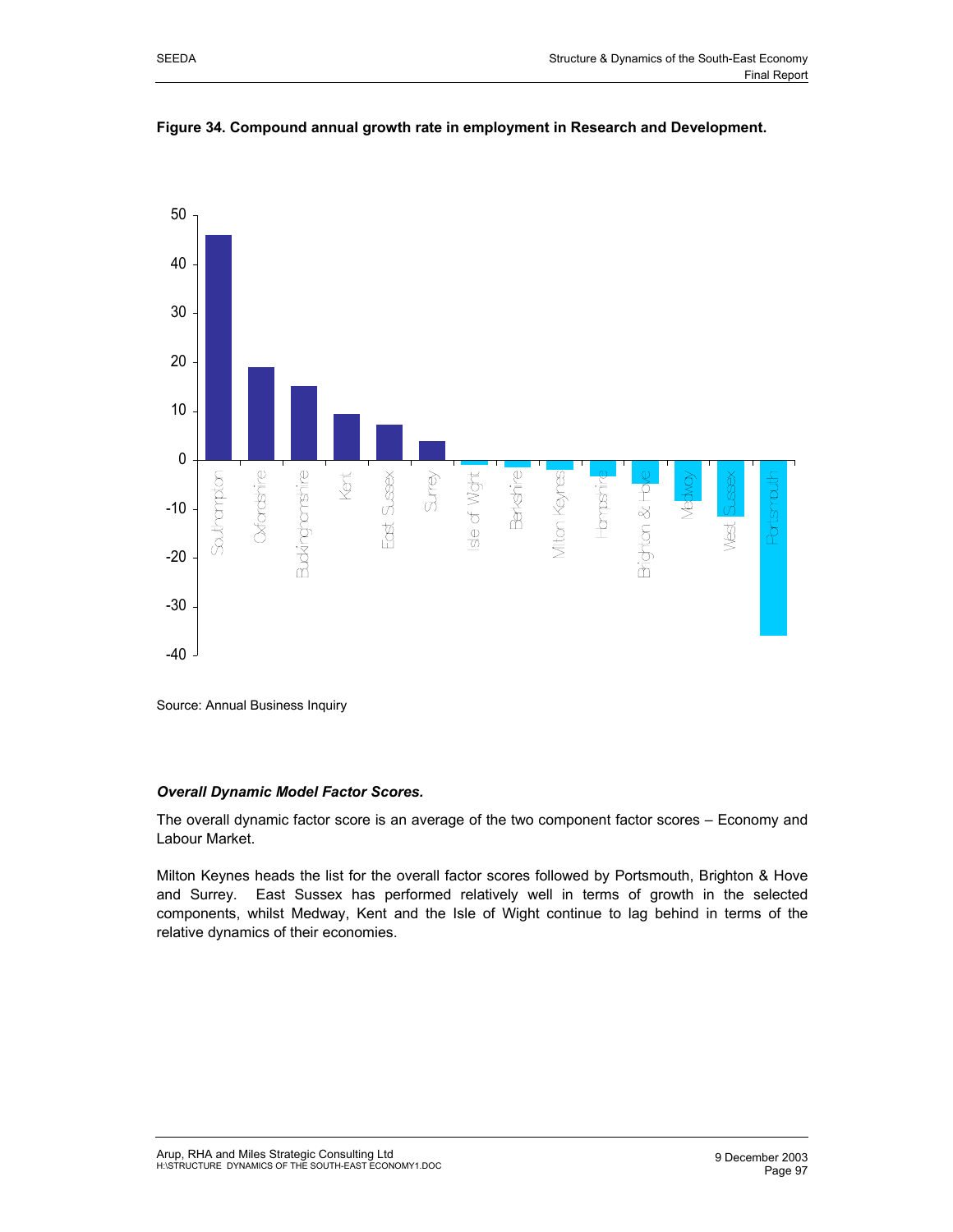

**Figure 35. How the regions scored - Overall Factor Scores for the Sub-regions of South East England.** 

# **5. Quantification of the Drivers of Growth**

In the preceeding analysis we have identified the drivers of growth within the sub-regional economies of the South East of England. However, the factor analysis does not tell us *how much* these factors influence the sub-regional economies. This section aims to quantify how changes in the drivers of the South East economy would affect the economy in output terms. Due to the complexity of sub-regional economies the approach we use will untangle the relationships between individual indicators and economic output and or productivity individually. This is due to the large levels of multi collinearity that would be at operation within any complex economic model, and would make it impossible to map the effects of changes in a single aspect of the sub-regional economy.

The hypothesis of the regional economic growth model is that differentials in economic output are caused by variations in a large number of economic indicators within the sub-regional economies of South East England. If we were to equalise each of these indicators, and they were to show the same rates of growth we would expect the regional economies to perform more equally. Following the factor analysis a number of factors have been identified as explaining the differentials that exist within the South East economy. However, some of these factors will comprise of indicators that are the result of, rather than the cause, of performance in other economic indicators. As a result appropriate indicators need to be chosen to help explain the differences that exist in South East England's economy.

Source : Robert Huggins Associates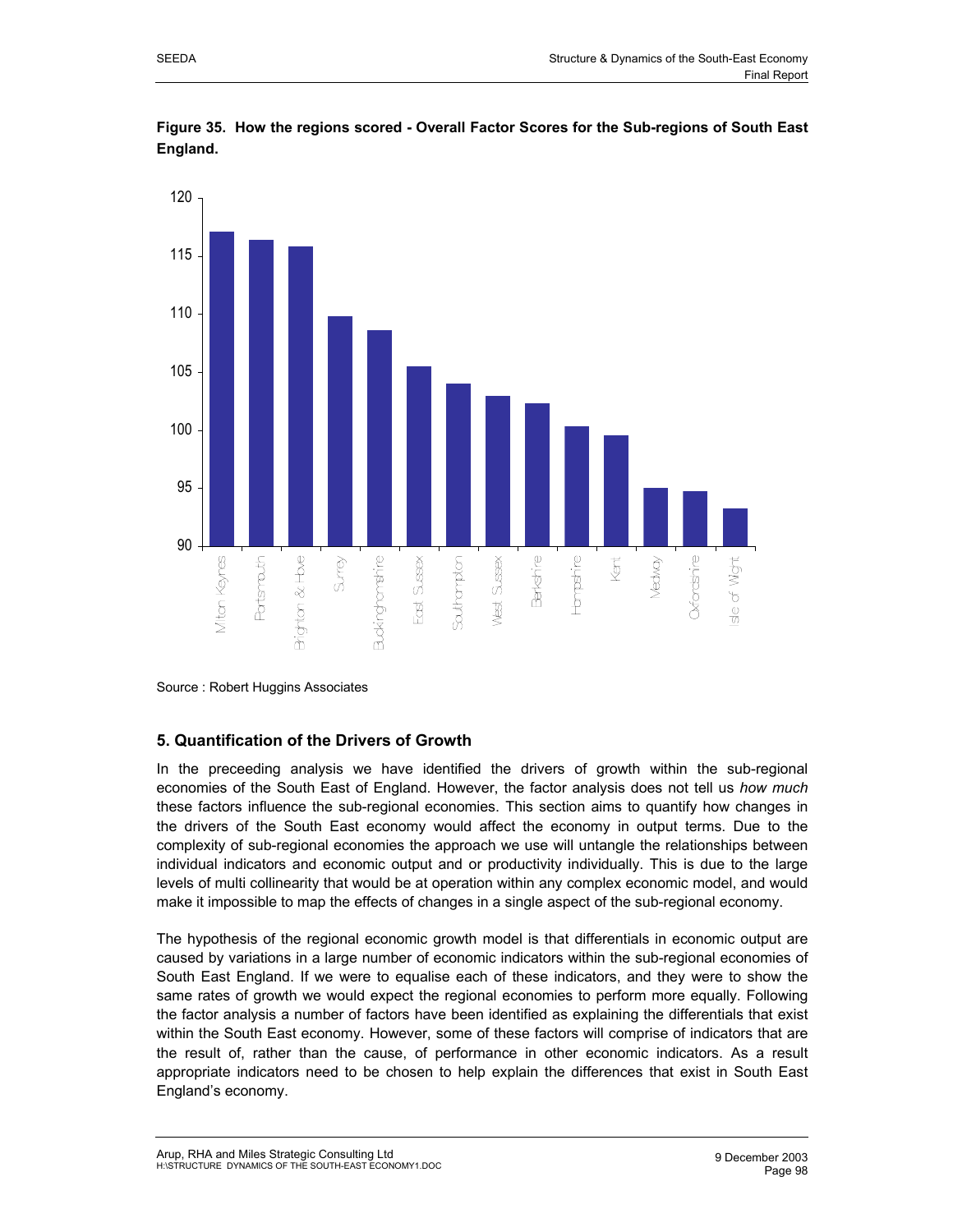We have found in our factor analysis that the following constituents of the sub-regional economies in the South East of England are key to explaining the differentials that exists between the economies:

- Knowledge Economy Indicators
- **Workforce Skills**
- Business Enterprise and competition
- **Innovation**

#### *Modelling Productivity*

Preceeding analysis has highlighted what drivers South East England's regional economy the analysis has yet to quantify the degree to which each variable would be expected to affect the regions economies. This section looks at the relationships between each individual variable and, where the relationship is significant, quantifies the expected changes to a sub-regional economy given a shift in the appropriate variable.

In modelling the South East economy we found that the only significant relationships existed with sector based data. Notably we found that as we increased the number and or proportion of knowledge-based businesses within an area we saw subsequent increases in productivity. Below are the significant results found within the study,

#### *Relationship between Productivity and Proportion of Knowledge-Based Businesses*

The constant elasticity model was used in order to estimate the relationship between the proportion of knowledge-based businesses in a sub-regional economy in South East England and labour productivity: The full definition of knowledge-based businesses can be found within the Appendix. The model uses the following equation:

 $P = CK<sup>e</sup>$ 

Which can be re-written as:

 $lnP = ln CK<sup>e</sup> = lnC + elnK$ 

Where:

- $P =$  Productivity
- C = Constant
- e = Elasticity
- K = Input Variable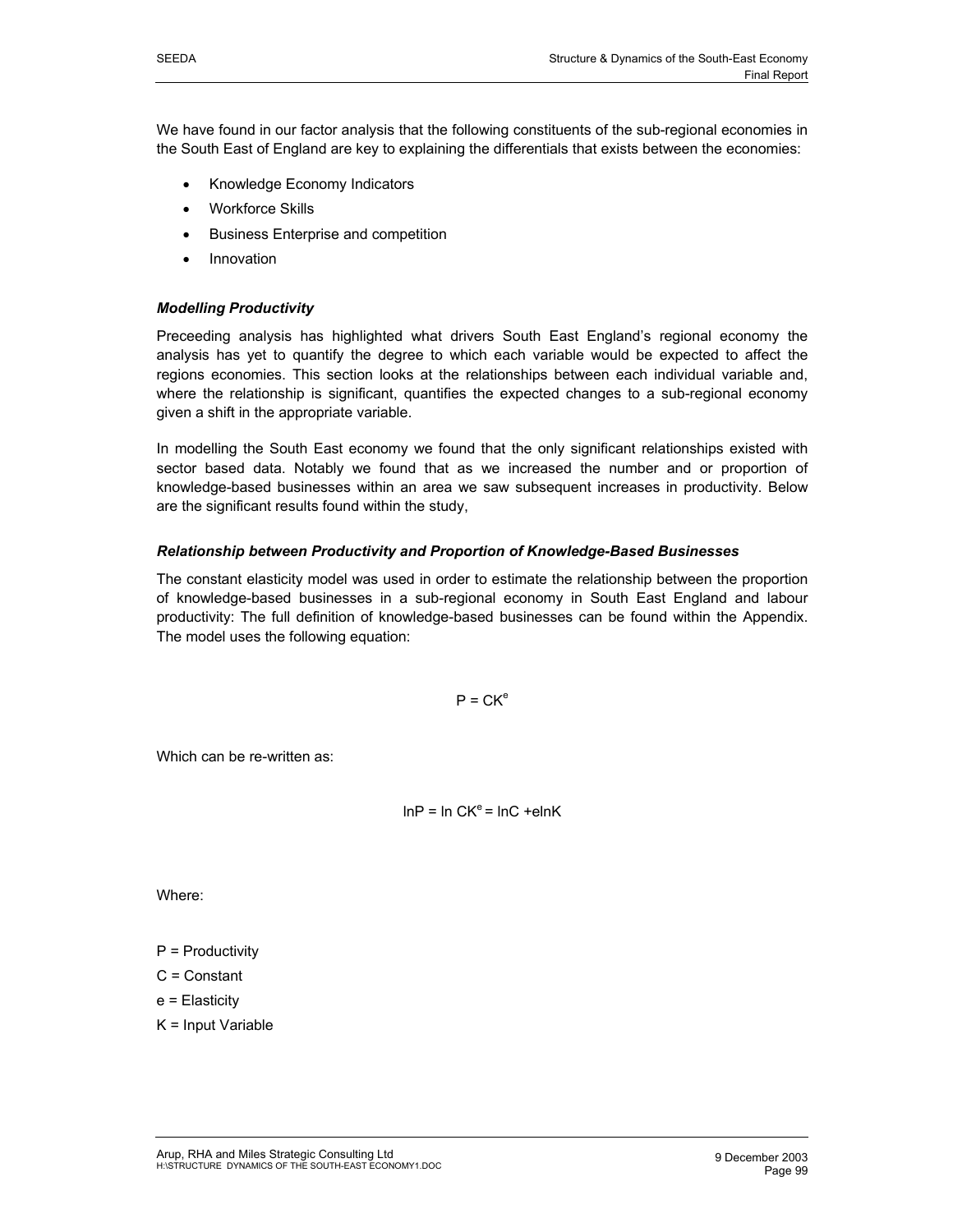It is imperative that we understand that the formula is not telling us what a rise in knowledge-based businesses would cause, but rather what a rise in knowledge based businesses would be *associated with*. The results are as follows:

**Table 8 Relationship between Productivity and Proportion of Knowledge-Based Businesses (K = Knowledge-Based Businesses)** 

|     | Co-efficient            |        | Sig.  |
|-----|-------------------------|--------|-------|
| C   | 9.153                   | 13.513 | 0.000 |
| lnK | 0.417                   | 1.922  | 0.079 |
|     | Dependent Variable: LNP |        |       |

Hence we can re-write the above equation as:

# **P = 9442.7(K)0.417**

This simply means that a 100% increase in the proportion of knowledge-based businesses within a sub region we would expect to see a subsequent increase in productivity of 41.7%. The t-statistic of 1.922 means that our result is statistically significant to zero at the 92.1% level. These results suggest that if a policy tool can affect the proportion of knowledge-based businesses within a region or sub-region, we can significantly improve productivity levels.

# *Relationship between Productivity and Proportion of Knowledge-Based Employment*

We have repeated the above model looking at knowledge-based employment. The above analysis makes no differentiation between large and small businesses. By looking at employment we have a greater understanding regarding the size of business.

| Table 9 Relationship between Productivity and Proportion of Knowledge-Based Employment |
|----------------------------------------------------------------------------------------|
| (K = Knowledge-Based Employment)                                                       |

|     | Co-efficient            |        | Sig. |
|-----|-------------------------|--------|------|
|     | 9.121                   | 16.755 | 0.00 |
| lnK | 0.447                   | 2.455  | 0.03 |
|     | Dependent Variable: LNP |        |      |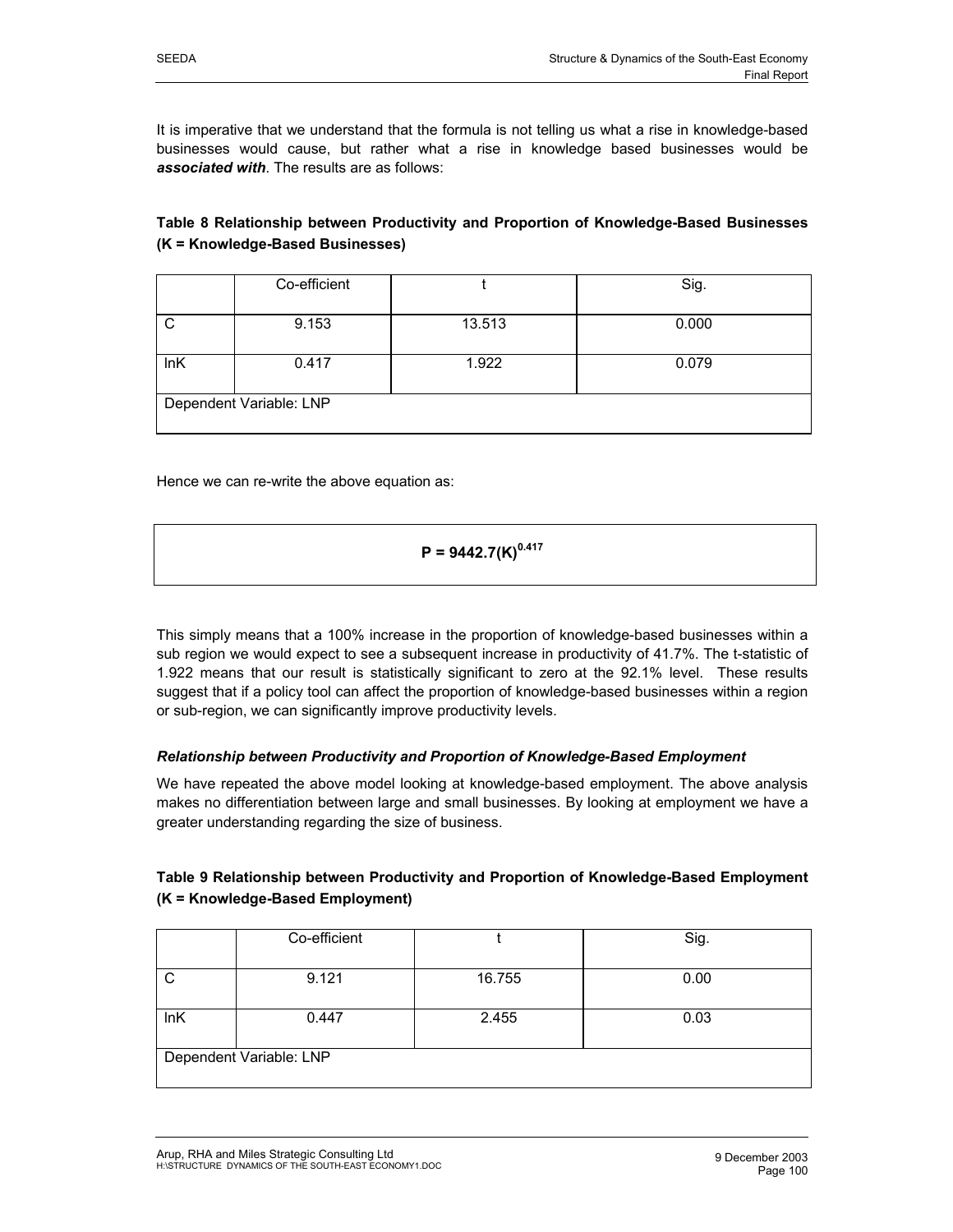The results were broadly similar. However, the employment model is more statistically robust, and is significant at the 97% level. The overall equation for the above model is:

# $P = 9154.3(K)^{0.447}$

Hence we would assume that an increase in knowledge-based employment of 100% would lead to a productivity increase of 44.7%. This is again a significant figure – and we would expect any movements in the proportion of knowledge-based employment to have substantial effects on the overall productivity rate.

#### *Relationship between Productivity and Proportion of High Tech Service Businesses*

5The analysis has also been undertaken for high-technology service businesses. High-technology service businesses range from finance businesses through to architecture and accountancy. Similar results to the above are found. The results are presented below.

# **Table 10 Relationship between Productivity and Proportion of Knowledge-Based Businesses (K = Knowledge-Based Businesses)**

|     | Co-efficient            |        | Sig.  |
|-----|-------------------------|--------|-------|
| C   | 9.269                   | 14.526 | 0.000 |
| InK | 0.387                   | 1.859  | 0.088 |
|     | Dependent Variable: LNP |        |       |

Hence we can write the equation as:

$$
P = 10604.1(K)^{0.387}
$$

The above results are less significant than those found for all knowledge-based businesses. However, there is still a considerable degree of correlation evident.

#### *Relationship between Productivity and Proportion of High Tech Service Employment*

The analysis has also been undertaken for high-technology service employment. Similar results to the above are found. The results are presented below – we would expect a 100% increase in the proportion of high-technology service employment to increase productivity by around 25%.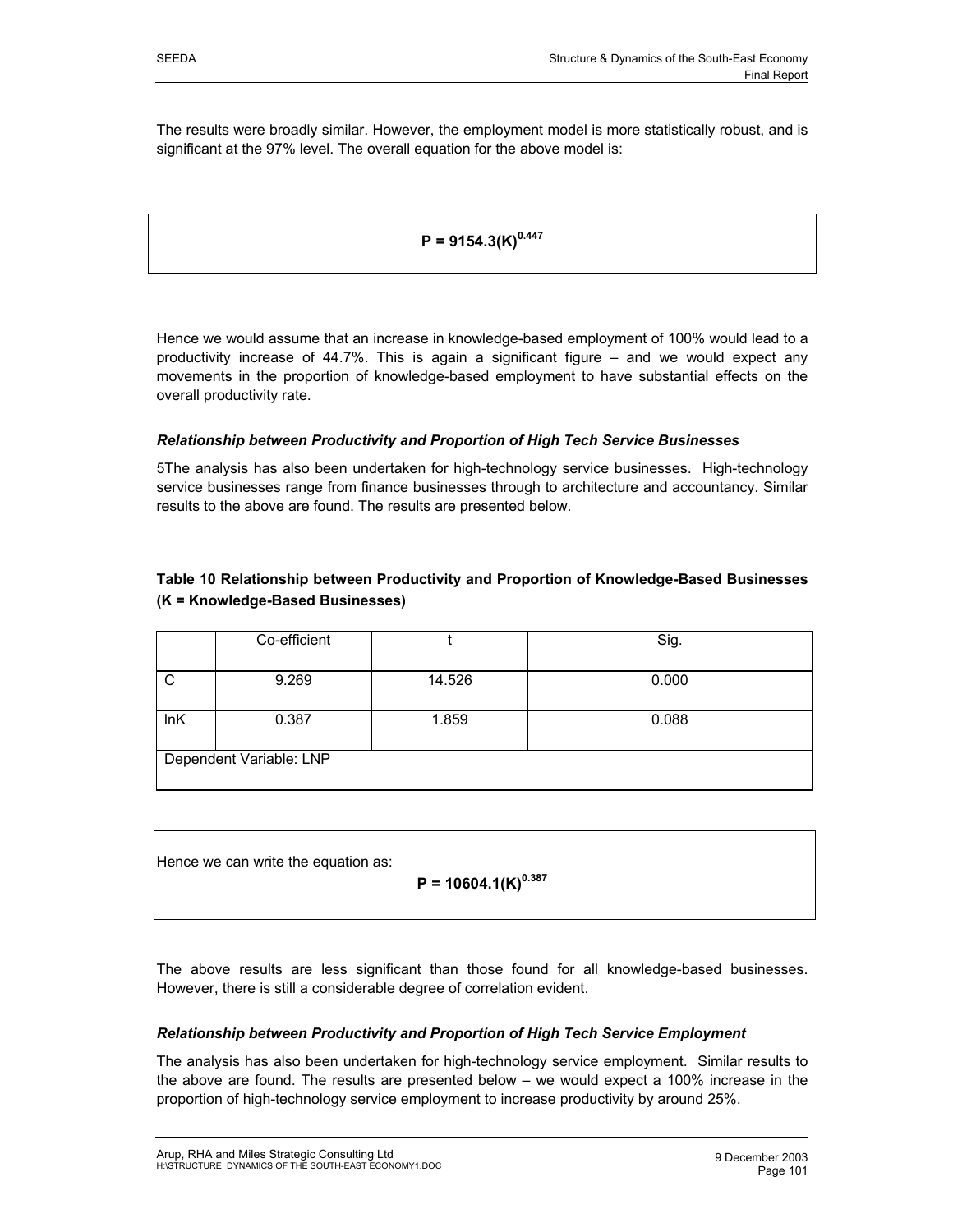# **Table 11 Relationship between Productivity and Proportion of High-Technology Service Employment (K = High-Technology Service Employment)**

|     | Co-efficient            |        | Sig.  |
|-----|-------------------------|--------|-------|
| C   | 9.774                   | 29.341 | 0.000 |
| lnK | 0.246                   | 2.059  | 0.062 |
|     | Dependent Variable: LNP |        |       |

Hence we can write the equation as:

$$
P = 17570.1(K)^{0.246}
$$

# *Dynamic Analysis*

Growth analysis has used a linear OLS model to explain the relationship between growth in one variable and subsequent growth in productivity. The aim of the dynamic analysis is to develop a quantifiable understanding of the relationship between productivity growth and growth in other economic variables. The period of study is from the year 1994 to 2000.

#### *Relationship between Productivity Growth and Business Growth*

As already noted, business growth aids competition and innovation – and hence we would expect growth in business stock to improve productivity within a sub-region. Regression analysis vindicates this hypothesis – and as illustrated in the regression results below the rate of change of business stock has a significant effect on productivity growth within South East England.

#### **Table 12: Relationship between Productivity Growth and Business Growth (B = Businesses)**

|                                  | Co-efficient |      | Sig. |  |  |
|----------------------------------|--------------|------|------|--|--|
|                                  | 2.17         | 1.38 | 0.19 |  |  |
|                                  | 0.52         | 2.15 | 0.05 |  |  |
| Dependent Variable: PRODUCTIVITY |              |      |      |  |  |

This can be re-written simply as:

$$
dP/dt = 2.17 + (0.52)^*dB/dt
$$

Where B represents the total number of businesses.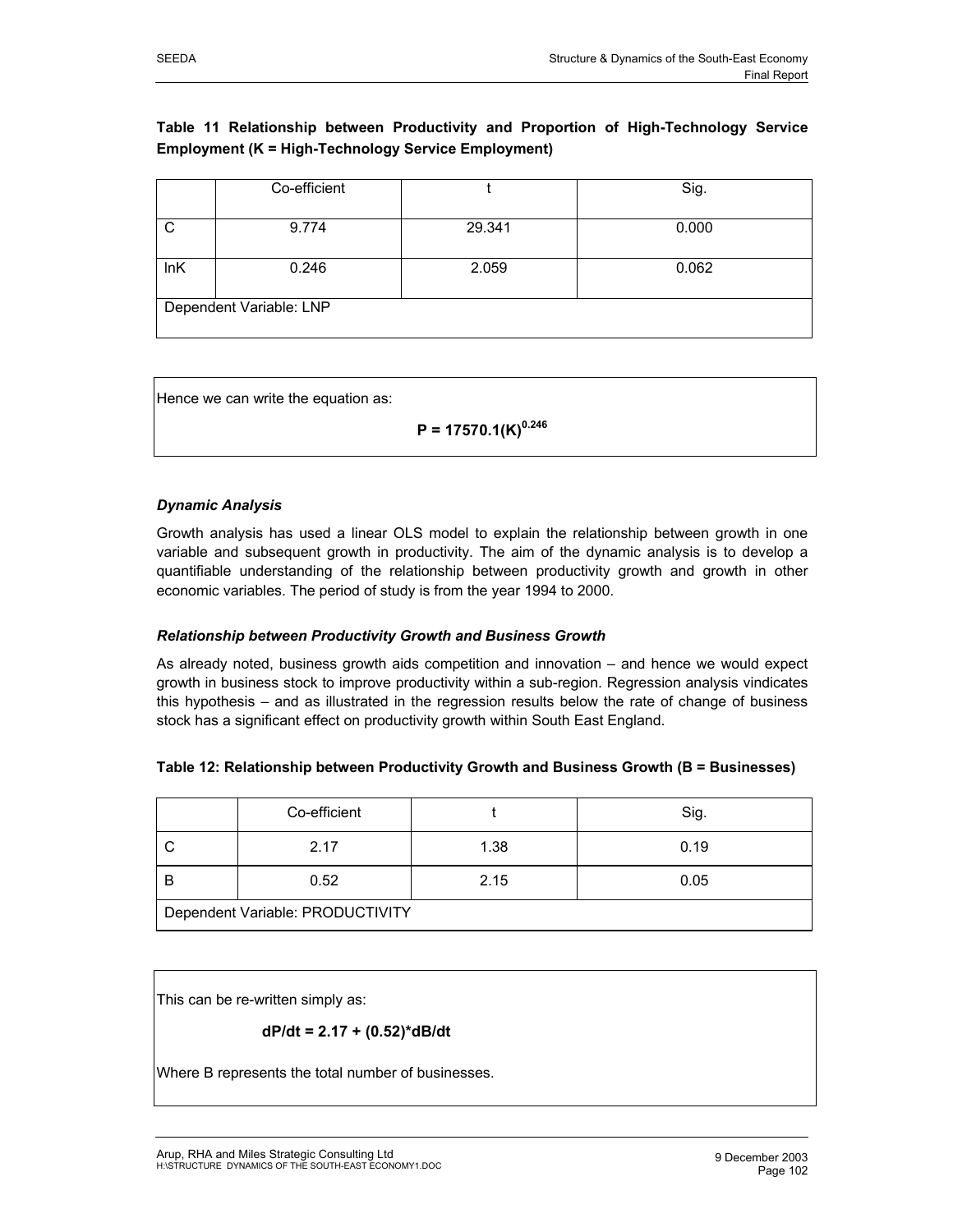As a result we would expect that an increase in the total number of businesses by 1% would lead to an increase in the growth of productivity of 0.52%age points, and a rise in the growth rate of the total number of businesses by 2% would lead to an extra 1.04%age points on the productivity growth rate.

#### *Relationship between Productivity Growth and Knowledge-Based Business Growth*

Productivity growth is highly correlated with high value added businesses. Not only will the economy benefit from improved competition associated with business stock growth it will also benefit from the increased stock of innovative businesses. In order to quantify the relationship we have analysed the relationship between the growth in the number of knowledge-based businesses and productivity growth.

# **Table 13: Relationship between Productivity Growth and Knowledge-Based Business Growth (K = Knowledge-Based Businesses)**

|                                  | Co-efficient |      | Sig. |  |  |  |
|----------------------------------|--------------|------|------|--|--|--|
| $\cap$                           | 1.48         | 1.06 | 0.31 |  |  |  |
|                                  | 0.45         | 3.46 | 0.00 |  |  |  |
| Dependent Variable: PRODUCTIVITY |              |      |      |  |  |  |

This can be re-written simply as:

$$
dP/dt = 1.48 + (0.45)^*dK/dt
$$

Where K represents the total number of knowledge-based businesses.

The results gained were highly significant, and are illustrated above. Whilst knowledge-based businesses constitute a minority of businesses within all sub-region of South East England we find that the co-efficient of growth is 0.45. This means that an increase in the total number of knowledgebased businesses of 1% would add an extra 0.45%age points to the productivity growth rate.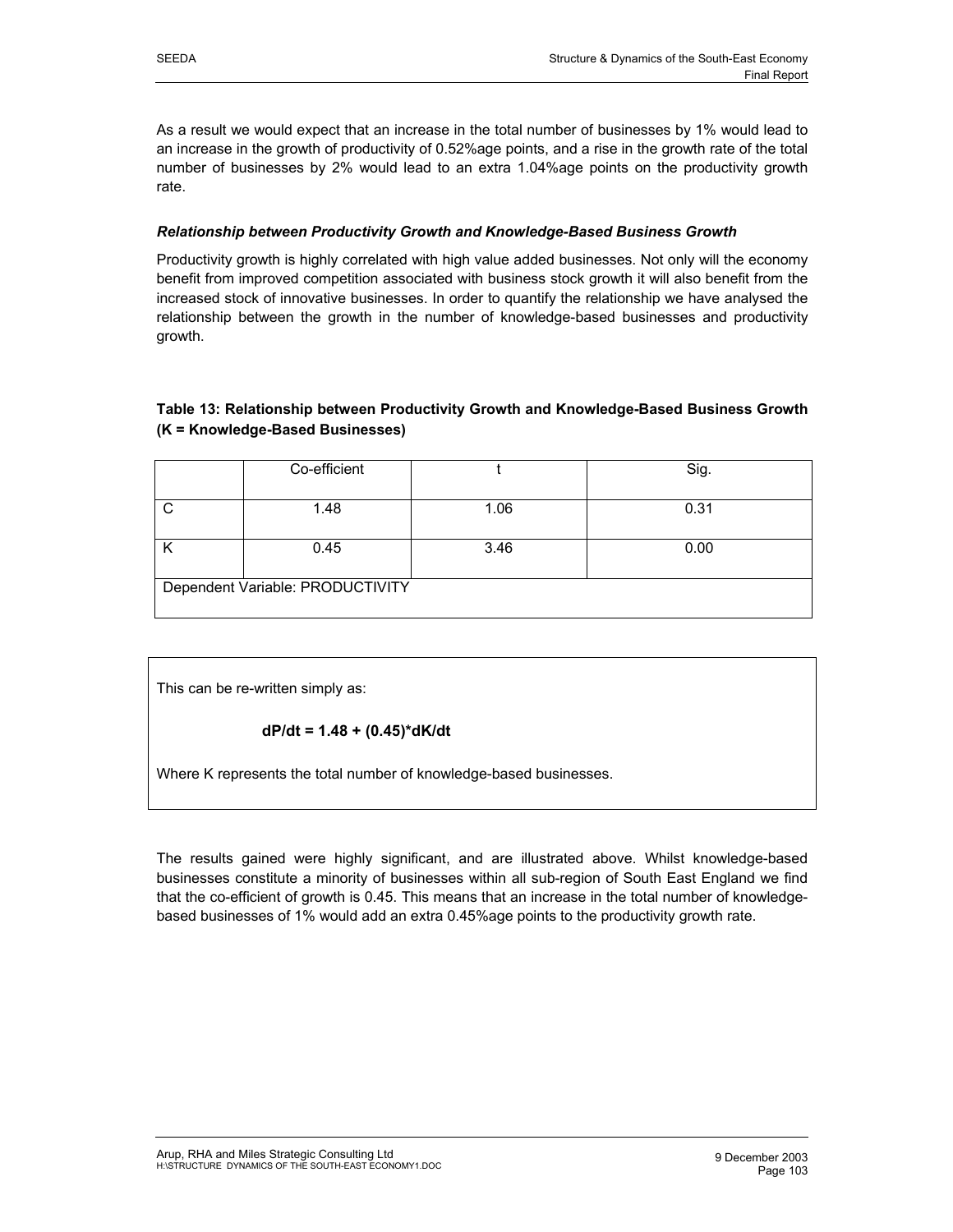# **6. What does this mean for the Sub-Regions of South East England?**

#### *Raising the Levels of Knowledge-Based Employment*

Our analysis has shown that the most effective route towards raising levels of productivity within an area is to raise the proportion of knowledge-based employment. Table 14 below highlights the expected changes in productivity for each sub-region of South East England given a proportional rise in knowledge economy employment. As we can see, even a 10% rise in the proportion of knowledge-based employment leads to a substantive increase in productivity in all sub-regions. If we were to rise the proportion of knowledge-based employment across all sub-regions of South East England we would expect to see productivity rise from £35,762 for the whole of South East England to a level of £42,692 – an increase of almost 20%. This is a substantive increase in productivity and would cause a substantive rise in output per capita for the region.

# **Table 14: The effects of changes in the proportion of knowledge based employment on overall productivity by NUTS 3 region (2000)**

| Percentage<br>Increase<br>in<br>Knowledge Employment | 0%      | 10%     | 20%     | 30%     | 40%     | 50%     |
|------------------------------------------------------|---------|---------|---------|---------|---------|---------|
| <b>Brighton and Hove</b>                             | £28,343 | £30,005 | £31,586 | £33,095 | £34,541 | £35,932 |
| Buckinghamshire                                      | £34,516 | £36,164 | £37,731 | £39,228 | £40,662 | £42,040 |
| East Sussex                                          | £22,653 | £23,837 | £24,963 | £26,038 | £27,069 | £28,059 |
| Hampshire                                            | £33,417 | £34,940 | £36,388 | £37,771 | £39,096 | £40,369 |
| Isle of Wight                                        | £27,331 | £28,570 | £29,748 | £30,873 | £31,952 | £32,988 |
| Kent                                                 | £32,409 | £33,736 | £34,998 | £36,204 | £37,359 | £38,469 |
| Medway                                               | £27,863 | £29,274 | £30,615 | £31,896 | £33,124 | £34,304 |
| <b>Milton Keynes</b>                                 | £39,962 | £41,680 | £43,315 | £44,876 | £46,371 | £47,809 |
| Oxfordshire                                          | £33,641 | £35,260 | £36,800 | £38,270 | £39,679 | £41,033 |
| Portsmouth                                           | £50,371 | £51,754 | £53,069 | £54,325 | £55,528 | £56,684 |
| Southampton                                          | £41,522 | £43,099 | £44,598 | £46,030 | £47,401 | £48,720 |
| Surrey                                               | £39,881 | £41,546 | £43,128 | £44,639 | £46,087 | £47,479 |
| <b>West Sussex</b>                                   | £36,695 | £38,173 | £39,577 | £40,919 | £42,204 | £43,440 |
| <b>Berkshire</b>                                     | £46,498 | £48,316 | £50,045 | £51,695 | £53,277 | £54,797 |
|                                                      |         |         |         |         |         |         |
| South East Average                                   | £35,762 | £37,280 | £38,723 | £40,101 | £41,422 | £42,692 |

Source: Eurostat/Robert Huggins Associates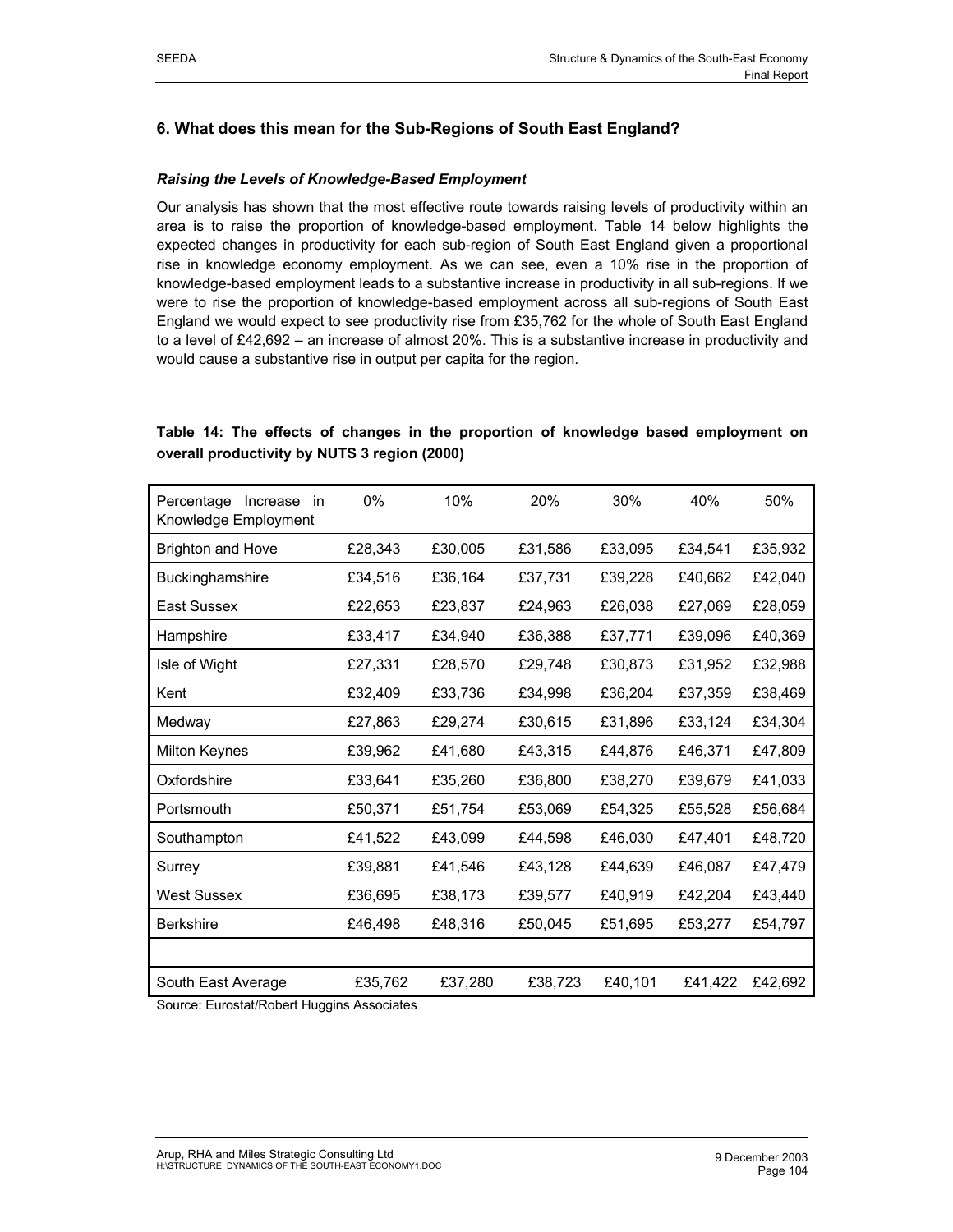#### *Raising the total stock of businesses*

Raising the total stock of businesses would lead to a number of outcomes. Firstly we would expect that increased competition would lead to greater efficiency in the workplace, and hence higher levels of productivity. Secondly, high rates of business growth are associated with high levels of innovative activity, be it via formal methods such as patenting and licensing or more informal business model innovation. Table X below illustrates how changes in the level of business growth rates (compound annual growth rate) between the years 1994 and 2000 would be affected given changes in the rate of growth of business stock. As can be seen from the table a 1%age point increase in the business growth rate would have lead to a 0.5%age point increase in the rate of growth of productivity between the period 1994 to 2000 for the whole of South East England. If we were to see a 5%age point increase in the rate of business growth we would expect a subsequent rise in productivity growth from 6.0% to 8.6% for South East England.

# **Table 15: Projected changes to productivity growth given increases in business stock growth rate.**

|                      | 0%age<br>point<br>Increase | 1%age<br>point<br>Increase | 2%age<br>points<br>Increase | 3%age<br>points<br>Increase | 4%age<br>points<br>Increase | 5%age<br>points<br>Increase |
|----------------------|----------------------------|----------------------------|-----------------------------|-----------------------------|-----------------------------|-----------------------------|
| <b>Berkshire</b>     | 6.5                        | 7.0                        | 7.5                         | 8.0                         | 8.6                         | 9.1                         |
| Brighton & Hove      | 4.0                        | 4.5                        | 5.0                         | 5.6                         | 6.1                         | 6.6                         |
| Buckinghamshire      | 5.7                        | 6.2                        | 6.7                         | 7.2                         | 7.7                         | 8.3                         |
| <b>East Sussex</b>   | 2.7                        | 3.2                        | 3.7                         | 4.2                         | 4.7                         | 5.3                         |
| Hampshire            | 7.3                        | 7.9                        | 8.4                         | 8.9                         | 9.4                         | 9.9                         |
| Isle of Wight        | 5.3                        | 5.8                        | 6.3                         | 6.8                         | 7.3                         | 7.9                         |
| Kent                 | 5.2                        | 5.7                        | 6.2                         | 6.7                         | 7.2                         | 7.8                         |
| Medway               | 6.6                        | 7.2                        | 7.7                         | 8.2                         | 8.7                         | 9.2                         |
| <b>Milton Keynes</b> | 3.4                        | 4.0                        | 4.5                         | 5.0                         | 5.5                         | 6.0                         |
| Oxfordshire          | 4.6                        | 5.1                        | 5.6                         | 6.1                         | 6.6                         | 7.2                         |
| Portsmouth           | 7.9                        | 8.4                        | 8.9                         | 9.5                         | 10.0                        | 10.5                        |
| Southampton          | 3.9                        | 4.4                        | 4.9                         | 5.4                         | 6.0                         | 6.5                         |
| Surrey               | 7.3                        | 7.8                        | 8.4                         | 8.9                         | 9.4                         | 9.9                         |
| <b>West Sussex</b>   | 5.6                        | 6.1                        | 6.6                         | 7.1                         | 7.7                         | 8.2                         |
| South East Average   | 6.0                        | 6.5                        | 7.0                         | 7.5                         | 8.0                         | 8.6                         |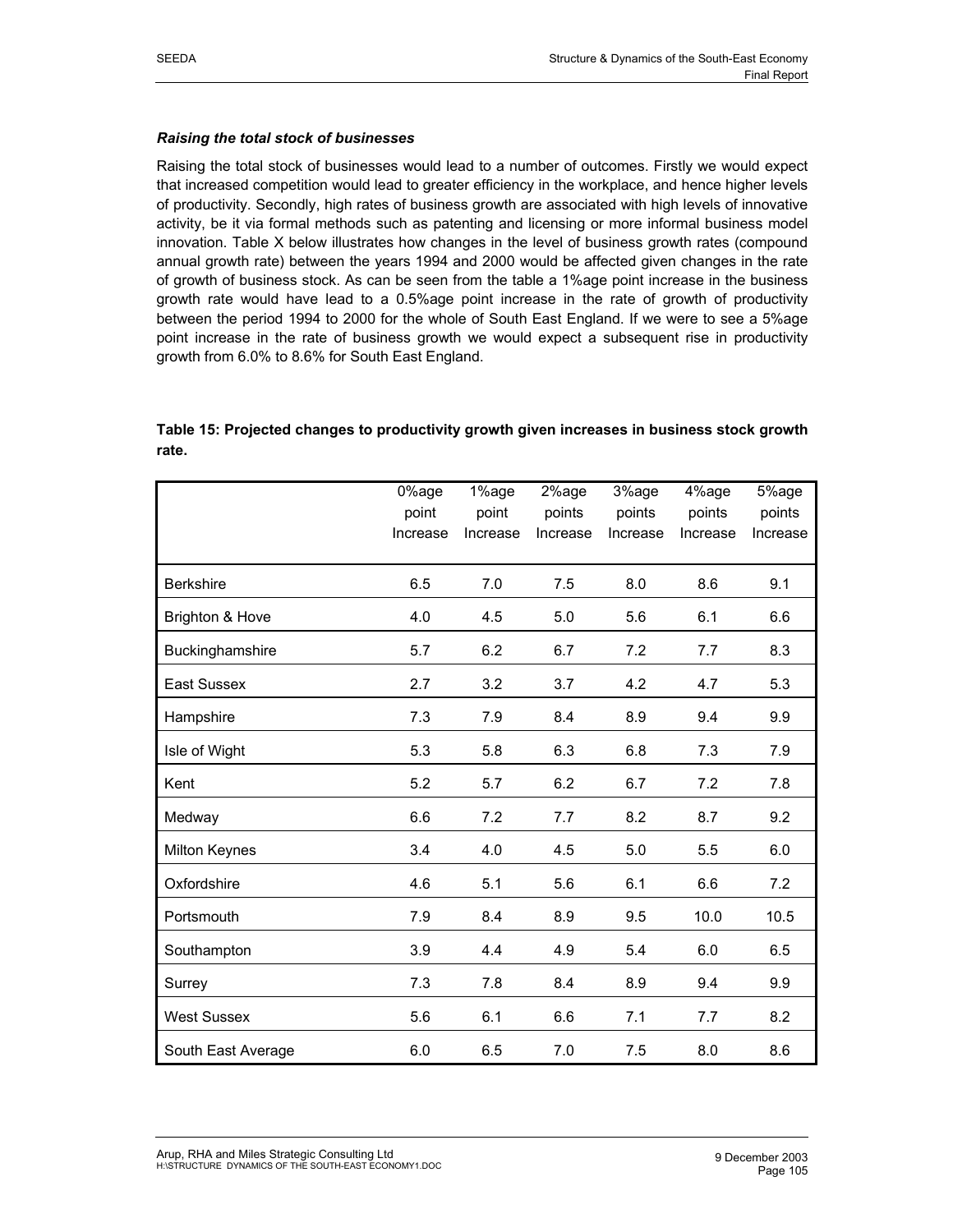# *Raising Levels of Economic Activity*

Raising levels of economic activity can have a significant affect on overall economic output. A rise in the activity rate of 5% for example would lead to South East England's level of output per capita rising from 109.2% of the Great Britain average to 114.6% of the Great Britain average.

#### **Table 16: The effects of a 5% change in Economic Activity**

|                      |            | Percentage     |          |            |                       |
|----------------------|------------|----------------|----------|------------|-----------------------|
|                      | <b>GDP</b> | of Great       | Activity | <b>New</b> | New Percentage of     |
| Area                 | per        | <b>Britain</b> | Rate     | <b>GDP</b> | Great Britain GDP per |
|                      | capita     | GDP per        | $+5%$    | per        | capita                |
|                      | 2000       | capita         |          | capita     |                       |
|                      |            | 2000           |          |            |                       |
| <b>Great Britain</b> | 16,303     | 100            |          |            |                       |
|                      |            |                |          |            |                       |
| South East           | 17,797     | 109.2          | 0.87     | 18,687     | 114.6                 |
| <b>Berkshire</b>     | 24,620     | 151.0          | 0.88     | 25,851     | 158.6                 |
| Brighton & Hove      | 13,609     | 83.5           | 0.80     | 14,290     | 87.7                  |
| Buckinghamshire      | 17,902     | 109.8          | 0.88     | 18,797     | 115.3                 |
| East Sussex          | 10,126     | 62.1           | 0.87     | 10,632     | 65.2                  |
| Hampshire            | 17,051     | 104.6          | 0.89     | 17,904     | 109.8                 |
| Isle of Wight        | 10,476     | 64.3           | 0.80     | 11,000     | 67.5                  |
| Kent                 | 15,327     | 94.0           | 0.87     | 16,093     | 98.7                  |
| Medway               | 13,390     | 82.1           | 0.85     | 14,059     | 86.2                  |
| <b>Milton Keynes</b> | 22,344     | 137.1          | 0.90     | 23,461     | 143.9                 |
| Oxfordshire          | 18,369     | 112.7          | 0.89     | 19,287     | 118.3                 |
| Portsmouth           | 23,808     | 146.0          | 0.81     | 24,998     | 153.3                 |
| Southampton          | 18,923     | 116.1          | 0.79     | 19,870     | 121.9                 |
| Surrey               | 20,713     | 127.1          | 0.89     | 21,749     | 133.4                 |
| <b>West Sussex</b>   | 17,578     | 107.8          | 0.88     | 18,456     | 113.2                 |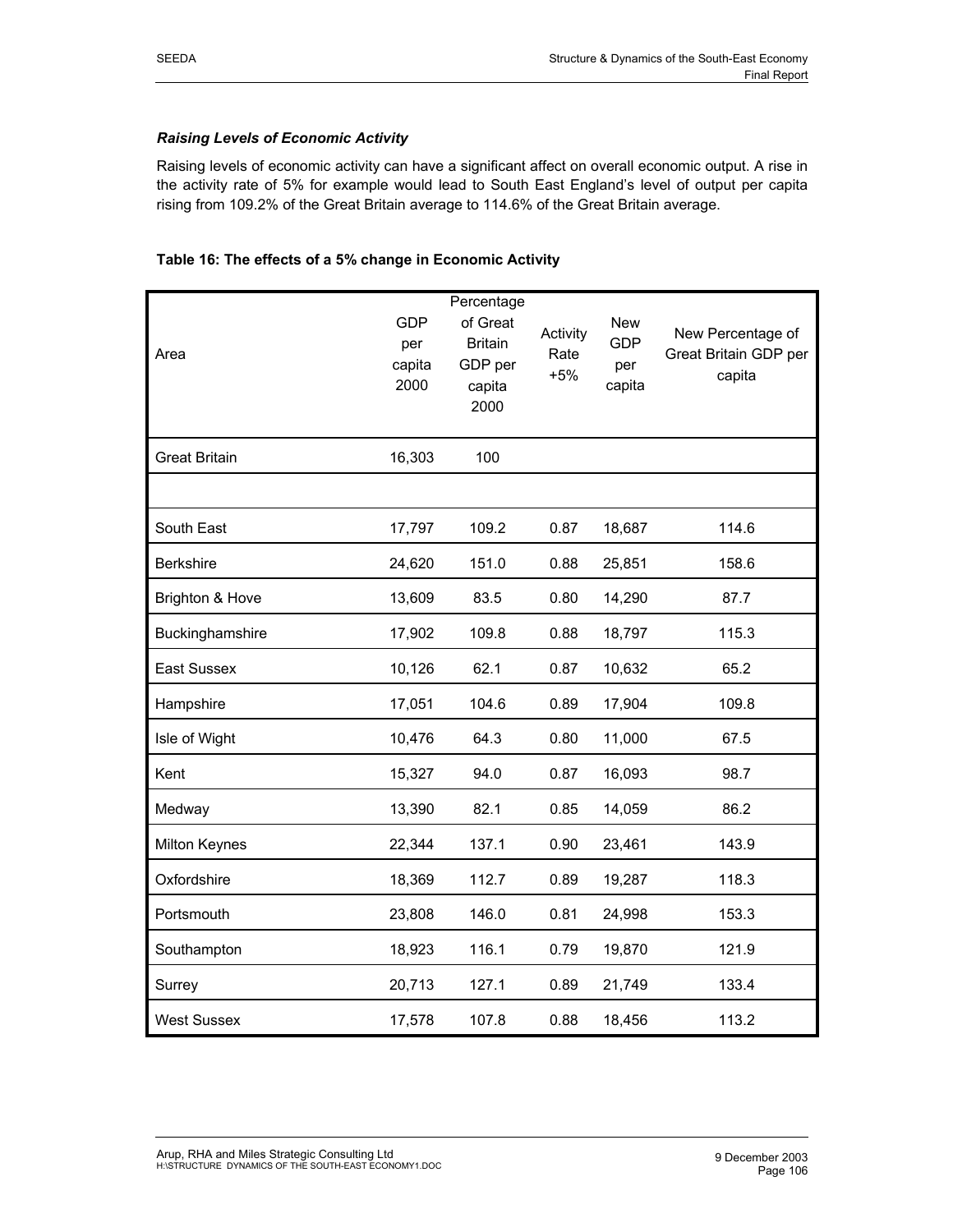# **7. Influencing Growth – Productivity**

Given the evidence collected so far we have found that increasing knowledge employment and the rate of business growth to be two key drivers of the South East's sub-regional economies. However, in order to develop useful policy tools we need to understand how we can raise the proportion of knowledge-based employment, and also the rate of growth of business stocks.

#### *Knowledge Based Employment*

For any knowledge-based business to flourish it needs to be fed knowledge. Knowledge at small area levels is often best represented by the levels of resident qualifications. It is important here to reiterate that it is resident qualifications, and not educational achievement at school level that is important. As can be seen from figures 36 and 37 below, there is a significant correlation between resident qualifications and the proportion of knowledge-based employment.



**Figure 36: Relationship between knowledge-based employment and proportion of working age population with NVQ level 3 or higher** 

% of Working Age Population with NVQ3+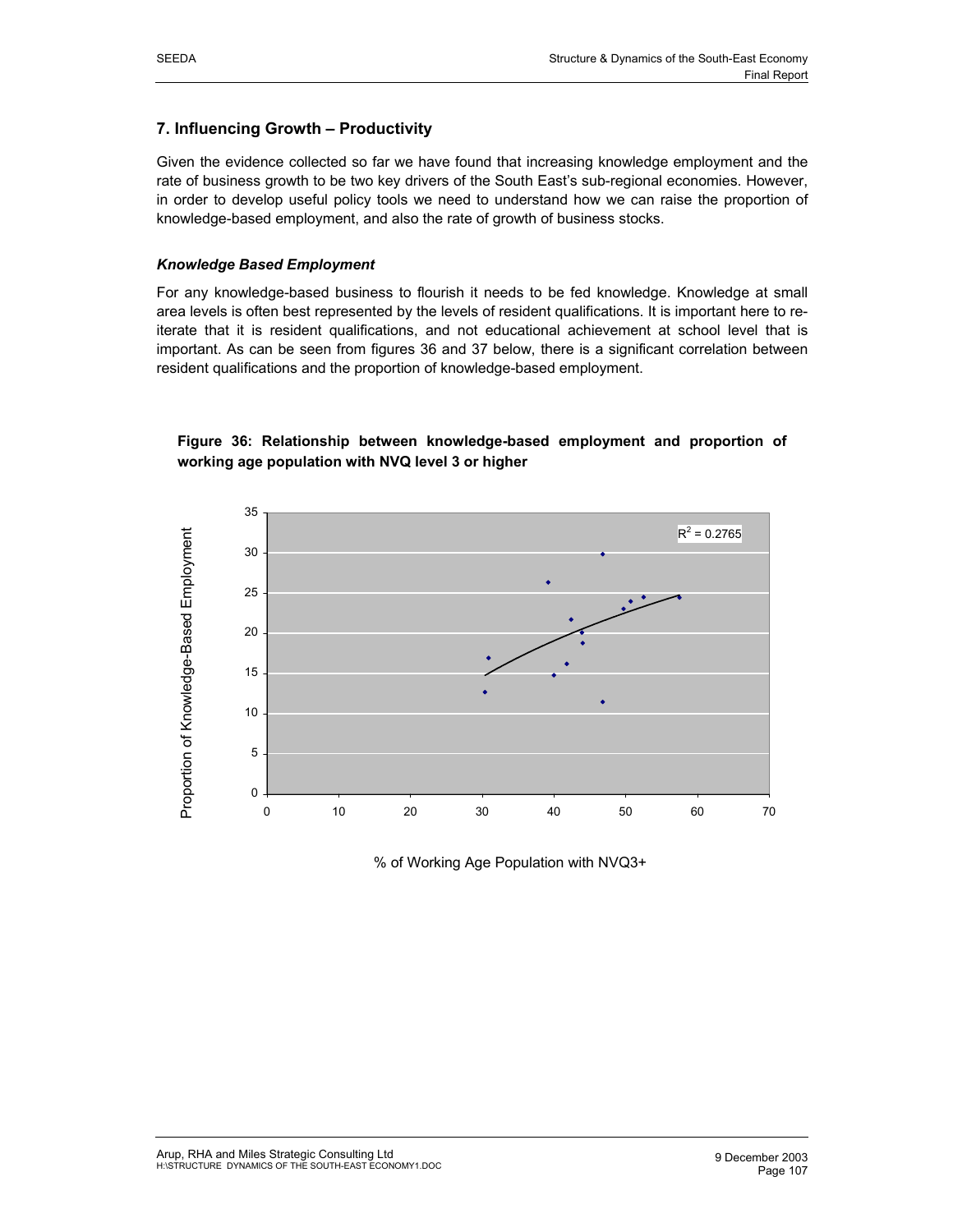

**Figure 37: Relationship between knowledge-based employment and proportion of working age population with NVQ level 4 or higher** 



Similarly, and rather predictably we find a negative correlation between the proportion of knowledgebased employment within a sub-region and the proportion of working age population with no qualifications.

**Figure 38: Relationship between knowledge-based employment and proportion of working age population with no qualifications** 



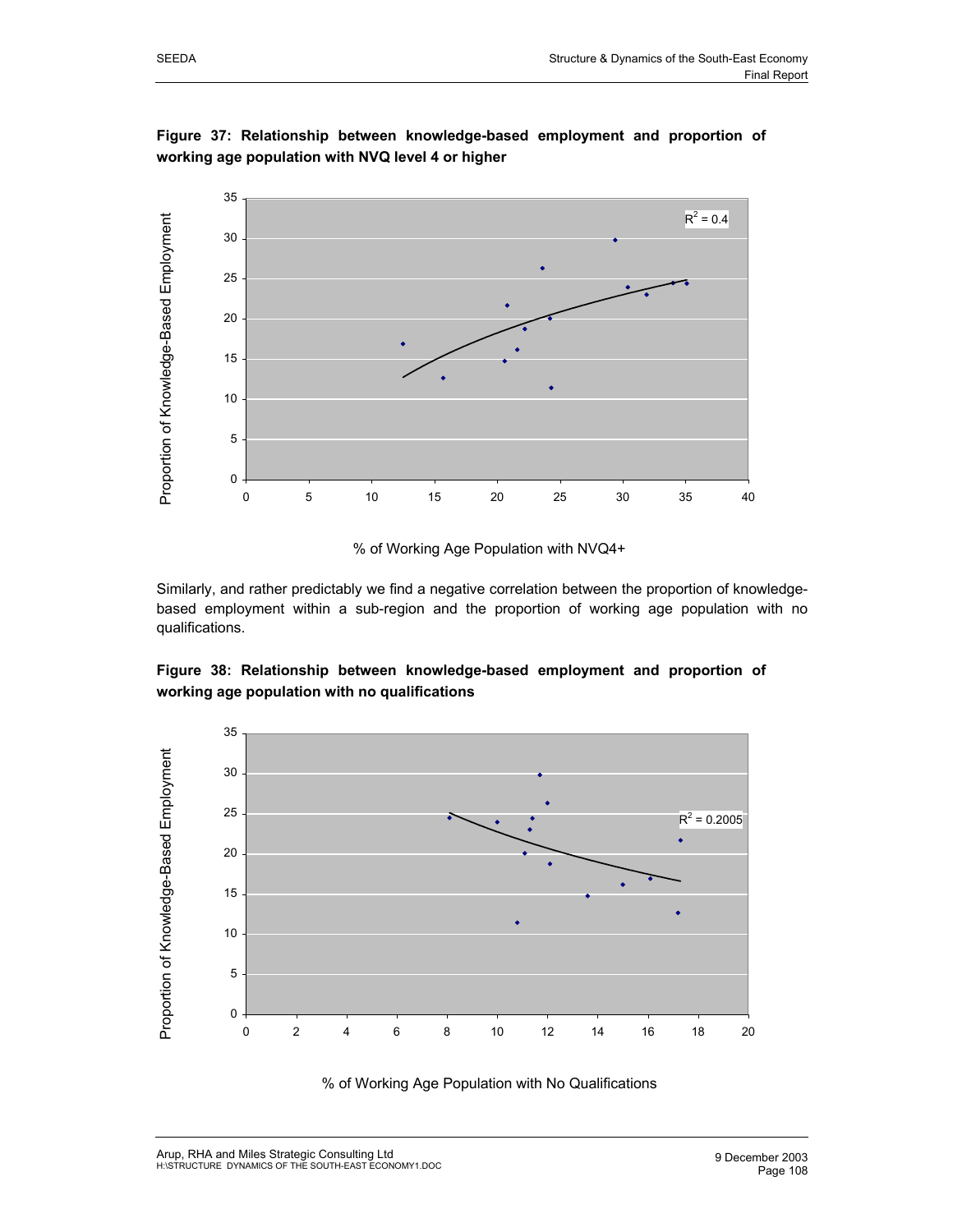There is a small, if rather insignificant, relationship between the number of applications to university per capita from a particular sub-region and its level of knowledge-based employment. A similar story can be seen when analysing the relationship between proportion of knowledge-based employment and average Key Stage 2 scores within each sub-region.



# **Figure 39: Relationship between knowledge-based employment and resident university applications per capita**



# **Figure 40: Relationship between knowledge-based employment and Average Key Stage 2 scores**



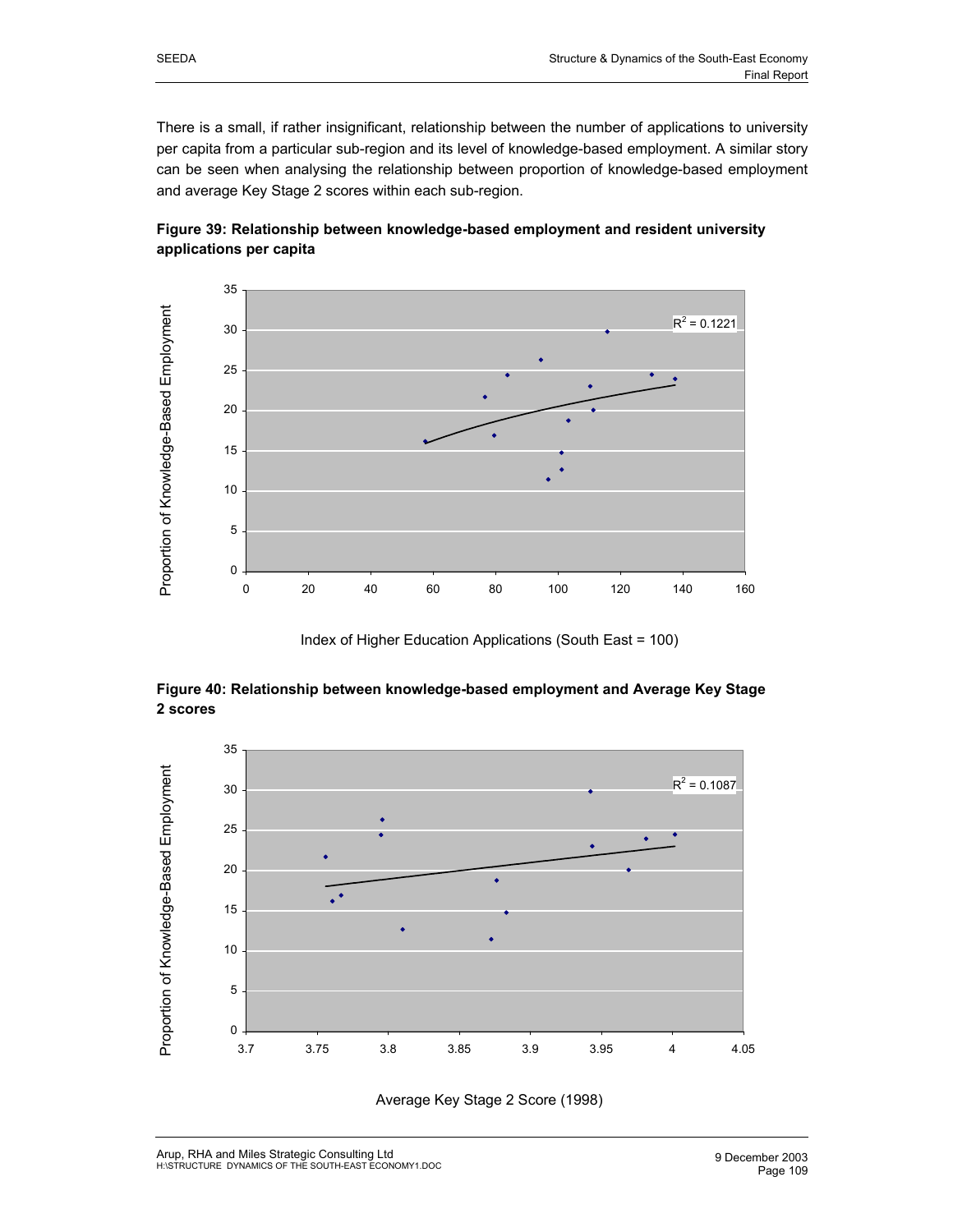There is also a small but evident relationship between the proportion of workforce working greater than 45 hours per week and the proportion of knowledge-based employment. One hypothesis regarding the causation between the two indicators is that knowledge-based businesses often seek 'hard' working individuals – often prepared to work more than the average number of working hours per week.





Proportion of Working Population Working 45 hours per week or more

# **Figure 42: Relationship between knowledge-based employment and Managers and Administrators Gross Weekly Pay**



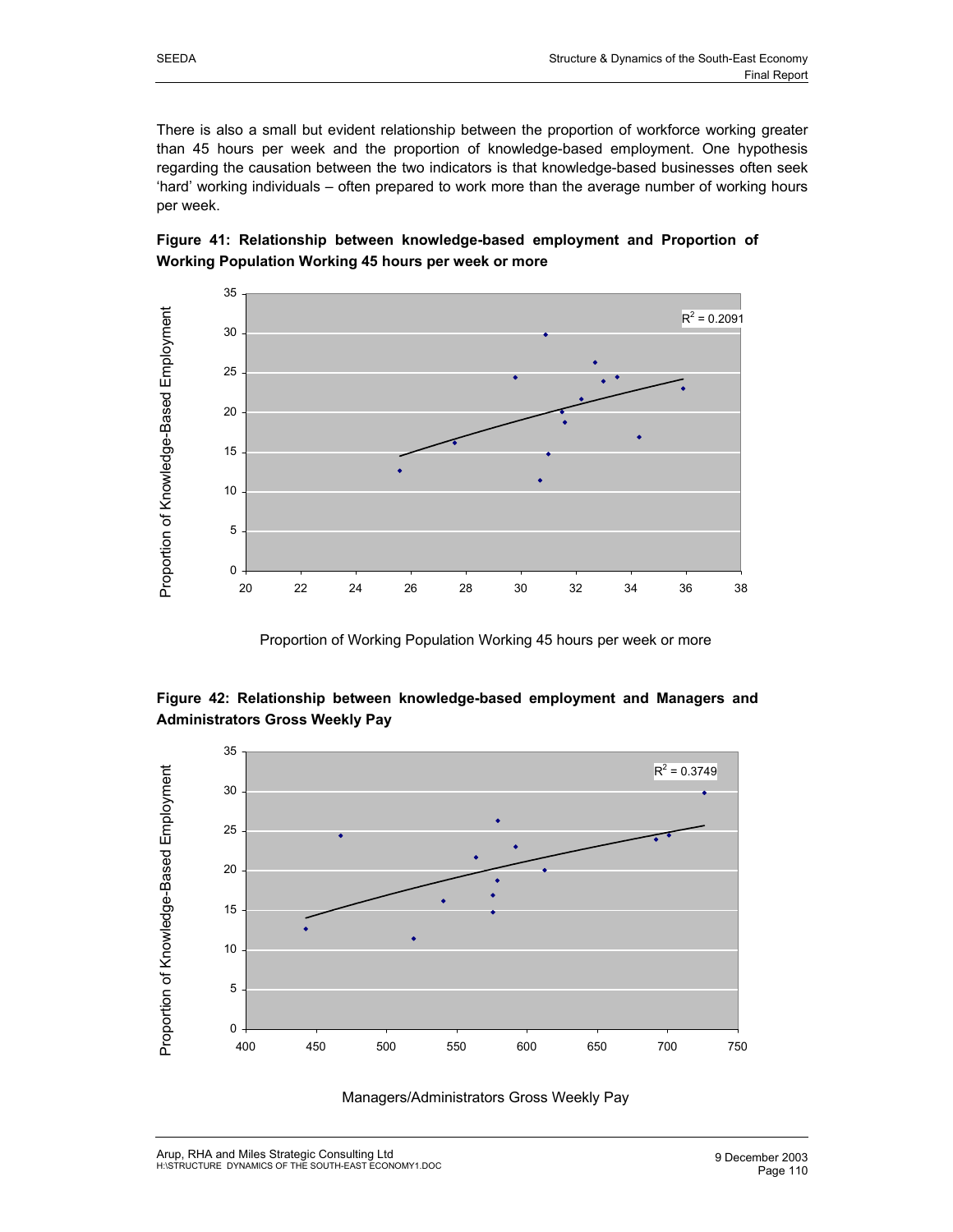#### *Growth in Business Stocks*

The rate of growth of business stocks is highly associated with the level of growth of knowledgebased businesses. As a result key drivers of business growth can be considered to be similar to those of knowledge-based employment. If we have greater levels of knowledge-based employment we have greater levels of knowledge-based businesses, and as we see knowledge-based businesses grow we will find growth in total business stock. A less significant relationship can be seen between the rate of business growth and the rate of growth of working age population with NVQ level 4 or higher, as illustrated in figure 43 below.

# **Figure 43: Relationship between rate of business growth and rate of growth of knowledge-based businesses**



Rate of Business Growth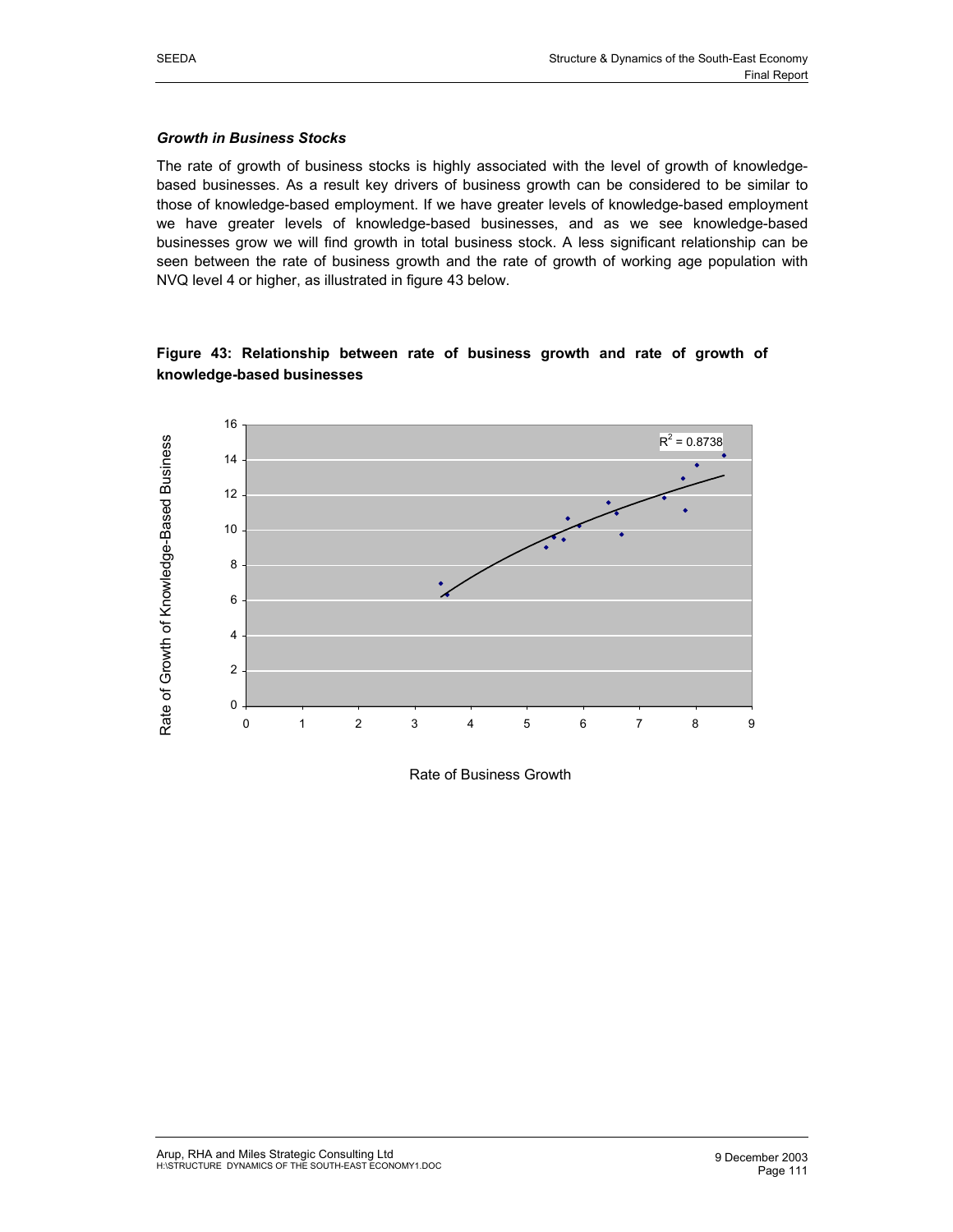





Rate of Business Growth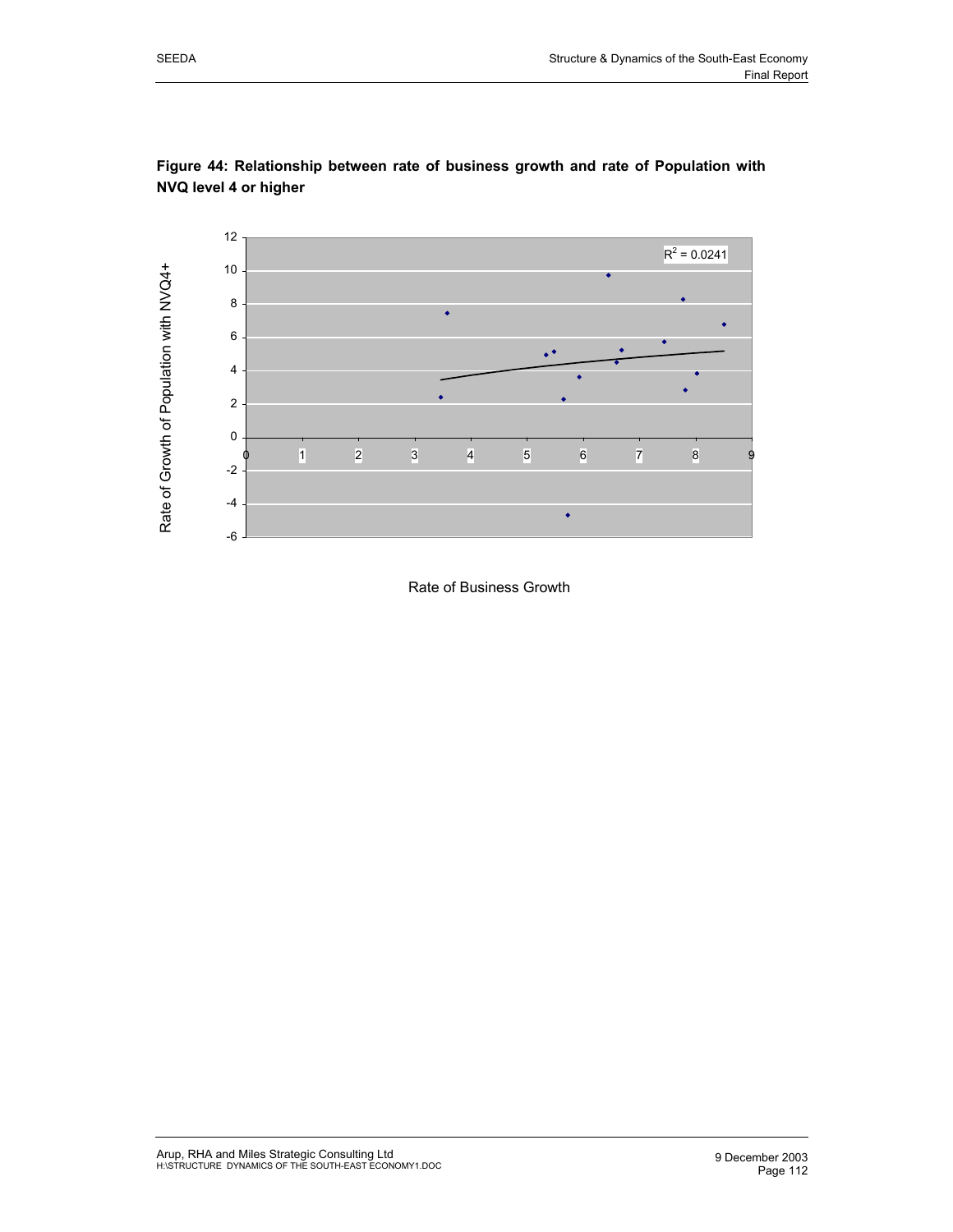# **8. Influencing Growth – Economic Activity**

There is a significant relationship between levels of economic activity and educational performance. Figure 45 below highlights the association between economic activity and average key stage 2 scores. There is also a similar relationship between economic activity and the proportion of population applying to gain university entrance.



**Figure 45: Relationship between Economic Activity Rate and Av. Key Stage 2 Scores**

Economic Activity Rate



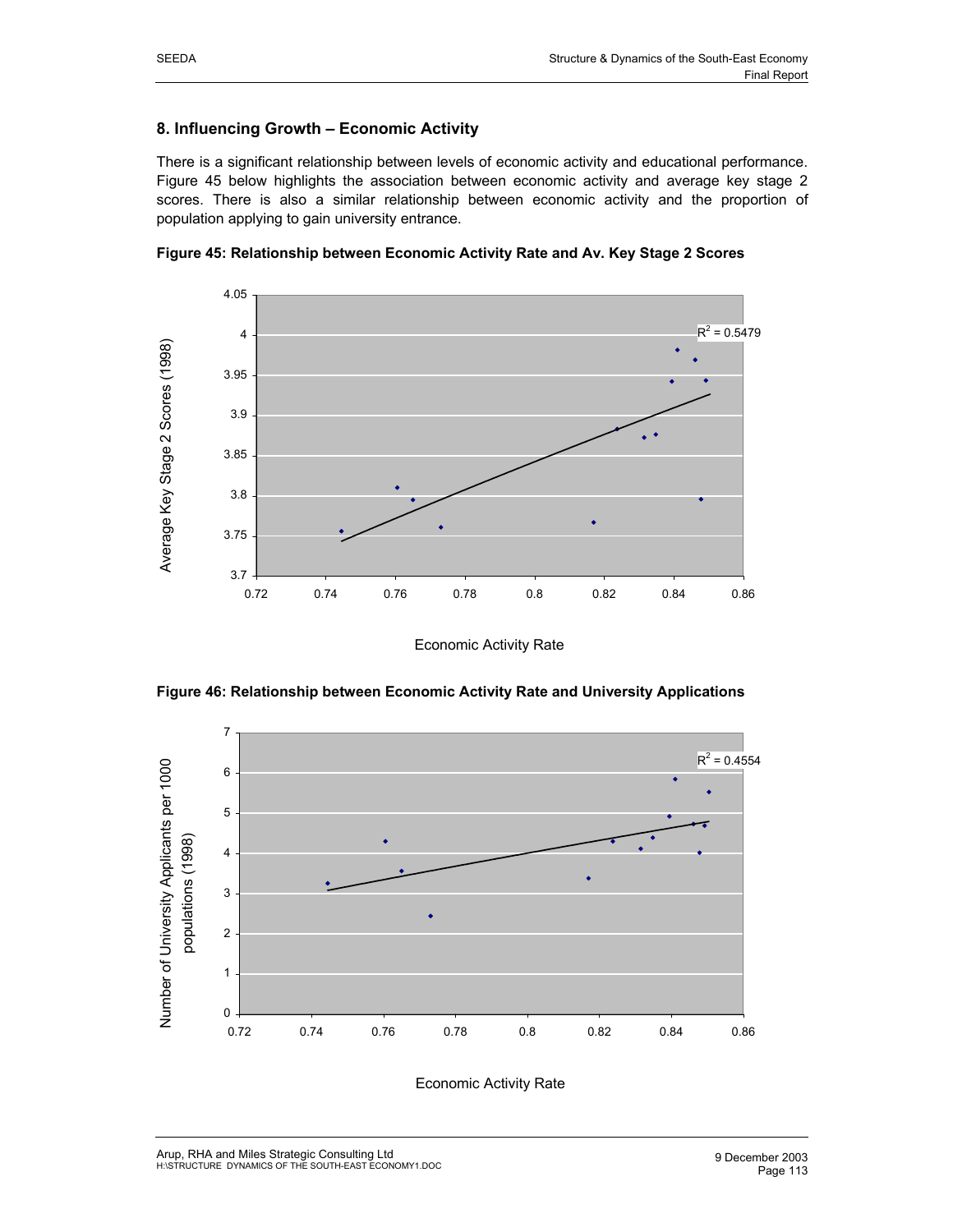There is a further relationship between economic activity rate and levels of health within each subregion. This is an obvious conclusion – as one reason that an individual may be inactive would be due to poor health. There is also a significant relationship between economic activity and house prices. This relationship, however, is more of a result of higher house prices indicating areas where people desire to live and work – and hence will attract more economically active residents.



**Figure 47: Relationship between Economic Activity Rate and Health**

Economic Activity Rate

**Figure 48: Relationship between Economic Activity Rate and House Prices**

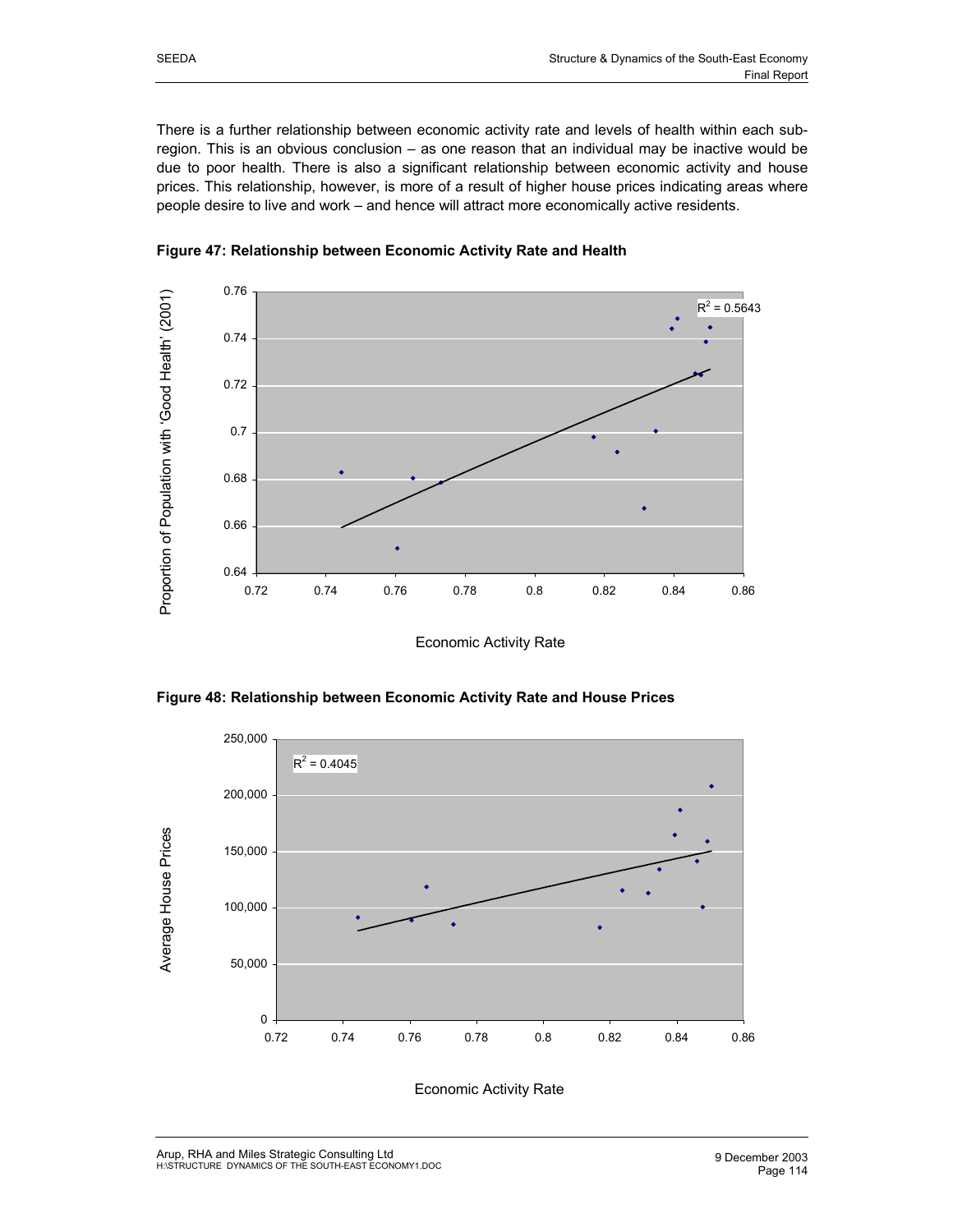# **9. Conclusions**

Productivity gains have been the main contributor to economic growth in South East England over recent years – accounting for 91% of economic growth between 1994 and 2000. The main contributors to growth can be seen in figure 49 below. The chart not only shows that productivity has been the major catalyst in driving economic growth in South East England, but also shows that South East England has significantly outstripped for the whole of Great Britain during the period of study.

# **Figure 49 – GDP Growth 1994-2000 Decomposed**

2000 values are broken down to its growth components plus 1994 value.

Values Expressed in £



#### **GDP Growth Decomposition 1994-2000**

Source: Eurostat/National Statistics

The study has also shown how South East England's sub-regional economy is highly disparate, as can be seen in figure 50 below. Only London – whose figures are distorted by the exceptional performance of Inner London West – has a more disparate economy. By gaining a greater understanding on what differentiates the South East's economy we can also gain further insight into what drives forward the South East's sub-regional economies. In order to undertake this task factor analysis was undertaken for a wide range of variables – both static and dynamic – for the NUTS 3 sub-regions of South East England.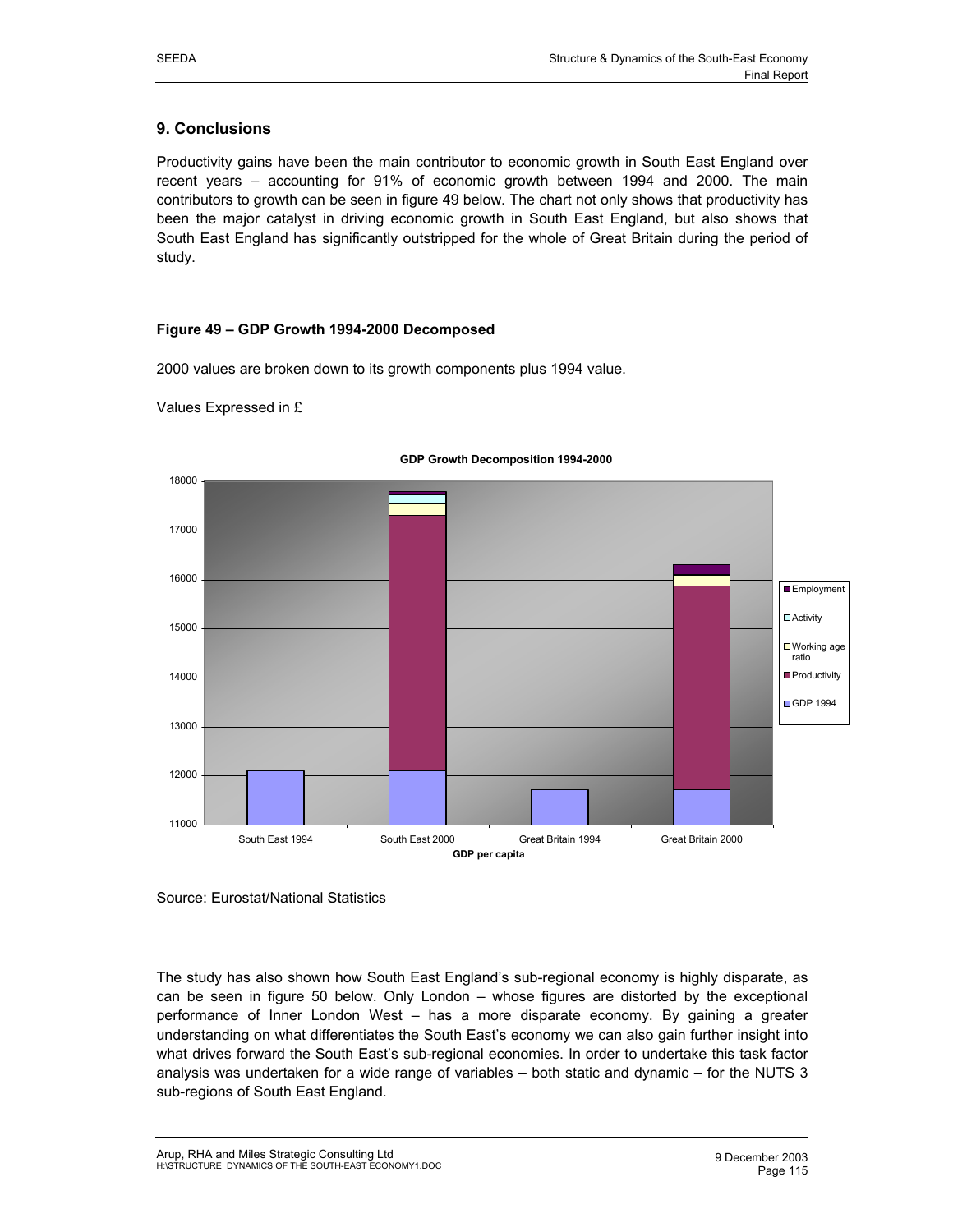



Source: Eurostat

Factor provided us with a greater understanding of how various aspects of South East England's sub-regional economies interact. The study found that differentials amongst South East England's sub-regional economies were caused mainly by variables highlighted in figure 51:

The variables highlighted in figure 51 were selected as the drivers of South East England's subregional economies. However, further analysis was undertaken in order to quantify the relationships that exists between these drivers and overall productivity levels. This was undertaken using regression analysis. The analysis sought to explain how much a change in one variable would affect productivity. The results of our analysis show a considerable positive relationship between levels of knowledge-based employment and business enterprise.

As a result of the high degree of positive correlation between levels of knowledge-based employment and labour productivity further studies into what contributes towards the levels of knowledge-based activities were undertaken, of which the main factor was identified as levels of resident qualifications. Other contributing variables were also found – although the level of correlations was slightly less. These included school performance, levels of pay and university applications.

Similarly we analysed what drove business enterprise in South East England, and also economic activity. Levels of business formation were found to be closely linked with growth of knowledgebased businesses. Economic Activity was closely linked to school performance and health.

Figure 51 below summarises the relationships derived from the study. The study has highlighted the key drivers to economic growth – namely the level of employment within Knowledge-Based businesses. These businesses, particularly in South East England, are reliant upon a knowledgebase upon which to work. This knowledge base consists of a number of key constituents, including: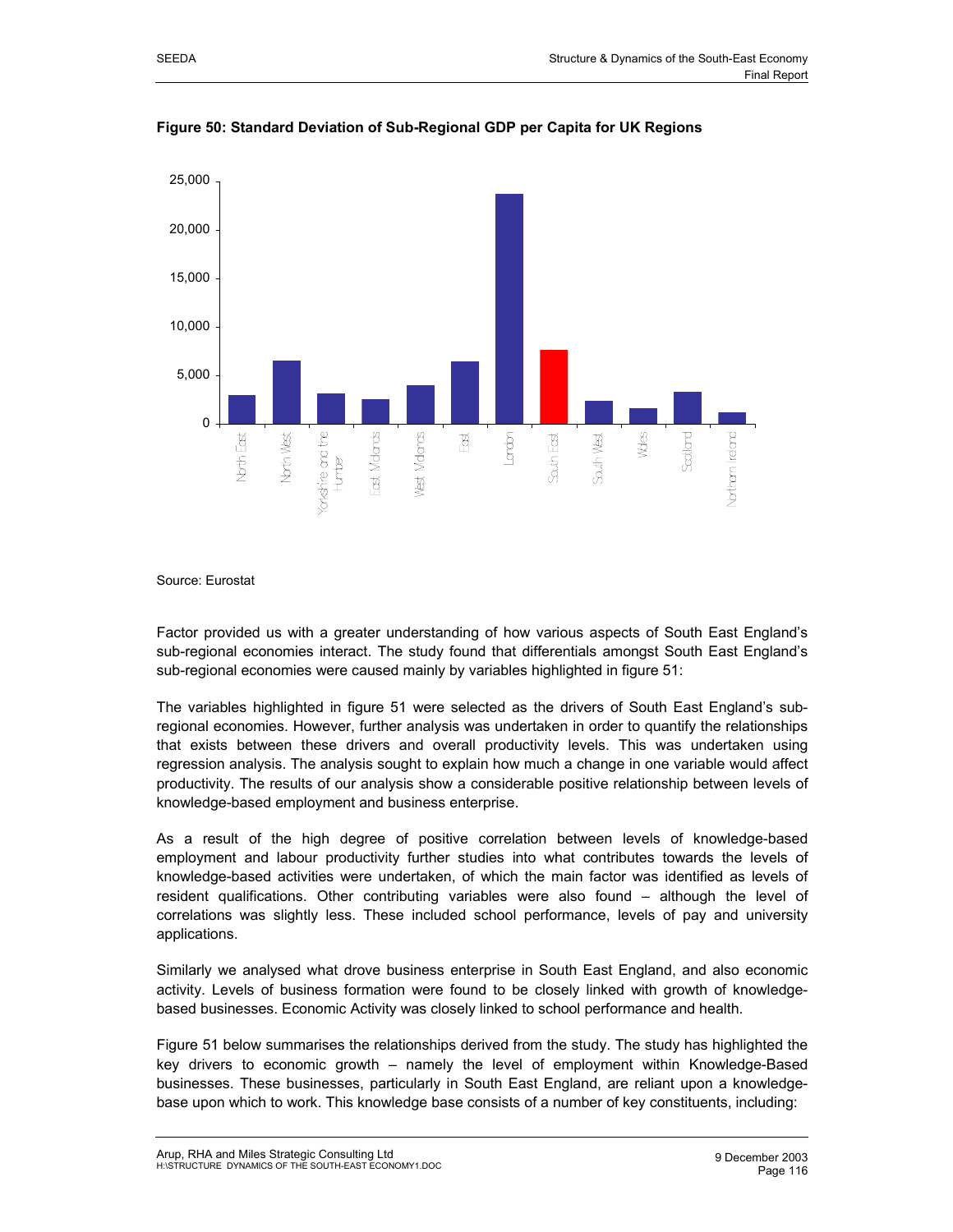- Qualifications
- Educational Performance
- Business Enterprise
- **Patents**
- University and High-Technology Employment
- Job-related training

#### **Figure 51: Drivers of Economic Growth in South East England 1994-2000**



In summary our analysis of the South East's sub-regional economy has concluded that:

- Most of the recent growth in output can be attributed to **growth in productivity**.
- Productivity is closely linked to growth in **knowledge-based** businesses.
- Productivity growth is closely linked to growth in the **total number of businesses**.
- The number of knowledge-based businesses is closely linked to **resident skills**.
- Growth in total businesses is closely linked to growth in the number of **knowledge-based businesses.**
- Increases in economic activity can also contribute significantly toward economic growth.
- Economic activity rates are influenced by **educational performance and health**.

In order to accelerate the overall development of the economy of South East England we would concentrate upon the factors identified above.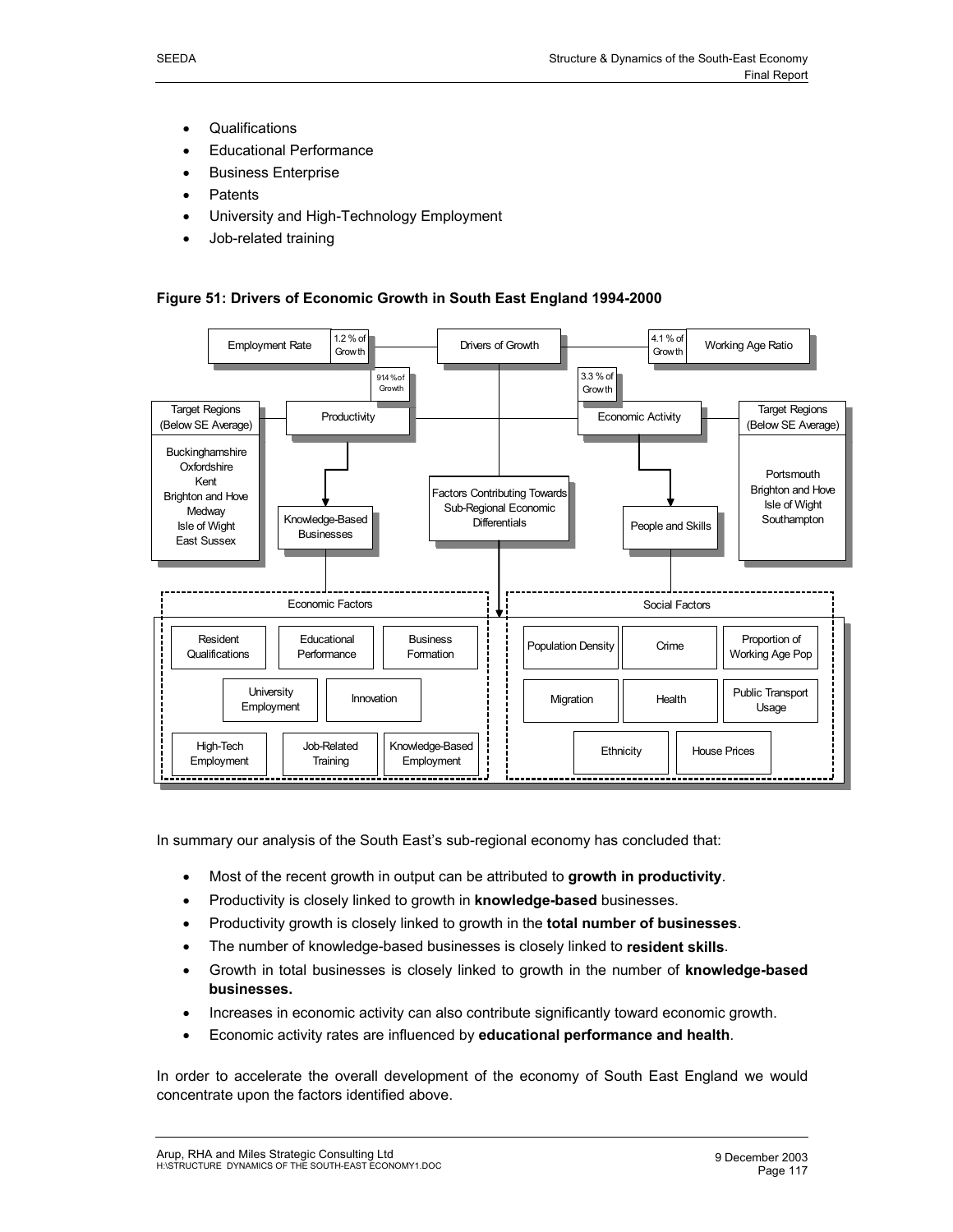#### *Implications of the Model*

The results of the model indicate that economic disparities are related to variations in productivity which are associated with variations in knowledge-based businesses (KBBs). Resident skills and education. *Ipso facto*, in order to reduce economic disparities we need to encourage the growth of KBBs and up-skilling in disadvantaged areas. We feel that ere is a range of subtler indications form the meodel:

- *The pattern of growth varies across the South East's sub-regions*: in most cases growth is related productivity gains/deficits, and in a smaller number of cases growth is a function of economic activity and demographic factors.
- *Development Strategies thus Vary* It appears that some sub-regions are better placed to pursue a future growth strategy based on enhancing productivity through improving the business infrastructure, while others should concentrate on labour market/human capital.
- *Improving Business Infrastructure is Vital* In the case of business infrastructure policy intervention should be focused on improving the capacity and efficiency of existing businesses through a strong business development initiatives.

Recommendations to policymakers include the following:

#### **Focus on Business Strategy**

It is, perhaps, a sad indictment of both the UK's skills and knowledge economies that British companies used £200 billion to buy other companies in 2000, whereas investment in training was only about £23 billion. The skills economy remains a sideshow for many British business people seeking to achieve both company competitiveness and personal prosperity. This would appear to be the case whatever the size of the business, but is most accentuated for those smaller companies that are the future lifeblood of both the national and regional economies within which they reside. A survey carried out in 2002 found that the majority of employers in the UK's small companies do not provide any form of workforce development, since it was considered that such development was unlikely to generate benefits for their business. These views were most exacerbated in companies where the employer showed little ambition in terms of expanding markets, undertaking innovation as a competitiveness strategy, or extending their company in any shape or form.

This evidence leads us to believe that the skills and knowledge development strategies undertaken by companies across the UK should begin by managers focusing on the issue. It is managers who set the context and environment for skills development and the intensity of their utilisation. It is managers who create an appetite for knowledge; and, therefore, it is managers who play the crucial role in creating either knowledge-rich or knowledge-poor workplaces. We suggest a few pointers in what we believe to be the right direction.

Business managers must redefine their conceptualisation of how the workplace and the workforce addresses the needs and objectives of their business. Such needs and objectives may themselves be blurred, but should be assessed from the view that they must be customer-driven at the highest level. Managers should explore the skill requirements necessary to meet these needs. From a knowledge-based perspective, the crucial factor in assessing the requirements appropriately is to differentiate and understand the components of work within the business. We can distinguish between *mechanical* and *thinking* functions as the two sources of work activities.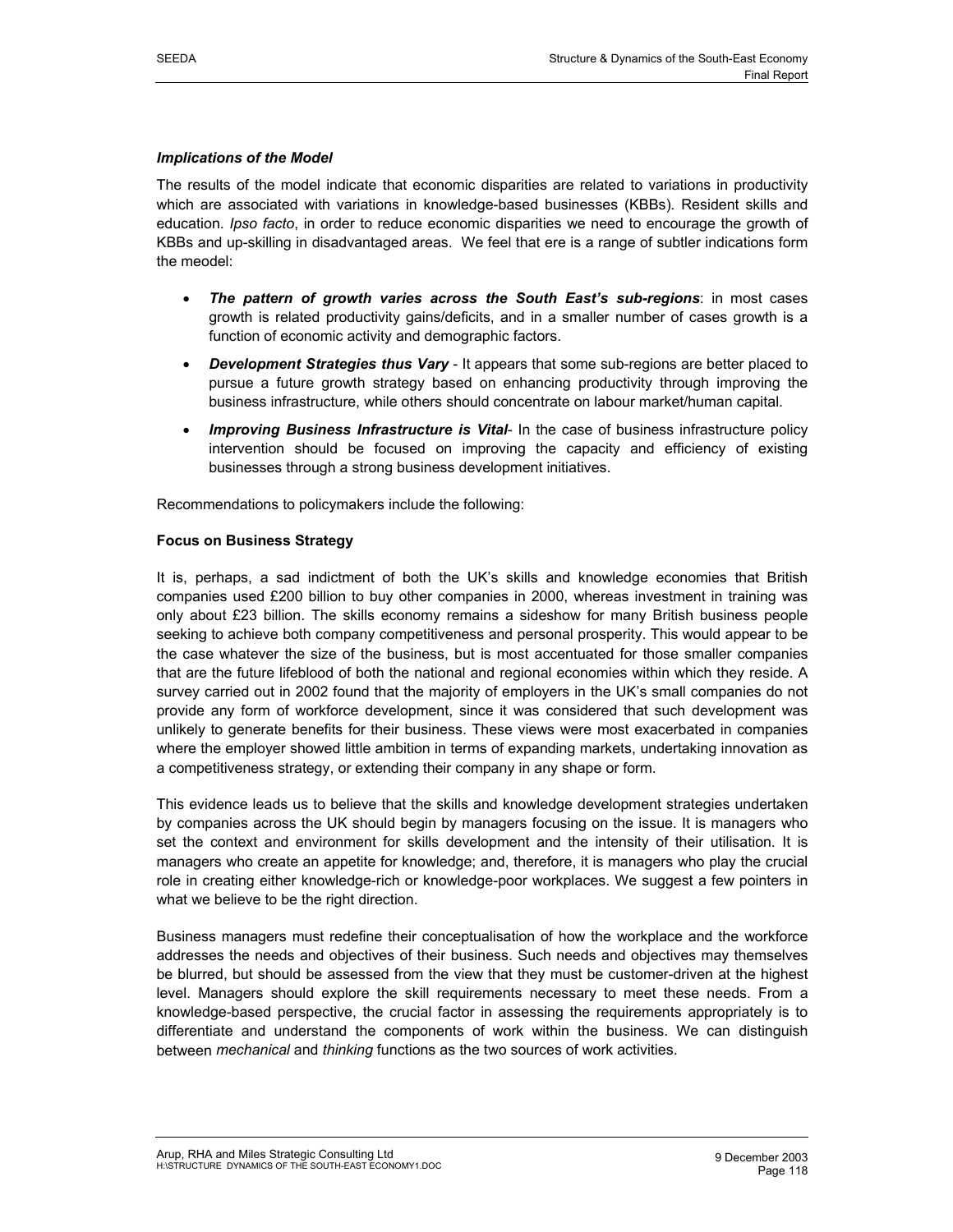

Mechanical functions relate to workers who undertake activities dependent on process skills and one-off or periodical instances of 'learning'. Typical activities are the repeated use of a particular piece of equipment or technology, whereby change in the nature of work only changes when there is a change or upgrade in the technology or plant utilised. The effectiveness of mechanical functions is dependent on both the reliability of the technology and its users. Effective users will be those who possess and/or develop strong employability skills.

Thinking functions are driven by human enquiry, and relate to workers who rely on continuous learning and assessment of situations to undertake their role effectively. These functions are the premise of knowledge workers, whose own creativity are at the heart of their key skills and attributes. They operate in a dynamic manner through knowledge-building skills that are continually evolving. Interestingly, it is workers undertaking thinking, as opposed to mechanical, functions who possess the strongest propensity for entrepreneurial skills. In other words, knowledge, creativity and entrepreneurship go hand-in-hand as the factors upon which successful business strategies are formulated.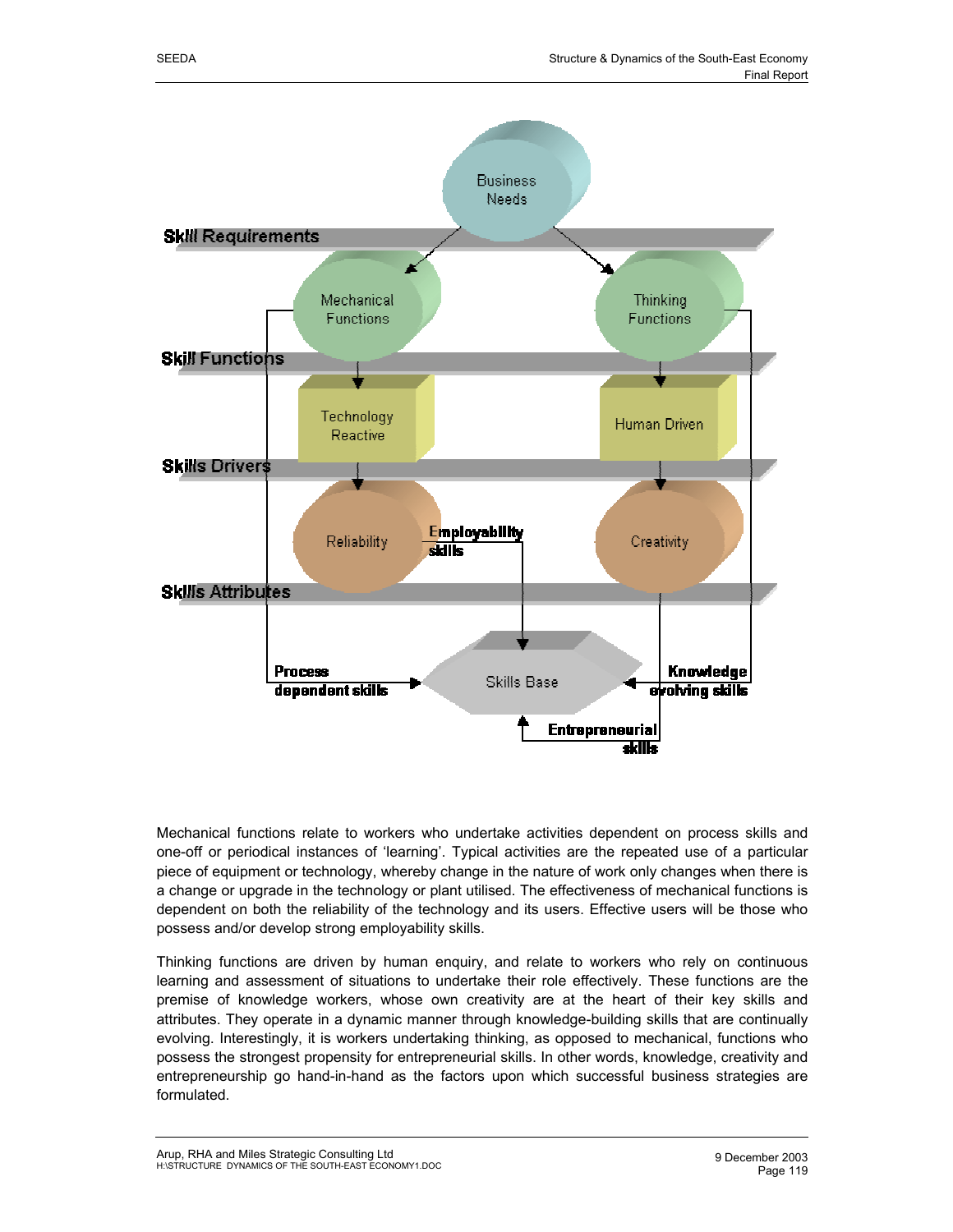*It is perhaps true to state that the major gaps in British businesses relate to skills with a requirement for thinking functions*. Furthermore, as changes in these knowledge evolving skills continues to accelerate, the effectiveness of those with thinking occupations is worsening. UK businesses must create competitiveness strategies that seek to identify and remedy gaps in thinking functions. Companies that do not invest sufficiently in such strategies may have little part to play in the knowledge economy of today or tomorrow.

# **Public Policy Responses**

A key feature of future UK public policy relating to the competitiveness agenda must be to work with and facilitate UK businesses in achieving the above. The prevalence of hidden skill gaps makes clear that the role of policy is to understand, measure and develop the demand factors within the UK's weak and polarised skills economy. The apparent surplus of graduates reported in UK business surveys is surely an indication that neither the national economy nor most regional economies are evolving within a trajectory that will create the necessary high-skill equilibrium. Too many businesses are continuing to operate with occupations and skills that are going to leave them stranded. Too many individuals are entering the labour market seeking careers that are soon to be redundant; and too many resources are becoming ploughed into economic activities that are quickly becoming obsolete. Competitive businesses cannot afford to retain employees who do not possess proficient enough skills, particularly as customer expectations cannot and will not be limited as in the past.

The knowledge economy demands that structural changes occur in labour market policies. They must be based on foresight and future intelligence rather than being reactive to an already changed economic climate. An integral feature of the UK's competitiveness agenda must be to ensure (as far as is possible within a world of uncertainties) that the managers of current and future workforces have an understanding of what skills they should be demanding, and how ensuing gaps can be addressed. At a practical level, the development of new awareness and skills raising activities, to encourage both businesses and individuals to capitalise upon their latent skills capacity, are crucial to enhancing the UK's skills economy, particularly within the least competitive regions. These activities should be developed at a number of differing levels, ranging from the direct promotion of increased productivity, to facilitating excluded individuals in the development of basic employability and 'job-getting' skills'. Within a broad sense, it is vital that these new activities incorporate the following elements: integration of the skills agenda with the business development agenda; formal upgrading of 'on-the-job' training; and a focus on management training at its different and constituent levels.

*Intervention related to knowledge-based entrepreneurship would appear to be crucial. Yes, there are high start-up rates in the South East but these are often in low value-added service sectors*. Knowledge-based entrepreneurship is obviously linked to the innovation agenda, and parts of the South East must what more they can be doing on the lines of the innovation hubs, also spinout intervention is usually linked to HE activity, but it also be related to other public sector establishments as well corporate venturing within by private sector – there is potentially a role for the public sector in stimulating these activities, particularly at the local/sub-regional level.

*Local policy intervention could be based around the creation of a cultural and attitudinal change towards the perception of entrepreneurship and business creation*. Such activities are far more difficult to stimulate and activate than mainstream business support, and require a 'velvet glove' approach. Part of this velvet glove approach should be enhancing the mechanisms for information sharing, mentoring, accounting for local and global viewpoints, and accessing new resources and knowledge. Furthermore, the routes followed by entrepreneurs in their attempt to alleviate these barriers remain an important issue for policymakers, particularly in the least competitive regions.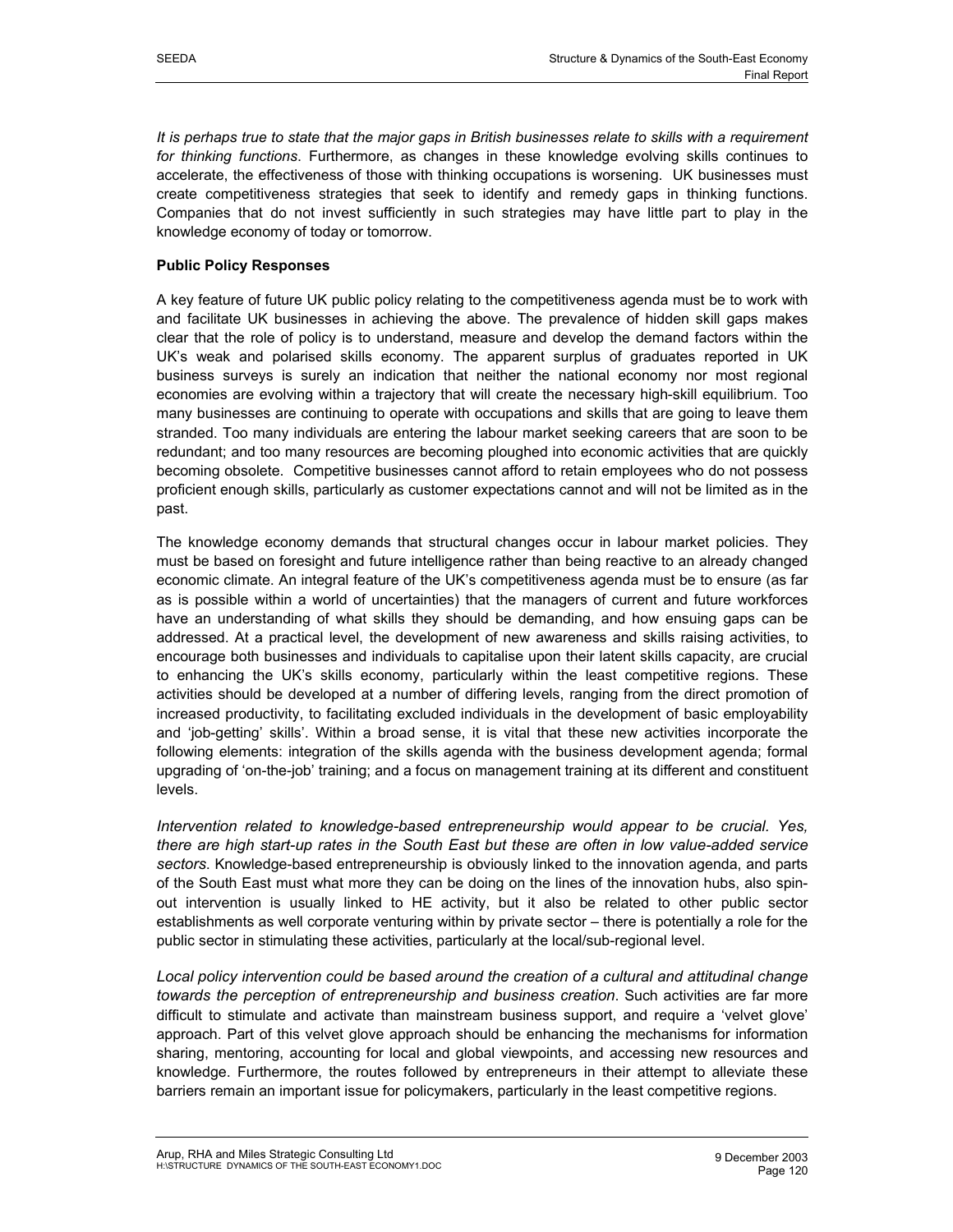An important starting point is to recognise, enhance and develop the features that distinguish potential entrepreneurs from employees. Such factors include: characteristics – take risks, be innovative, take initiatives, exploit business opportunities, create jobs; attributes – foresight, imagination, intelligence, decisiveness, alertness, aptitude for organization; behaviour – to raise profits and monetary rewards, personal achievement, independence, self-realisation, creative activity. Policy responses for the above, at the local level would be truly innovative (different) and potentially providing huge long-term gains, whilst factors such as affordable housing, low crime and good health are as much as a given for all areas as is increasing the number of KBBs.

### **The Basic Skills Problem**

A key feature of recent policy evidence and intervention in the UK's skills economy is a focus on increasing basic skills levels, enhancing the employability of individuals. These basic skills primarily concern literacy, numeracy and communication, which translate into employability attributes through an increased ability to follow instructions, understand customer needs, team-working, initiativetaking, etc. Most of these skill-types are overlapping generic skills that are basically cognitive and tacit in nature, and initially 'learnt' through the period of formative education. Therefore, the UK's gap in these skills is a reflection of a gap in the education system. This is a complex and contentious issue which is best summarised by the fact that educational supply has not kept up with employer and working practices. Such practices now place a greater demand on requirements such as teamworking, and the need for a broader range of skills from most workers and more in-depth skills from others.

*Among adult literacy and numeracy levels in the OECD nations, only Poland and Ireland have a record worse than the UK*. Approximately two in every five British adults have been found to have 'low' literacy skills - below those expected of 11 year olds! Also, one in five of the adult working population has 'very low' numeracy levels, preventing them from performing the most basic number calculations. Literacy and numeracy have a profound effect on average earnings. A survey undertaken in the late 1990s in the UK found that 60% of employees with high level literacy, and 66% with high level numeracy, earned at least £13,000 annually. These figures fell to 24% and 22% respectively for employees with low-level literacy and numeracy. Indeed, 20% of employees with low-level literacy, and 26% with low-level numeracy, earned less than £5,000 annually.

Most basic and generic skills development should be the responsibility of the education system at school level. However, the evidence indicates that there are large deficiencies in such skills throughout the UK. Therefore, a major UK policy requirement for the future should consist of the development of these skills forming part of the standard curriculum, alongside traditional academic qualifications, and be assessed to the same level applied to achievement in traditional academic subjects.

Basic skills problems at least partly reside within the low skills equilibrium, i.e. a lack of perceived demand for such skills. A recent survey found that many UK employers continue to underestimate the degree of basic skills difficulties existing within the workplace. Also, many employers who are aware of basic skills problems appear to continue operate around them, seemingly oblivious to the negative effects on business performance.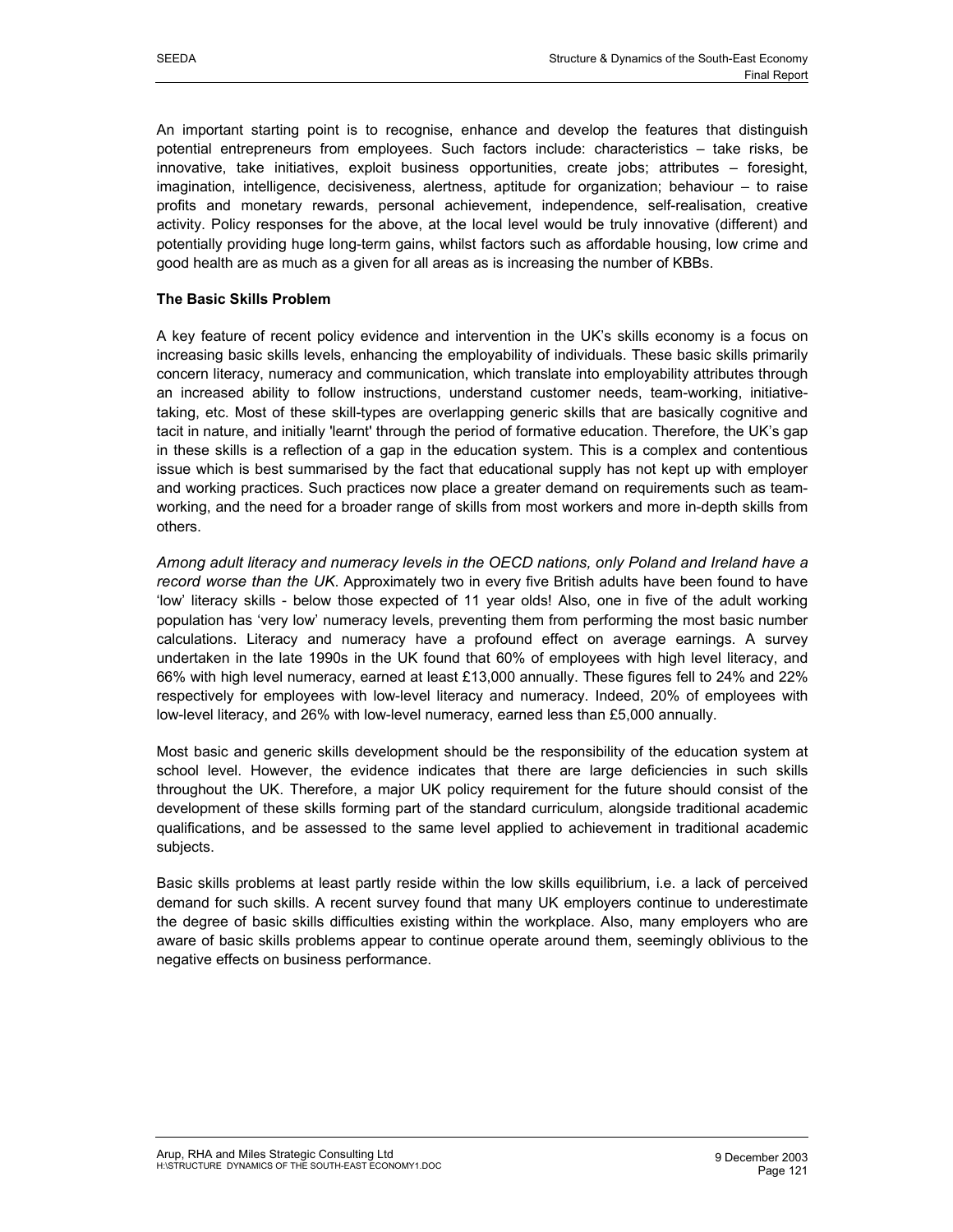# **Technical Appendix**

# **GDP Drivers 2000**

| Area                                | <b>Working</b><br>age<br>Ratio | <b>Activity</b><br>Rate | <b>Employment</b><br>Rate | <b>Productivity</b> | <b>GDP</b> per<br>capita | % of GB GDP<br>per capita |
|-------------------------------------|--------------------------------|-------------------------|---------------------------|---------------------|--------------------------|---------------------------|
| <b>Great Britain</b>                | 0.62                           | 0.79                    | 0.95                      | 35138               | 16303                    | 100.0                     |
| South East                          | 0.62                           | 0.83                    | 0.97                      | 35762               | 17797                    | 109.2                     |
| Bedfordshire                        | 0.64                           | 0.85                    | 0.97                      | 28788               | 15071                    | 92.4                      |
| <b>Berkshire</b>                    | 0.65                           | 0.84                    | 0.97                      | 46498               | 24620                    | 151.0                     |
| Brighton & Hove                     | 0.67                           | 0.76                    | 0.94                      | 28343               | 13609                    | 83.5                      |
| Buckinghamshire                     | 0.63                           | 0.84                    | 0.98                      | 34516               | 17902                    | 109.8                     |
| <b>East Sussex</b>                  | 0.56                           | 0.83                    | 0.97                      | 22653               | 10126                    | 62.1                      |
| Gloucestershire                     | 0.60                           | 0.86                    | 0.96                      | 32911               | 16133                    | 99.0                      |
| Hampshire                           | 0.62                           | 0.85                    | 0.97                      | 33417               | 17051                    | 104.6                     |
| Isle of Wight                       | 0.54                           | 0.77                    | 0.93                      | 27331               | 10476                    | 64.3                      |
| Kent                                | 0.60                           | 0.82                    | 0.95                      | 32409               | 15327                    | 94.0                      |
| Medway                              | 0.62                           | 0.81                    | 0.96                      | 27863               | 13390                    | 82.1                      |
| Milton Keynes                       | 0.67                           | 0.85                    | 0.97                      | 39962               | 22344                    | 137.1                     |
| Northamptonshire                    | 0.62                           | 0.85                    | 0.96                      | 32966               | 16646                    | 102.1                     |
| Outer London - South                | 0.65                           | 0.82                    | 0.95                      | 26277               | 13328                    | 81.8                      |
| Outer London - West<br>& North West | 0.69                           | 0.78                    | 0.94                      | 36588               | 18368                    | 112.7                     |
| Oxfordshire                         | 0.66                           | 0.85                    | 0.98                      | 33641               | 18369                    | 112.7                     |
| Portsmouth                          | 0.64                           | 0.77                    | 0.96                      | 50371               | 23808                    | 146.0                     |
| Southampton                         | 0.63                           | 0.75                    | 0.96                      | 41522               | 18923                    | 116.1                     |
| Surrey                              | 0.63                           | 0.85                    | 0.98                      | 39881               | 20713                    | 127.1                     |
| Swindon                             | 0.63                           | 0.86                    | 0.96                      | 44123               | 22997                    | 141.1                     |
| <b>West Sussex</b>                  | 0.59                           | 0.84                    | 0.98                      | 36695               | 17578                    | 107.8                     |
| Wiltshire                           | 0.61                           | 0.85                    | 0.96                      | 29900               | 14811                    | 90.9                      |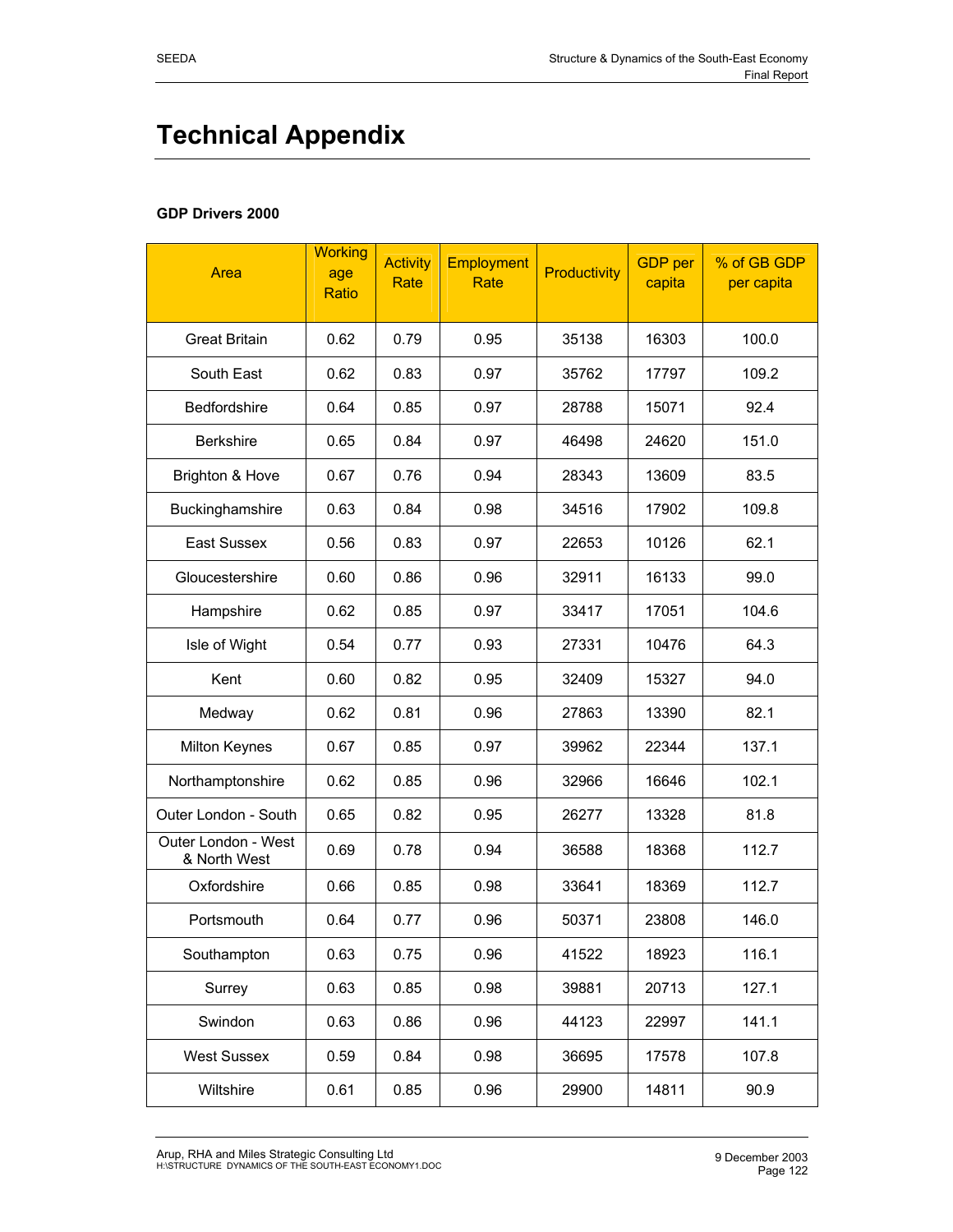# **GDP Drivers 1994**

| Area                                   | <b>Working</b><br>Age<br>Ratio | <b>Activity</b><br>Rate | Employment<br>Rate | Productivity | GDP per<br>capita | % of<br><b>GB</b><br><b>GDP</b> | <b>GDP</b><br>Gap |
|----------------------------------------|--------------------------------|-------------------------|--------------------|--------------|-------------------|---------------------------------|-------------------|
| <b>Great Britain</b>                   | 0.61                           | 0.79                    | 0.93               | 26104        | 11716             | 100                             |                   |
| South East                             | 0.61                           | 0.82                    | 0.96               | 25272        | 12097             | 103.3                           | 3.3               |
| Bedfordshire                           | 0.62                           | 0.85                    | 0.95               | 21929        | 11002             | 93.9                            | $-6.1$            |
| <b>Berkshire</b>                       | 0.62                           | 0.83                    | 0.97               | 31892        | 15986             | 136.4                           | 36.4              |
| Brighton & Hove                        | 0.63                           | 0.80                    | 0.90               | 22400        | 10274             | 87.7                            | $-12.3$           |
| Buckinghamshire                        | 0.63                           | 0.83                    | 0.97               | 24811        | 12699             | 108.4                           | 8.4               |
| <b>East Sussex</b>                     | 0.54                           | 0.82                    | 0.96               | 19353        | 8231              | 70.3                            | $-29.7$           |
| Gloucestershire                        | 0.61                           | 0.84                    | 0.95               | 24612        | 11934             | 101.9                           | 1.9               |
| Hampshire                              | 0.62                           | 0.83                    | 0.97               | 21846        | 10898             | 93.0                            | $-7.0$            |
| Isle of Wight                          | 0.55                           | 0.77                    | 0.93               | 20085        | 7910              | 67.5                            | $-32.5$           |
| Kent                                   | 0.60                           | 0.81                    | 0.95               | 23955        | 10975             | 93.7                            | $-6.3$            |
| Medway                                 | 0.64                           | 0.81                    | 0.92               | 18947        | 9033              | 77.1                            | $-22.9$           |
| Milton Keynes                          | 0.65                           | 0.80                    | 0.93               | 32625        | 15844             | 135.2                           | 35.2              |
| Northamptonshire                       | 0.64                           | 0.81                    | 0.95               | 24776        | 12227             | 104.4                           | 4.4               |
| Outer London -<br>South                | 0.63                           | 0.81                    | 0.93               | 21076        | 10157             | 86.7                            | $-13.3$           |
| Outer London -<br>West & North<br>West | 0.64                           | 0.78                    | 0.92               | 28133        | 13023             | 111.2                           | 11.2              |
| Oxfordshire                            | 0.64                           | 0.81                    | 1.00               | 25754        | 13287             | 113.4                           | 13.4              |
| Portsmouth                             | 0.60                           | 0.83                    | 0.91               | 31932        | 14381             | 122.7                           | 22.7              |
| Southampton                            | 0.61                           | 0.77                    | 0.91               | 33059        | 14276             | 121.9                           | 21.9              |
| Surrey                                 | 0.62                           | 0.83                    | 0.98               | 26116        | 13050             | 111.4                           | 11.4              |
| Swindon                                | 0.66                           | 0.87                    | 0.96               | 32267        | 17573             | 150.0                           | 50.0              |
| <b>West Sussex</b>                     | 0.56                           | 0.83                    | 0.97               | 26497        | 11970             | 102.2                           | 2.2               |
| Wiltshire                              | 0.61                           | 0.86                    | 0.97               | 22154        | 11215             | 95.7                            | $-4.3$            |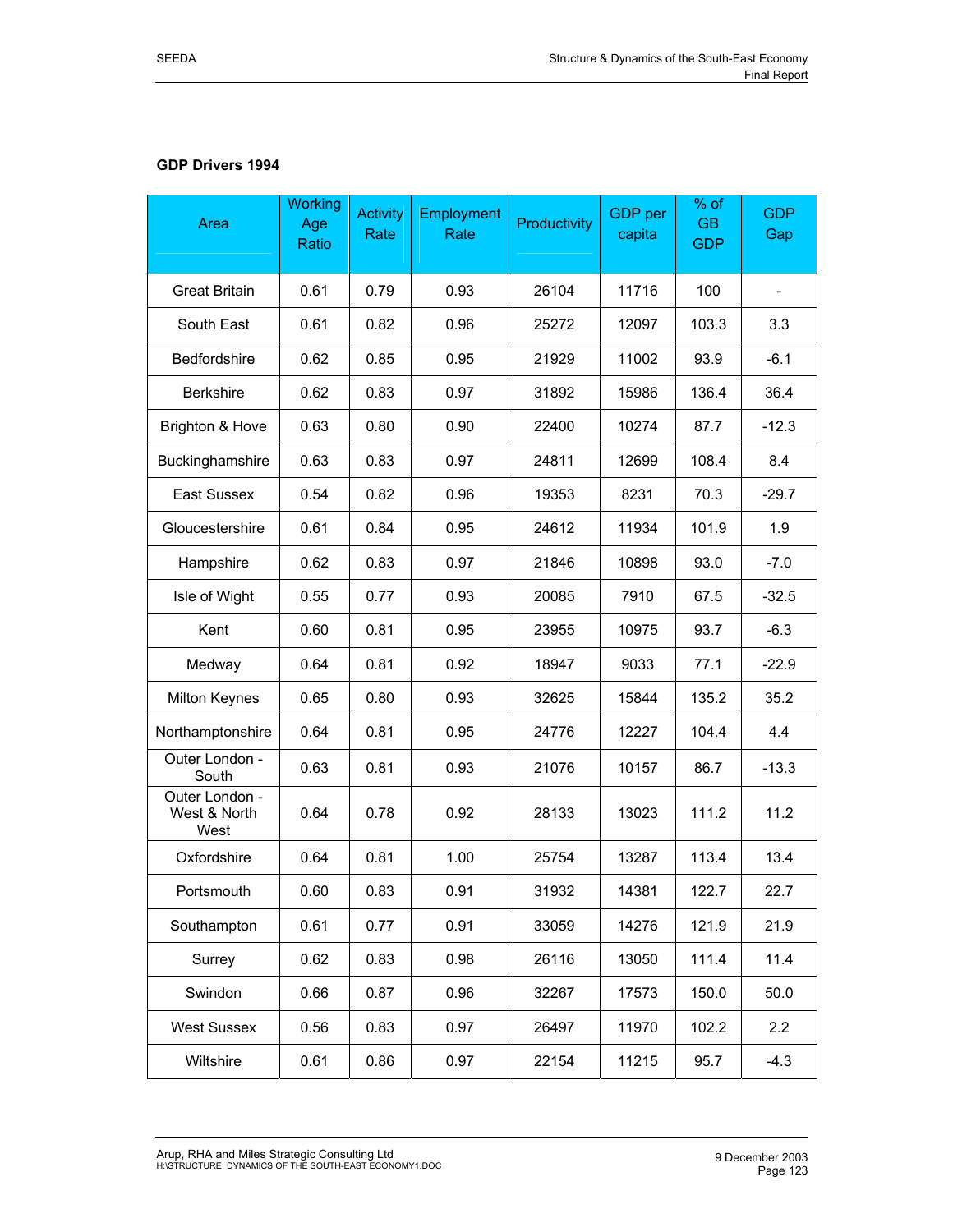# **2000 Productivity equalised**

| Area                                | <b>GDP</b> per<br>capita | % of GB GDP per<br>capita | <b>GDP</b><br>Gap | <b>Change in GDP</b> |
|-------------------------------------|--------------------------|---------------------------|-------------------|----------------------|
|                                     |                          |                           |                   | gap                  |
| <b>Great Britain</b>                | 16303                    | 100.0                     | 0.0               |                      |
| South East                          | 17487                    | 107.3                     | 7.3               | $-20.8$              |
| Bedfordshire                        | 18394                    | 112.8                     | 12.8              | $-269.8$             |
| <b>Berkshire</b>                    | 18605                    | 114.1                     | 14.1              | $-72.3$              |
| Brighton & Hove                     | 16872                    | 103.5                     | 3.5               | $-121.1$             |
| Buckinghamshire                     | 18224                    | 111.8                     | 11.8              | 20.2                 |
| East Sussex                         | 15707                    | 96.3                      | $-3.7$            | $-90.4$              |
| Gloucestershire                     | 17224                    | 105.7                     | 5.7               | $-642.6$             |
| Hampshire                           | 17929                    | 110.0                     | 10.0              | 117.3                |
| Isle of Wight                       | 13469                    | 82.6                      | $-17.4$           | $-51.4$              |
| Kent                                | 16617                    | 101.9                     | 1.9               | $-132.2$             |
| Medway                              | 16885                    | 103.6                     | 3.6               | $-120.0$             |
| Milton Keynes                       | 19647                    | 120.5                     | 20.5              | $-44.6$              |
| Northamptonshire                    | 17742                    | 108.8                     | 8.8               | 319.7                |
| Outer London - South                | 17822                    | 109.3                     | 9.3               | $-151.1$             |
| Outer London - West & North<br>West | 17640                    | 108.2                     | 8.2               | $-35.2$              |
| Oxfordshire                         | 19186                    | 117.7                     | 17.7              | 39.5                 |
| Portsmouth                          | 16608                    | 101.9                     | 1.9               | $-95.9$              |
| Southampton                         | 16014                    | 98.2                      | $-1.8$            | $-111.0$             |
| Surrey                              | 18249                    | 111.9                     | 11.9              | $-55.9$              |
| Swindon                             | 18314                    | 112.3                     | 12.3              | $-70.0$              |
| <b>West Sussex</b>                  | 16832                    | 103.2                     | 3.2               | $-58.5$              |
| Wiltshire                           | 17406                    | 106.8                     | 6.8               | $-174.0$             |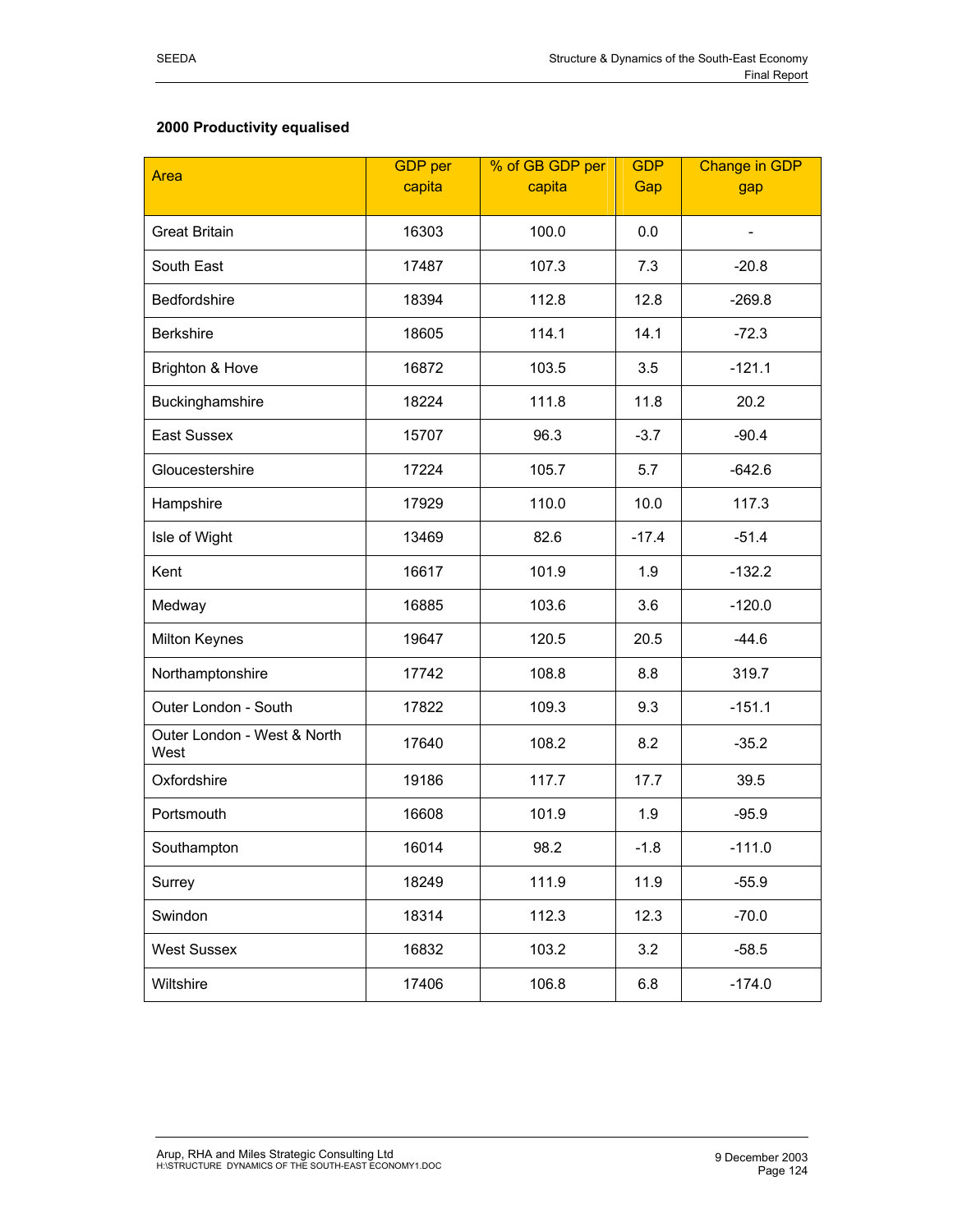## **2000 Economic Activity Equalized**

| Area                             | <b>GDP</b> per<br>capita | % of GB GDP<br>per capita | <b>GDP Gap</b> | % Change in<br><b>GDP Gap</b> |
|----------------------------------|--------------------------|---------------------------|----------------|-------------------------------|
| <b>Great Britain</b>             | 16303                    | 100.0                     | 0.0            |                               |
| South East                       | 16833                    | 103.3                     | 3.3            | $-64.5$                       |
| Bedfordshire                     | 13919                    | 85.4                      | $-14.6$        | 93.4                          |
| <b>Berkshire</b>                 | 23037                    | 141.3                     | 41.3           | $-19.0$                       |
| Brighton & Hove                  | 14019                    | 86.0                      | $-14.0$        | $-15.2$                       |
| Buckinghamshire                  | 16731                    | 102.6                     | 2.6            | $-73.2$                       |
| East Sussex                      | 9578                     | 58.7                      | $-41.3$        | 8.9                           |
| Gloucestershire                  | 14831                    | 91.0                      | $-9.0$         | 766.4                         |
| Hampshire                        | 15842                    | 97.2                      | $-2.8$         | $-161.5$                      |
| Isle of Wight                    | 10750                    | 65.9                      | $-34.1$        | $-4.7$                        |
| Kent                             | 14620                    | 89.7                      | $-10.3$        | 72.4                          |
| Medway                           | 12945                    | 79.4                      | $-20.6$        | 15.3                          |
| Milton Keynes                    | 20565                    | 126.1                     | 26.1           | $-29.4$                       |
| Northamptonshire                 | 15447                    | 94.8                      | $-5.2$         | $-349.5$                      |
| Outer London - South             | 12822                    | 78.7                      | $-21.3$        | 17.0                          |
| Outer London - West & North West | 18629                    | 114.3                     | 14.3           | 12.6                          |
| Oxfordshire                      | 16966                    | 104.1                     | 4.1            | $-67.9$                       |
| Portsmouth                       | 24177                    | 148.3                     | 48.3           | 4.9                           |
| Southampton                      | 19832                    | 121.6                     | 21.6           | 34.7                          |
| Surrey                           | 19154                    | 117.5                     | 17.5           | $-35.4$                       |
| Swindon                          | 21092                    | 129.4                     | 29.4           | $-28.5$                       |
| <b>West Sussex</b>               | 16526                    | 101.4                     | 1.4            | $-82.5$                       |
| Wiltshire                        | 13745                    | 84.3                      | $-15.7$        | 71.5                          |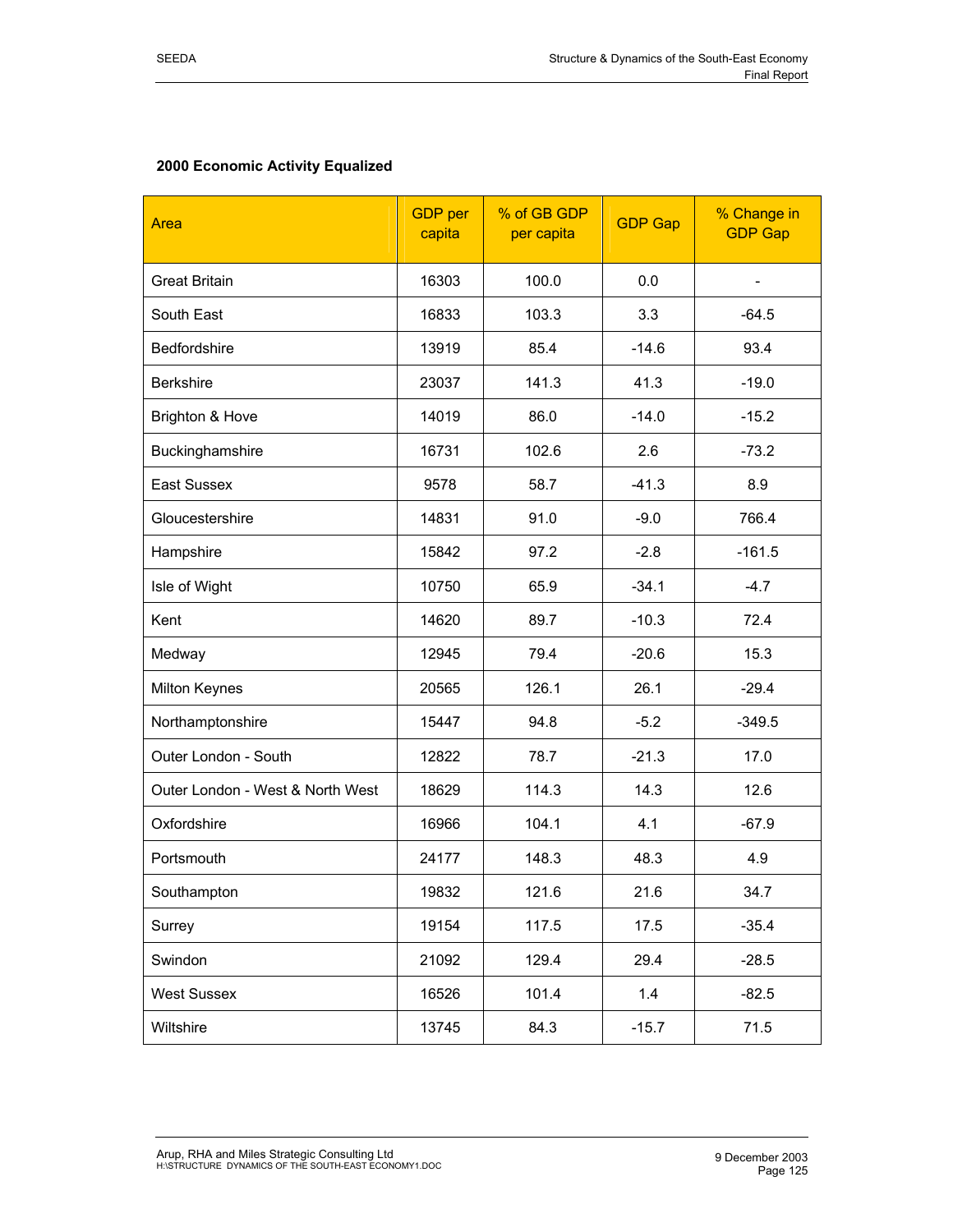## **2000 Employment Rate Equalized**

| Area                             | <b>GDP</b> per<br>capita | % of GB<br><b>GDP</b> per<br>capita |         | <b>Change in GDP</b><br>gap |
|----------------------------------|--------------------------|-------------------------------------|---------|-----------------------------|
| <b>Great Britain</b>             | 16303                    | 100.0                               | 0.0     |                             |
| South East                       | 17422                    | 106.9                               | 6.9     | $-25.1$                     |
| Bedfordshire                     | 14765                    | 90.6                                | $-9.4$  | 24.8                        |
| <b>Berkshire</b>                 | 23903                    | 146.6                               | 46.6    | $-8.6$                      |
| Brighton & Hove                  | 13744                    | 84.3                                | $-15.7$ | $-5.0$                      |
| Buckinghamshire                  | 17350                    | 106.4                               | 6.4     | $-34.5$                     |
| <b>East Sussex</b>               | 9887                     | 60.6                                | $-39.4$ | 3.9                         |
| Gloucestershire                  | 15930                    | 97.7                                | $-2.3$  | 119.4                       |
| Hampshire                        | 16596                    | 101.8                               | 1.8     | $-60.8$                     |
| Isle of Wight                    | 10707                    | 65.7                                | $-34.3$ | $-4.0$                      |
| Kent                             | 15244                    | 93.5                                | $-6.5$  | 8.5                         |
| Medway                           | 13198                    | 81.0                                | $-19.0$ | 6.6                         |
| Milton Keynes                    | 21700                    | 133.1                               | 33.1    | $-10.7$                     |
| Northamptonshire                 | 16399                    | 100.6                               | 0.6     | $-71.7$                     |
| Outer London - South             | 13225                    | 81.1                                | $-18.9$ | 3.5                         |
| Outer London - West & North West | 18460                    | 113.2                               | 13.2    | 4.5                         |
| Oxfordshire                      | 17804                    | 109.2                               | 9.2     | $-27.4$                     |
| Portsmouth                       | 23553                    | 144.5                               | 44.5    | $-3.4$                      |
| Southampton                      | 18638                    | 114.3                               | 14.3    | $-10.9$                     |
| Surrey                           | 20100                    | 123.3                               | 23.3    | $-13.9$                     |
| Swindon                          | 22688                    | 139.2                               | 39.2    | $-4.6$                      |
| <b>West Sussex</b>               | 17049                    | 104.6                               | 4.6     | $-41.4$                     |
| Wiltshire                        | 14542                    | 89.2                                | $-10.8$ | 18.0                        |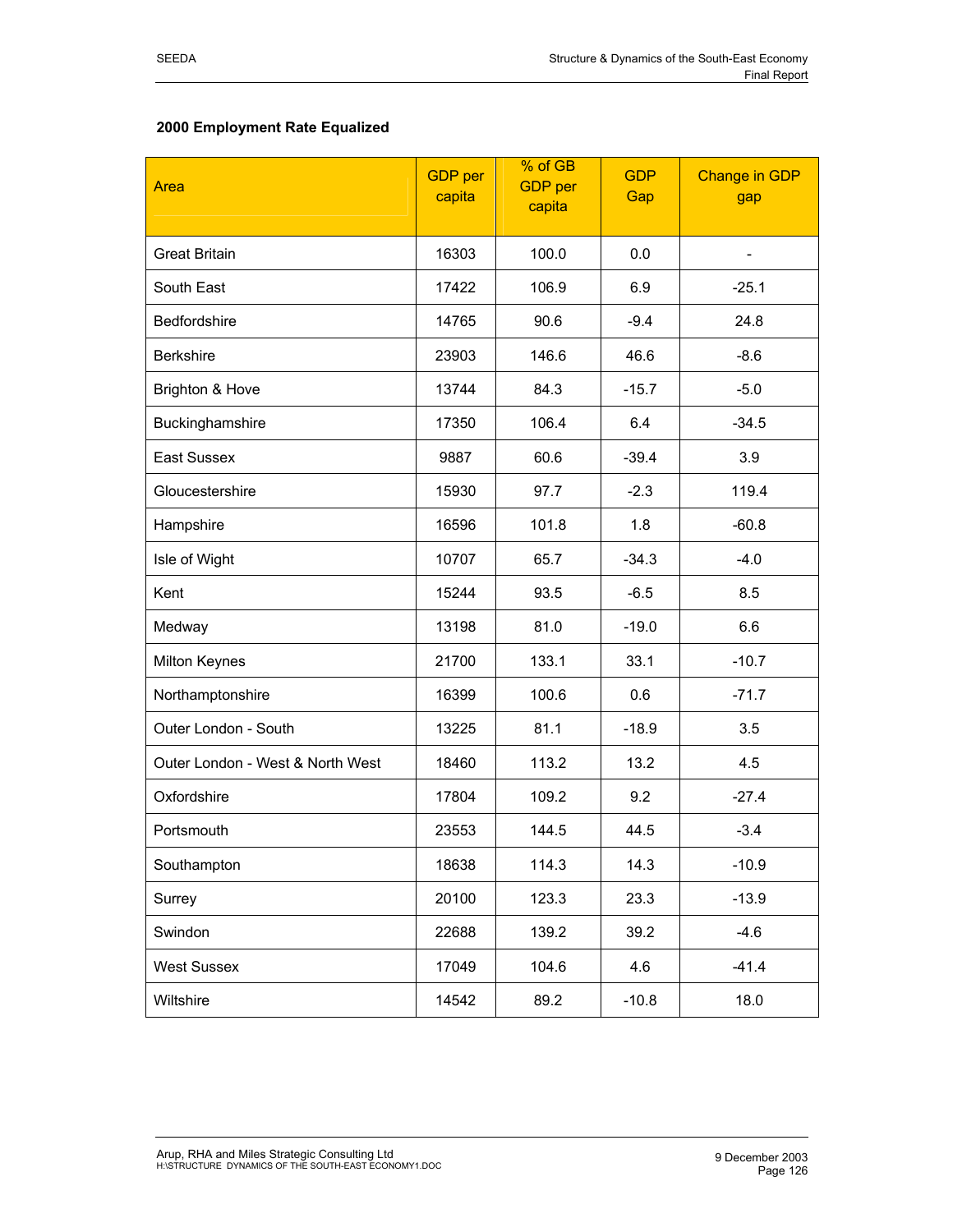## **2000 Working Age Ratio equalized**

| Area                                | % of GB<br><b>GDP</b> per<br><b>GDP</b> per capita<br>capita |       | <b>GDP Gap</b> | % Change in GDP<br>Gap |
|-------------------------------------|--------------------------------------------------------------|-------|----------------|------------------------|
| <b>Great Britain</b>                | 16303                                                        | 100.0 | 0.0            |                        |
| South East                          | 17920                                                        | 109.9 | 9.9            | 8.2                    |
| <b>Bedfordshire</b>                 | 14760                                                        | 90.5  | $-9.5$         | 25.2                   |
| <b>Berkshire</b>                    | 23747                                                        | 145.7 | 45.7           | $-10.5$                |
| Brighton & Hove                     | 12640                                                        | 77.5  | $-22.5$        | 36.0                   |
| Buckinghamshire                     | 17680                                                        | 108.4 | 8.4            | $-13.9$                |
| East Sussex                         | 11380                                                        | 69.8  | $-30.2$        | $-20.3$                |
| Gloucestershire                     | 16821                                                        | 103.2 | 3.2            | $-405.3$               |
| Hampshire                           | 17146                                                        | 105.2 | 5.2            | 12.6                   |
| Isle of Wight                       | 12092                                                        | 74.2  | $-25.8$        | $-27.7$                |
| Kent                                | 15849                                                        | 97.2  | $-2.8$         | $-53.6$                |
| Medway                              | 13565                                                        | 83.2  | $-16.8$        | $-6.0$                 |
| Milton Keynes                       | 20742                                                        | 127.2 | 27.2           | $-26.5$                |
| Northamptonshire                    | 16729                                                        | 102.6 | 2.6            | 24.4                   |
| Outer London - South                | 12771                                                        | 78.3  | $-21.7$        | 18.7                   |
| Outer London - West & North<br>West | 16654                                                        | 102.2 | 2.2            | $-83.0$                |
| Oxfordshire                         | 17435                                                        | 106.9 | 6.9            | $-45.2$                |
| Portsmouth                          | 23262                                                        | 142.7 | 42.7           | $-7.3$                 |
| Southampton                         | 18664                                                        | 114.5 | 14.5           | $-9.9$                 |
| Surrey                              | 20620                                                        | 126.5 | 26.5           | $-2.1$                 |
| Swindon                             | 22624                                                        | 138.8 | 38.8           | $-5.6$                 |
| West Sussex                         | 18669                                                        | 114.5 | 14.5           | 85.6                   |
| Wiltshire                           | 15226                                                        | 93.4  | $-6.6$         | $-27.8$                |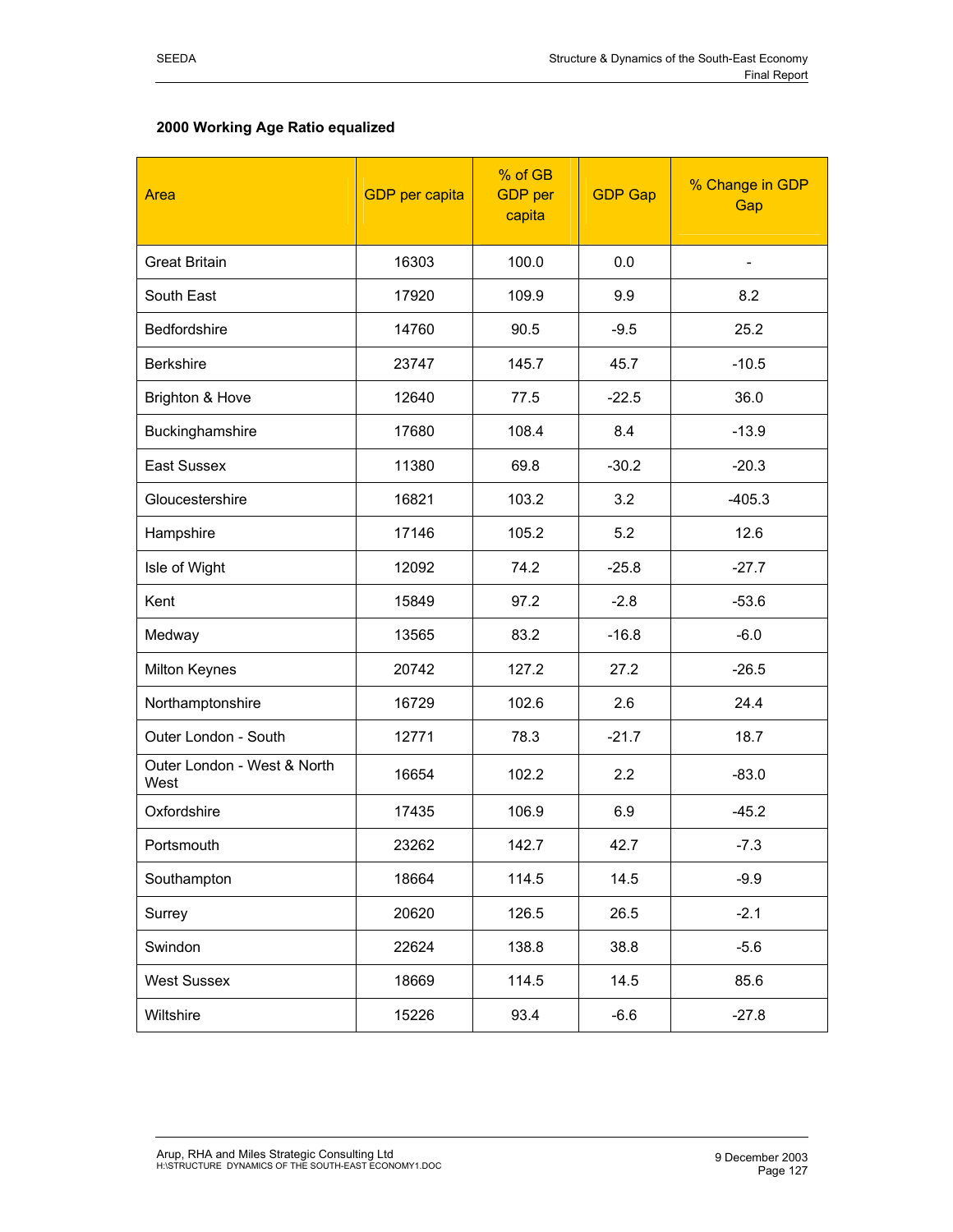| Area                             | GDP per<br>capita | % of GB<br><b>GDP</b> | <b>GDP Gap</b> | % Change in GDP<br>Gap |
|----------------------------------|-------------------|-----------------------|----------------|------------------------|
| <b>Great Britain</b>             | 11716             | 100                   | 0.0            |                        |
| South East                       | 12182             | 104.0                 | 4.0            | 22.2                   |
| Bedfordshire                     | 10885             | 92.9                  | $-7.1$         | 16.3                   |
| <b>Berkshire</b>                 | 15728             | 134.2                 | 34.2           | $-6.0$                 |
| Brighton & Hove                  | 9947              | 84.9                  | $-15.1$        | 22.7                   |
| Buckinghamshire                  | 12271             | 104.7                 | 4.7            | $-43.5$                |
| East Sussex                      | 9265              | 79.1                  | $-20.9$        | $-29.7$                |
| Gloucestershire                  | 12059             | 102.9                 | 2.9            | 57.7                   |
| Hampshire                        | 10753             | 91.8                  | $-8.2$         | 17.7                   |
| Isle of Wight                    | 8872              | 75.7                  | $-24.3$        | $-25.3$                |
| Kent                             | 11286             | 96.3                  | $-3.7$         | $-41.9$                |
| Medway                           | 8602              | 73.4                  | $-26.6$        | 16.1                   |
| Milton Keynes                    | 14916             | 127.3                 | 27.3           | $-22.5$                |
| Northamptonshire                 | 11725             | 100.1                 | 0.1            | $-98.2$                |
| Outer London - South             | 9799              | 83.6                  | $-16.4$        | 22.9                   |
| Outer London - West & North West | 12423             | 106.0                 | 6.0            | $-45.9$                |
| Oxfordshire                      | 12665             | 108.1                 | 8.1            | $-39.6$                |
| Portsmouth                       | 14647             | 125.0                 | 25.0           | 10.0                   |
| Southampton                      | 14301             | 122.1                 | 22.1           | 1.0                    |
| Surrey                           | 12964             | 110.7                 | 10.7           | $-6.4$                 |
| Swindon                          | 16423             | 140.2                 | 40.2           | $-19.6$                |
| <b>West Sussex</b>               | 13067             | 111.5                 | 11.5           | 432.9                  |
| Wiltshire                        | 11258             | 96.1                  | $-3.9$         | $-8.6$                 |

## **1994 – Working age ratio equalized.**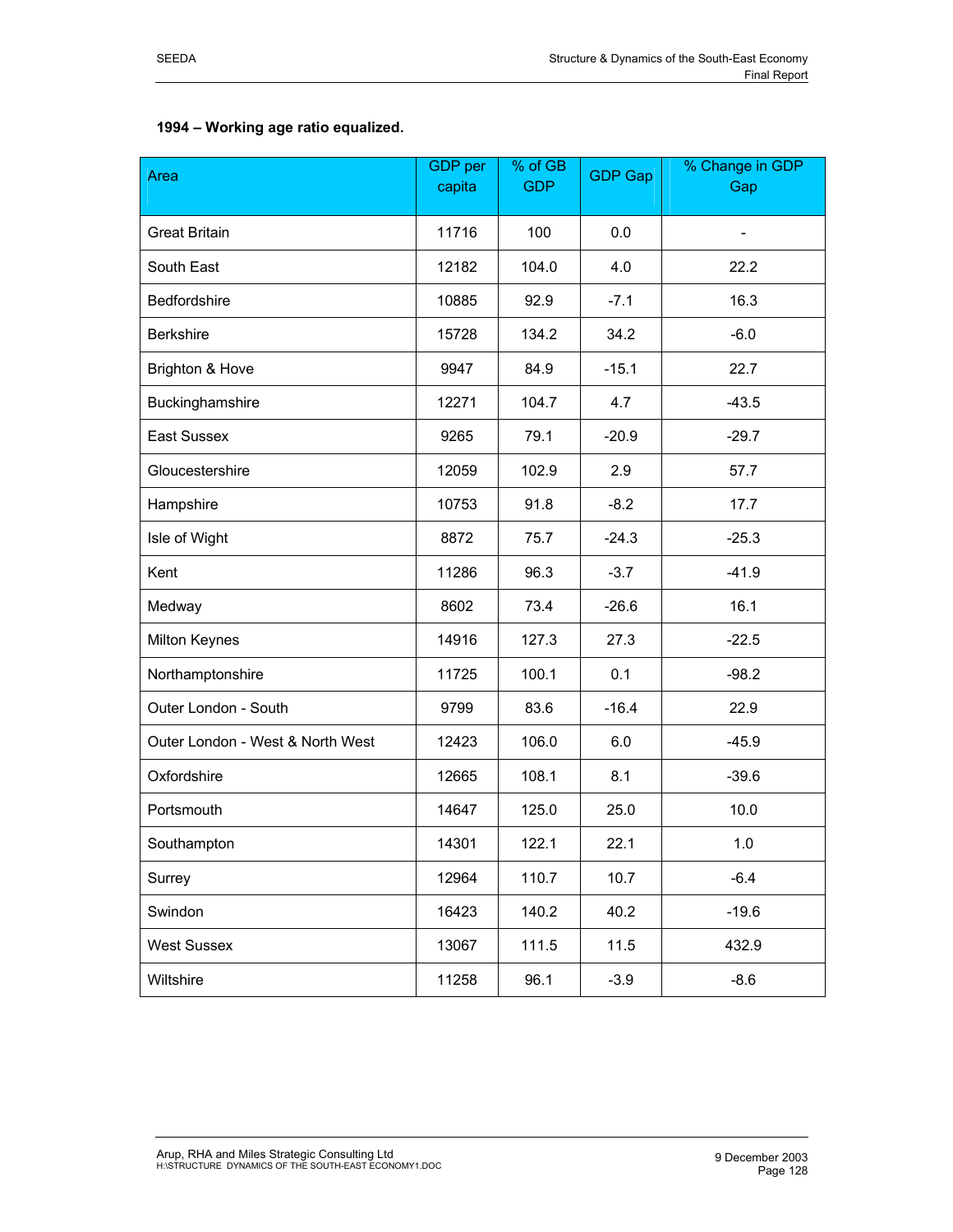# **1994 - Productivity Equalized**

| Area                                | GDP per capita | % of GB    | <b>GDP</b>       | % Change in GDP |  |  |
|-------------------------------------|----------------|------------|------------------|-----------------|--|--|
|                                     |                | <b>GDP</b> | Gap              | Gap             |  |  |
| <b>Great Britain</b>                | 11716          | 100        | 0.0              | $\frac{1}{2}$   |  |  |
| South East                          | 12496          | 106.7      | 6.7              | 104.6           |  |  |
| Bedfordshire                        | 13097          | 111.8      | 11.8             | $-293.3$        |  |  |
| <b>Berkshire</b>                    | 13085          | 111.7      | 11.7             | $-67.9$         |  |  |
| Brighton & Hove                     | 11973          | 102.2      | $\overline{2.2}$ | $-117.8$        |  |  |
| Buckinghamshire                     | 13360          | 114.0      | 14.0             | 67.4            |  |  |
| East Sussex                         | 11103          | 94.8       | $-5.2$           | $-82.4$         |  |  |
| Gloucestershire                     | 12657          | 108.0      | 8.0              | 333.0           |  |  |
| Hampshire                           | 13022          | 111.1      | 11.1             | $-259.6$        |  |  |
| Isle of Wight                       | 10281          | 87.7       | $-12.3$          | $-62.3$         |  |  |
| Kent                                | 11960          | 102.1      | 2.1              | $-132.9$        |  |  |
| Medway                              | 12445          | 106.2      | 6.2              | $-127.2$        |  |  |
| <b>Milton Keynes</b>                | 12677          | 108.2      | 8.2              | $-76.7$         |  |  |
| Northamptonshire                    | 12883          | 110.0      | 10.0             | 128.3           |  |  |
| Outer London - South                | 12580          | 107.4      | 7.4              | $-155.4$        |  |  |
| Outer London - West & North<br>West | 12084          | 103.1      | 3.1              | $-71.9$         |  |  |
| Oxfordshire                         | 13468          | 115.0      | 15.0             | 11.5            |  |  |
| Portsmouth                          | 11756          | 100.3      | 0.3              | $-98.5$         |  |  |
| Southampton                         | 11273          | 96.2       | $-3.8$           | $-117.3$        |  |  |
| Surrey                              | 13044          | 111.3      | 11.3             | $-0.4$          |  |  |
| Swindon                             | 14217          | 121.3      | 21.3             | $-57.3$         |  |  |
| <b>West Sussex</b>                  | 11792          | 100.6      | 0.6              | $-70.0$         |  |  |
| Wiltshire                           | 13215          | 112.8      | 12.8             | $-398.8$        |  |  |
|                                     |                |            |                  |                 |  |  |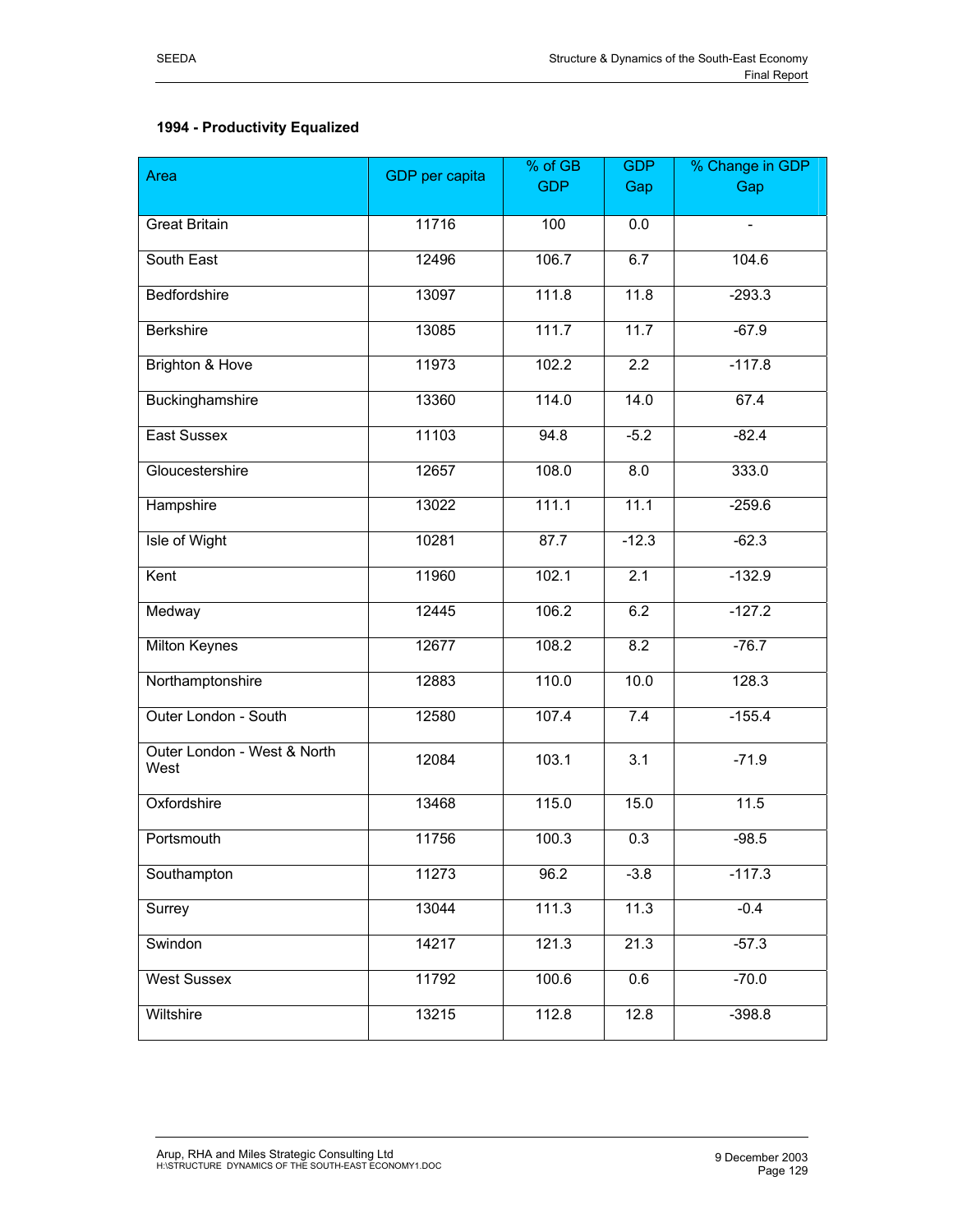# **1994 Activity Rate Equalized**

| Area                                | % of GB<br><b>GDP</b> per capita<br><b>GDP</b> |       | <b>GDP</b><br>Gap | % Change in GDP<br>Gap   |
|-------------------------------------|------------------------------------------------|-------|-------------------|--------------------------|
|                                     |                                                |       |                   |                          |
| <b>Great Britain</b>                | 11716                                          | 100   | 0.0               | $\overline{\phantom{0}}$ |
| South East                          | 11639                                          | 99.3  | $-0.7$            | $-120.2$                 |
| Bedfordshire                        | 10211                                          | 87.2  | $-12.8$           | 110.7                    |
| <b>Berkshire</b>                    | 15213                                          | 129.8 | 29.8              | $-18.1$                  |
| Brighton & Hove                     | 10085                                          | 86.1  | $-13.9$           | 13.1                     |
| Buckinghamshire                     | 12009                                          | 102.5 | 2.5               | $-70.2$                  |
| East Sussex                         | 7951                                           | 67.9  | $-32.1$           | 8.0                      |
| Gloucestershire                     | 11148                                          | 95.2  | $-4.8$            | $-361.4$                 |
| Hampshire                           | 10318                                          | 88.1  | $-11.9$           | 70.8                     |
| Isle of Wight                       | 8069                                           | 68.9  | $-31.1$           | $-4.2$                   |
| Kent                                | 10727                                          | 91.6  | $-8.4$            | 33.5                     |
| Medway                              | 8834                                           | 75.4  | $-24.6$           | 7.4                      |
| Milton Keynes                       | 15519                                          | 132.5 | 32.5              | $-7.9$                   |
| Northamptonshire                    | 11848                                          | 101.1 | 1.1               | $-74.3$                  |
| Outer London - South                | 9847                                           | 84.0  | $-16.0$           | 19.8                     |
| Outer London - West & North<br>West | 13119                                          | 112.0 | 12.0              | 7.3                      |
| Oxfordshire                         | 12971                                          | 110.7 | 10.7              | $-20.2$                  |
| Portsmouth                          | 13702                                          | 117.0 | 17.0              | $-25.5$                  |
| Southampton                         | 14525                                          | 124.0 | 24.0              | 9.7                      |
| Surrey                              | 12382                                          | 105.7 | 5.7               | $-50.1$                  |
| Swindon                             | 15976                                          | 136.4 | 36.4              | $-27.3$                  |
| <b>West Sussex</b>                  | 11402                                          | 97.3  | $-2.7$            | $-224.1$                 |
| Wiltshire                           | 10299                                          | 87.9  | $-12.1$           | 182.5                    |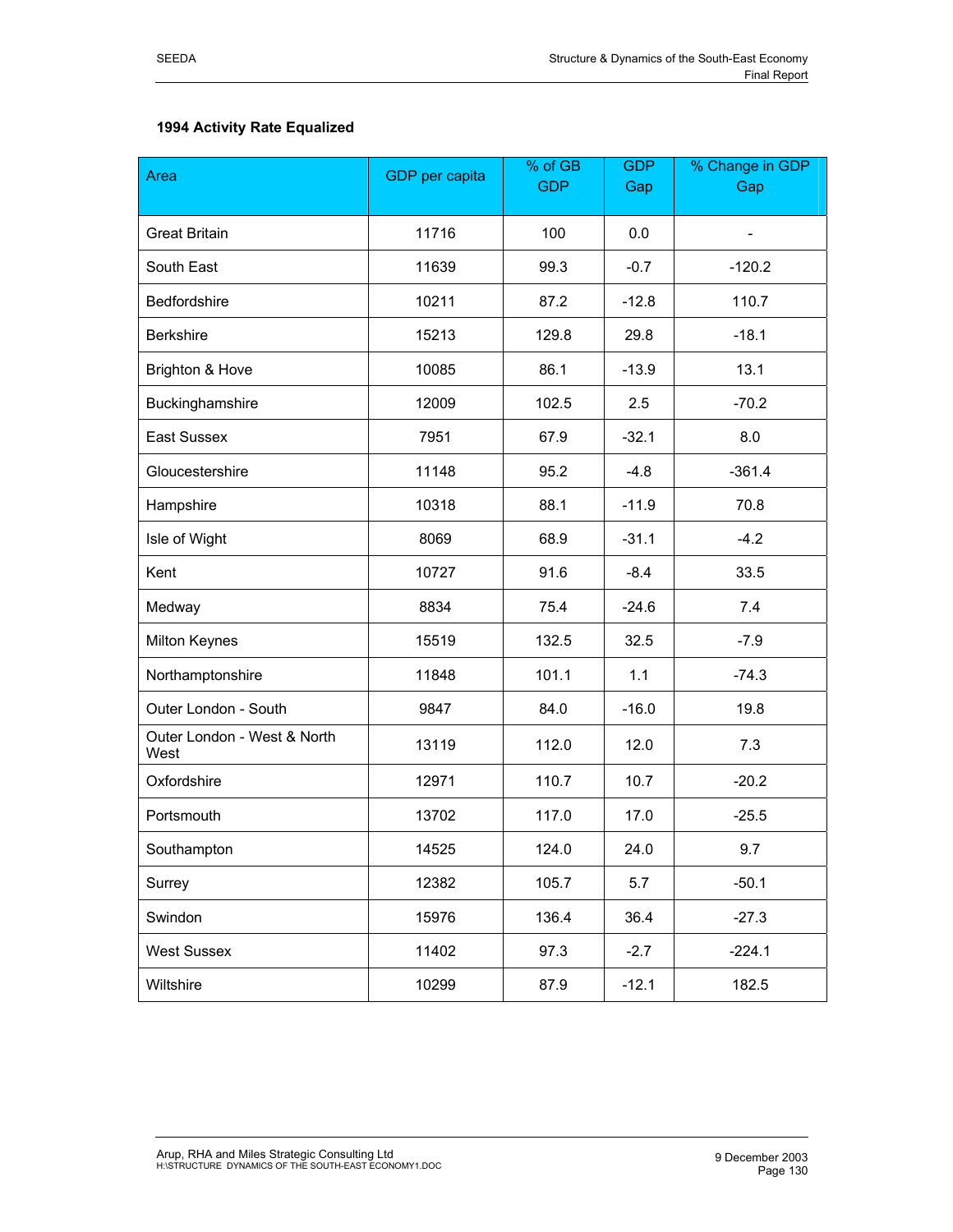# **Employment Rate Equalized**

| Area                                | GDP per capita | % of GB<br><b>GDP</b> | <b>GDP</b><br>Gap | % Change in GDP<br>Gap   |
|-------------------------------------|----------------|-----------------------|-------------------|--------------------------|
|                                     |                |                       |                   |                          |
| <b>Great Britain</b>                | 11716          | 100                   | 0.0               | $\overline{\phantom{0}}$ |
| South East                          | 11707          | 99.9                  | $-0.1$            | $-102.5$                 |
| Bedfordshire                        | 10718          | 91.5                  | $-8.5$            | 39.8                     |
| <b>Berkshire</b>                    | 15286          | 130.5                 | 30.5              | $-16.4$                  |
| Brighton & Hove                     | 10579          | 90.3                  | $-9.7$            | $-21.1$                  |
| Buckinghamshire                     | 12186          | 104.0                 | 4.0               | $-52.2$                  |
| East Sussex                         | 7988           | 68.2                  | $-31.8$           | 7.0                      |
| Gloucestershire                     | 11702          | 99.9                  | $-0.1$            | $-106.7$                 |
| Hampshire                           | 10495          | 89.6                  | $-10.4$           | 49.2                     |
| Isle of Wight                       | 7879           | 67.2                  | $-32.8$           | 0.8                      |
| Kent                                | 10698          | 91.3                  | $-8.7$            | 37.4                     |
| Medway                              | 9131           | 77.9                  | $-22.1$           | $-3.7$                   |
| <b>Milton Keynes</b>                | 15879          | 135.5                 | 35.5              | 0.9                      |
| Northamptonshire                    | 11968          | 102.1                 | 2.1               | $-50.8$                  |
| Outer London - South                | 10113          | 86.3                  | $-13.7$           | 2.8                      |
| Outer London - West & North<br>West | 13140          | 112.2                 | 12.2              | 8.9                      |
| Oxfordshire                         | 12423          | 106.0                 | 6.0               | $-55.0$                  |
| Portsmouth                          | 14768          | 126.0                 | 26.0              | 14.5                     |
| Southampton                         | 14558          | 124.3                 | 24.3              | 11.0                     |
| Surrey                              | 12436          | 106.1                 | 6.1               | $-46.1$                  |
| Swindon                             | 17046          | 145.5                 | 45.5              | $-9.0$                   |
| <b>West Sussex</b>                  | 11437          | 97.6                  | $-2.4$            | $-210.2$                 |
| Wiltshire                           | 10785          | 92.1                  | $-7.9$            | 85.7                     |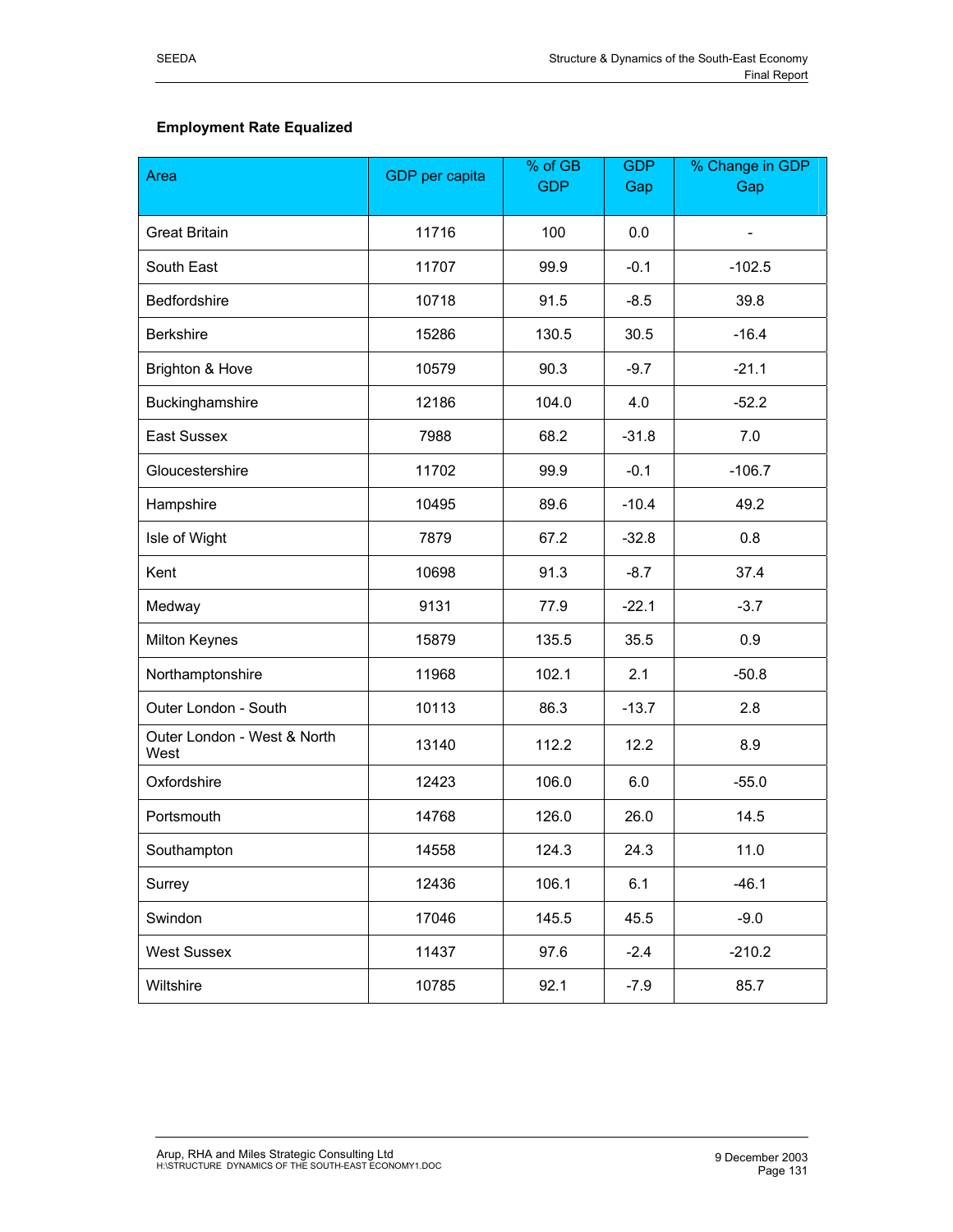## **Static Factor Analysis Statistical Summary – Factor Score**

Component Matrix

Component

|                      | $\mathbf{1}$ | $\overline{2}$ | 3       | 4       | 5       | 6       | $\overline{7}$ | 8       | 9       |
|----------------------|--------------|----------------|---------|---------|---------|---------|----------------|---------|---------|
| <b>PRODUCTIVITY</b>  | 0.25         | 0.43           | 0.64    | 0.21    | 0.32    | 0.03    | $-0.34$        | $-0.14$ | 0.04    |
| NVQ3+                | 0.62         | 0.44           | $-0.52$ | 0.29    | 0.06    | 0.16    | $-0.08$        | $-0.02$ | 0.05    |
| <b>ACTIVITY</b>      | 0.79         | $-0.40$        | 0.11    | $-0.22$ | $-0.17$ | 0.33    | 0.06           | 0.00    | $-0.08$ |
| HE EMP               | $-0.14$      | 0.82           | 0.06    | 0.35    | $-0.28$ | $-0.14$ | 0.06           | $-0.16$ | 0.18    |
| R&D EMP              | 0.47         | 0.10           | 0.12    | 0.55    | $-0.34$ | $-0.14$ | 0.45           | $-0.10$ | $-0.19$ |
| ELEC OPT EMP         | 0.34         | $-0.31$        | 0.37    | 0.50    | $-0.30$ | 0.31    | 0.24           | 0.28    | $-0.18$ |
| FIN BUS EMP          | 0.24         | 0.68           | $-0.15$ | $-0.43$ | 0.00    | $-0.24$ | 0.01           | 0.24    | 0.32    |
| HI TECH MAN BUS      | $-0.12$      | $-0.51$        | 0.44    | 0.25    | 0.63    | 0.04    | $-0.03$        | 0.11    | $-0.18$ |
| HI TECH SERV BUS     | 0.66         | 0.58           | 0.23    | 0.00    | 0.16    | $-0.07$ | 0.14           | 0.17    | 0.23    |
| <b>KNOWLEDGE BUS</b> | 0.65         | 0.51           | 0.30    | 0.04    | 0.27    | $-0.06$ | 0.14           | 0.19    | 0.21    |
| <b>HOUSE PRICES</b>  | 0.91         | $-0.15$        | $-0.22$ | 0.22    | 0.08    | $-0.13$ | $-0.15$        | $-0.07$ | 0.03    |
| <b>WAP</b>           | 0.48         | 0.74           | 0.27    | $-0.05$ | 0.06    | $-0.02$ | 0.11           | 0.24    | $-0.10$ |
| GDP_PC               | 0.49         | 0.42           | 0.63    | 0.11    | 0.27    | 0.09    | $-0.22$        | $-0.07$ | 0.03    |
| <b>ETHNICITY</b>     | 0.56         | 0.43           | 0.29    | $-0.34$ | 0.25    | $-0.18$ | 0.35           | $-0.01$ | $-0.08$ |
| NVQ4+                | 0.73         | 0.36           | $-0.42$ | 0.32    | 0.17    | 0.09    | 0.03           | 0.09    | 0.04    |
| NO_QUAL              | $-0.84$      | 0.06           | 0.37    | $-0.01$ | $-0.06$ | $-0.34$ | 0.11           | $-0.06$ | $-0.06$ |
| REG_PC               | 0.89         | 0.10           | $-0.23$ | $-0.09$ | 0.30    | 0.01    | 0.12           | 0.13    | 0.03    |
| <b>STOCKS PC</b>     | 0.87         | $-0.33$        | $-0.20$ | 0.04    | 0.23    | 0.06    | 0.04           | $-0.08$ | 0.02    |
| <b>INWARD PC</b>     | 0.47         | 0.53           | $-0.38$ | 0.43    | $-0.20$ | 0.23    | 0.01           | 0.03    | 0.25    |
| OUTWARD PC           | 0.63         | 0.60           | $-0.12$ | 0.41    | $-0.18$ | 0.00    | $-0.11$        | $-0.08$ | 0.02    |
| NET_PC               | $-0.57$      | $-0.41$        | $-0.33$ | $-0.18$ | 0.06    | 0.34    | 0.23           | 0.21    | 0.32    |
| <b>AVERAGE KS2</b>   | 0.83         | $-0.42$        | $-0.16$ | 0.26    | $-0.05$ | 0.01    | $-0.14$        | $-0.03$ | $-0.04$ |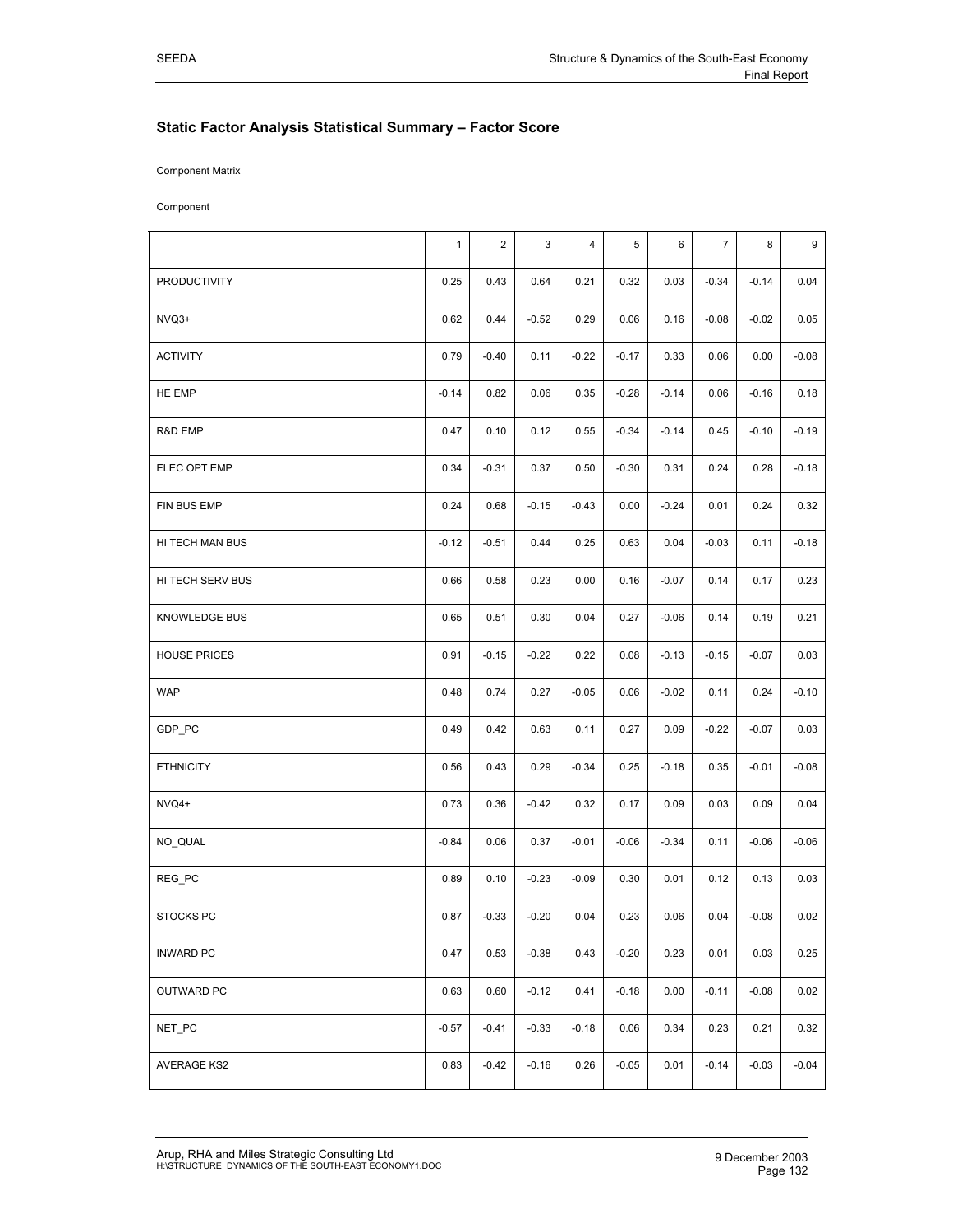|--|

| UNIV APPL                           | 0.78    | $-0.50$ | $-0.22$ | 0.07    | 0.08    | $-0.20$ | 0.04    | $-0.02$ | 0.13    |
|-------------------------------------|---------|---------|---------|---------|---------|---------|---------|---------|---------|
| <b>VIOLENCE</b>                     | $-0.62$ | 0.69    | $-0.09$ | 0.09    | 0.17    | 0.16    | $-0.16$ | 0.06    | 0.03    |
| <b>SEX</b>                          | $-0.55$ | 0.66    | 0.24    | 0.17    | $-0.02$ | 0.03    | $-0.25$ | $-0.16$ | 0.27    |
| <b>ROBBERY</b>                      | 0.05    | 0.86    | $-0.17$ | $-0.16$ | 0.10    | 0.06    | 0.20    | $-0.08$ | $-0.09$ |
| <b>BURGLARY</b>                     | $-0.02$ | 0.73    | $-0.32$ | $-0.19$ | 0.30    | 0.13    | 0.21    | $-0.09$ | $-0.36$ |
| <b>MOTOR THEFT</b>                  | $-0.11$ | 0.86    | 0.08    | $-0.40$ | $-0.07$ | 0.05    | 0.20    | $-0.05$ | $-0.11$ |
| <b>RETAIL</b>                       | 0.86    | 0.34    | $-0.07$ | 0.07    | $-0.06$ | $-0.03$ | 0.10    | 0.05    | 0.11    |
| MANAGERIAL                          | 0.96    | $-0.09$ | 0.09    | 0.00    | 0.23    | 0.02    | $-0.06$ | $-0.03$ | $-0.06$ |
| PROFESSIONAL                        | 0.91    | 0.30    | $-0.02$ | 0.22    | 0.07    | 0.00    | 0.06    | 0.14    | 0.08    |
| LOWER MANAGERIAL                    | 0.90    | 0.02    | $-0.25$ | $-0.12$ | 0.16    | 0.13    | $-0.08$ | 0.21    | $-0.07$ |
| <b>INTERMEDIATE</b>                 | 0.58    | 0.18    | 0.32    | $-0.61$ | $-0.06$ | 0.14    | $-0.18$ | 0.25    | $-0.01$ |
| <b>SMALL EMPLOYERS</b>              | $-0.07$ | $-0.65$ | $-0.74$ | 0.01    | 0.12    | 0.09    | 0.02    | $-0.07$ | $-0.04$ |
| LOWER SUPERVISORY                   | $-0.57$ | $-0.30$ | 0.71    | $-0.21$ | $-0.14$ | 0.04    | 0.08    | 0.09    | $-0.07$ |
| 45 HOURS+                           | 0.65    | 0.12    | 0.14    | $-0.20$ | $-0.56$ | $-0.11$ | 0.23    | $-0.11$ | 0.04    |
| JOB RELATED TRAINING                | 0.49    | 0.50    | $-0.12$ | 0.01    | $-0.16$ | 0.50    | 0.03    | $-0.28$ | 0.19    |
| <b>GOOD HEALTH</b>                  | 0.95    | 0.01    | 0.27    | $-0.03$ | 0.00    | $-0.10$ | 0.01    | 0.01    | $-0.03$ |
| FAIRLY GOOD HEALTH                  | $-0.95$ | $-0.07$ | $-0.24$ | 0.03    | $-0.03$ | 0.09    | $-0.03$ | $-0.04$ | $-0.01$ |
| NOT GOOD HELATH                     | $-0.93$ | 0.09    | $-0.31$ | 0.02    | 0.05    | 0.11    | 0.01    | 0.03    | 0.09    |
| LONG TERM ILLNESS                   | $-0.89$ | $-0.16$ | $-0.38$ | 0.11    | 0.04    | 0.09    | $-0.01$ | 0.02    | 0.10    |
| NO LONG TERM ILLNESS                | 0.89    | 0.16    | 0.38    | $-0.11$ | $-0.04$ | $-0.09$ | 0.01    | $-0.02$ | $-0.10$ |
| PEOPLE WHO WORK AT HOME             | 0.45    | $-0.62$ | $-0.58$ | 0.10    | 0.12    | 0.11    | 0.17    | $-0.07$ | 0.03    |
| TRAVEL BY UNDERGROUND OR LIGHT RAIL | 0.49    | $-0.15$ | $-0.20$ | $-0.17$ | 0.41    | $-0.36$ | 0.01    | $-0.42$ | $-0.02$ |
| <b>TRAIN</b>                        | 0.33    | 0.12    | $-0.50$ | $-0.48$ | $-0.23$ | $-0.09$ | $-0.45$ | 0.17    | $-0.15$ |
| <b>BUS OR COACH</b>                 | $-0.40$ | 0.85    | $-0.07$ | 0.21    | $-0.06$ | $-0.12$ | 0.15    | 0.11    | $-0.03$ |
| <b>MOTORCYCLE</b>                   | $-0.63$ | $-0.37$ | 0.29    | 0.32    | $-0.05$ | $-0.43$ | $-0.10$ | 0.10    | 0.15    |
| CAR OR VAN                          | 0.55    | $-0.60$ | 0.39    | $-0.30$ | $-0.10$ | 0.10    | 0.01    | $-0.17$ | 0.18    |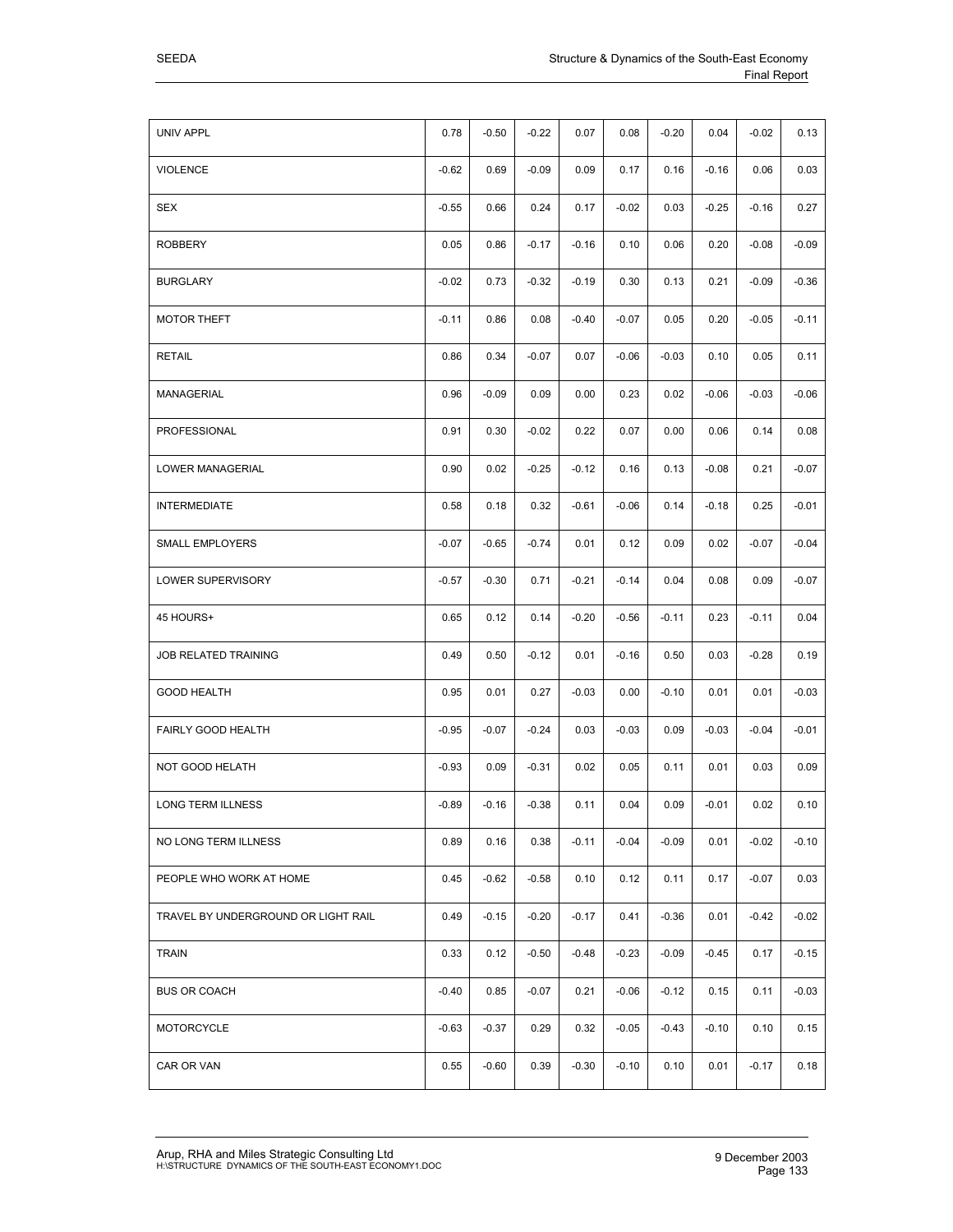|                                    | <b>Final Report</b> |         |         |         |         |         |         |         |         |
|------------------------------------|---------------------|---------|---------|---------|---------|---------|---------|---------|---------|
|                                    |                     |         |         |         |         |         |         |         |         |
| PASSENGER IN CAR OR VAN            | $-0.53$             | 0.07    | 0.57    | $-0.44$ | $-0.17$ | 0.23    | 0.23    | $-0.04$ | 0.17    |
| <b>TAXI</b>                        | $-0.29$             | 0.44    | 0.28    | $-0.12$ | 0.36    | 0.56    | $-0.26$ | $-0.17$ | $-0.14$ |
| <b>BICYCLE</b>                     | $-0.13$             | 0.32    | 0.46    | 0.70    | 0.08    | 0.22    | 0.12    | $-0.03$ | $-0.15$ |
| ON FOOT                            | $-0.72$             | 0.29    | $-0.34$ | 0.38    | 0.26    | $-0.17$ | 0.02    | 0.12    | $-0.16$ |
| PUBLIC TRANSPORT USERS WITH CAR    | 0.22                | 0.57    | $-0.41$ | $-0.33$ | $-0.33$ | $-0.26$ | $-0.30$ | 0.10    | $-0.14$ |
| PUBLIC TRANSPORT USERS WITHOUT CAR | $-0.40$             | 0.81    | $-0.32$ | 0.05    | 0.08    | $-0.03$ | 0.00    | 0.23    | $-0.09$ |
| <b>MANAGERS PAY</b>                | 0.86                | $-0.03$ | 0.29    | $-0.08$ | $-0.03$ | $-0.15$ | $-0.25$ | $-0.23$ | $-0.02$ |
| PATENT APPLICATIONS                | 0.72                | $-0.22$ | 0.13    | 0.43    | $-0.37$ | $-0.03$ | $-0.16$ | 0.19    | $-0.14$ |
| HI-TECH PATENT APPLICATIONS        | 0.62                | $-0.21$ | 0.23    | 0.39    | $-0.18$ | 0.00    | $-0.26$ | 0.31    | 0.05    |
| POPULATION DENSITY                 | $-0.46$             | 0.78    | 0.14    | 0.17    | 0.10    | $-0.08$ | $-0.26$ | $-0.12$ | 0.03    |
| <b>UNEMPLOYMENT</b>                | 0.81                | $-0.36$ | 0.30    | 0.01    | $-0.15$ | 0.17    | $-0.06$ | $-0.19$ | 0.07    |
| <b>RECYCLING</b>                   | $-0.03$             | $-0.56$ | 0.33    | $-0.06$ | 0.60    | $-0.07$ | 0.05    | 0.35    | 0.17    |

DRIVE TIME TO LONDON  $\begin{vmatrix} -0.73 & -0.33 & 0.12 & 0.53 & 0.15 & -0.11 & 0.05 & -0.07 & 0.13 \end{vmatrix}$ 

LITERACY 0.52 0.22 -0.14 -0.02 0.36 -0.19 0.27 -0.22 0.10

NUMERACY 0.89 -0.25 -0.31 0.04 0.09 -0.05 0.02 -0.01 0.01

Extraction Method: Principal Component Analysis.

9 components extracted.

#### **Static Factor Analysis Statistical Summary – Statistical Analysis**

Total Variance Explained

|                | <b>Initial Eigenvalues</b> |               |                             |            | <b>Extraction Sums of Squared Loadings</b> |                    |  |  |
|----------------|----------------------------|---------------|-----------------------------|------------|--------------------------------------------|--------------------|--|--|
| Component      | Total                      | % of Variance | Cumulative<br>$\frac{0}{0}$ | Total      | $\%$<br>of<br>Variance                     | Cumulative<br>$\%$ |  |  |
|                | 25.22078322                | 40.03298924   | 40.0329892                  | 25.2207832 | 40.0329892                                 | 40.0329892         |  |  |
| 2              | 13.47113417                | 21.38275265   | 61.4157419                  | 13.4711342 | 21.3827527                                 | 61.4157419         |  |  |
| 3              | 6.884880539                | 10.92838181   | 72.3441237                  | 6.88488054 | 10.9283818                                 | 72.3441237         |  |  |
| 4              | 4.774141213                | 7.578001925   | 79.9221256                  | 4.77414121 | 7.57800193                                 | 79.9221256         |  |  |
| 5              | 3.238726492                | 5.140835701   | 85.0629613                  | 3.23872649 | 5.1408357                                  | 85.0629613         |  |  |
| 6              | 2.139769197                | 3.396459043   | 88.4594204                  | 2.1397692  | 3.39645904                                 | 88.4594204         |  |  |
| $\overline{7}$ | 1.881568657                | 2.986616915   | 91.4460373                  | 1.88156866 | 2.98661692                                 | 91.4460373         |  |  |
| 8              | 1.495823061                | 2.374322319   | 93.8203596                  | 1.49582306 | 2.37432232                                 | 93.8203596         |  |  |
| 9              | 1.169657034                | 1.856598467   | 95.6769581                  | 1.16965703 | 1.85659847                                 | 95.6769581         |  |  |
| 10             | 0.987723482                | 1.567815052   | 97.2447731                  |            |                                            |                    |  |  |
| 11             | 0.854252301                | 1.355956033   | 98.6007292                  |            |                                            |                    |  |  |

j.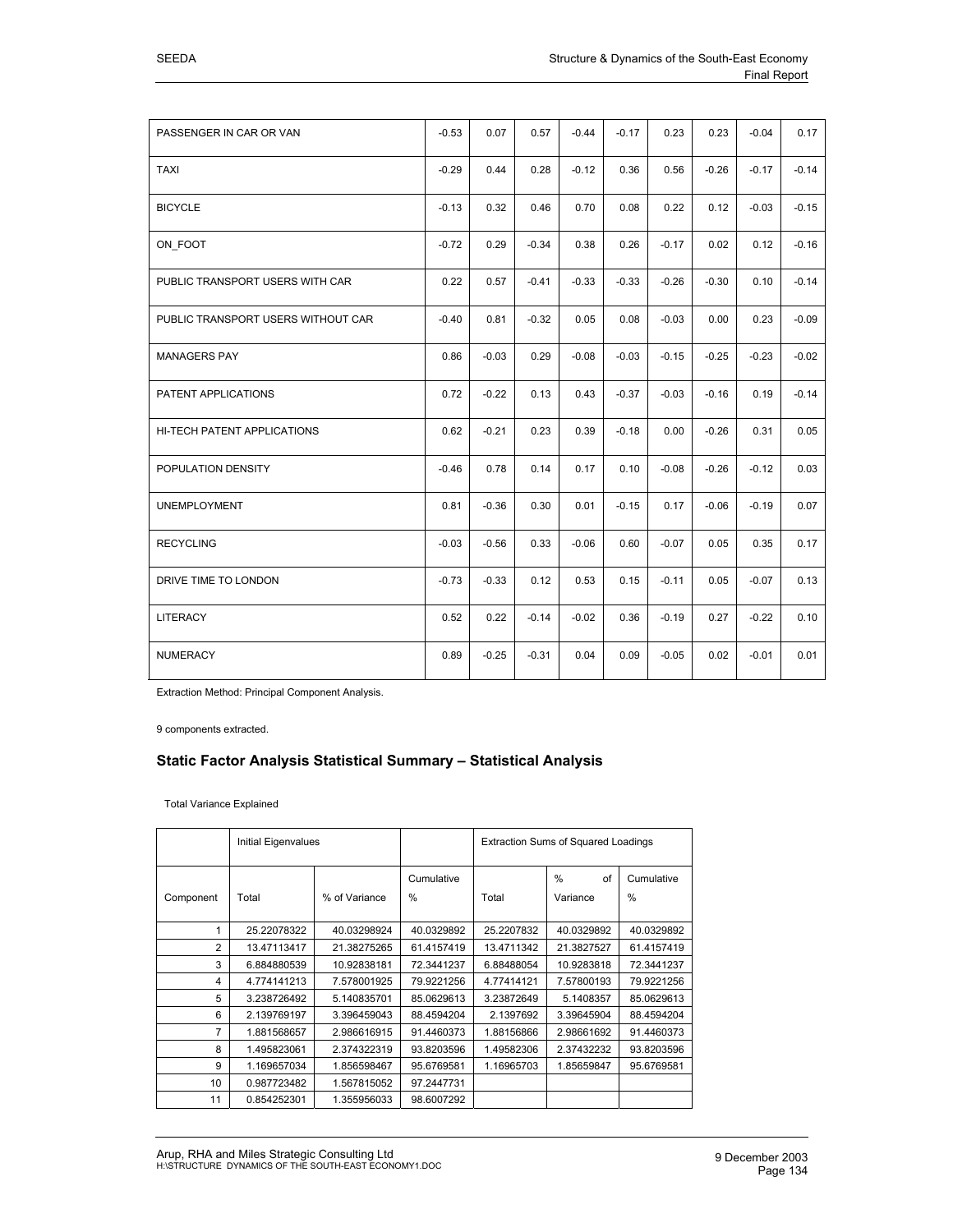| 12 | 0.64788911    | 1.028395412   | 99.6291246 |  |  |
|----|---------------|---------------|------------|--|--|
| 13 | 0.233651519   | 0.370875426   | 100        |  |  |
| 14 | 2.61163E-15   | 4.14545E-15   | 100        |  |  |
| 15 | 2.14762E-15   | 3.40893E-15   | 100        |  |  |
| 16 | 1.51977E-15   | 2.41233E-15   | 100        |  |  |
| 17 | 8.04204E-16   | 1.27651E-15   | 100        |  |  |
| 18 | 7.26343E-16   | 1.15293E-15   | 100        |  |  |
| 19 | 6.60933E-16   | 1.0491E-15    | 100        |  |  |
| 20 | 5.74623E-16   | 9.121E-16     | 100        |  |  |
| 21 | 5.68803E-16   | 9.02862E-16   | 100        |  |  |
| 22 | 5.04812E-16   | 8.01289E-16   | 100        |  |  |
| 23 | 4.29418E-16   | 6.81616E-16   | 100        |  |  |
| 24 | 3.74527E-16   | 5.94488E-16   | 100        |  |  |
| 25 | 3.54637E-16   | 5.62916E-16   | 100        |  |  |
| 26 | 3.07808E-16   | 4.88584E-16   | 100        |  |  |
| 27 | 2.92949E-16   | 4.64998E-16   | 100        |  |  |
| 28 | 2.41613E-16   | 3.83512E-16   | 100        |  |  |
| 29 | 2.16036E-16   | 3.42915E-16   | 100        |  |  |
| 30 | 1.77337E-16   | 2.81488E-16   | 100        |  |  |
| 31 | 1.24559E-16   | 1.97712E-16   | 100        |  |  |
| 32 | 1.10058E-16   | 1.74695E-16   | 100        |  |  |
| 33 | 8.79094E-17   | 1.39539E-16   | 100        |  |  |
| 34 | 5.0571E-17    | 8.02715E-17   | 100        |  |  |
| 35 | 1.4031E-17    | 2.22715E-17   | 100        |  |  |
| 36 | 3.88387E-18   | 6.16488E-18   | 100        |  |  |
| 37 | -6.3148E-17   | $-1.0023E-16$ | 100        |  |  |
| 38 | -8.6537E-17   | $-1.3736E-16$ | 100        |  |  |
| 39 | -1.2853E-16   | $-2.0402E-16$ | 100        |  |  |
| 40 | -1.4408E-16   | $-2.28E-16$   | 100        |  |  |
| 41 | $-1.5492E-16$ | $-2.4591E-16$ | 100        |  |  |
| 42 | $-1.9218E-16$ | $-3.050E-16$  | 100        |  |  |
| 43 | $-2.512E-16$  | -3.9877E-16   | 100        |  |  |
| 44 | $-2.8044E-16$ | -4.4514E-16   | 100        |  |  |
| 45 | -3.1871E-16   | $-5.0589E-16$ | 100        |  |  |
| 46 | $-3.2208E-16$ | $-5.1123E-16$ | 100        |  |  |
| 47 | -3.6609E-16   | $-5.81E-16$   | 100        |  |  |
| 48 | -3.7534E-16   | -5.9578E-16   | 100        |  |  |
| 49 | -3.8308E-16   | $-6.0807E-16$ | 100        |  |  |
| 50 | -4.6045E-16   | -7.3088E-16   | 100        |  |  |
| 51 | -5.1324E-16   | $-8.1466E-16$ | 100        |  |  |
| 52 | -5.6985E-16   | $-9.0452E-16$ | 100        |  |  |
| 53 | -5.9604E-16   | -9.4610E-16   | 100        |  |  |
| 54 | $-6.003E-16$  | -9.5290E-16   | 100        |  |  |
| 55 | $-6.5272E-16$ | $-1.0360E-15$ | 100        |  |  |
| 56 | -7.0556E-16   | $-1.1199E-15$ | 100        |  |  |
| 57 | -7.5984E-16   | $-1.2061E-15$ | 100        |  |  |
| 58 | -8.6725E-16   | $-1.3765E-15$ | 100        |  |  |
| 59 | -1.0038E-15   | $-1.5933E-15$ | 100        |  |  |
| 60 | $-1.1297E-15$ | $-1.7932E-15$ | 100        |  |  |
| 61 | $-1.6043E-15$ | $-2.5465E-15$ | 100        |  |  |
| 62 | $-2.6312E-15$ | $-4.1765E-15$ | 100        |  |  |
| 63 | $-3.5027E-15$ | $-5.5588E-15$ | 100        |  |  |

Extraction Method: Principal Component Analysis.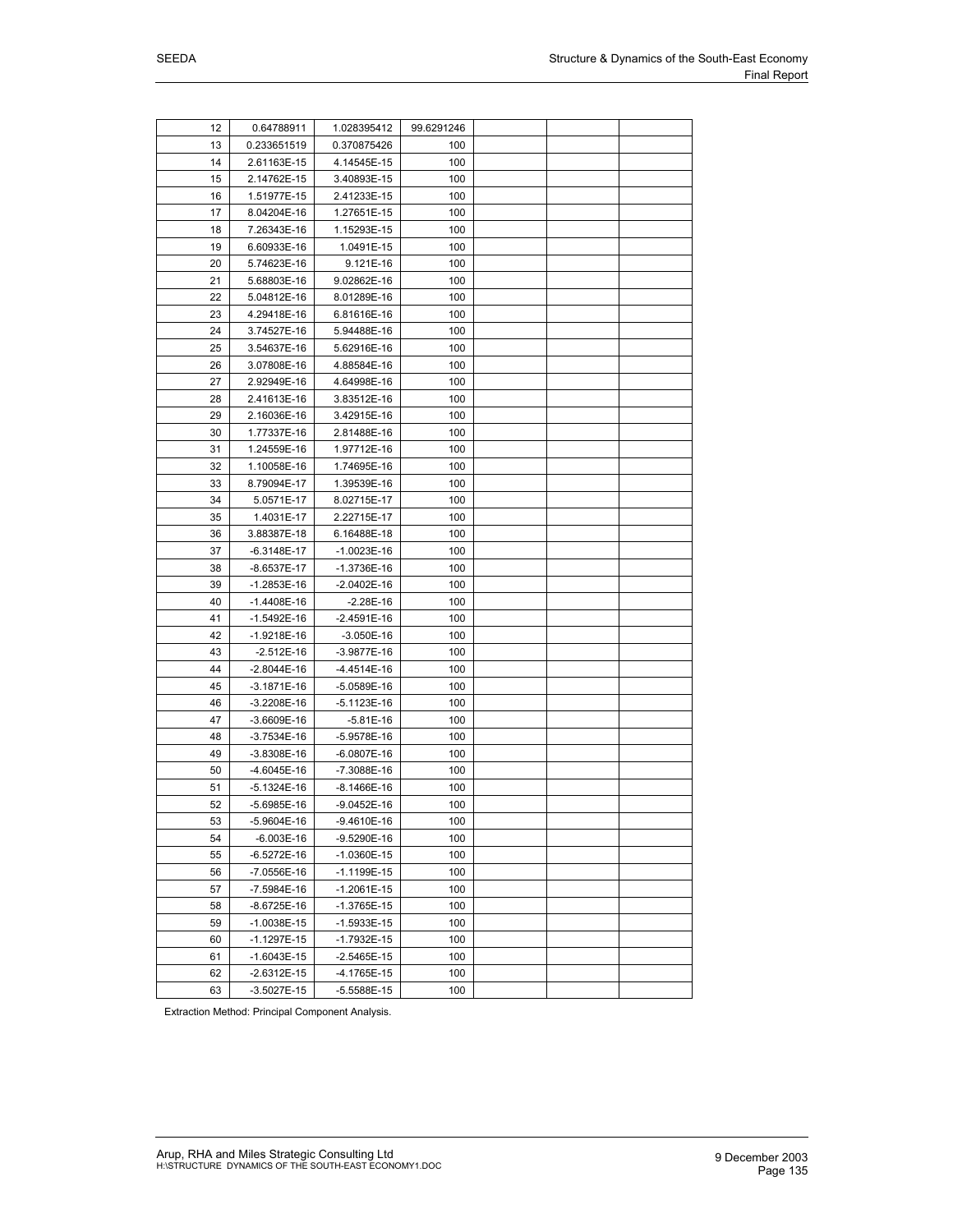#### **Dynamic Factor Analysis Statistical Summary – Factor Score**

Component Matrix

Component

|                                                              | 1      | $\overline{2}$ | 3      | 4      | 5      | 6      | $\overline{7}$ |
|--------------------------------------------------------------|--------|----------------|--------|--------|--------|--------|----------------|
| <b>ACTIVITY</b>                                              | 0.5    | 0.6            | 0.6    | 0.3    | $-0.1$ | 0.1    | 0.0            |
| <b>WORKING AGE POPULATION</b>                                | 0.5    | 0.7            | 0.2    | $-0.2$ | $-0.2$ | 0.3    | 0.0            |
| <b>OUTPUT</b>                                                | 0.5    | $-0.7$         | 0.1    | $-0.2$ | 0.2    | 0.1    | 0.0            |
| <b>POPULATION</b>                                            | 0.2    | 0.7            | 0.6    | 0.1    | 0.1    | $-0.2$ | 0.2            |
| <b>EMPLOYMENT</b>                                            | 0.6    | 0.6            | 0.3    | 0.2    | 0.0    | 0.1    | 0.1            |
| <b>PRODUCTIVITY</b>                                          | 0.2    | $-0.9$         | 0.1    | $-0.3$ | 0.2    | $-0.1$ | 0.0            |
| <b>BUSINESSES</b>                                            | 0.9    | $-0.4$         | 0.1    | 0.0    | 0.0    | 0.0    | 0.0            |
| KNOWLEDGE-BASED BUSINESSES                                   | 0.9    | $-0.4$         | 0.0    | 0.0    | $-0.1$ | 0.0    | 0.2            |
| HE EMPLOYMENT                                                | $-0.1$ | $-0.4$         | $-0.3$ | 0.8    | 0.1    | 0.2    | 0.0            |
| <b>R&amp;D EMPLOYMENT</b>                                    | $-0.5$ | 0.5            | $-0.1$ | 0.3    | 0.4    | 0.1    | $-0.5$         |
| ELECTRICAL AND OPTICAL EMPLOYMENT                            | $-0.3$ | $-0.3$         | 0.7    | 0.4    | 0.2    | 0.3    | 0.1            |
| OPTICAL INSTRUMENTS EMPLOYMENT                               | 0.3    | $-0.4$         | 0.6    | 0.0    | $-0.2$ | 0.5    | $-0.1$         |
| ELECTRICAL EMPLOYMENT                                        |        | 0.0            | 0.5    | 0.1    | 0.4    | 0.2    | 0.1            |
| HIGH-TECHNOLOGY<br><b>MANUFACTURING</b><br><b>EMPLOYMENT</b> | $-0.1$ | 0.1            | 0.8    | $-0.3$ | 0.0    | $-0.1$ | $-0.3$         |
| EMPLOYMENT IN FINANCE AND BUSINESS                           | 0.5    | 0.5            | $-0.2$ | 0.0    | 0.6    | $-0.2$ | 0.1            |
| PATENT APPLICATIONS                                          |        | 0.2            | 0.4    | $-0.2$ | 0.1    | 0.0    | 0.0            |
| <b>BUSINESS REGSITRATIONS</b>                                |        | 0.2            | $-0.2$ | $-0.5$ | 0.1    | 0 6    | 0.5            |
| <b>BUSINESS DEREGISTRATIONS</b>                              |        | 0.3            | $-0.6$ | $-0.3$ | 0.3    | 0.4    | 0.1            |
| <b>BUSINESS STOCKS</b>                                       |        | $-0.1$         | 0.5    | 0.1    | 0.0    | $-0.1$ | 0.1            |
| <b>HOUSE PRICES</b>                                          | 0.5    | 0.3            | $-0.2$ | 0.2    | 0.7    | $-0.3$ | 0.0            |
| <b>JOB RELATED TRAINING</b>                                  |        | $-0.1$         | $-0.3$ | 0.5    | 0.0    | 0.4    | $-0.3$         |
| <b>UNEMPLOYMENT</b>                                          |        | 0.3            | $-0.3$ | 0.5    | $-0.5$ | $-0.1$ | 0.3            |
| <b>WORKING AGE NVQ4+</b>                                     | 0.4    | 0.5            | $-0.3$ | $-0.4$ | $-0.3$ | 0.1    | $-0.4$         |

Extraction Method: Principal Component Analysis.

7 components extracted.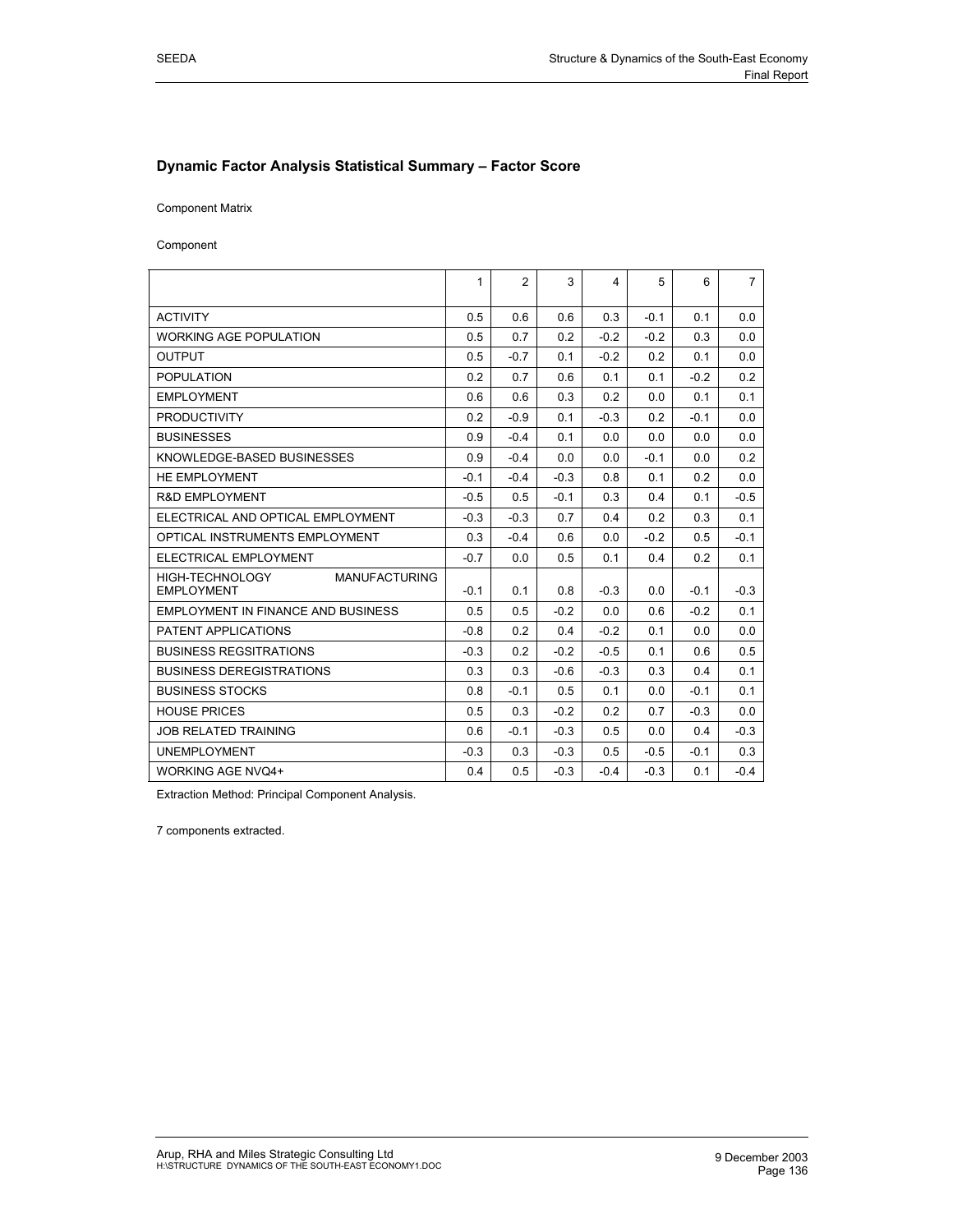### **Dynamic Factor Analysis Statistical Summary – Statistical Analysis**

|                | Initial Eigenvalues |                                 |                    | <b>Extraction Sums of Squared Loadings</b> |                                 |                    |
|----------------|---------------------|---------------------------------|--------------------|--------------------------------------------|---------------------------------|--------------------|
| Component      | Total               | $\frac{0}{0}$<br>of<br>Variance | Cumulative<br>$\%$ | Total                                      | $\frac{0}{0}$<br>of<br>Variance | Cumulative<br>$\%$ |
| 1              | 6.258073928         | 27.20901708                     | 27.2090171         | 6.25807393                                 | 27.2090171                      | 27.2090171         |
| $\overline{2}$ | 4.81280392          | 20.92523444                     | 48.1342515         | 4.81280392                                 | 20.9252344                      | 48.1342515         |
| 3              | 3.62511674          | 15.76137713                     | 63.8956286         | 3.62511674                                 | 15.7613771                      | 63.8956286         |
| 4              | 2.328766553         | 10.12507197                     | 74.0207006         | 2.32876655                                 | 10.125072                       | 74.0207006         |
| 5              | 1.872236083         | 8.140156883                     | 82.1608575         | 1.87223608                                 | 8.14015688                      | 82.1608575         |
| 6              | 1.468538134         | 6.384948409                     | 88.5458059         | 1.46853813                                 | 6.38494841                      | 88.5458059         |
| 7              | 1.122581982         | 4.880791228                     | 93.4265971         | 1.12258198                                 | 4.88079123                      | 93.4265971         |
| 8              | 0.651636802         | 2.833203487                     | 96.2598006         |                                            |                                 |                    |
| 9              | 0.433832452         | 1.886228051                     | 98.1460287         |                                            |                                 |                    |
| 10             | 0.157991049         | 0.686917606                     | 98.8329463         |                                            |                                 |                    |
| 11             | 0.144432782         | 0.627968619                     | 99.4609149         |                                            |                                 |                    |
| 12             | 0.064828771         | 0.281864221                     | 99.7427791         |                                            |                                 |                    |
| 13             | 0.048952208         | 0.212835688                     | 99.9556148         |                                            |                                 |                    |
| 14             | 0.010208595         | 0.044385196                     | 100                |                                            |                                 |                    |
| 15             | 5.94038E-16         | 2.58277E-15                     | 100                |                                            |                                 |                    |
| 16             | 4.87213E-16         | 2.11832E-15                     | 100                |                                            |                                 |                    |
| 17             | 3.11349E-16         | 1.35369E-15                     | 100                |                                            |                                 |                    |
| 18             | 1.9822E-16          | 8.61824E-16                     | 100                |                                            |                                 |                    |
| 19             | 3.19838E-17         | 1.3906E-16                      | 100                |                                            |                                 |                    |
| 20             | -1.0467E-16         | -4.5511E-16                     | 100                |                                            |                                 |                    |
| 21             | $-2.7940E-16$       | $-1.2147E-15$                   | 100                |                                            |                                 |                    |
| 22             | $-3.5873E-16$       | $-1.5597E-15$                   | 100                |                                            |                                 |                    |
| 23             | $-5.0096E-16$       | $-2.1781E-15$                   | 100                |                                            |                                 |                    |

Extraction Method: Principal Component Analysis.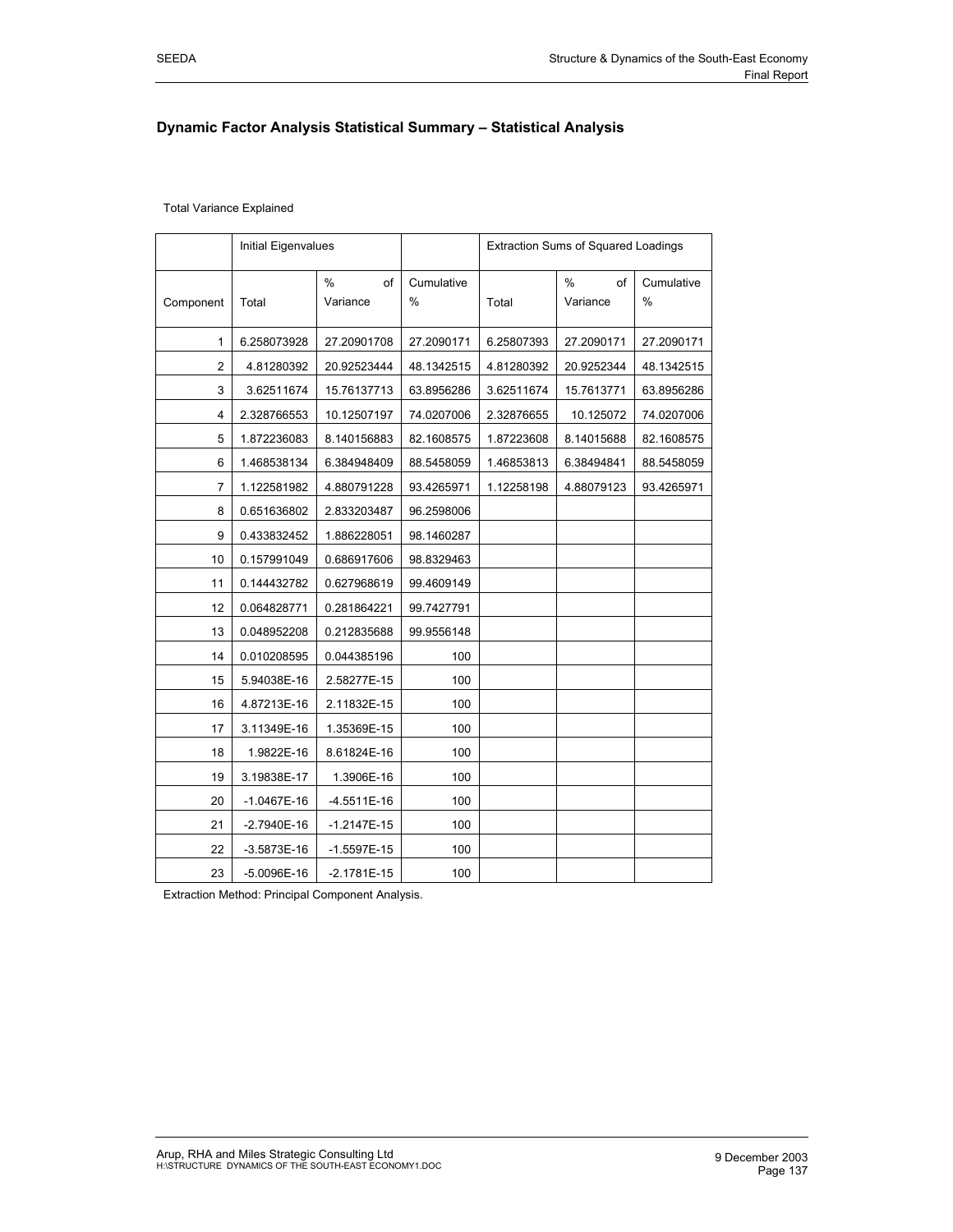#### *Sector Definitions*

#### *Knowledge-Based Businesses*

- 2214 : Publishing of sound recordings
- 223 : Reproduction of recorded media
- 244 : Manufacture of pharmaceuticals etc
- 300 : Manufacture: office machinery/computers
- 311 : Manuf: electric motors/generators etc
- 312 : Manuf: electricity distrib. apparatus
- 314 : Manufacture of accumulators etc
- 316 : Manufacture of electrical equipment nec
- 321 : Manufacture of electronic valves etc
- 322 : Manufacture of TV/radio transmitters etc
- 323 : Manufacture of TV/radio receivers etc
- 331 : Manuf: medical/surgical equipment nec
- 332 : Manuf: instruments for measuring etc
- 334 : Manufacture of optical instruments etc
- 335 : Manufacture of watches and clocks
- 353 : Manufacture of aircraft and spacecraft
- 642 : Telecommunications
- 651 : Monetary intermediation
- 652 : Other financial intermediation
- 660 : Insurance and pension funding
- 671 : Activ. auxil. to finan. intermediation
- 672 : Activ. auxil. to insur./pension funding
- 721 : Hardware consultancy
- 722 : Software consultancy and supply
- 723 : Data processing
- 724 : Data base activities
- 725 : Maintenance/repair:office machinery etc
- 726 : Other computer related activities
- 731 : Research: natural sciences/engineering
- 732 : Research: social sciences/humanities
- 741 : Accounting/book-keeping activities etc
- 742 : Architectural/engineering activities etc
- 743 : Technical testing and analysis
- 744 : Advertising
- 745 : Labour recruitment etc
- 921 : Motion picture and video activities
- 922 : Radio and television activities